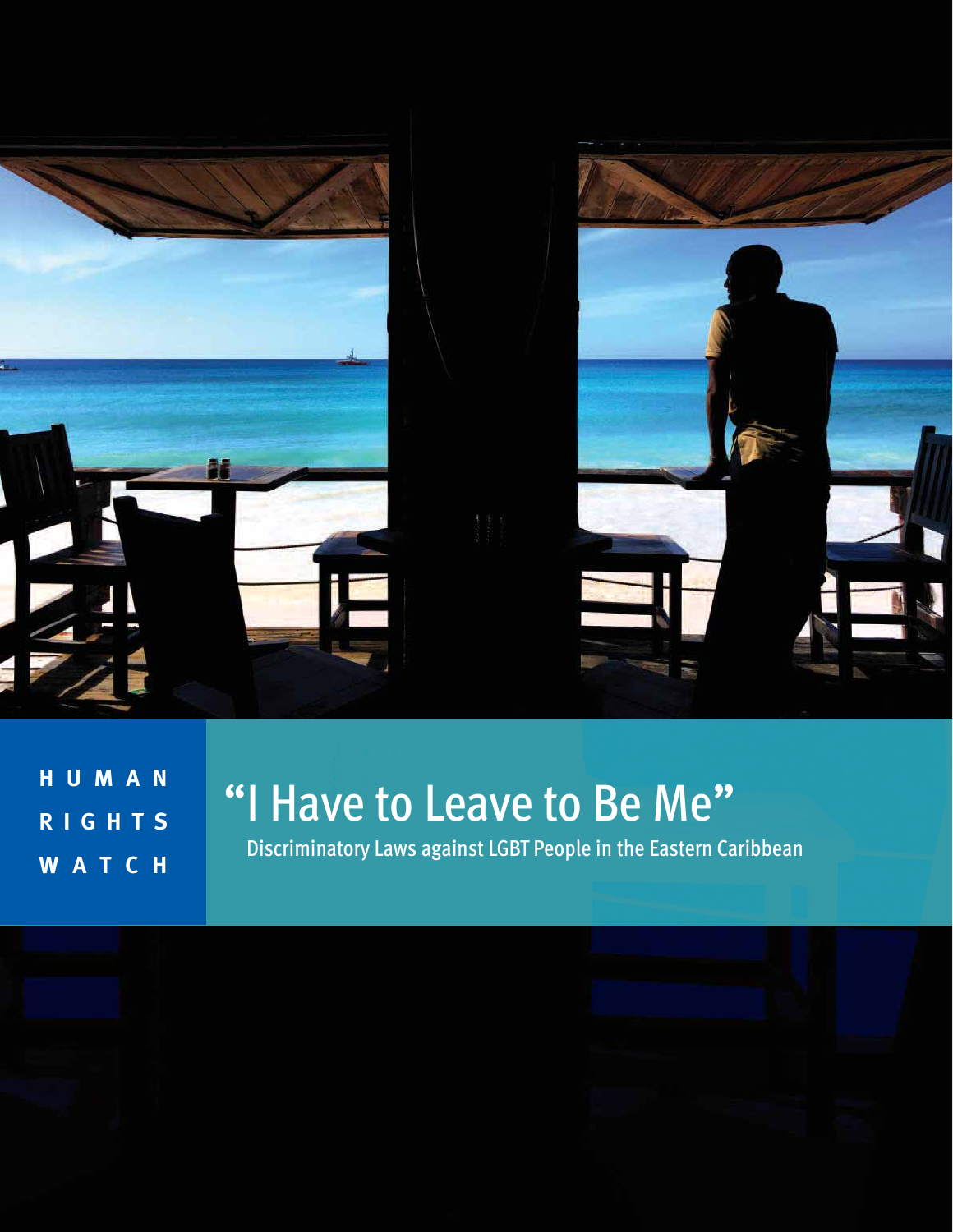

# **"I Have to Leave to Be Me"**

Discriminatory Laws against LGBT People in the Eastern Caribbean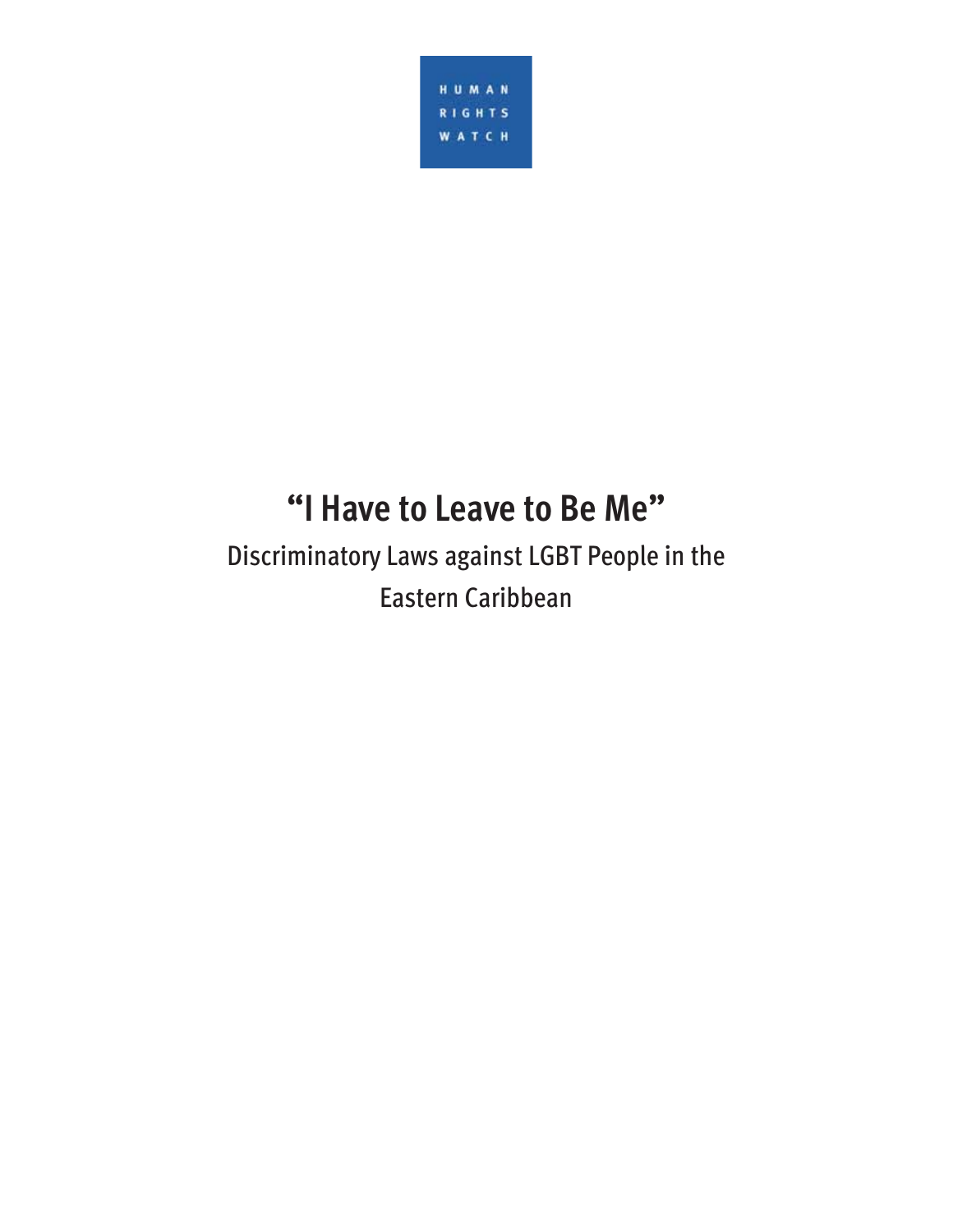Copyright © 2017 Human Rights Watch All rights reserved. Printed in the United States of America ISBN: 978-1-6231-35812 Cover design by Rafael Jimenez

Human Rights Watch defends the rights of people worldwide. We scrupulously investigate abuses, expose the facts widely, and pressure those with power to respect rights and secure justice. Human Rights Watch is an independent, international organization that works as part of a vibrant movement to uphold human dignity and advance the cause of human rights for all.

Human Rights Watch is an international organization with staff in more than 40 countries, and offices in Amsterdam, Beirut, Berlin, Brussels, Chicago, Geneva, Goma, Johannesburg, London, Los Angeles, Moscow, Nairobi, New York, Paris, San Francisco, Sydney, Tokyo, Toronto, Tunis, Washington DC, and Zurich.

For more information, please visit our website: http://www.hrw.org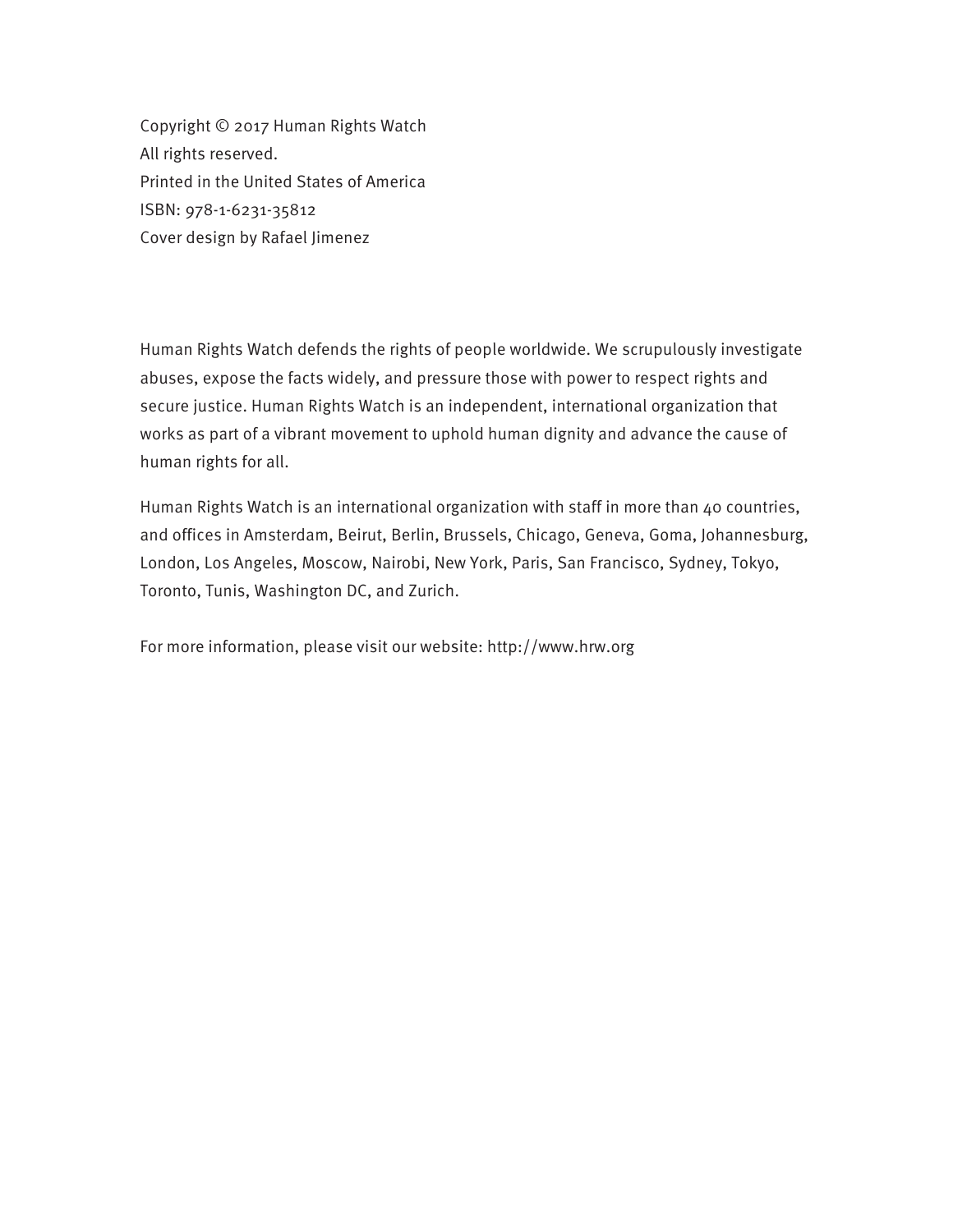

#### **MARCH 2018**

#### ISBN: 978-1-6231-35812

## "I Have to Leave to Be Me"

Discriminatory Laws against LGBT People in the Eastern Caribbean

| To the Governments of Antigua and Barbuda, Barbados, Dominica, Grenada, St. Kitts and Nevis, |
|----------------------------------------------------------------------------------------------|
|                                                                                              |
|                                                                                              |
|                                                                                              |
|                                                                                              |
|                                                                                              |
|                                                                                              |
| National Legislation: Buggery and Gross Indecency Laws in Small Island States in the Eastern |
|                                                                                              |
|                                                                                              |
|                                                                                              |
|                                                                                              |
|                                                                                              |
|                                                                                              |
|                                                                                              |
|                                                                                              |
|                                                                                              |
|                                                                                              |
|                                                                                              |
|                                                                                              |
|                                                                                              |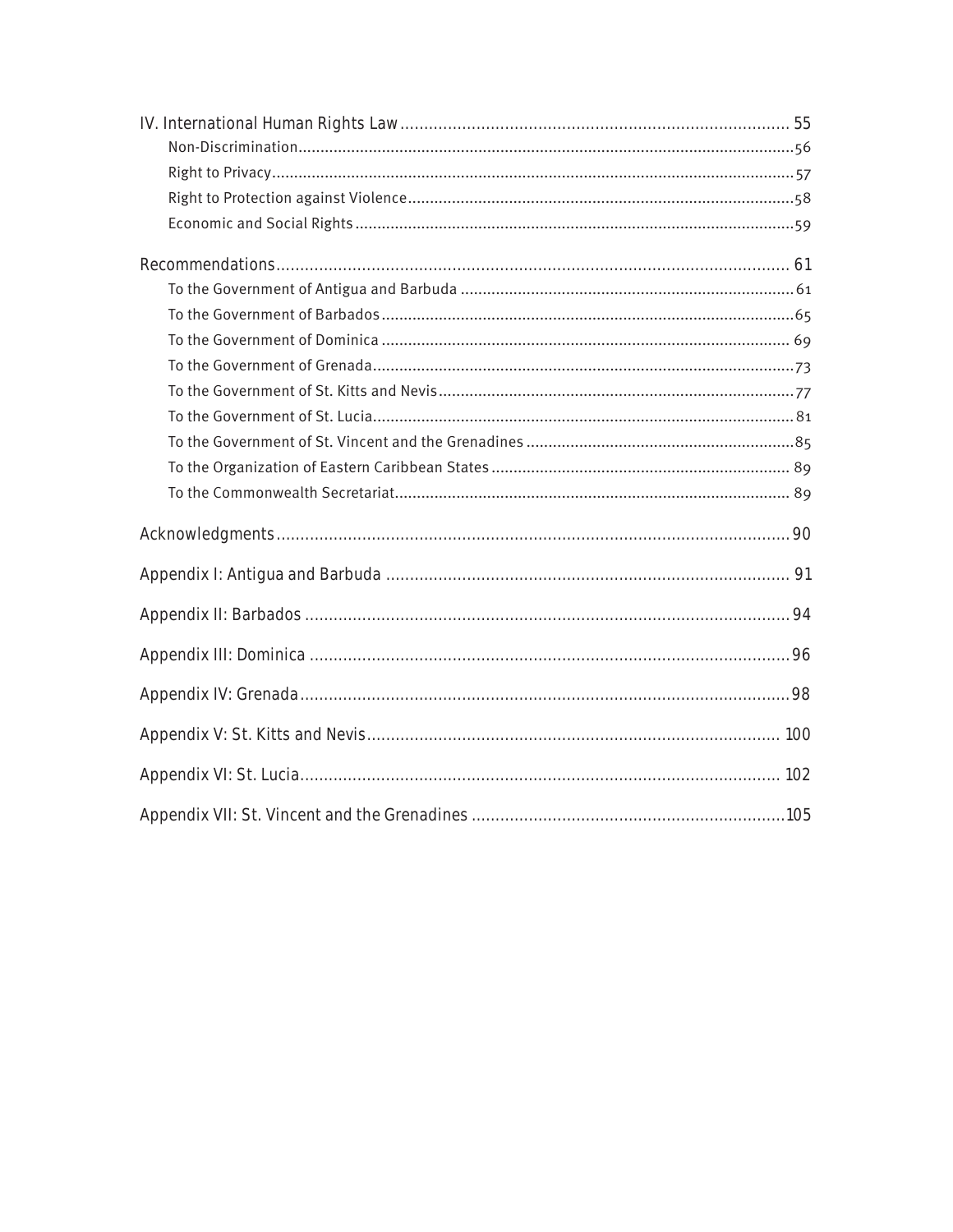## **Glossary**

| <b>Biological sex</b>           | The biological classification of bodies as female or male based<br>on such factors as external sex organs, internal sexual and<br>reproductive organs, hormones, and chromosomes.                                                                                                                                                                                                                                                                                  |
|---------------------------------|--------------------------------------------------------------------------------------------------------------------------------------------------------------------------------------------------------------------------------------------------------------------------------------------------------------------------------------------------------------------------------------------------------------------------------------------------------------------|
| <b>Bisexual</b>                 | The sexual orientation of a person who is sexually and<br>romantically attracted to both women and men.                                                                                                                                                                                                                                                                                                                                                            |
| Closeted/being in<br>the closet | A person who does not acknowledge their sexual orientation to<br>others. People may be completely in the closet (not admitting<br>their sexual orientation to anyone), completely out, or<br>somewhere in between.                                                                                                                                                                                                                                                 |
| Gay                             | A synonym for homosexual in many parts of the world; in this<br>report, used specifically to refer to the sexual orientation of a<br>man whose primary sexual and romantic attraction is towards<br>other men.                                                                                                                                                                                                                                                     |
| Gender                          | The social and cultural codes (as opposed to biological sex)<br>used to distinguish between what a society considers<br>"masculine" or "feminine" conduct.                                                                                                                                                                                                                                                                                                         |
| Gender-based                    | Violence directed against a person on the basis of gender or sex.                                                                                                                                                                                                                                                                                                                                                                                                  |
| violence                        | Gender-based violence can include sexual violence, domestic<br>violence, psychological abuse, sexual exploitation, sexual<br>harassment, harmful traditional practices, and discriminatory<br>practices based on gender. The term originally described<br>violence against women but is now widely understood to include<br>violence targeting women, transgender persons, and men<br>because of how they experience and express their genders and<br>sexualities. |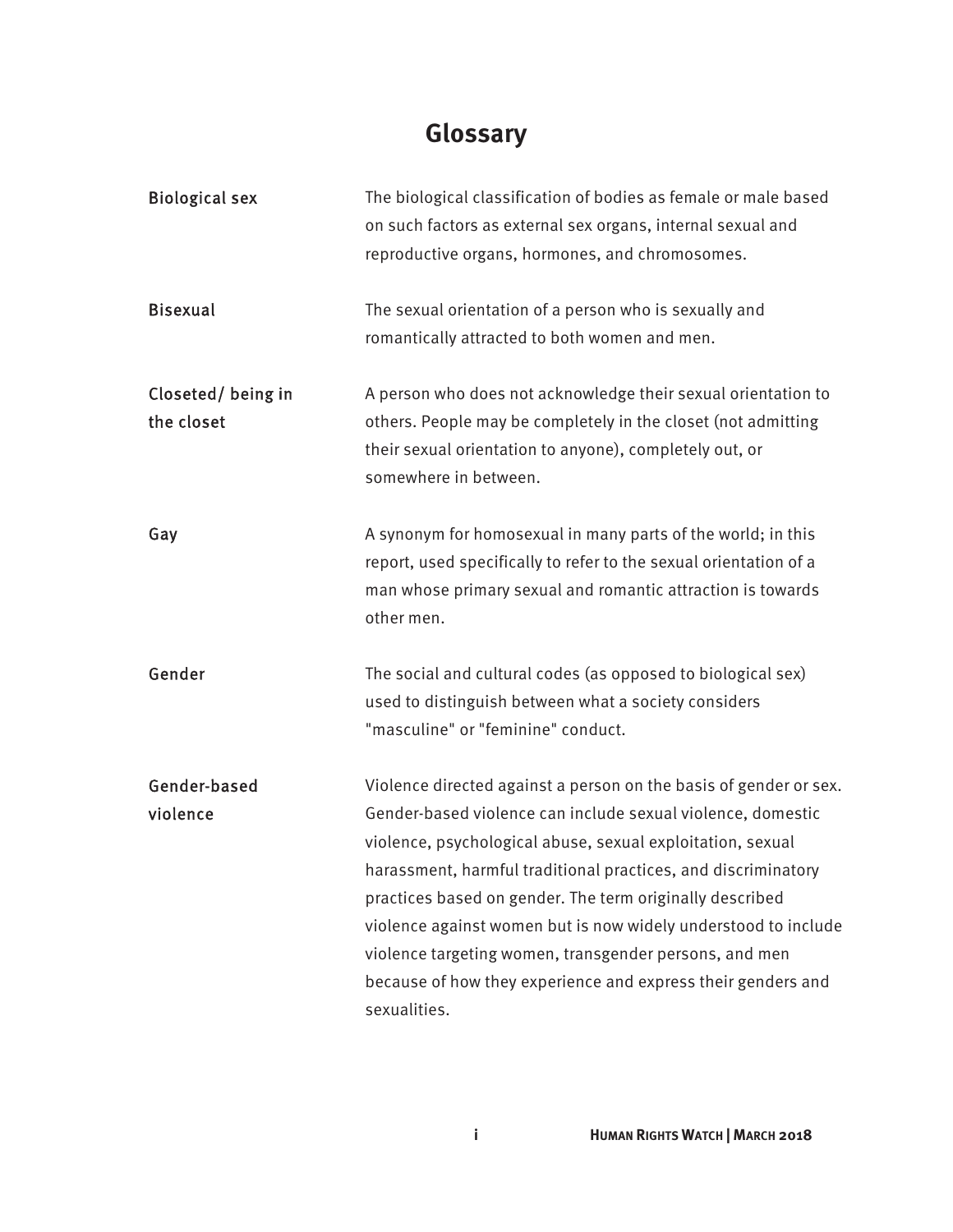| <b>Gender identity</b>             | A person's internal, deeply felt sense of being female or male,<br>both, or something other than female and male.                                                                                                                                                     |
|------------------------------------|-----------------------------------------------------------------------------------------------------------------------------------------------------------------------------------------------------------------------------------------------------------------------|
| <b>Gender expression</b>           | The external characteristics and behaviors (including such<br>attributes as dress, appearance, mannerisms, speech patterns,<br>and social behavior) that are regarded as typically "masculine"<br>or "feminine" in a particular social context.                       |
| Heterosexual                       | The sexual orientation of a person whose primary sexual and<br>romantic attractions are toward people of the other sex.                                                                                                                                               |
| Homophobia                         | Fear and contempt of homosexuals, usually based on negative<br>stereotypes of homosexuality.                                                                                                                                                                          |
| Homosexual                         | The sexual orientation of a person whose primary sexual and<br>romantic attractions are toward people of the same sex.                                                                                                                                                |
| Intersex                           | A person born with reproductive or sexual anatomy that does not<br>seem to fit the typical definitions of "female" or "male."                                                                                                                                         |
| Lesbian                            | The sexual orientation of a woman whose primary sexual and<br>romantic attraction is toward other women.                                                                                                                                                              |
| <b>LGBT</b>                        | An acronym for lesbian, gay, bisexual, and transgender;<br>sometimes referred to as "sexual and gender minorities." In this<br>report, the term LGBT is generally used to refer to individuals<br>who self-identify as either lesbian, gay, bisexual, or transgender. |
| <b>LGBTI</b>                       | Lesbian, gay, bisexual, transgender, and intersex.                                                                                                                                                                                                                    |
| Men who have sex<br>with men (MSM) | Men who have sex with men but who do not necessarily identify<br>as "gay," "homosexual," or "bisexual."                                                                                                                                                               |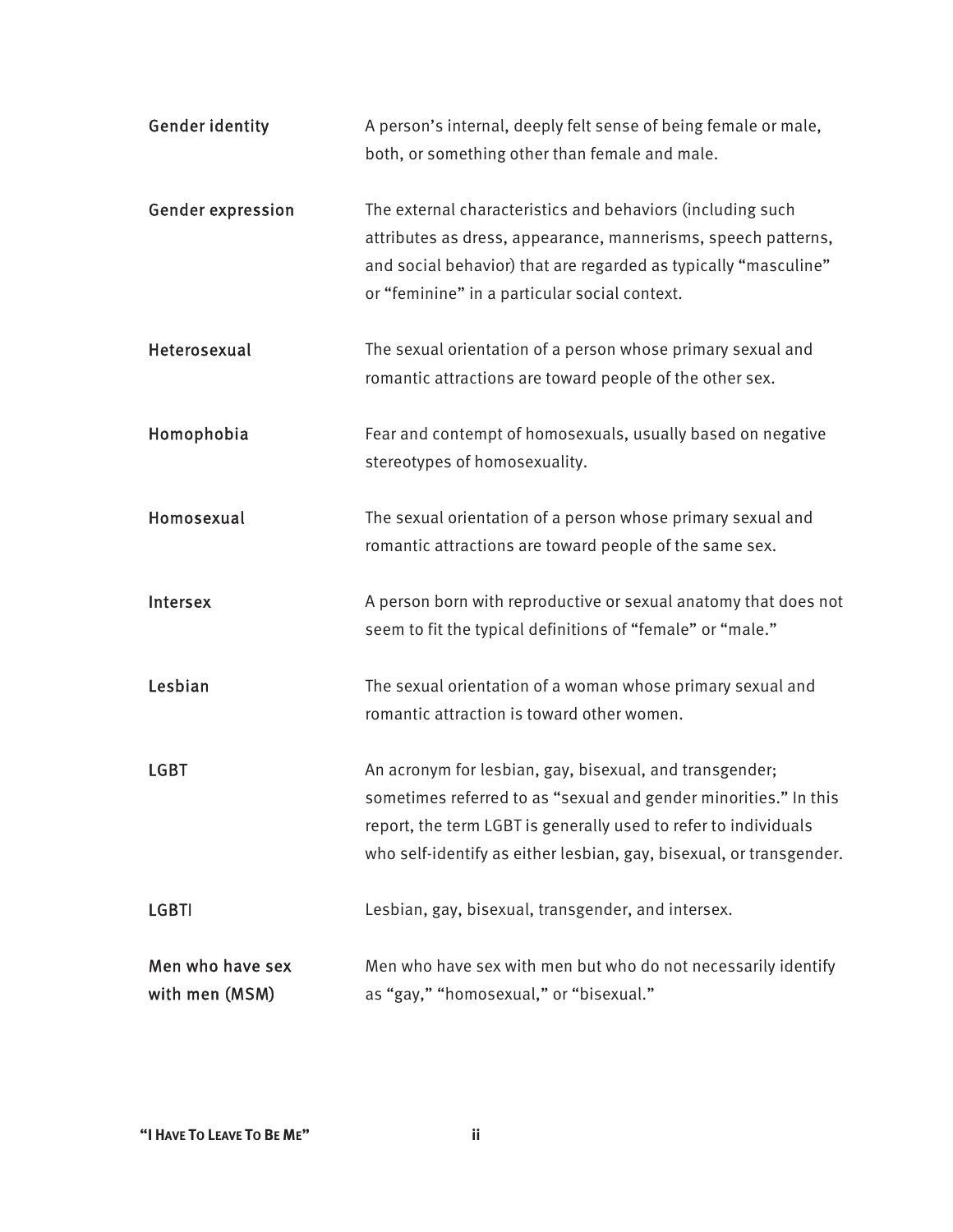| Out                             | A person who is open about their sexual orientation or gender<br>identity.                                                                                                         |
|---------------------------------|------------------------------------------------------------------------------------------------------------------------------------------------------------------------------------|
| To be outed                     | When a person's sexual orientation is revealed either<br>deliberately or inadvertently, with or without consent.                                                                   |
| Sexual and gender<br>minorities | An all-inclusive term that includes people who identify as<br>lesbian, gay, bisexual or transgender, men who have sex with<br>men, and women who have sex with women.              |
| <b>Sexual orientation</b>       | The way a person's sexual and romantic desires are directed.<br>The term describes whether a person is attracted primarily to<br>people of the same sex, a different sex, or both. |
| Transgender (also<br>trans)     | The gender identity of people whose sex assigned at birth does<br>not conform to their identified or lived gender.                                                                 |
| Transphobia                     | Fear of, contempt of, or discrimination against transgender<br>persons, usually based on negative stereotypes.                                                                     |

A note on Caribbean slang: The following common pejorative terms that refer to men who have sex with men appear in the report: antiman, battyman, batty bwoy, buggerer, buller, bullerman, chichiman, fish, shemale.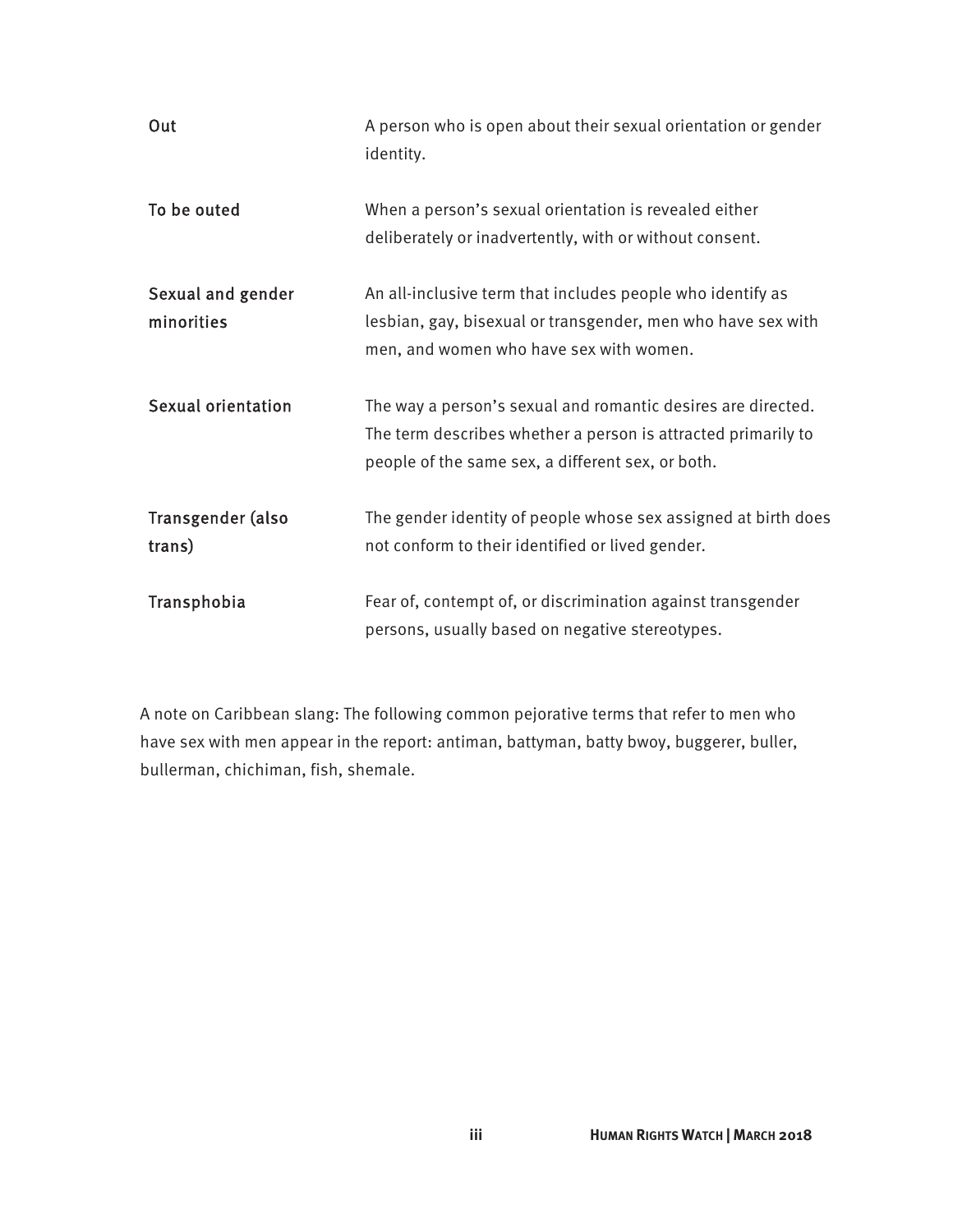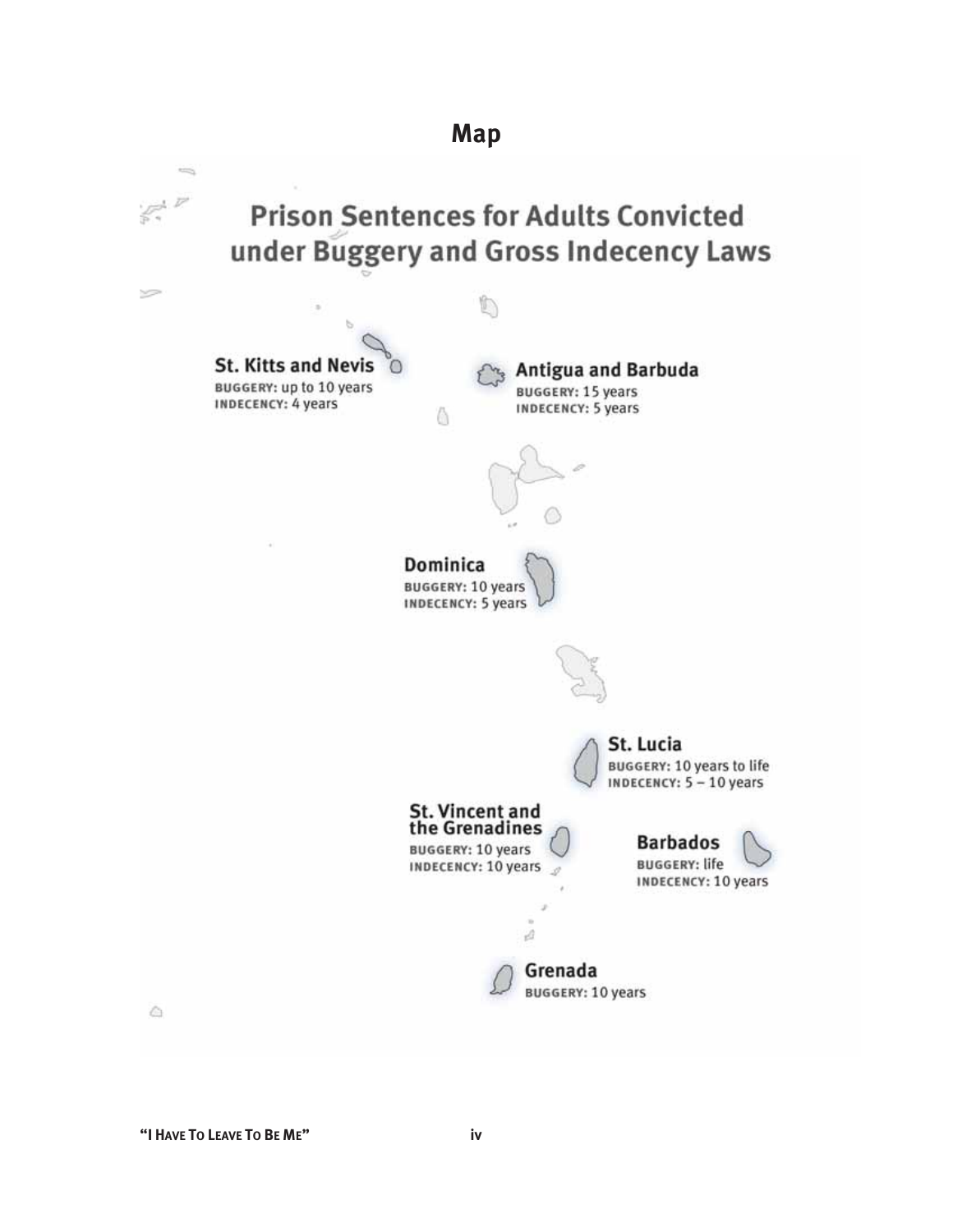#### **Summary**

Every day I fear for my safety living in this country because of my sexual orientation. I am alive but if anyone ever find out and wanted to find out, they can kill me …I am an easy target for anything. —Peter, Dominica, February 21, 2017

The majority believes: "absolutely, kill them before they reproduce." The average man would think to kill, they probably won't do it because it is murder.

—Michaela, Grenada, February 21, 2017

The main fear is the fear of disclosure. The fear of being found out. They would lose the favor of their family. They may be displaced in church. People would lose respect for them in their work spaces. They have a whole lot to lose.

—Stella, retired nurse from Antigua, February 9, 2017

This report focuses on the experiences of lesbian, gay, bisexual, and transgender (LGBT) people in small island states of the Eastern Caribbean. It demonstrates, through individual testimony, how existing discriminatory legislation negatively impacts LGBT populations, making them ready victims of discrimination, violence, and abuse. The report includes seven Eastern Caribbean countries: Antigua and Barbuda, Barbados, Dominica, Grenada, St. Kitts and Nevis, St. Lucia, and St. Vincent and the Grenadines. Populations in these countries range from 54,000 in St. Kitts and Nevis to 285,000 in Barbados.

All seven countries have versions of buggery and gross indecency laws, relics of British colonialism, that prohibit same-sex conduct between consenting persons. The laws have broad latitude, are vaguely worded, and serve to legitimize discrimination and hostility towards LGBT people in the Eastern Caribbean. They are rarely enforced by way of criminal prosecutions but all share one common trait: by singling out, in a discriminatory manner, a vulnerable social group they give social and legal sanction for discrimination, violence, stigma, and prejudice against LGBT individuals.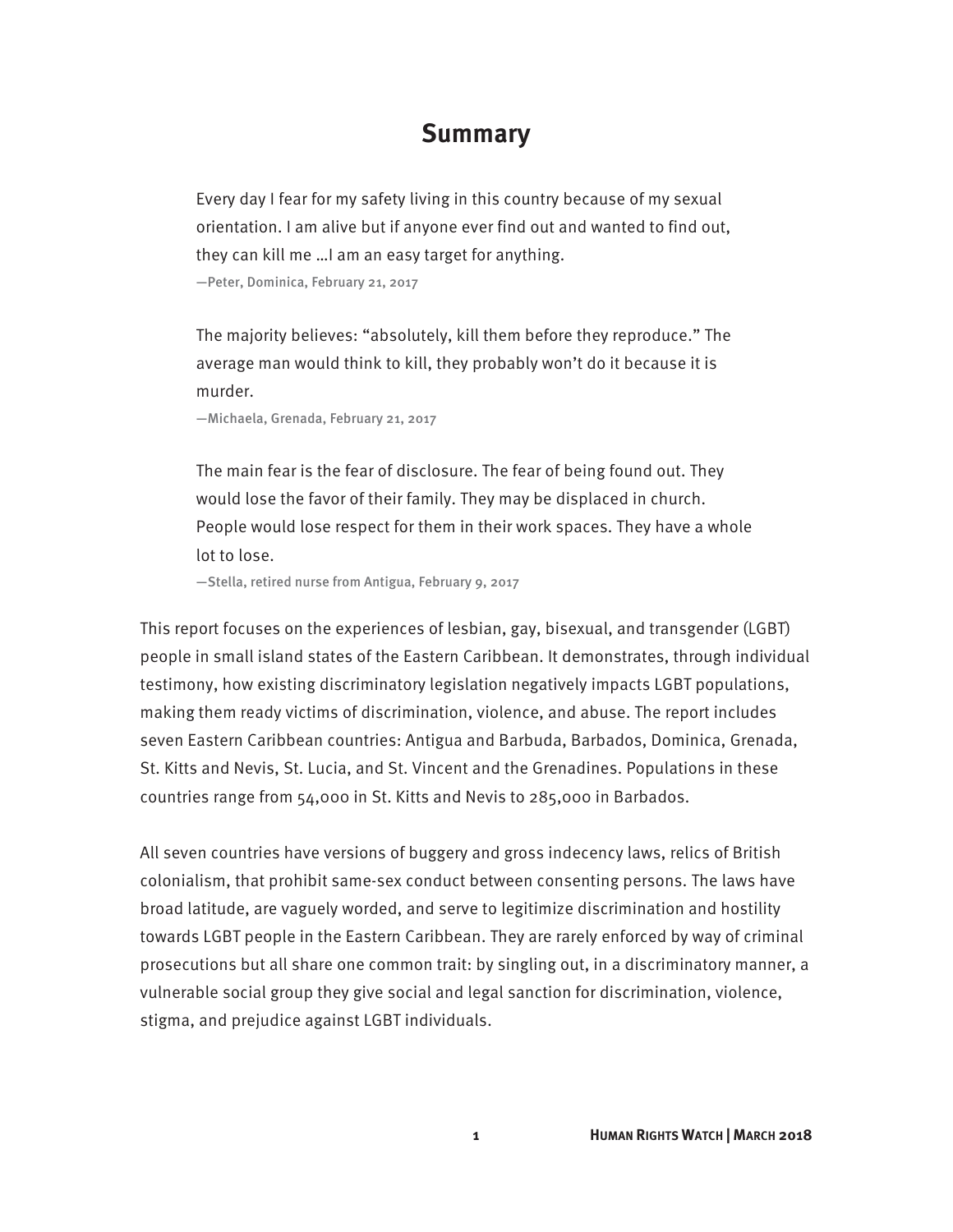The English-speaking Caribbean is an outlier in the region. The fact that buggery and gross indecency laws are still on the books there is in stark contrast with recent developments in Latin America where states including Bolivia, Chile, Ecuador, Mexico, and Uruguay have been progressive in enacting non-discrimination policies and anti-bias legislation. Latin American countries, including Argentina, Brazil, and Chile have taken an international lead advocating for the rights of LGBT people at the United Nations. Several, including Costa Rica, Mexico, and Uruguay, are members of the Core Group of LGBT friendly states at the United Nations and of the Equal Rights Coalition, a group currently composed of 33 states committed to the rights of LGBT people.

All countries featured in this report are members of the Organization of American States and the Caribbean Community (CARICOM). Except for Barbados, all also belong to the Organization of Eastern Caribbean States (OECS). CARICOM and the OECS seek regional integration through economic cooperation and shared administrative functions.

Activists and civil society organizations have been at the forefront of efforts to advance the rights of LGBT people in the region, including by challenging discriminatory laws and exposing human rights violations. In some countries, activists have participated in LGBT awareness training for law enforcement agents. In others, civil society groups have challenged discriminatory legislation including by petitioning the Inter-American Commission on Human Rights (IACHR). Regionally groups have participated in strategic litigation initiatives.

In the Eastern Caribbean, family and church are cornerstones of social life. The fear of harassment, rejection, stigmatization, and even physical violence begins in the home and translates to key social spaces, including church and school. Interviewees said that they were afraid to come out in their typically close-knit communities, where social networks are tight and information travels fast. They also face the risk of being ostracized by their own families.

All interviewees described having been harassed by family at some point in their lives because they are LGBT or merely suspected to be. Fear of isolation has led many LGBT people to live in the closet, and prompted some to enter heterosexual marriages. Some report being thrown out of their home or cut off from financial support. Many have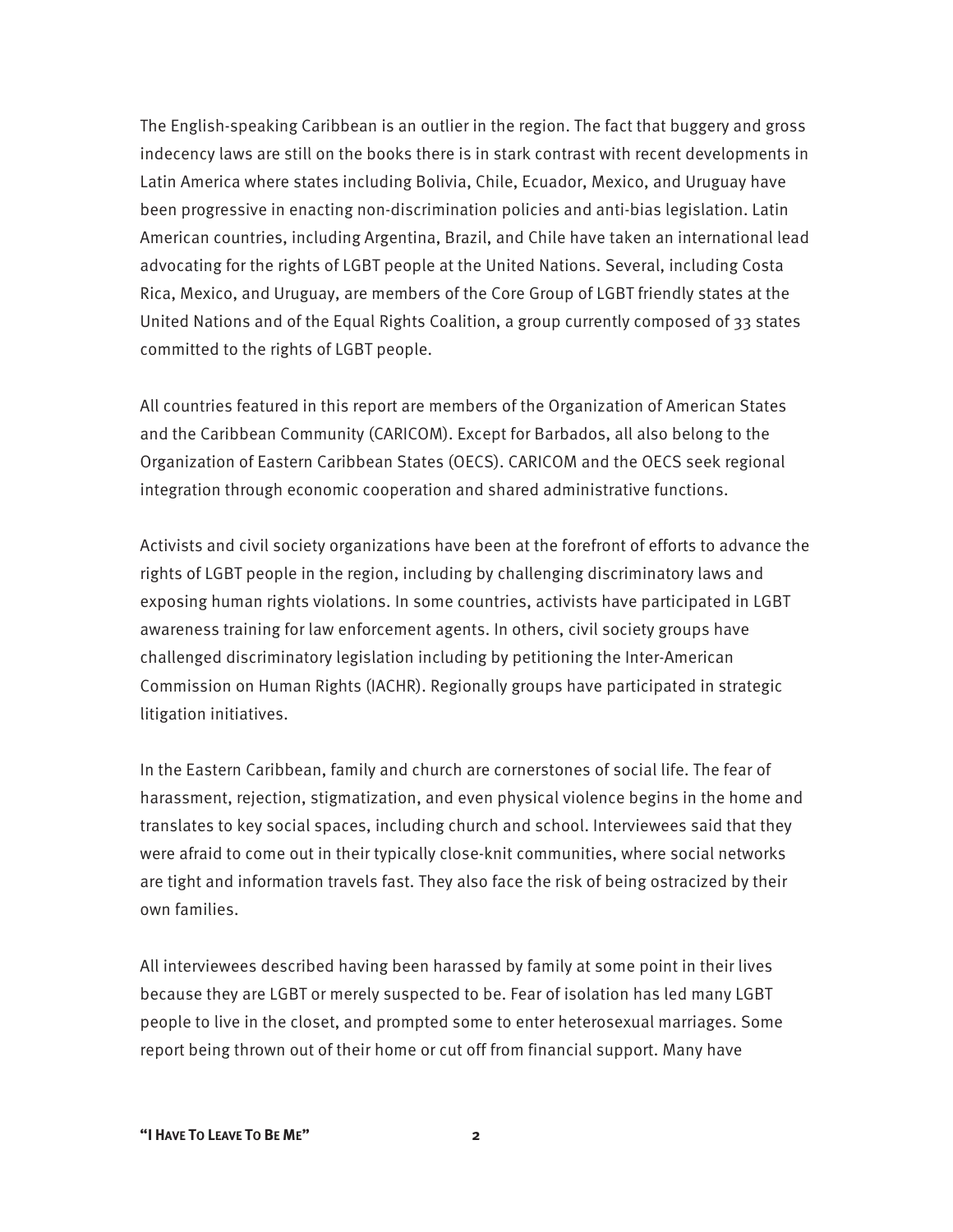experienced homelessness and life at the margins of society, rendering them vulnerable to violence and ill health.

The church plays an especially important role in social welfare, communal life, socialization, and in shaping social attitudes and moral ethics. The appendices to this report include comparative information about religious affiliations on each island. Many interviewees said that family rejection was often couched in moralistic terms, echoed in local church rhetoric.

Discrimination and stigma against LGBT people seeps into everyday activities, whether it be availing oneself of services such as health care, school, or riding a bus, or social activities such as going to the movies or shopping. Ordinary social encounters can be menacing. Some LGBT individuals described changing their lifestyle and behaviors to avoid contact with hostile members of their family, church, or community, while others described having to endure physical attacks. Some people opted to socialize only with a few trusted friends in the safety of their homes.

Verbal abuse and harassment can quickly escalate into physical assault. Testimonies show that LGBT people are vulnerable to abuse and attacks by neighbors and acquaintances. Interviewees described being stabbed, struck, pelted with bottles and bricks, beaten, slapped, choked and, in one instance, chased with a harpoon. Transwomen are particularly vulnerable to attacks by their partners, as well as strangers.

Discriminatory laws, including buggery and gross indecency laws, inhibit LGBT people from reporting abuse, and strengthen the hand of abusers. Many of those interviewed by Human Rights Watch explained that they did not trust the police enough to report incidents of abuse against them. Those that did described negative experiences, including inefficiency, inaction, and antipathy. The normalization of violence against LGBT people results in the continued marginalization and exclusion of LGBT people from the most basic protections of the law.

Verbal and physical abuse can also have serious long-term consequences by instilling in LGBT people feelings of fear, shame, and isolation, and lowering their self-esteem. Interviewees said they often experienced depression, suicidal thoughts, and self-inflicted harm. Support systems that exist in an increasing number of countries where same sex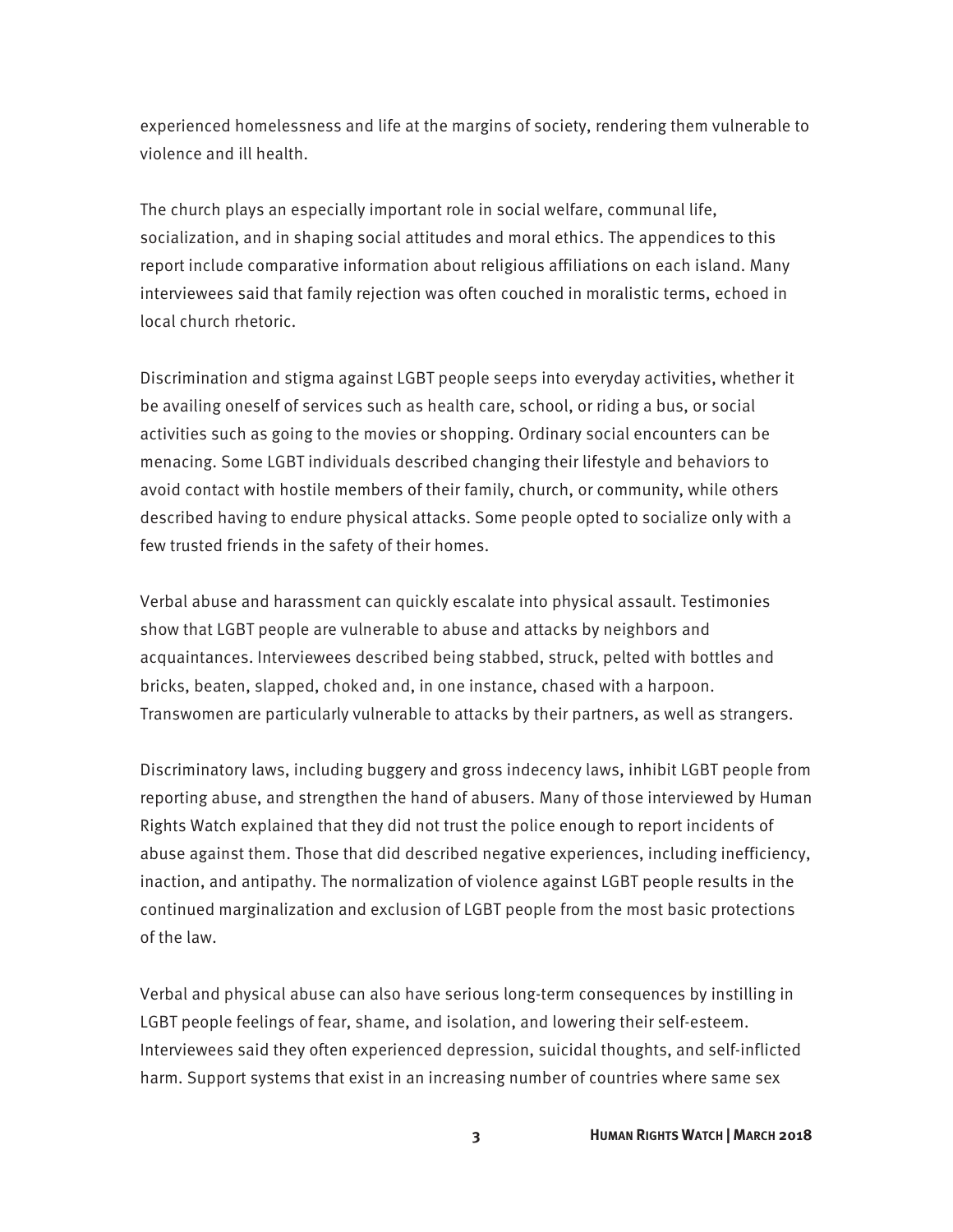relations are not or are no longer criminalized do not exist in these seven countries. As a result, LGBT people tend to fall through the cracks, as neither government agencies nor civil society organizations have developed services that can fully address their health or psychosocial needs.

The difficult and extreme nature of the experiences endured by LGBT individuals has led many to consider fleeing their countries. As one interviewee put it "when push came to shove" relocating became a desirable and sometimes the only alternative. One interviewee conveyed the general sentiment by stating: "I have to leave to be me."

International law protects LGBT persons by prohibiting discrimination on the basis of sexual orientation. International human rights law establishes that matters of sexual orientation and gender identity, including consensual sexual relations, are protected under the rubric of the right to privacy and the right to be protected against arbitrary and unlawful interference with, or attacks on, one's private and family life and one's reputation or dignity. Criminalizing same-sex intimacy violates these international obligations.

Countries featured in this report have ratified international and regional treaties that require them to protect human rights without discrimination based on sexual orientation and gender identity. The details of exactly which treaty each country has signed onto vary, and are included in the appendices.

Eliminating laws that discriminate based on sexual orientation is a human rights obligation. Living up to this obligation could go a long way toward freeing part of the Eastern Caribbean population from violence and fear, while affirming human rights and dignity.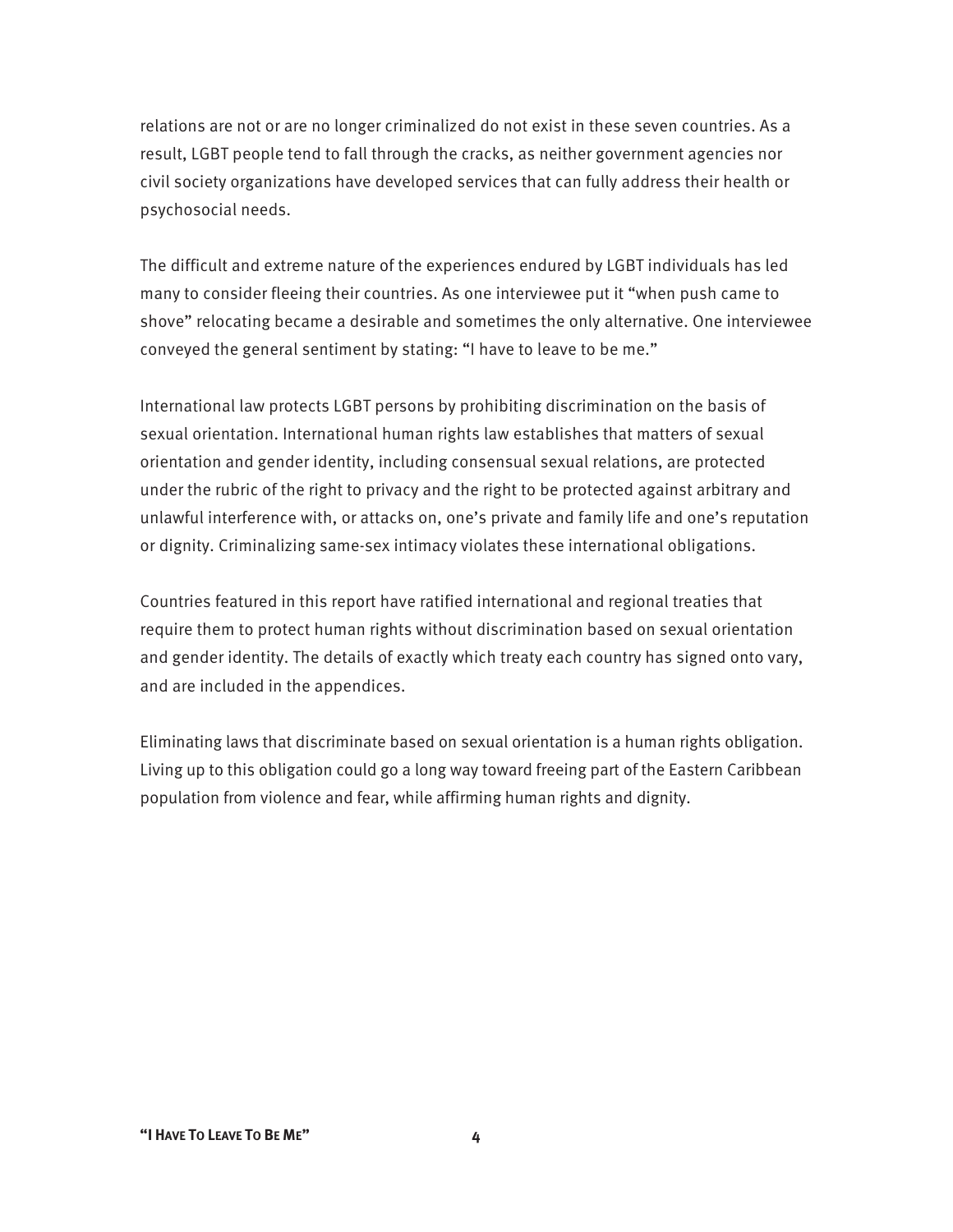### **Key Recommendations**

To the Governments of Antigua and Barbuda, Barbados, Dominica, Grenada, St. Kitts and Nevis, St. Lucia, and St. Vincent and the Grenadines

- Repeal all laws that criminalize consensual sexual activity among persons of the same sex.
- Ensure that criminal laws and other legal provisions are not used to punish consensual sexual activity among persons of the same sex.
- Pass laws defining the crime of rape in a gender-neutral way so that nonconsensual sex between men or between women is included in the definition and subject to equal punishment.
- Consistent with the principle of non-discrimination, ensure that an equal age of consent applies to both same-sex and different-sex sexual activity.
- Pass comprehensive anti-discrimination legislation that prohibits discrimination, including on grounds of gender identity and sexual orientation, and includes effective measures to identify, prevent, and respond to such discrimination.
- Introduce and implement a gender recognition procedure in accordance with international standards and good practices to allow people to change their legal gender on all documents through a process of self-declaration that is free of medical procedures or coercion. Such gender recognition procedure should ensure that changes to documents are made in a way that protects privacy and dignity.
- Enable LGBT people to undergo needs assessments for their health (including mental health) and develop programming to address those needs. Such assessments should be strictly voluntary, provide options for anonymity and other protections for participants' identities, and be conducted in ways that respect the privacy and dignity of LGBT individuals.
- Conduct awareness-raising campaigns for the general public, journalists, and public officials, including law enforcement officials and medical professionals, that promote tolerance and respect for diversity, including gender expression, gender identity, and sexual orientation.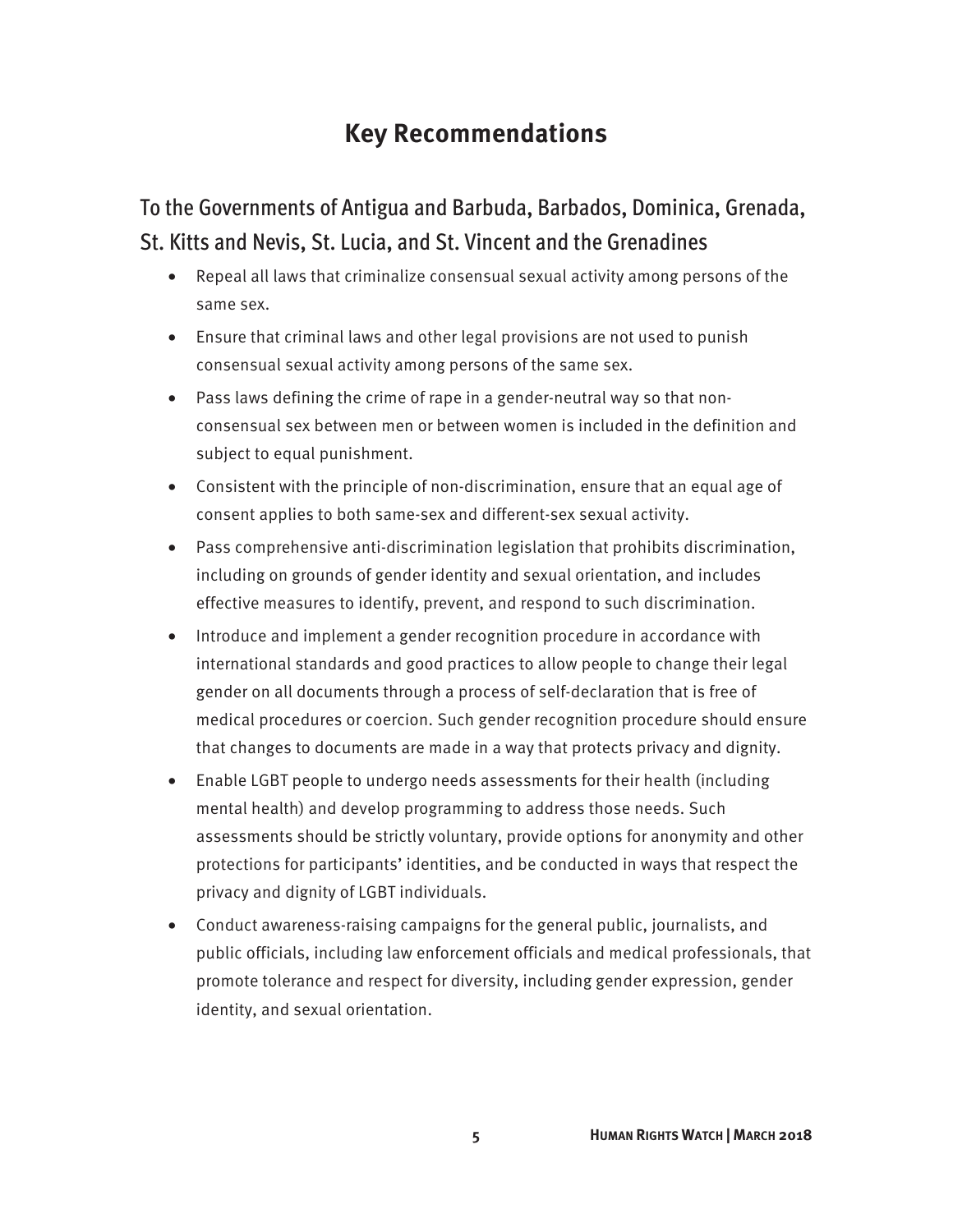### To the Offices of the Ombudsman

- Establish confidential means whereby LGBT individuals can report abuse, publicize how individuals can report abuse without fear of reprisal, and investigate all such reports.
- Develop plans and allocate adequate resources to ensure systematic documentation and monitoring of human rights violations of LGBT people, including through c0llection of accurate data on acts of violence and discrimination due to real or perceived sexual orientation or gender identity.
- Act as a source of human rights information for the government and the public to raise awareness of the human rights impact of buggery and gross indecency laws.

### To the Organization of Eastern Caribbean States

- Acknowledge the impact that current laws have on the lives of LGBT people in member states by denouncing and condemning the provisions criminalizing consensual sexual activity among adult people of the same sex, such as buggery laws and serious or gross indecency laws.
- Begin to address LGBT issues head on, in an open and constructive way, by encouraging member states to decriminalize same-sex sexual relationships, and in the meantime, to issue a de facto moratorium to prevent the application of existing laws that criminalize same-sex sexual relationships.
- Offer support to politicians and religious leaders in member states to engage with civil society organizations in the region to work on reviewing, updating, amending, and creating laws on social protection for LGBT vulnerable youth.
- Recognize the role of LGBT organizations as platforms for advancement of human rights in Member States by engaging in dialogue and consultation with them in areas of health, education, and employment protections for LGBT people.

### To the Commonwealth Secretariat

• Consistent with the 1971 Singapore Declaration of Commonwealth Principles, which affirms "the liberty of the individual," "equal rights for all citizens," and "guarantees for personal freedom," condemn and call for the removal of all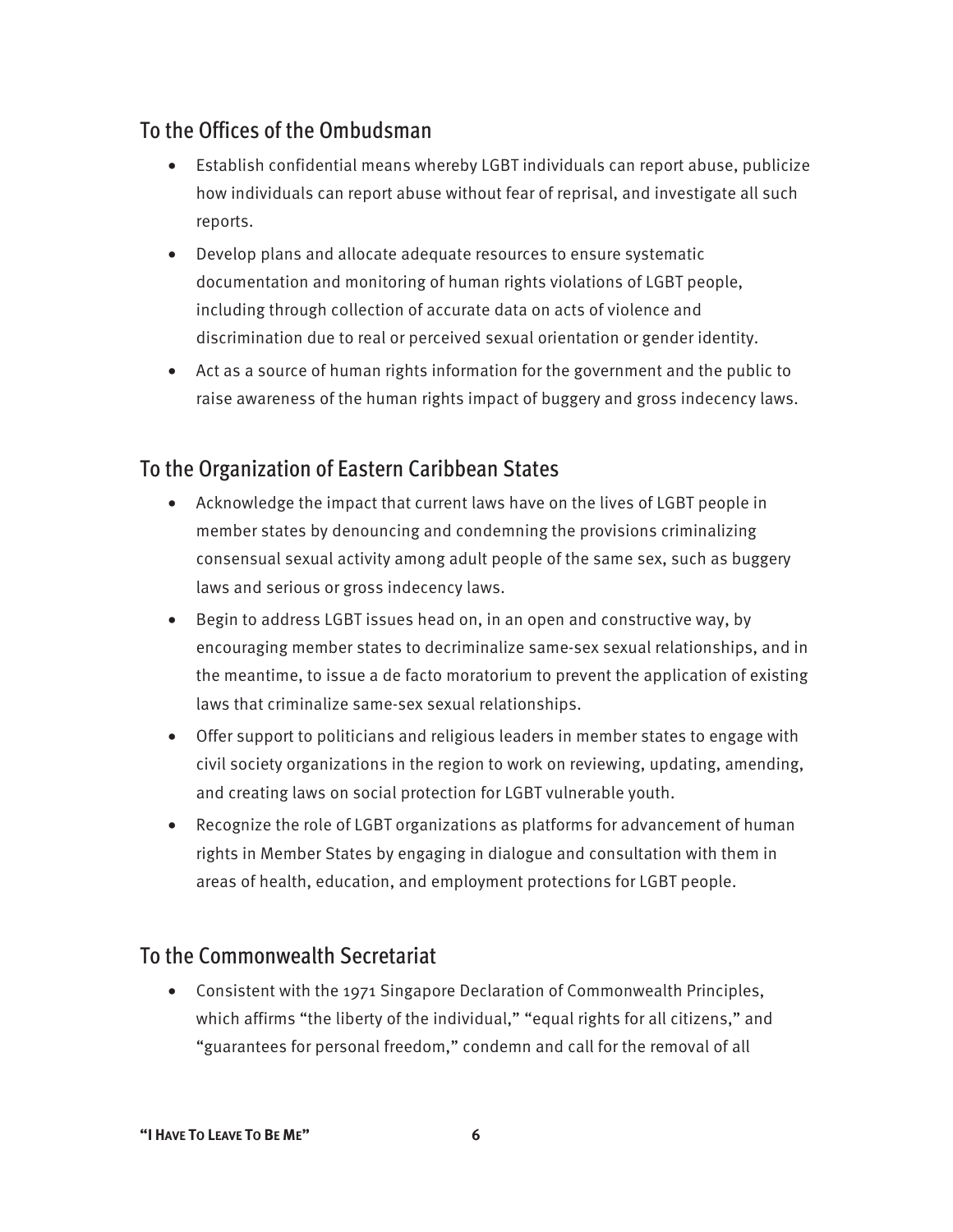remaining British colonial laws that criminalize consensual sexual activity among people of the same sex.

- Promote the decriminalization of consensual, homosexual conduct.
- Develop models for gender-neutral legislation on rape and sexual abuse and for the protection of children.
- Integrate issues of sexual orientation and gender identity into all human rights educational and training activities, including the Commonwealth Human Rights Training Programme for police.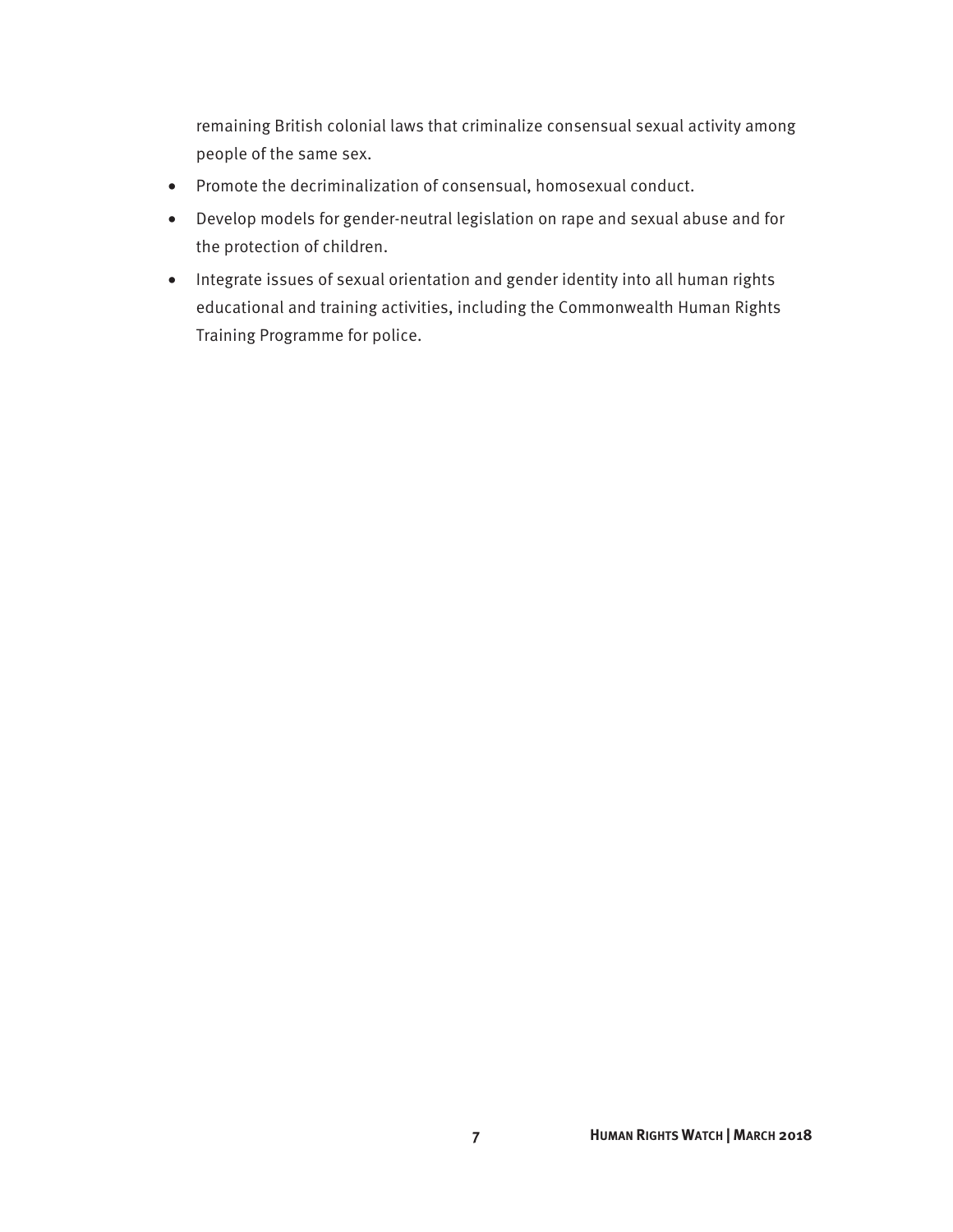### **Methodology**

This report is based on field research conducted by Human Rights Watch over a four-week period in the countries of Antigua and Barbuda, Barbados, Dominica, Grenada, St. Kitts and Nevis, St. Lucia, and St. Vincent and the Grenadines in February 2017, as well as prior and subsequent desk-based research. Interviews took place in the capital cities of the islands: St. John's, Bridgetown, Roseau, St. George's, Castries, Kingstown, and Basetterre.

Human Rights Watch researchers interviewed 41 self-identifying LGBT people between the ages of 17 and 53. The interviewees were identified primarily through the Eastern Caribbean Alliance (ECADE) and local LGBT organization networks. Most interviews were conducted individually and in English. Human Rights Watch conducted only one group interview with seven gay men in Kingstown, St. Vincent and the Grenadines. We spoke to people in a variety of settings, including their homes, bus stations, the LGBT group's office in the capital city of each country, and the homes of their friends.

All persons interviewed provided verbal informed consent to participate and were assured that they could end the interview at any time or decline to answer any questions. Interviewees have been given pseudonyms and in some cases other identifying information has been withheld to protect their privacy and safety. No one was compensated for their participation. In some cases, funds were provided to cover travel expenses. The interviewees were mostly economically disadvantaged young adults.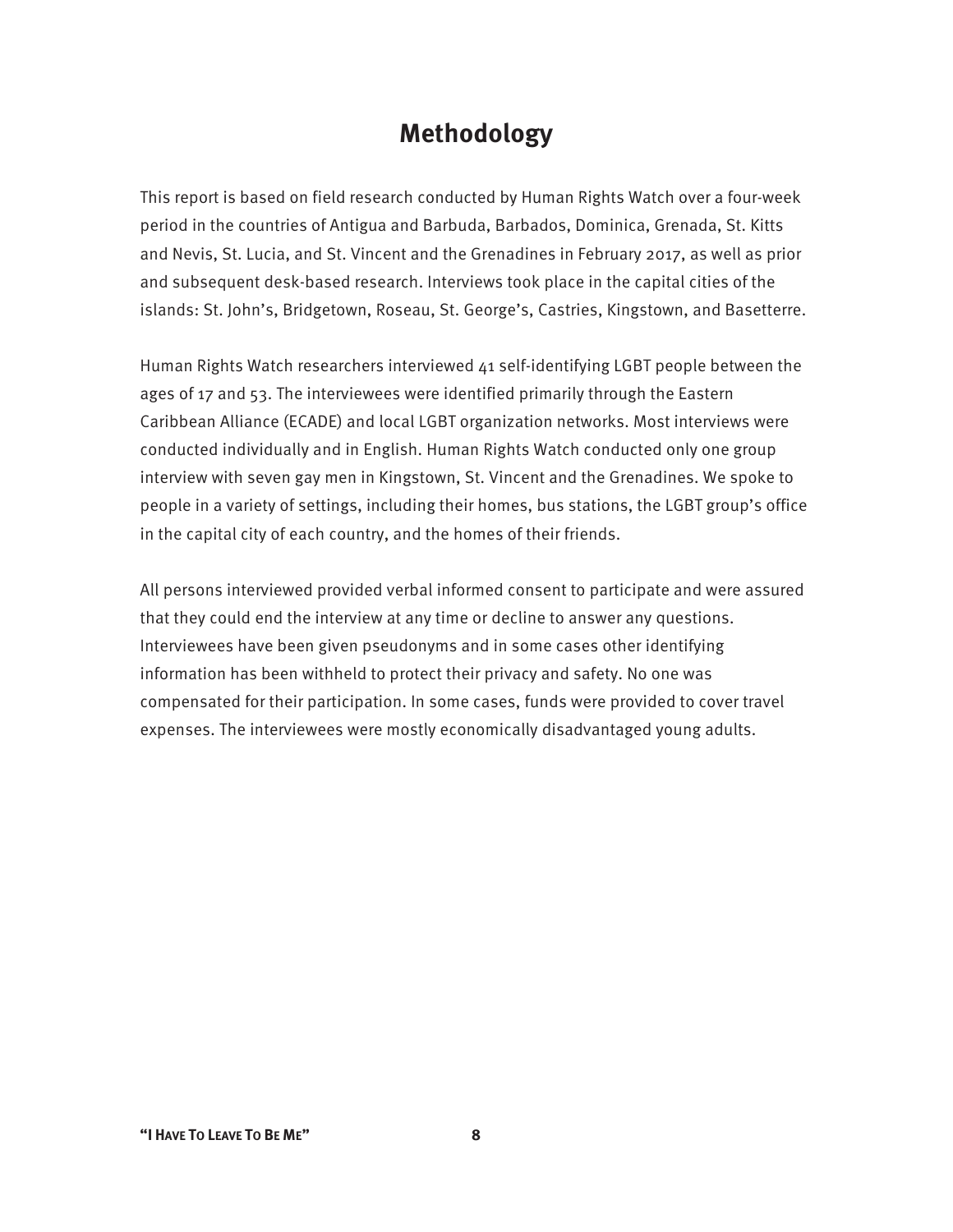### **I. Background**

### National Legislation: Buggery and Gross Indecency Laws in Small Island States in the Eastern Caribbean

All seven states covered by this report criminalize same-sex intimacy between consenting persons. Most of the laws use the terms "buggery" or "gross indecency," though some outlaw "unnatural connexion" or sodomy. For simplicity's sake, this report uses "buggery laws" and "gross indecency laws" as shorthands for the laws in all seven jurisdictions.

The reasons for selecting the targeted countries are twofold. First, they are neighboring countries that influence one another and that, as part of regional systems such as CARICOM and OECS, share an overarching judicial review system. Second, as small island states, they are often overlooked.

Buggery and gross indecency laws are seldom enforced against consenting persons. And the specific legal provisions vary from country to country. But they share one common trait: they all give social and legal sanction for discrimination, violence, stigma, and prejudice against lesbian, gay, bisexual, and transgender (LGBT) individuals.

Buggery and gross indecency laws are a residue of British colonialism. They are vaguely worded and enacted with broad latitude. They help create a context in which hostility and violence directed against LGBT people is legitimized, operating as an effective tool to ostracize and single out a vulnerable sector of the population.

In the seven countries covered in this report there is no consistent definition of "buggery" or the penalties imposed. Antigua and Barbuda and Dominica define buggery as "anal intercourse by a male person with a male person or by a male person with a female person."1 Most countries, including Barbados, St. Lucia and St. Vincent and the Grenadines, leave it undefined, specifying only the prison terms to be imposed.<sup>2</sup> St. Kitts and Nevis criminalizes "sodomy and bestiality" and defines the term by referencing "the

<sup>1</sup> Antigua and Barbuda, Sexual Offences Act of 1995 (Act. No. 9), Article 12. Dominica, Sexual Offences Act 1998, sec. 16.

<sup>2</sup> Barbados, Sexual Offences Act 1992, Chapter 154, sec. 9. St. Lucia Criminal Code, No. 9 of 2004, sec. 133. St. Vincent and the Grenadines Criminal Code, 1990 sec. 146. See Appendix V. for further detail concerning relevant legislation.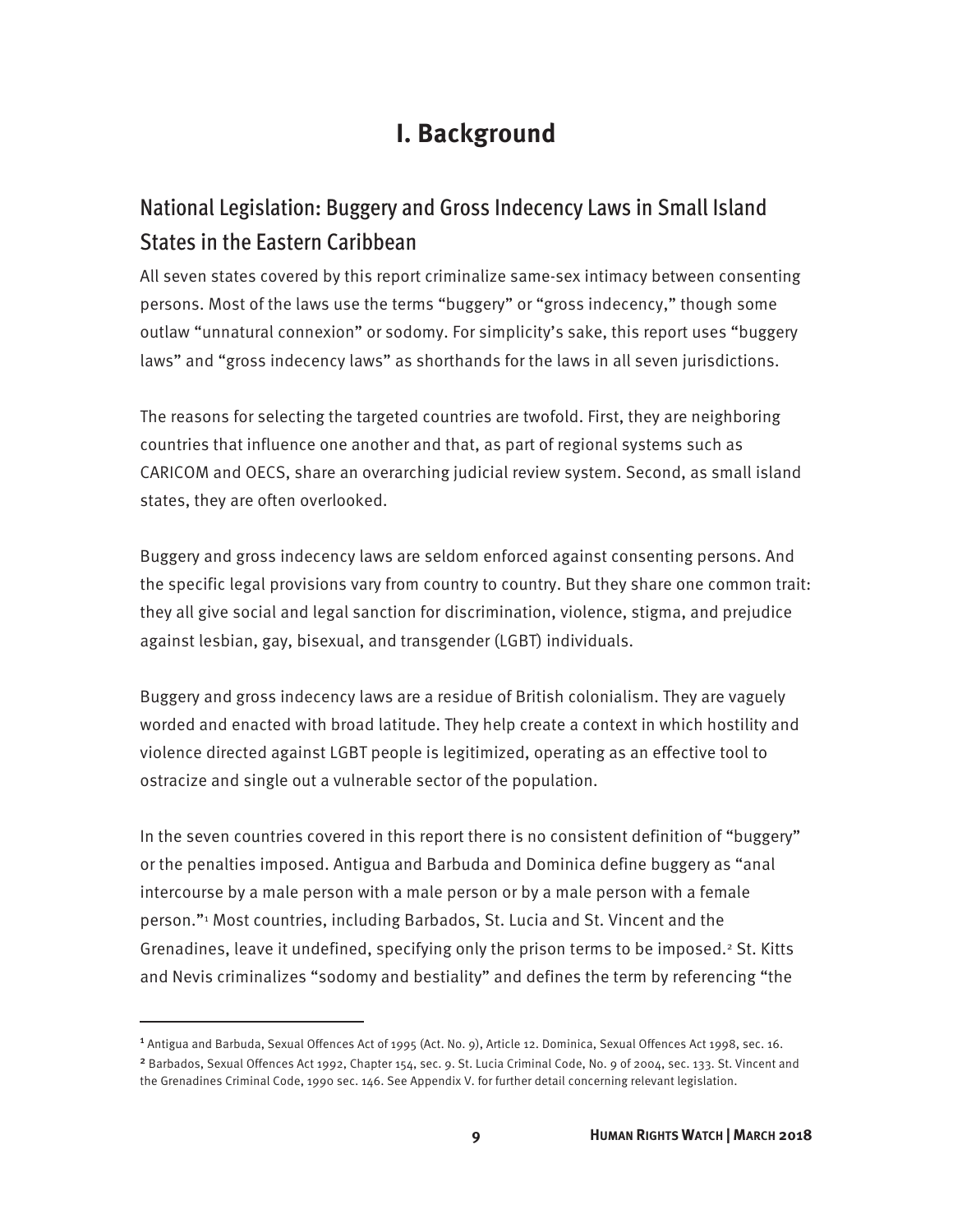abominable crime of buggery, committed either with mankind or with any animal."<sup>3</sup> Grenada has the most open-ended provision, criminalizing "unnatural connexion," which is undefined and has been interpreted in past case law to include consensual anal intercourse between same-sex persons.4 Barbados has the most severe punishment: life imprisonment.5 Dominica grants courts the power to order that "the convicted person be admitted to a psychiatric hospital for treatment" and St. Kitts and Nevis allows courts to add "hard labor" in the final judicial decision.<sup>6</sup>

Buggery laws do not distinguish between consensual and non-consensual sex. And rape laws in four of the seven island nations featured in this report define rape narrowly as nonconsensual penile-vaginal sex. This means that existing rape laws fail to protect people against non-consensual anal or oral sex. There is a gap in the law to protect people both male and female from forced sex, both anal and oral. This is sometimes used as flawed rationale to retain the "buggery laws." For example, in 2016 Prime Minister Stuart of Barbados claimed that buggery laws are exclusively aimed at non-consensual sex. He said: "The law of buggery has to do with abuse, where A abuses B without his consent… I want you to just equate in your own mind, buggery with rape. Rape is the offence committed against in a heterosexual relationship and buggery is the offence committed in a same-sex relationship. At the kernel of both is the absence of consent and therefore a protesting

<sup>3</sup> Offences Against the Person Act 1986, ch. 4.21, sec.56, "Sodomy and Bestiality" ("Any person who is convicted of the abominable crime of buggery, committed either with mankind or with any animal, shall be liable to be imprisoned for a term not exceeding ten years, with or without hard labour"). See Appendix V for further detail concerning relevant legislation.

<sup>4</sup> In the 156th Period of Sessions of the IACHR, civil society organizations from Grenada informed the commission that in the last five years there were three cases in which persons where charged with 'unnatural connexion' involving individuals engaging in consensual intercourse with same-sex partners. See "Informe sobre el 156 Período de Sesiones de la CIDH", Comisión Interamericana de Derechos Humanos (CIDH), Prensa, Comunicados, 2015, 120A, December 24, 2015, http://www.oas.org/es/cidh/prensa/comunicados/2015/120a.asp (Spanish) (accessed September 26, 2017). Video of the hearing is available at: https://www.youtube.com/watch?v=OlU0uJF8x9k. In May 2011 a 41-year-old man was arrested under the country's anti-gay laws. See 'Man Arrested for Gay Sex in Grenada', The Advocate, May 26, 2011,

https://www.advocate.com/news/daily-news/2011/05/26/man-arrested-gay-sex-grenada (accessed September 26, 2017). <sup>5</sup> Sexual Offences Act 1992, Chapter 154, sec. 9 ("Any person who commits buggery is guilty of an offence and is liable on conviction on indictment to imprisonment for life").

<sup>6</sup> Dominica, Sexual Offences Act 1998, sec. 16 ("(1) A person who commits buggery is guilty of an offence and liable on conviction to imprisonment for – (a) twenty-five years, if committed by an adult on a minor; (b) ten years, if committed by an adult on another adult; (c) or five years, if committed by a minor; and, if the Court thinks it fit, the Court may order that the convicted person be admitted to a psychiatric hospital for treatment."). St. Kitts and Nevis, Offences Against the Person Act 1986, ch. 4.21, sec.57, "Sodomy and Bestiality" ("Any person who attempts to commit the said abominable crime, or is guilty of any assault with intent to commit the same, or of any indecent assault upon any male person, commits a misdemeanor, and, on conviction, shall be liable to be imprisoned for a term not exceeding four years, with or without hard labor").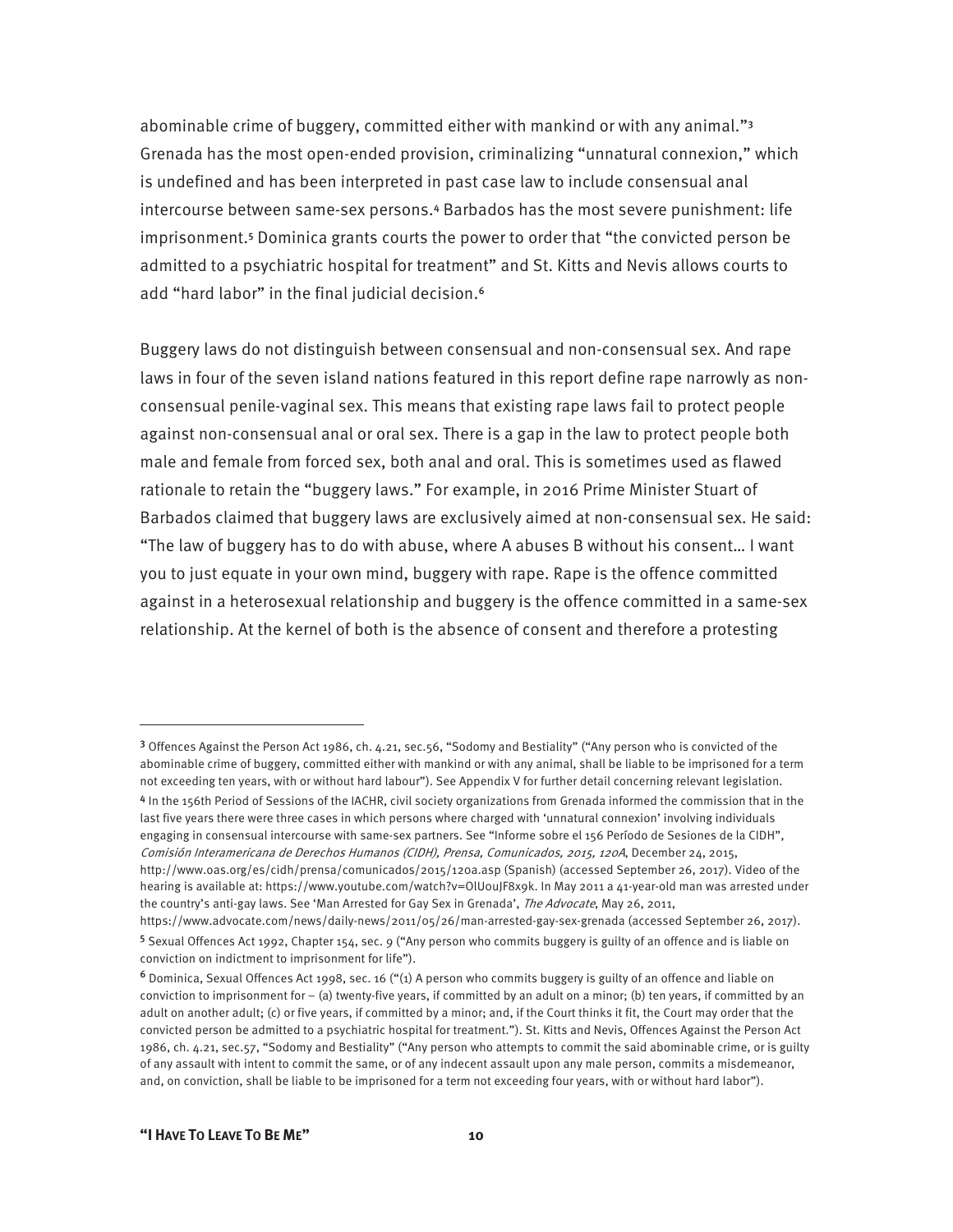party who wants to ensure that he or she gets justice through the courts."7 This is not the case. Buggery laws draw no distinction between consensual and non-consensual sex, and do not require lack of consent, as noted by Elwood Watts, principal Crown counsel in a buggery case in Barbados.<sup>8</sup>

Indeed, the buggery laws of all seven countries analyzed in this report are silent on consent, thus encroaching on the rights to non-discrimination and the right to privacy of individuals engaging in consensual same sex activity. Indeed, the broad wording of the laws and the way they are interpreted by police, courts, and the public means that consensual sex between members of the same sex is, according to the law, akin to rape.9 What is needed is a gender-neutral rape law, and a repeal of the buggery laws.

The "gross indecency" provision was introduced in British Law in 1885 to cover all acts of sexual intimacy between men short of anal intercourse.<sup>10</sup> Gross indecency was not defined, but left to court interpretation. Similarly, in the states included in this report, the act of "gross indecency" or in some instances "serious indecency," is defined in broad terms, if at all. For example, Antigua and Barbuda, Dominica, and St. Lucia define gross or serious indecency as: "any act other than sexual intercourse by a person involving the use of the genital organs for the purpose of arousing or gratifying sexual desire." The vague wording of the law means that LGBT persons are susceptible to arrest and prosecution for a wide range of sexual acts.

-

<sup>7 &</sup>quot;What does Barbados' prime minister have to say about the country's harsh buggery laws?," Daily Extra, April 19, 2017, https://www.dailyxtra.com/what-does-barbados-prime-minister-have-to-say-about-the-countrys-harsh-buggery-laws-73370 (accessed September 26, 2017).

 $8$  Ibid.

<sup>9 &</sup>quot;Battleground Barbados: LGBT activists face off against North American homophobes in the Caribbean," Daily Extra, Apr 13, 2017, https://www.dailyxtra.com/battleground-barbados-lgbt-activists-face-off-against-north-american-homophobes-in-thecaribbean-73349 (accessed September 26, 2017). ("Speaking on the phone from Barbados, Shari Inniss-Grant and Stefan Newton, both directors at Equals Barbados, an LGBT-rights group, say they're disappointed, though not surprised, by the prime minister's stance on buggery. 'It's clearly understood around the world, in the Commonwealth and particularly in Barbados, as something that's criminalizing homosexuality,' Inniss-Grant says. 'And it has the effect of stigmatizing individuals who are queer and really promoting discrimination against them.'").

<sup>&</sup>lt;sup>10</sup> Human Rights Watch, *This Alien Legacy: The Origins of "Sodomy" Laws in British Colonialism* (Human Rights Watch, 2008), https://www.hrw.org/report/2008/12/17/alien-legacy/origins-sodomy-laws-british-colonialism, p. 20.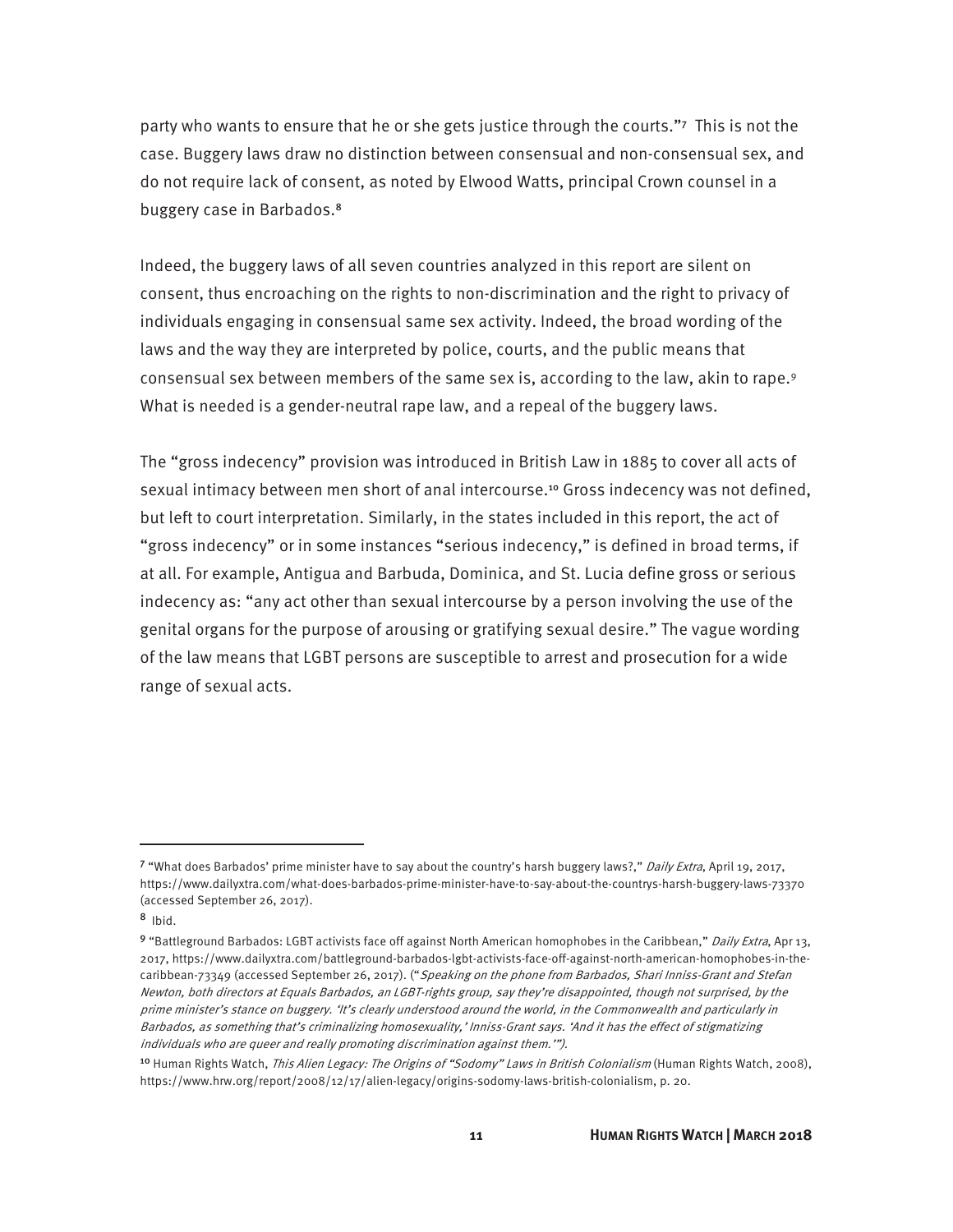#### Buggery Laws and Gross Indecency Laws in the "Commonwealth Caribbean"

by Westmin R. A. James<sup>11</sup>

#### The Origin

The "Commonwealth Caribbean" refers to those states in the Caribbean Sea and in Central and South America that were British colonies. The independent states in the Commonwealth Caribbean include Antigua and Barbuda, The Bahamas, Barbados, Belize, Dominica, Grenada, Guyana, Jamaica, St. Kitts and Nevis, St. Lucia, St. Vincent and the Grenadines, Trinidad and Tobago. It also refers to "British Overseas Territories" (territories that have chosen to remain subordinate to Great Britain rather than becoming formally independent) in the Caribbean and North Atlantic: Anguilla, Bermuda, British Virgin Islands, Cayman Islands, Montserrat and Turks and Caicos Islands.

Anti-sodomy laws were a colonial import imposed on the colonies by the British rulers as there was no pre-existing culture or tradition in the Caribbean that required the punishment of consensual same-sex sexual conduct. The first recorded mentions of "sodomy" in English law date back to two medieval treatises called Fleta and Britton.<sup>12</sup> The texts prescribed that sodomites, together with sorcerers, Jews and renegades, should be burnt alive. In the 16th century, a statute of 1533 provided for the crime of sodomy punishable by death. Although this statute was repealed during the reign of Mary I, it was re-enacted by Parliament in the reign of Elizabeth I in 1563, and the statutory offence, so expressed, survived in England in substance until 1861. The Offences Against the Person Act 1861 included the offence of "buggery," dropping the death penalty for a prison term of (10) years to life.

The movement for codification of the criminal law, particularly in the British colonies, gathered pace in the early 19th century when Thomas Macaulay was given the mandate to devise law for the Indian colony. The Indian Penal Code was the first comprehensive codified criminal law produced anywhere in the British Empire. In 1870, R.S. Wright, an English barrister, was asked by the Colonial Office to draft a criminal code for Jamaica, which could serve as a model for all of the colonies. Wright's Code was not adopted by Jamaica but it was brought into force in

<sup>&</sup>lt;sup>11</sup> Westmin R.A. James is a lecturer in Constitutional and Commonwealth Caribbean Human Rights Law at the University of the West Indies, Cave Hill Campus, and litigation specialist with the University of the West Indies Rights Advocacy Project (U-Rap). "Buggery Laws and Gross Indecency Laws in the 'Commonwealth Caribbean'" is an original piece by Wesmin R.A. James, written for this report.

<sup>&</sup>lt;sup>12</sup> Human Rights Watch, This Alien Legacy: The Origins of "Sodomy" Laws in British Colonialism, December 2008, https://www.hrw.org/report/2008/12/17/alien-legacy/origins-sodomy-laws-british-colonialism, p 13.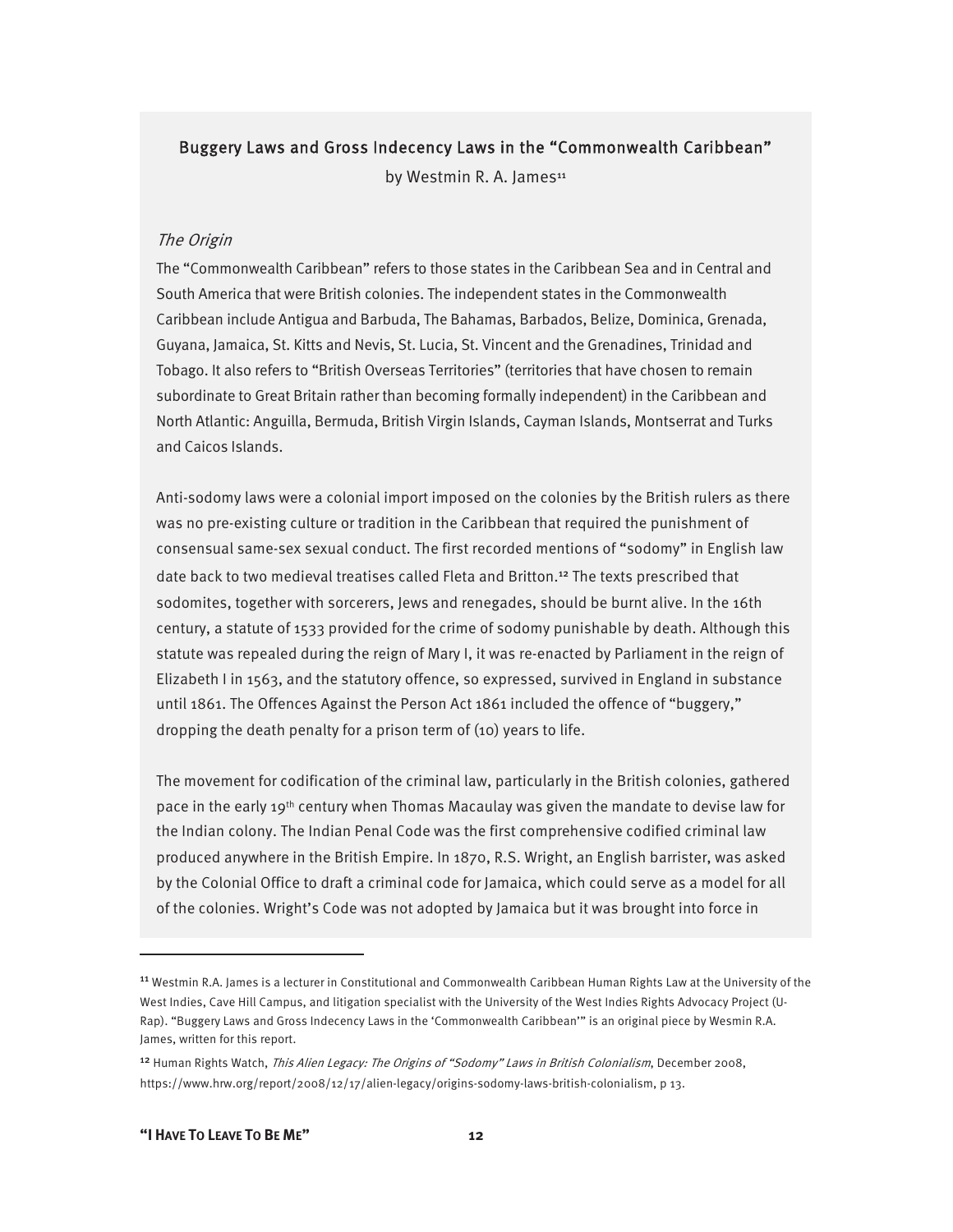Belize (at the time, British Honduras) and later Tobago.<sup>13</sup> Thereafter the buggery law was instituted by the British colonial administration in Jamaica and other Caribbean states in the British Commonwealth in a manner similar to the 1861 British Offences Against the Persons Act.

"Homosexuality" is not a crime in the Caribbean but laws criminalize same-sex conduct. Even though colonies in the Caribbean adopted British laws outlawing same-sex intimacy, they vary in language, the types of acts prohibited, and the punishments imposed. Whatever the various incarnations they are often referred to as "sodomy" or "buggery" laws. Many times buggery and sodomy are used interchangeably.

Laws criminalizing consensual adult same-sex sexual conduct currently exist in 10 independent countries in the English-speaking Caribbean. Antigua and Barbuda, Barbados, Dominica, St. Kitts and Nevis, St. Lucia and St. Vincent and the Grenadines have the crime of 'buggery.' In 2000, the UK issued an order repealing sodomy laws in its Overseas Territories of Anguilla, the British Virgin Islands, the Cayman Islands, Montserrat, and the Turks and Caicos islands in order to comply with its obligations as a Council of Europe member. After a 2016 successful constitutional challenge the High Court of Belize Supreme Court modified the law in Belize so it no longer applies to consensual sexual acts between persons in private. <sup>14</sup>

#### Savings Law Clauses

Barbados presents an added complication to any challenge to these laws. There is a provision in the Constitution of Barbados that prevents the courts from declaring these pieces of legislation criminalizing same-sex intimacy from being in breach of the human rights provisions in the Constitution. This prohibition applies to all laws passed before the Constitution of which the buggery law is one (Belize also had a savings law clause but with a limited life span of five years, which has since expired).

#### International Law

 $\overline{a}$ 

The English-speaking Caribbean is an outlier in the region. The continued existence of buggery and gross indecency laws there is in stark contrast with recent developments in Latin America where states including Argentina, Brazil, Chile, Mexico, and Uruguay have made rapid advances in family law, as well as in non-discrimination and anti-bias legislation.

<sup>&</sup>lt;sup>13</sup> M.L. Friedland, "R. S. Wright's Model Criminal Code: A Forgotten Chapter in the History of the Criminal Law," Oxford / Legal Studies (1981) 1 (3), 307-346.

<sup>&</sup>lt;sup>14</sup> Caleb Orozco v AG of Belize, Claim No. 668 of 2010, Supreme Court of Belize, August 10, 2016.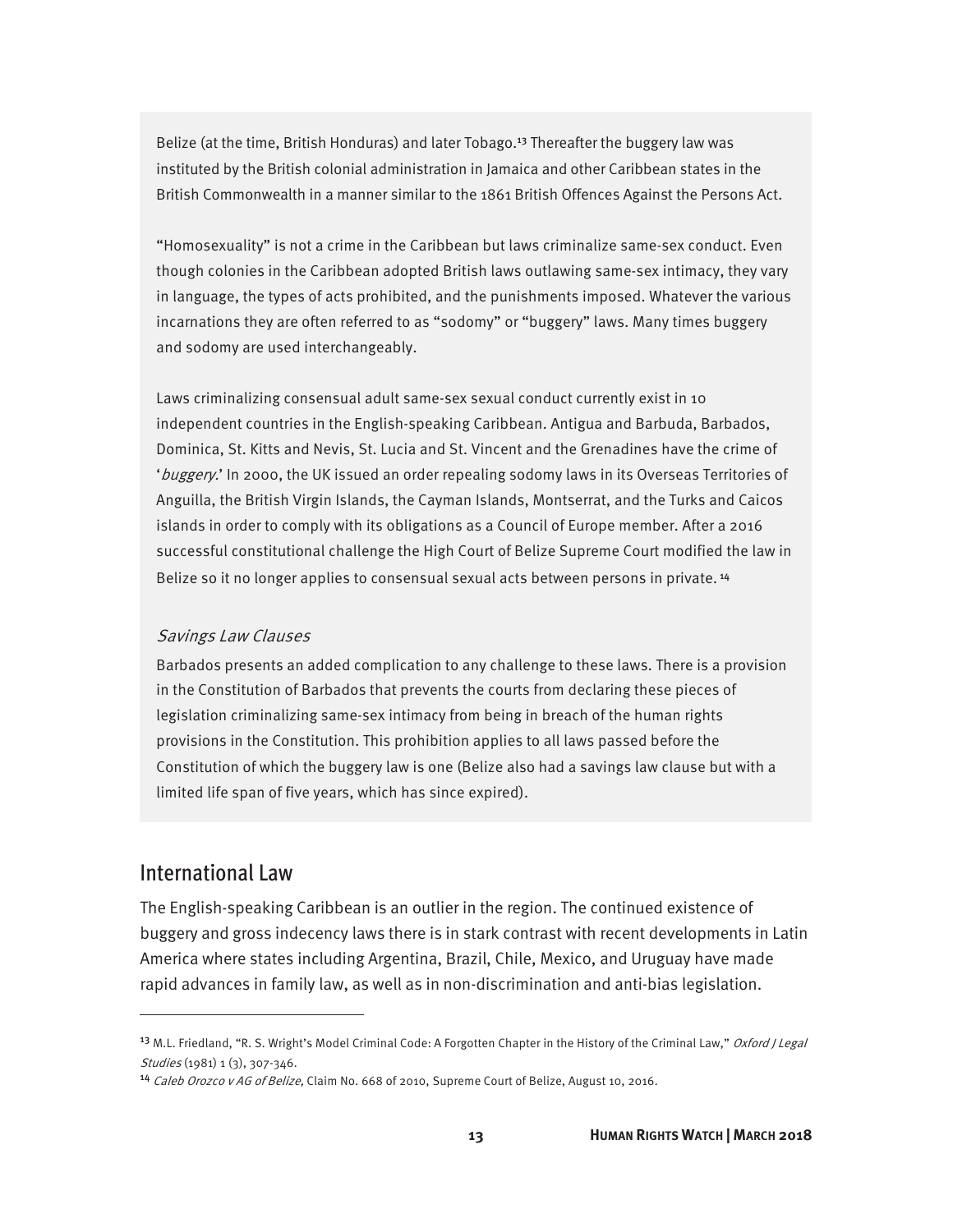In recent years, states including Argentina, Brazil, Colombia, and Uruguay have opted for same-sex marriage; Argentina and Bolivia have passed legal gender recognition legislation; Chile, Bolivia, and Uruguay have enacted anti-discrimination laws; and El Salvador and Peru have enacted hate-crime laws. Examples of legal measures that have been taken to address violence and discrimination include: in 2012 Argentina became the first state to pass a gender recognition law based entirely on self-identification<sup>15</sup>; in 2010 Brazil enacted the National Human Rights Action Plan (NHRAP), which stipulates specific measures and objectives to address violence and discrimination based on sexual orientation and gender identity<sup>16</sup>; similarly, in 2014 Mexico established specific teams and units to ensure that homophobic and transphobic hate crimes are investigated and prosecuted to the full extent of the law, and law enforcement officials have been trained accordingly<sup>17</sup>; and in 2016 Uruguay took several measures to address employment discrimination and create job opportunities for marginalized trans people, including a specific call for trans candidates for vacancies at the Ministry of Social Development and within the "Uruguay Trabaja" programme.<sup>18</sup>

Internationally, Latin American states have played a proactive role in protecting people from discrimination and violence based on sexual orientation or gender identity.<sup>19</sup> Several Latin American states, including Argentina, Brazil and Chile are members of the Core Group of LGBT friendly states.20 The Equal Rights Coalition, a network of states aiming to advance the human rights of LGBT people, was founded in Uruguay in 2016, and includes Argentina, Chile, Costa Rica, Ecuador, Honduras, Mexico and Uruguay as members.<sup>21</sup>

<sup>15</sup> Office of the United Nations High Commissioner for Human Rights, "Living Free and Equal," 2016, http://www.ohchr.org/Documents/Publications/LivingFreeAndEqual.pdf, p. 47.

 $16$  Ibid.

 $17$  Ibid.

 $18$  Ibid.

<sup>19</sup> Non-discrimination policies and anti-bias legislation in Latin America include:

Bolivia:http://www.embajadadebolivia.com.ar/m\_documentos/img-documentos/ley-contra-racismo.pdf; Chile: http://www.movilh.cl/legislation-laws-rules-and-proyects/; Ecuador:

http://pdba.georgetown.edu/Constitutions/Ecuador/english08.html; Mexico: http://www.gob.mx/stps/articulos/stpscomprometida-con-la-lucha-por-la-igualdad-laboral-y-la-no-discriminacion; Uruguay:

https://legislativo.parlamento.gub.uy/temporales/leytemp7481791.htm

<sup>&</sup>lt;sup>20</sup> The United Nations LGBTI Core Group (the Core Group) is a cross regional group of UN member states that includes Argentina, Australia, Brazil, Chile, Colombia, Costa Rica, Croatia, El Salvador, France, Germany, Israel, Japan, Montenegro, The Netherlands, Mexico, New Zealand, Norway, Spain, the United Kingdom, the United States, Uruguay, the European Union, and Albania (as an observer), as well as the Office of the UN High Commissioner for Human Rights, and the nongovernmental organizations Human Rights Watch and Outright Action International.

<sup>&</sup>lt;sup>21</sup> Members of the coalition at the time of writing were: Uruguay (founder), The Netherlands (founder), Argentina, Austria, Belgium, Canada, Chile, Costa Rica, Czech Republic, Ecuador, Estonia, Finland, France, Germany, Greece, Honduras, Italy, Mexico, Montenegro, New Zealand, Norway, Portugal, Serbia, Slovenia, Spain, Sweden, Switzerland, Ukraine, the United Kingdom, and the United States. Created in July of 2016 conclusion of the Global LGBTI Human Rights Conference in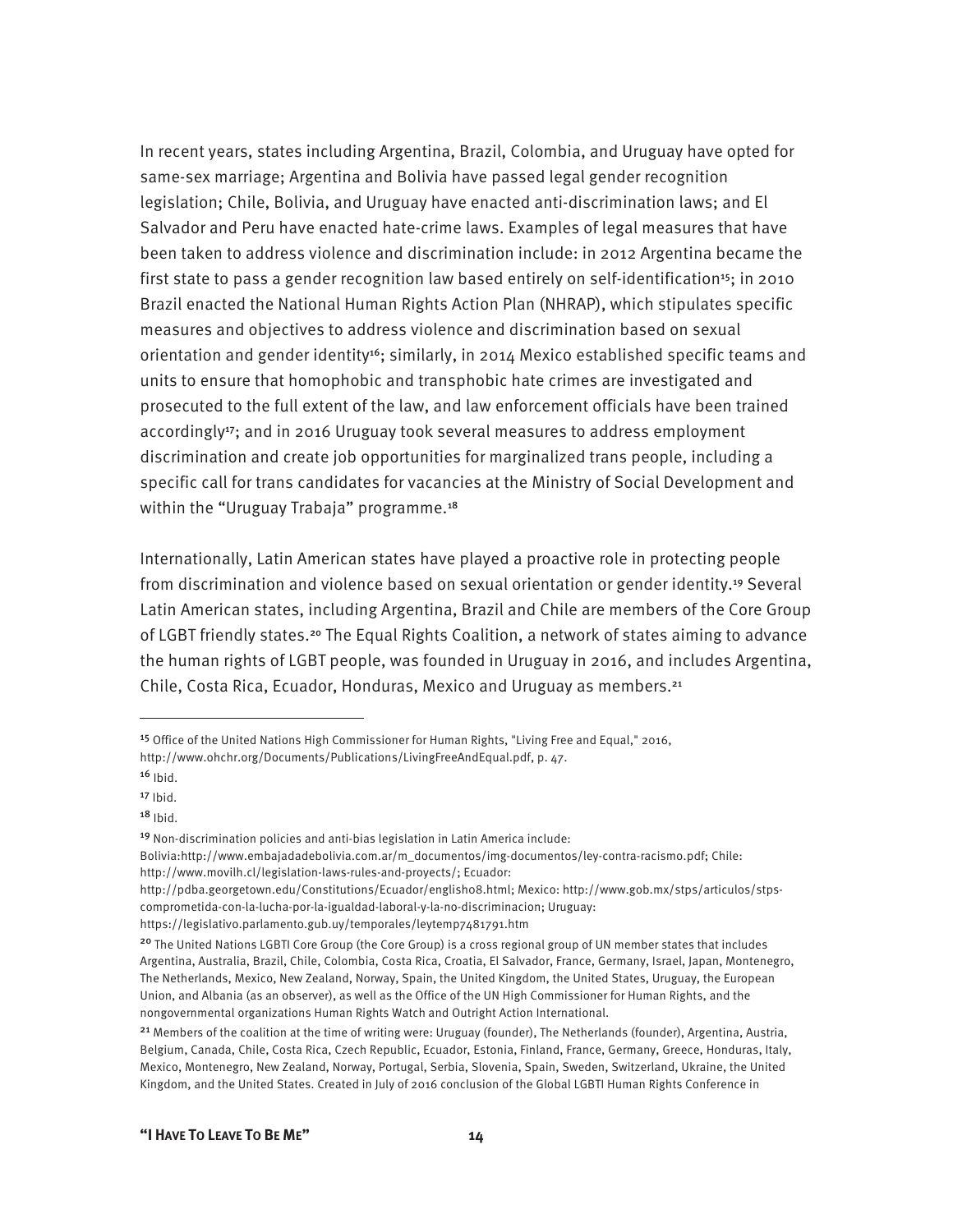In recent years, Latin American states have been at the forefront of enhancing protection for LGBT people at the United Nations. The Human Rights Council has adopted three resolutions that reflect the commitment and consistent support of Latin American countries on issues relating to sexual orientation and gender identity. In 2011, a South African led resolution passed by the Human Rights Council, commissioned a global study on discriminatory laws and practices and acts of violence against individuals based on their sexual orientation and gender identity.<sup>22</sup> A follow up resolution in 2014 calling for a report on best practices for countering discrimination was introduced by Brazil, Chile, Colombia, and Uruguay.23 A resolution in 2016 led to the appointment of an Independent Expert on Sexual Orientation and Gender Identity. Seven Latin American states<sup>24</sup>-Argentina, Brazil, Chile, Colombia, Costa Rica, Mexico, Uruguay—and 41 additional countries jointly presented the text.<sup>25</sup>

The Organization of American States (OAS) and the Inter-American Commission on Human Rights (IACHR) have also taken steps to address human rights violations perpetrated against lesbian, gay, bisexual, transgender, and intersex (LGBTI) persons in the Americas. All countries covered in this report are members of the OAS. Between 2008 and 2013 the OAS General Assembly approved six resolutions acknowledging and condemning discrimination and acts of violence against members of the LGBTI community, calling on member states, as well as the IACHR and other bodies to take appropriate measures to address the problem.

In its 2015 report "Violence against LGBTI people in America,"26 the IACHR highlighted that laws criminalizing consensual sex between same-sex persons are incompatible with the principles of equality and non-discrimination. It also underscored the relationship

Montevideo, Uruguay, the coalition seeks to strengthen cooperation in advancing LGBTI rights including by sharing best practices. Civil society advocates are not direct members of the group but are involved as part of the group's founding mandate.

<sup>&</sup>lt;sup>22</sup> "Human rights, sexual orientation and gender identity" Human Rights Council resolution, (adopted June 17, 2011), A/HRC/RES/17/19,; https://documents-dds-ny.un.org/doc/UNDOC/GEN/G11/148/76/PDF/G1114876.pdf?OpenElement (accessed September 26, 2017). Argentina, Brazil, Chile, Ecuador, Mexico, and Uruguay were among the Human Rights Council members voting in favor of the initiative.

<sup>&</sup>lt;sup>23</sup> "Human rights, sexual orientation and gender identity," Human Rights Council resolution, adopted September 26, 2014, A/HRC/RES/27/32, http://ap.ohchr.org/documents/dpage\_e.aspx?si=A/HRC/RES/27/32 (accessed September 26, 2017). <sup>24</sup> "UN makes history on sexual orientation, gender identity", Human Rights Watch news release, June 30, 2016,

https://www.hrw.org/news/2016/06/30/un-makes-history-sexual-orientation-gender-identity.

<sup>25</sup> "Protection against violence and discrimination based on sexual orientation and gender identity," Human Rights Council resolution, adopted June 30, 2016, A/HRC/RES/32/2,

http://www.un.org/en/ga/search/view\_doc.asp?symbol=A/HRC/RES/32/2 (accessed September 26, 2017).

<sup>&</sup>lt;sup>26</sup> Inter-American Commission on Human Rights. "Violence against lesbian, gay, bisexual, trans and intersex persons in the Americas," 2015, http://www.oas.org/en/iachr/reports/pdfs/violencelgbtipersons.pdf.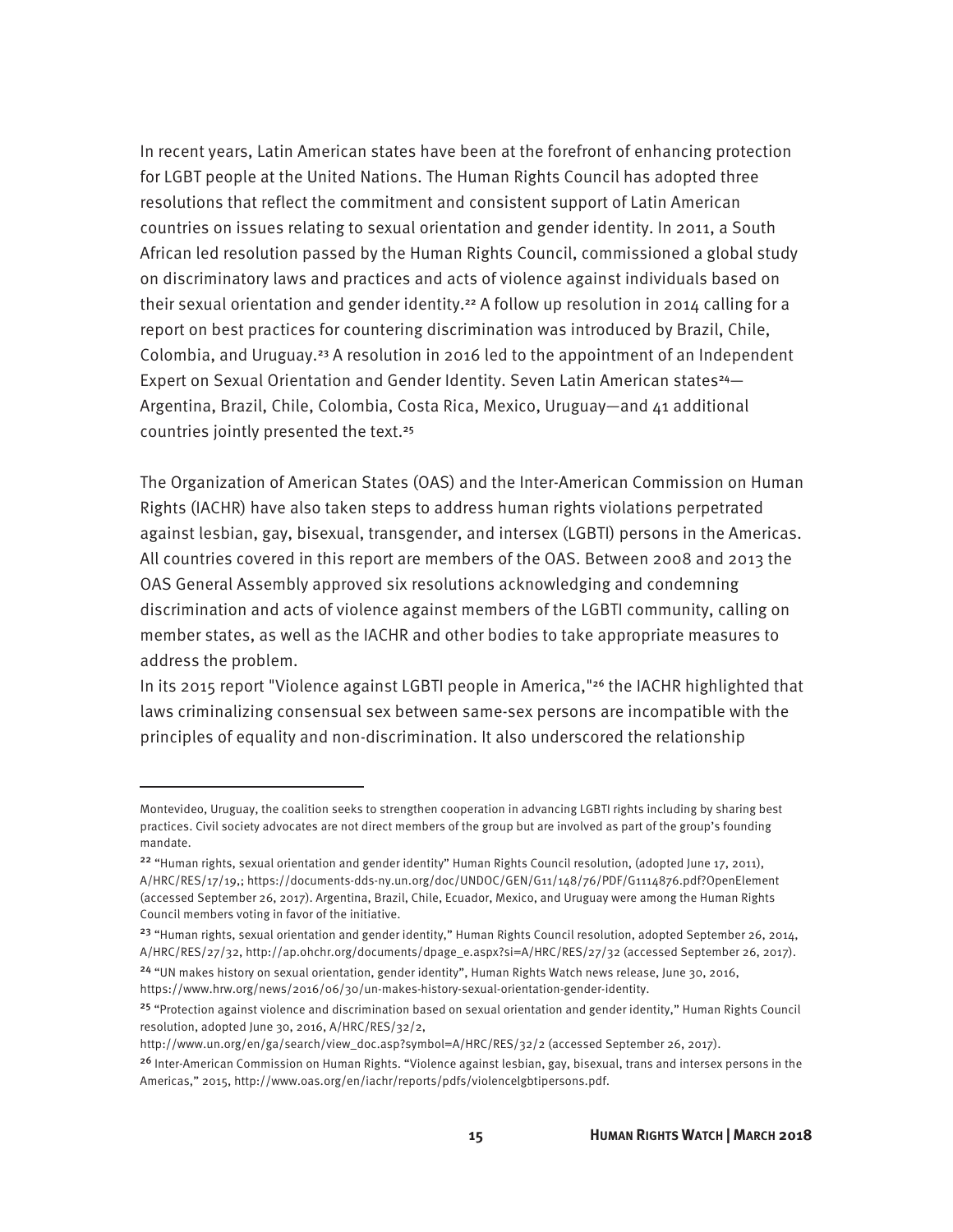between these discriminatory laws and high rates of violence and discrimination against LGBT people. The IACHR has noted that several states including Barbados, Dominica, and St. Kitts and Nevis, featured in this report, have rejected UN Universal Periodic Review recommendations to decriminalize same-sex acts,27 citing religious opposition (particularly from evangelical churches<sup>28</sup>) as well as cultural and societal opposition.<sup>29</sup>

Caribbean states have taken steps to increase economic cooperation and regional integration through the Caribbean Community (CARICOM) and the Organization of Eastern Caribbean States (OECS). In 1973, the Treaty of Chaguaramas established the Caribbean Community including CARICOM. And in 1981 the Treaty of Baseterre establishing the OECS economic union. In addition to economic integration, the OECS aims to increase human rights protections. All states covered in this report, with the exception of Barbados, are members of the OECS. <sup>30</sup>

<sup>&</sup>lt;sup>27</sup> Ibid., p. 55. See also, Report of the Working Group on the Universal Periodic Review: Barbados, Addendum, A/HRC/10/73/Add.1, March 16, 2009, recommendation 77.17 (France, Canada, Slovenia, Czech Republic, Chile, Sweden), recommendation 77.18 (Canada); Report of the Working Group on the Universal Periodic Review: Barbados, A/HRC/10/73, January 9, 2009, para. 74; Report of the Working Group on the Universal Periodic Review: Dominica, A/HRC/27/9, June 26, 2014, para. 22Report of the Working Group on the Universal Periodic Review: Saint Kitts and Nevis,  $A/HRC/17/12$ , March 15, 2011, para. 14; Report of the Working Group on the Universal Periodic Review: Saint Vincent and the Grenadines, Addendum, A/HRC/18/15/Add.1, September 22, 2011, para. 23; Report of the Working Group on the Universal Periodic Review: Antigua and Barbuda,  $A/HRC/19/5$ , December 14, 2011, para. 35.

<sup>28</sup> Inter-American Commission on Human Rights. "Violence against lesbian, gay, bisexual, trans and intersex persons in the Americas". 2015, p. 55: A number of countries have made reference to religious considerations. For example, Barbados indicated that it is "a heavily religious society and has a tremendous lobby in terms of the church, including activist evangelists, who have their own views on this issue." See report of the Working Group on the Universal Periodic Review: Barbados, A/HRC/10/73, January 9, 2009, para. 74.

<sup>29</sup> Inter-American Commission on Human Rights. "Violence against lesbian, gay, bisexual, trans and intersex persons in the Americas," 2015. p. 55: Human Rights Committee, Information received from Barbados on the implementation of the concluding observations of the Human Rights Committee, CCPR/C/BRB/CO/3/Add.1, June 2, 2009, para. 11; Report of the Working Group on the Universal Periodic Review: Barbados, A/HRC/23/11, March 12, 2013, para. 22; Report of the Working Group on the Universal Periodic Review: Saint Kitts and Nevis, A/HRC/17/12, March 15, 2011, para. 14; Report of the Working Group on the Universal Periodic Review: Saint Vincent and the Grenadines, Addendum, A/HRC/18/15/Add.1, September 22, 2011, para. 23. See also, IACHR, Press Release No. 79/13, "IACHR Expresses Concern about Mob Attacks, Police Abuse and other Forms of Violence against LGTBI Persons," October 24, 2013.

<sup>&</sup>lt;sup>30</sup> See website of the OECS, http://www.oecs.org/homepage/member-states (accessed June 13, 2017).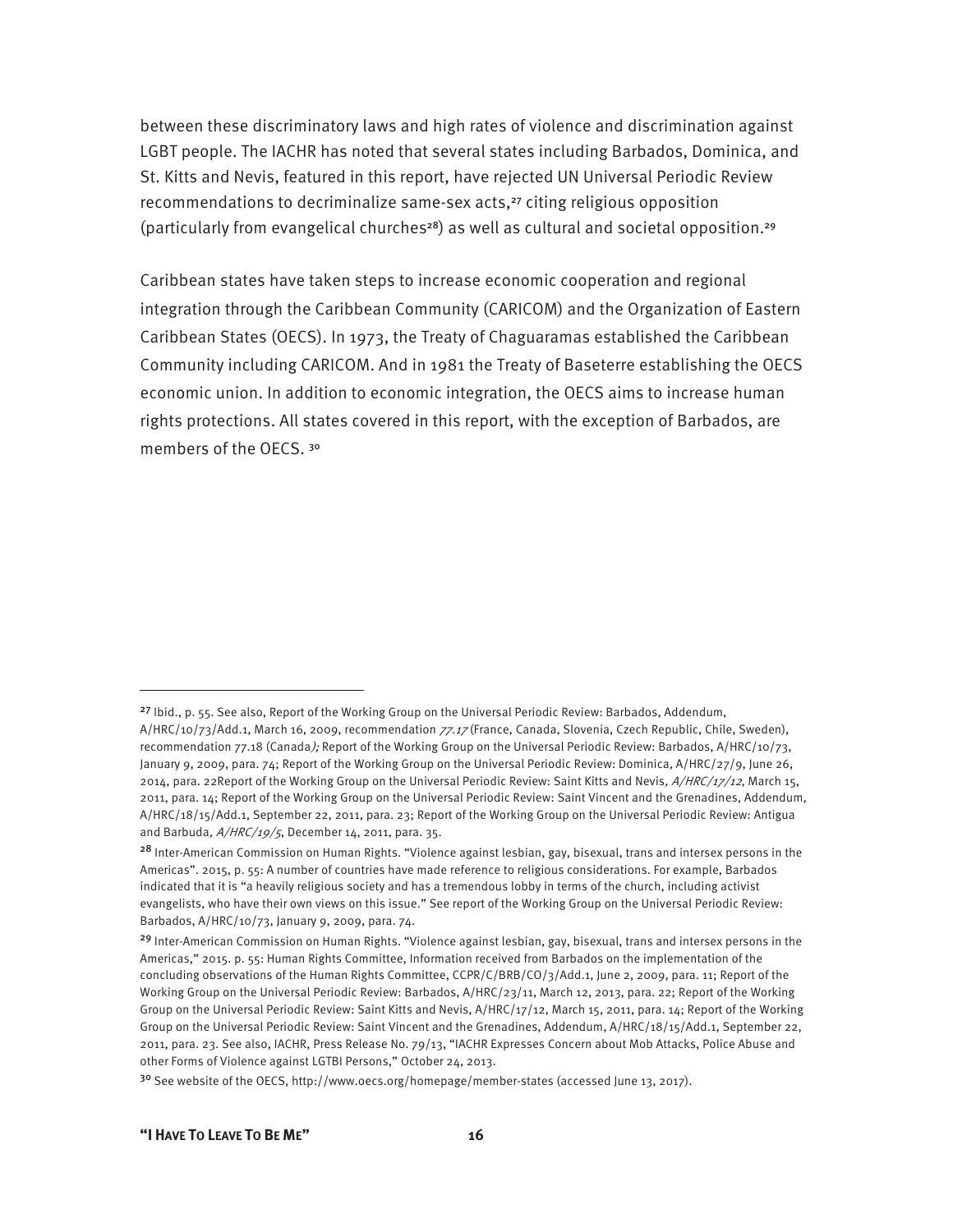Table 1 – States covered in this report and their membership of CARICOM and OECS systems

| <b>CARICOM - CSME</b><br>(Common Single Market)<br>and Economy) | <b>OECS</b><br>(Organization of Eastern Caribbean States) |  |
|-----------------------------------------------------------------|-----------------------------------------------------------|--|
|                                                                 |                                                           |  |
| Antigua and Barbuda                                             | Antigua and Barbuda                                       |  |
| <b>Barbados</b>                                                 | Dominica                                                  |  |
| Dominica                                                        | Grenada                                                   |  |
| Grenada                                                         | St. Kitts and Nevis                                       |  |
| St. Kitts and Nevis                                             | St. Lucia                                                 |  |
| St. Lucia                                                       | St. Vincent and the Grenadines                            |  |
| St. Vincent and the Grenadines                                  |                                                           |  |

| <b>CARICOM &amp; Organization of Eastern Caribbean States</b> |                             |                               |  |  |
|---------------------------------------------------------------|-----------------------------|-------------------------------|--|--|
|                                                               | CARICOM                     | <b>OECS</b>                   |  |  |
| Created                                                       | Treaty of Chaguaramas       | <b>Treaty of Baseterre</b>    |  |  |
|                                                               | 4 July 1973                 | (6/18/1981)                   |  |  |
|                                                               |                             |                               |  |  |
|                                                               | • Revised Treaty of         |                               |  |  |
|                                                               | Chaguaramas                 |                               |  |  |
|                                                               | 2001                        |                               |  |  |
| <b>Member States</b>                                          | Antigua and Barbuda,        | Anguilla, Antigua and         |  |  |
|                                                               | Bahamas, Barbados,          | Barbuda, British Virgin       |  |  |
|                                                               | Belize, Dominica, Grenada,  | Islands, Dominica,            |  |  |
|                                                               | Guyana, Haiti, Jamaica,     | Grenada, Montserrat,          |  |  |
|                                                               | Montserrat, Saint Kitts and | Martinique, St. Kitts and     |  |  |
|                                                               | Nevis, Saint Lucia, Saint   | Nevis, St. Lucia, St. Vincent |  |  |
|                                                               | Vincent and the             | and the Grenadines            |  |  |
|                                                               | Grenadines, Suriname        |                               |  |  |
| <b>Total Population</b>                                       | 17,775,192                  | 1,049,374                     |  |  |
| Encompassed                                                   |                             |                               |  |  |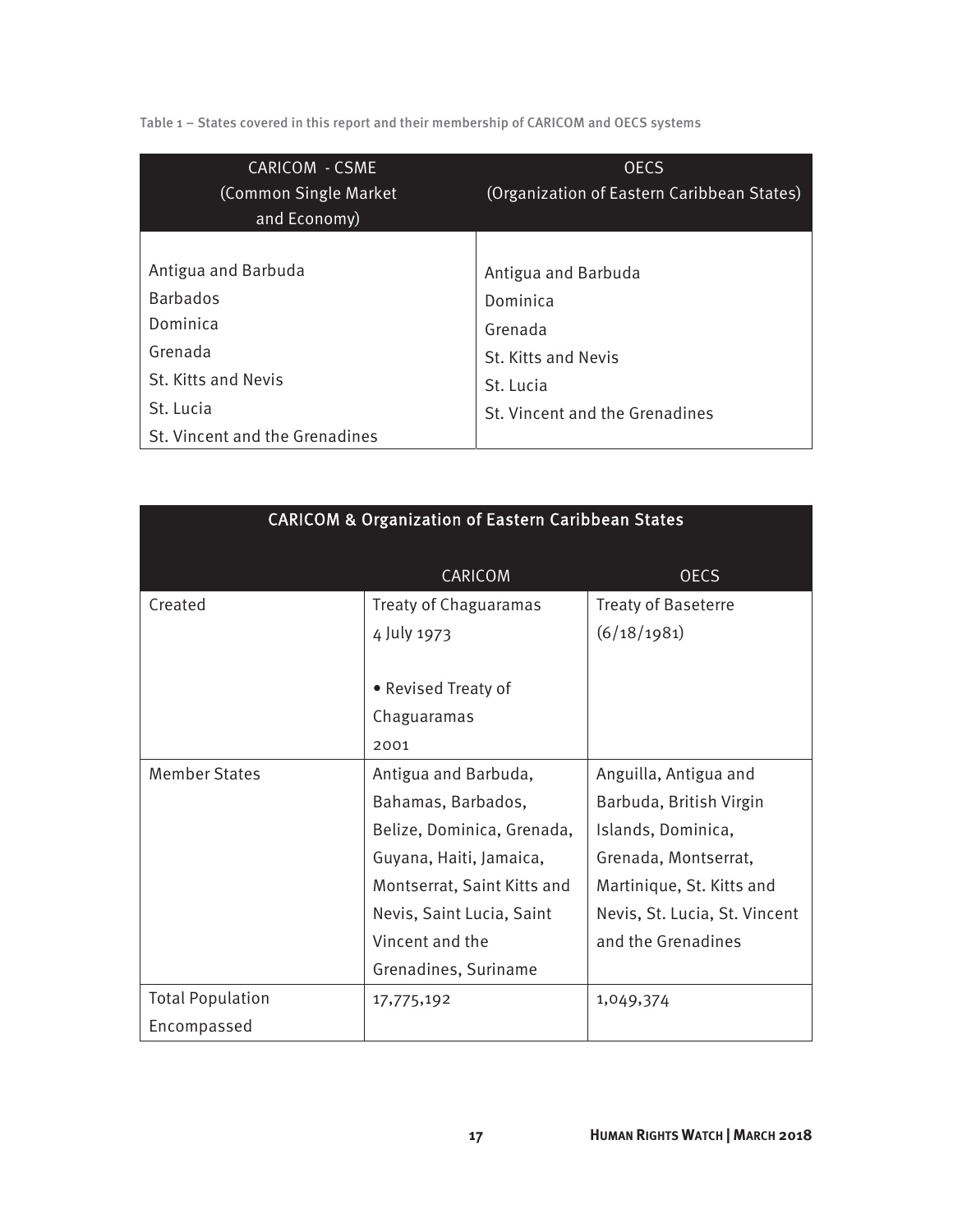Judicial review by supra-national entities, including the Caribbean Court of Justice (CCJ) and the Eastern Caribbean Court, are integral to the sustainability of both regional systems. The Judicial Committee of the Privy Council (JCPC) retains jurisdiction for certain countries of the commonwealth.31 The Caribbean Court of Justice (CCJ) has original jurisdiction in all matters related to the interpretation of the Treaty of Chaguaramas. It also exercises appellate jurisdiction for commonwealth countries in civil and criminal matters who no longer accept the Judicial Committee of the Privy Council (JCPC) as their appellate court. Barbados, Belize, Dominica, and Guyana have replaced the JCPC's appellate jurisdiction with that of the CCJ.<sup>32</sup> Cases from the Eastern Caribbean Supreme Court (ECSC) can be appealed to the Judicial Committee of the Privy Council. The ECSC can only accept cases that have already been considered by the high court of a member state, and thus effectively serves as a supreme court for the OECS.

Appendices I-VII to this report include an overview of country specific legal provisions, treaty ratifications, membership of international organizations, and states' response to recommendations on sexual orientation and gender identity during the Universal Periodic Review (UPR).

#### LGBT Activism and Recent Developments in the Region

Activists and civil society organizations have been working intensely on the ground to transform the difficult daily reality faced by LGBT individuals.

The Caribbean Forum for Liberation and Acceptance of Genders and Sexualities (CariFLAGS) has worked for over 18 years to provide LGBTI people in the Caribbean with safe spaces, support services, and stronger communities. Currently based in Trinidad and Tobago, CariFLAGS is composed of several LGBTI NGOs across the Caribbean, including in St. Lucia, Jamaica, Trinidad and Tobago, the Dominican Republic, Belize, Grenada, Guyana, and Suriname.

-

<sup>31</sup> These include: Antigua and Barbuda, The Bahamas, British Indian Ocean Territory, Cook Islands and Niue (Associated States of New Zealand), Grenada, Jamaica, St Christopher and Nevis, Saint Lucia, Saint Vincent and the Grenadines, and Tuvalu. See "Role The Judicial Committee of the Privy Council", Judicial Committee of the Privy Council, https://www.jcpc.uk/about/role-of-the-jcpc.html#Commonwealth (accessed June 13, 2017)

<sup>32</sup> As of 2011, Barbados, Belize, and Guyana had replaced the JCPC's appellate jurisdiction with that of the CCJ. In July, 2014, Dominica's Parliament approved a bill to make the CCJ the final court of appeal and Dominica acceded to CCJ appellate jurisdiction on March 6, 2015. See Caribbean Court of Justice, Overview of the Caribbean Court of Justice, http://www.caribbeanelections.com/education/integration/ccj.asp (accessed June 13, 2017).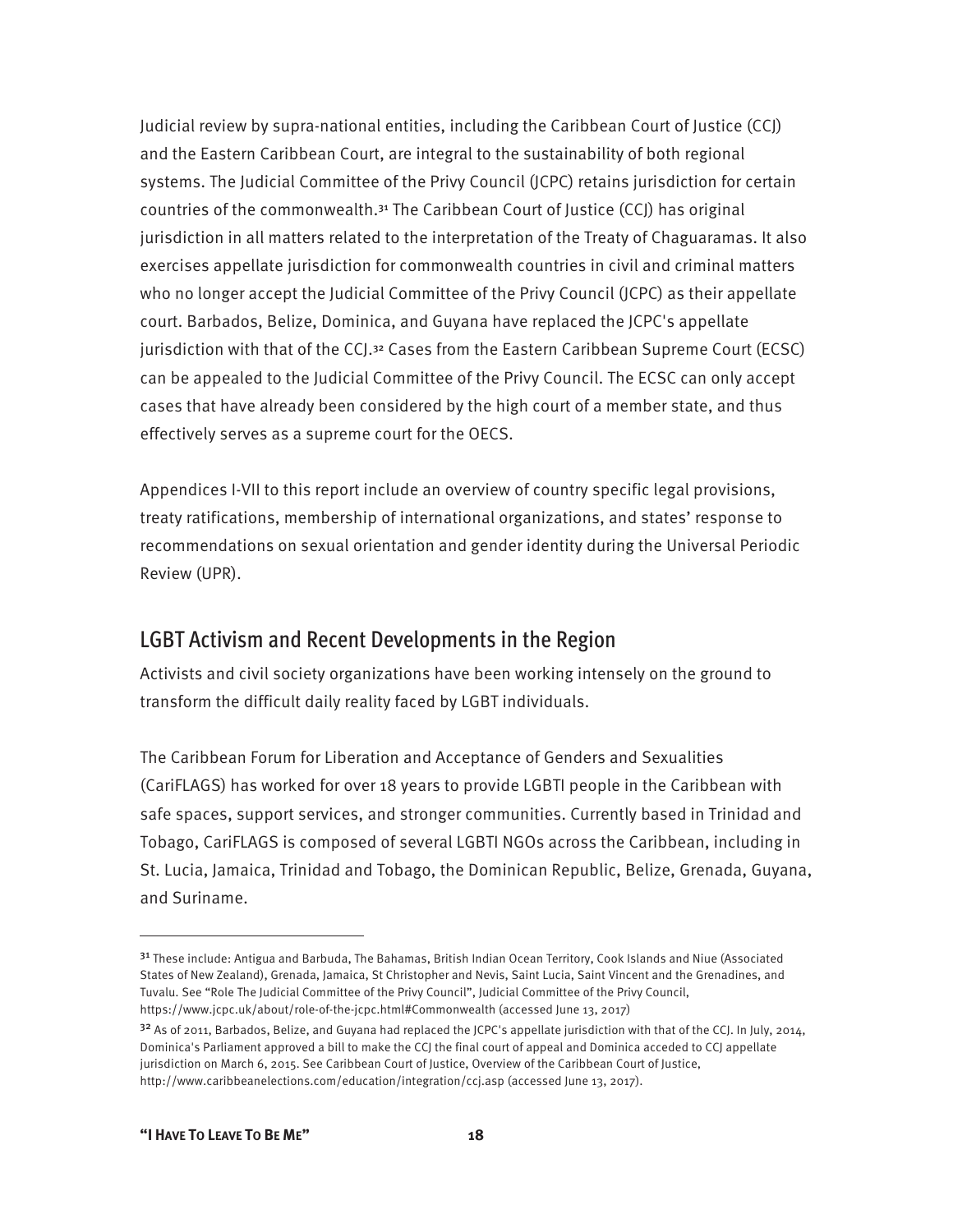CariFLAGS has also worked towards policy and cultural change on sexual and gender diversity in the Caribbean. CariFLAGS has as its main stated purpose to: "build a regional LGBTI movement in the Caribbean by strengthening local leadership and organizations, developing shared strategies for social change, coordinating challenges on LGBT rights issues in the courts, addressing underserved needs and groups, and supporting safe environments at the community level."<sup>33</sup>

Another civil society group active in the region is the Eastern Caribbean Alliance for Diversity and Equality (ECADE), an umbrella body for human rights groups within the small countries of the Eastern Caribbean, such as Antigua and Barbuda, Barbados, Dominica, Grenada, Saint Lucia, St. Kitts and Nevis, St. Vincent and the Grenadines, and Saint Martin. It serves as a regional hub for the coordination of trainings, strategy meetings, and thematic conferences.<sup>34</sup>

Local and international LGBT organizations have partnered to facilitate LGBTI sensitivity training in the past few years for national police forces in Antigua and Barbuda, Barbados, Grenada, St. Lucia, and St. Kitts and Nevis, allowing for a more collaborative relationship with police enforcement officials.35 For example, the Royal Barbados Police Force embarked on sensitivity training regarding the LGBTI community with the intention of bringing Barbados closer to its international human rights commitments. Police officers from Antigua and Barbuda have worked with civil society groups to reinforce the principles of community policing, human rights, professionalism, ethics, and their practical application to the LGBTI community. Diversity trainings in St. Lucia, sponsored by Aids Free World and United & Strong, have focused on managerial skills and senior officer training, providing them with guiding principles to employ in police interactions.36 Facilitators have

<sup>33</sup> See website of CariFLAGS, http://www.alturi.org/cariflags (accessed June 13, 2017).

<sup>34</sup> See website of Eastern Caribbean Alliance for Diversity and Equality, http://www.ecequality.org (accessed June 13, 2017). 35 "Cops get LGBTI sensitivity training," Barbados Nation News, March 17, 2017,

http://www.nationnews.com/nationnews/news/94675/cops-lgbti-sensitivity-training; "Increasing the Visibility of LGBTI People and Their Rights in the Caribbean," Canadian HIV/AIDS Legal Network, 4 December 2015,

http://www.aidslaw.ca/site/increasing-the-visibility-of-lgbti-people-and-their-rights-in-the-caribbean/?lang=en; "Grenada is Making Progress on LGBTI Human Rights," Erasing 76 Crimes, November 9, 2015,

https://76crimes.com/2015/11/09/grenada-is-making-progress-on-lgbti-human-rights/; "Security personnel participate in LGBT Sensitivity Training," St. Kitts and Nevis Vibes, June 14, 2015, http://www.sknvibes.com/news/newsdetails.cfm/92250. "Police Schooled in Sensitivity Training towards Gays," St. Lucia Star, September 2, 2013, http://stluciastar.com/policeschooled-in-sensitivity-towards-gays/.

<sup>3&</sup>lt;sup>6</sup> "Police Schooled in Sensitivity Training towards Gays," St. Lucia Star, September 2, 2013, http://stluciastar.com/policeschooled-in-sensitivity-towards-gays/.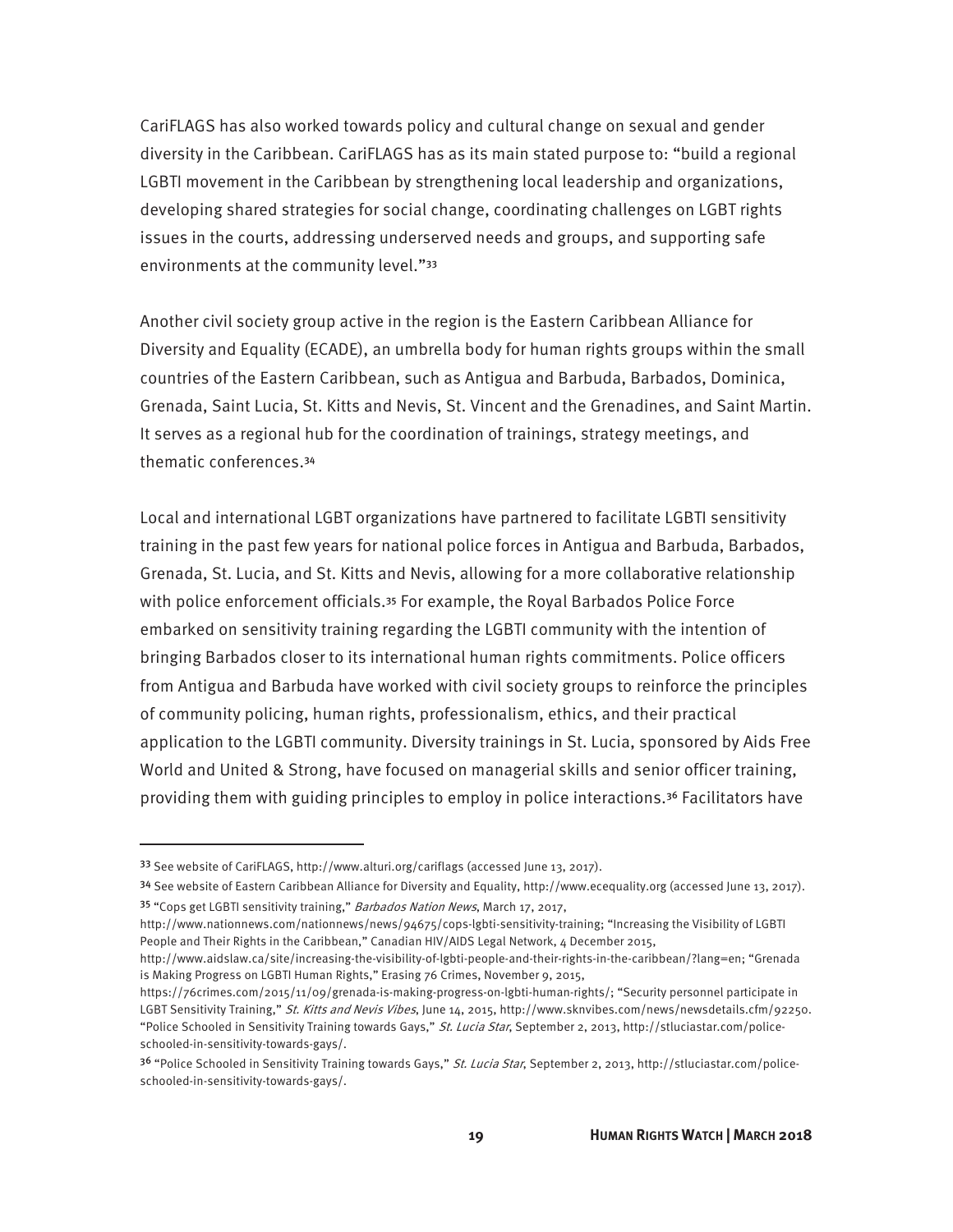gone to some lengths to avoid disputes about morality and religion by focusing instead on HIV prevention and public health.<sup>37</sup>

Civil society organizations have also used the complaints procedure of the IACHR to tackle the criminalization of same-sex relationships in their home countries. Four years ago, Gareth Henry and Ms Simone Edwards filed a petition with the IACHR challenging Jamaican laws that discriminate against LGBT people. The petitioners allege a number of violations by Jamaica of its legal obligations under the American Convention on Human Rights (ACHR) and the American Declaration on the Rights of Man (Declaration). At the time of writing, the petition was filed and submissions on admissibility by both Parties were finalized, but an admissibility decision by the IACHR was still pending.38 The civil society organizations GrenChap and Groundation Grenada filed a petition with the IACHR challenging Grenada's "unnatural connexion" law. Grenada failed to appear at the hearing. The IACHR urged Grenada to decriminalize same-sex sexual relationships, and in the meantime to issue a de facto moratorium on application of this legislation.<sup>39</sup>

Local and international civil society organizations and individuals have filed lawsuits as well in their efforts to have discriminatory laws in the Caribbean repealed. In 2015, Jamaican activist Maurice Tomlinson filed a challenge against the governments of Belize and Trinidad and Tobago to overturn laws that on their face seek to prevent gay people from entering their countries. The current immigration laws in Trinidad & Tobago and Belize bar "undesirable" persons from entering—a list that includes homosexuals, prostitutes, and members of other marginalized groups.40 The Caribbean Court of Justice ultimately dismissed the 'gay travel ban' case, declaring that the laws, while discriminatory in nature, have not been used in practice.<sup>41</sup> Tomlinson has also brought a fresh challenge to

<sup>37 &</sup>quot;Increasing the Visibility of LGBTI People and Their Rights in the Caribbean," Canadian HIV/AIDS Legal Network, 4 December 2015, http://www.aidslaw.ca/site/increasing-the-visibility-of-lgbti-people-and-their-rights-in-thecaribbean/?lang=en; "Grenada is Making Progress on LGBTI Human Rights," Erasing 76 Crimes, November 9, 2015, https://76crimes.com/2015/11/09/grenada-is-making-progress-on-lgbti-human-rights/

<sup>38</sup> Gareth Henry v. Jamaica, see http://www.humandignitytrust.org/pages/OUR%20WORK/Cases/Jamaica.

<sup>&</sup>lt;sup>39</sup> Report on the 156th Period of Sessions of the IACHR (available only in Spanish), December 24, 2015, http://www.oas.org/es/cidh/prensa/comunicados/2015/120a.asp. A video of the hearing is available at: https://www.youtube.com/watch?v=OlUouJF8x9k.

<sup>40</sup> "Caribbean Court of Justice dismisses gay travel ban case," Daily Extra, June 10, 2016,

http://www.dailyxtra.com/world/news-and-ideas/news/caribbean-court-justice-dismisses-gay-travel-ban-case-195178 <sup>41</sup> "Landmark gay rights case will challenge homophobic laws in Trinidad & Tobago and Belize LGBT activist Maurice Tomlinson takes case to the Caribbean Court of Justice," Independent, March 17, 2015,

http://www.independent.co.uk/news/world/americas/landmark-gay-rights-case-will-challenge-homophobic-laws-intrinidad-tobago-and-belize-10114462.html.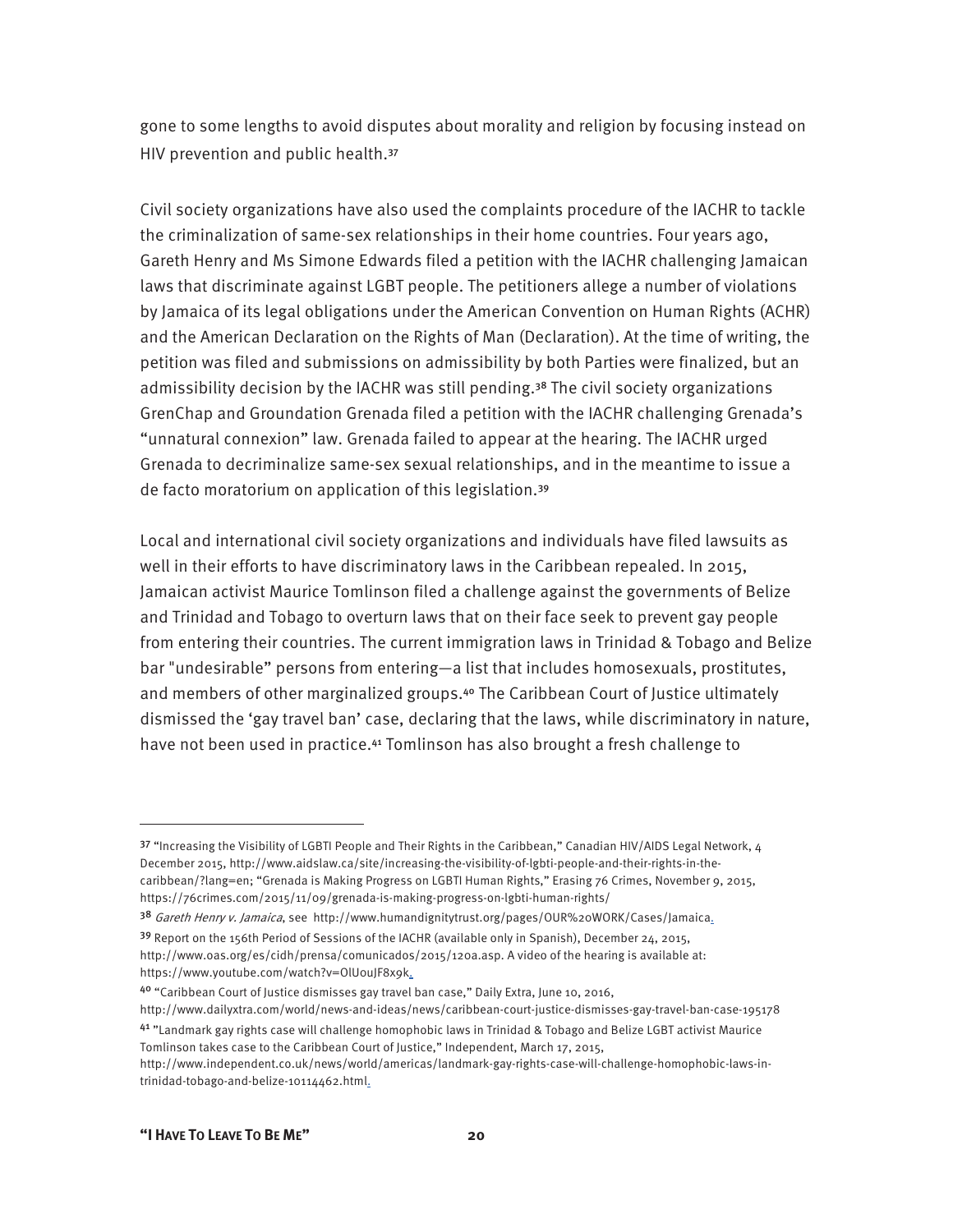Jamaica's anti-buggery law; hearings before the Jamaican Constitutional Court started in February 2016.<sup>42</sup>

In 2016 the Belize Supreme Court in the case of *Caleb Orozco et al v AG of Belize*<sup>43</sup> became the first Commonwealth Caribbean Court to hold that laws that criminalized, inter alia, same-sex intimacy were unconstitutional. The court struck down section 53 of the Criminal Code, which outlawed "carnal intercourse against the order of nature" with punishment of up to 10 years in prison, on the grounds that the law went against the claimant's rights to human dignity, privacy, and freedom of expression. The court declared that the definition of 'sex' in the constitution included 'sexual orientation,' protected by the principles of equality and non-discrimination. The court reduced the scope of section 53 of the Criminal Code by excluding sexual activity taking place in private between consenting adults.

In February 2017, Jason Jones, a gay rights advocate, filed a legal challenge in Trinidad and Tobago against laws criminalizing homosexual conduct.44 Soon thereafter, he claims to have received over 50 death threats.<sup>45</sup>

Two recent referendums, one in Bahamas and the other in Grenada, addressed the prohibition of discrimination based on sex but were defeated by unfounded fears that they would open the legal path to same-sex marriage.<sup>46</sup>

On January 9, 2018, the Inter-American Court of Human Rights issued Advisory Opinion No.  $24[1]$ ,<sup>47</sup> in response to a request by the state of Costa Rica, made in May of that same year. In its opinion, the Court advised that state parties to the American Convention should recognize all civil rights for same-sex couples, including the right to civil marriage. The court

<sup>44</sup> "Gay-rights advocate challenges T&T's homosexuality laws," Daily Express, February 23, 2017,

<sup>42</sup> "Maurice Tomlinson calls on Jamaicans to fight anti-gay laws," Daily Extra, December 14, 2015,

http://www.dailyxtra.com/world/news-and-ideas/news/maurice-tomlinson-calls-jamaicans-fight-anti-gay-laws-181901. 43 Caleb Orozco v AG of Belize Claim No. 668 of 2010 (Supreme Court of Belize, 10th August, 2016)

http://www.trinidadexpress.com/20170223/news/gay-rights-advocate-challenges-tts-homosexuality-laws; "Activist

threatened for challenging Trinidad and Tobago sodomy law" Guardian, February 24, 2017,

http://www.guardian.co.tt/news/2017-02-24/gay-activist-challenges-tt's-homophobic-laws.

<sup>45</sup> "Activist threatened for challenging Trinidad and Tobago sodomy law," Washington Blade, March 14, 2017,

http://www.washingtonblade.com/2017/03/14/activist-threatened-challenging-trinidad-tobago-sodomy-law/.

<sup>46</sup> See "Same-Sex Marriage Is Already Constitutional," Tribune 242, April 28, 2016,

http://www.tribune242.com/news/2016/apr/28/same-sex-marriage-already-constitutional/; "No vote dominates in Grenada's constitutional reform referendum," Caricom Today, November 25, 2016, http://today.caricom.org/2016/11/25/novote-dominates-in-grenadas-constitutional-reform-referendum/.

<sup>47</sup> See: http://www.corteidh.or.cr/docs/opiniones/seriea\_24\_esp.pdf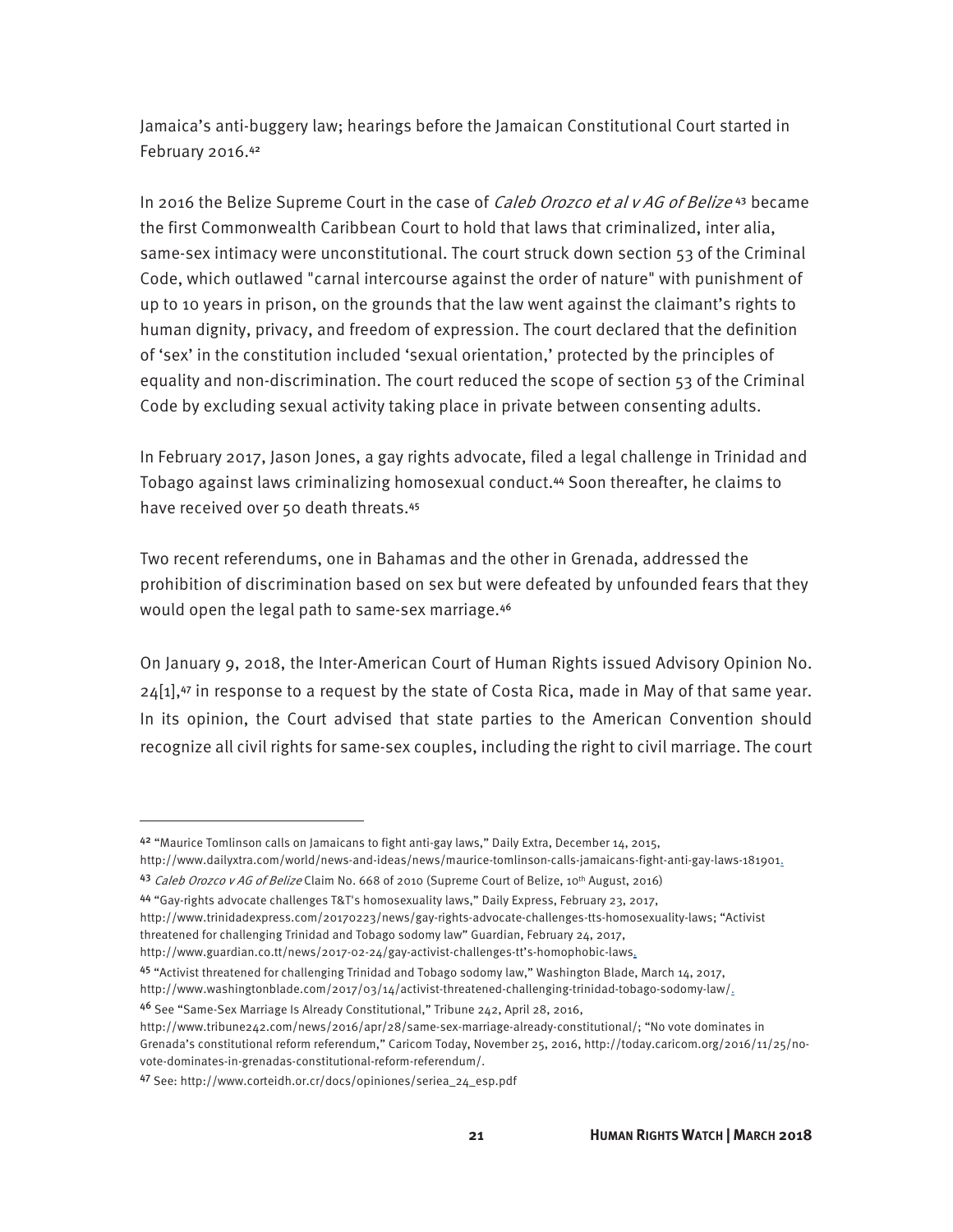also advised that states should establish fast, inexpensive and straightforward procedures to ensure legal gender recognition, based solely on the self-perceived identity of a person.

Out of the seven countries considered in this report, only Dominica (1993), Grenada (1978) and Barbados (1982) have ratified the American Convention but neither Grenada nor Dominica recognize the jurisdiction of the Inter-American Court of Human Rights. This means Barbados is the only country which has a treaty obligation to consider the Court's opinion, although the opinion should have resonance for all governments that seek to respect and protect universal human rights and equal norms.

#### *Impact on LGBT Individuals*

Buggery and gross or serious indecency laws discriminate against LGBT people and have a negative impact on their lives. A 2008 Human Rights Watch report, "This Alien Legacy: The Origins of 'Sodomy' Laws in British Colonialism," traces the history of sodomy laws in former British colonies. The report outlines the effects of these laws on the lives of people most affected by them:

These laws invade privacy and create inequality. They relegate people to inferior status because of how they look or who they love. They degrade people's dignity by declaring their most intimate feelings "unnatural" or illegal. They can be used to discredit enemies and destroy careers and lives. They promote violence and give it impunity. They hand police and others the power to arrest, blackmail, and abuse. They drive people underground to live in invisibility and fear.<sup>48</sup>

The report also refutes the claim that these laws originate in values traditional in former colonies, or reflect deep seated national interests, showing instead that these "Made in Britain" laws were imposed by colonial authorities informed by racist stereotypes and colonialist fears of native sexuality. Whether the laws are enforced or not, their very existence places LGBT people in a perilous situation of vulnerability, inequality, and second-class status in every aspect of life.<sup>49</sup>

<sup>48</sup> Ibid., p.5.

<sup>49</sup> In two cases in which the European Court of Human Rights struck down national sodomy laws—*Dudgeon v UK* (Judgment of October 22, 1981, Series A no. 45, para. 41,) and Norris v Ireland (Judgment of October 26, 1988, available at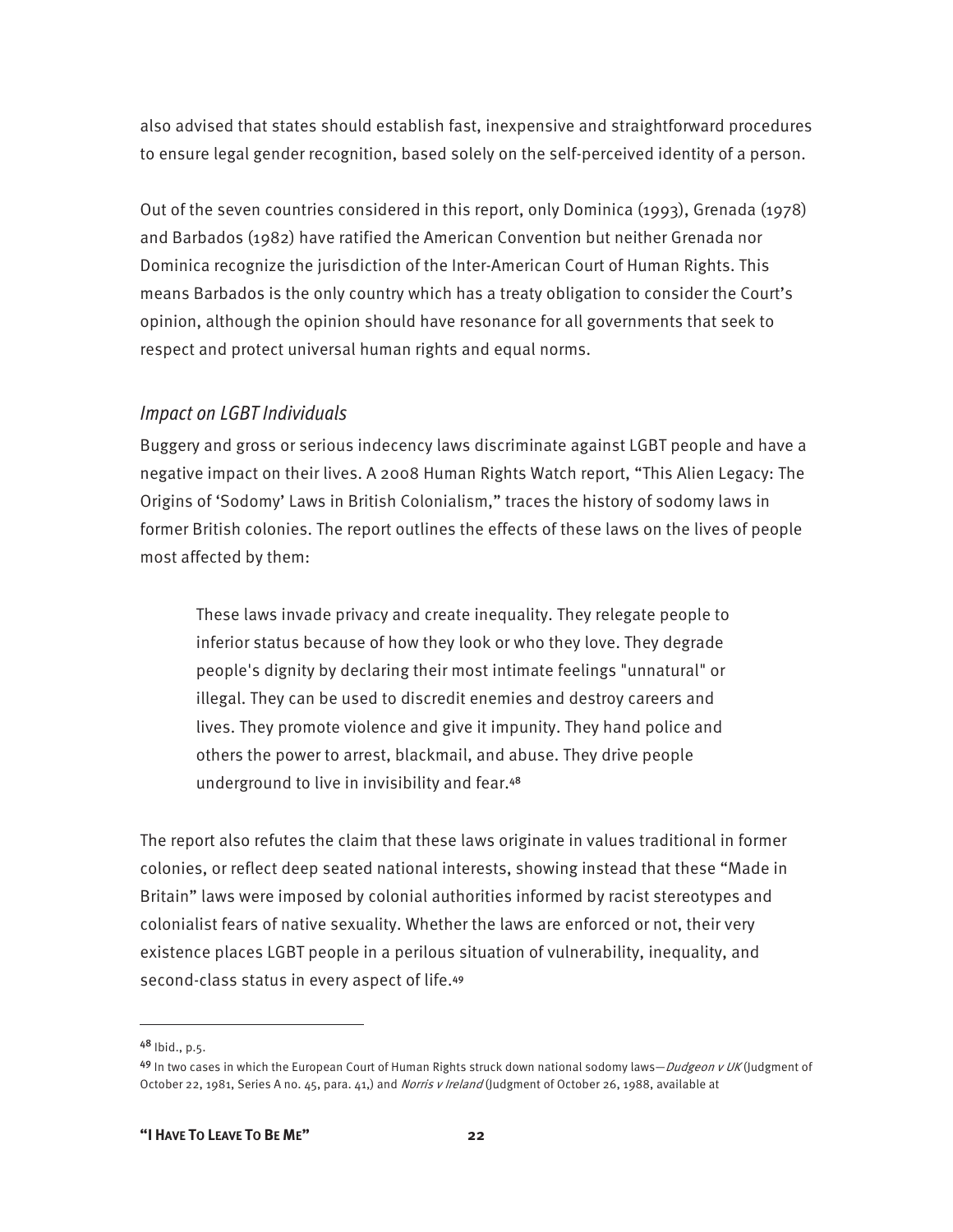Human Rights Watch has published two reports on Jamaica: "Hated to Death" (2004) and "Not Safe at Home" (2014). Both document the negative impact of Jamaica's anti-LGBT laws, including their role in facilitating discrimination, violence, and barriers to health care.

Recent surveys conducted in Barbados and Trinidad and Tobago have indicated a high level of acceptance for the principle of non-discrimination, including on grounds of sexual orientation, coupled with widespread support for the buggery laws. A survey commissioned by the Joint United Nations Programme on HIV and AIDS (UNAIDS) Caribbean Regional Support Team in Trinidad and Tobago revealed that most respondents were opposed to discrimination based on sexual orientation. Of the 1,176 interviews conducted during October 2013, 78 percent of the respondents said it was not acceptable for people to be treated differently based on sexual orientation. Additionally, 56 percent of respondents said they were either accepting or tolerant of homosexuals.<sup>50</sup>

Similarly, a survey in Barbados prepared by the Caribbean Development Research Services Inc. (CADRES), showed that 67 percent of respondents were either tolerant or accepting of homosexuals. Most people surveyed, however, thought the buggery laws should be maintained despite "the absence of a clear appreciation of the reasons for the existence of buggery laws."<sup>51</sup>

As detailed below and in the following chapter of this report, the continued existence of laws criminalizing LGBT conduct, even if infrequently enforced, creates conditions that facilitate abuses in all seven countries covered here. LGBT residents in the Eastern Caribbean interviewed by Human Rights Watch, described how stigma and discrimination permeate all aspects of life, including health care, education, and even everyday activities like going to movies, shopping, and riding the bus. LGBT individuals said that they were reluctant to report abuses for fear of the laws that prohibit same-sex intimacy.

In the countries included in this report, populations are small and social networks insular. Interviewees said that their close-knit communities made it difficult to come out and find

http://hudoc.echr.coe.int/eng?i=001-57547, para. 38)—the court was clear that although the legislation was not being enforced in either jurisdiction when the cases were brought, the existence of the laws rendered the men potentially liable to prosecution and that "the very existence of this legislation continuously and directly affects [their] private li[ves]..." <sup>50</sup> "A MANDATE TO ACT, Findings from a Poll on Public Attitudes to Sexual and Reproductive Health, Abuse, Violence and

Discrimination," UNAIDS Caribbean, June 1, 2015, http://unaidscaribbean.org/sites/default/files/field/image/UNAIDS%20TT%202013%20POLL%20FINAL.pdf.

<sup>51 &</sup>quot;Confusion over buggery law, Barbados Today, November 21, 2014. http://www.barbadostoday.bb/2014/11/21/confusionover-buggery-laws/ (accessed June 13, 2017).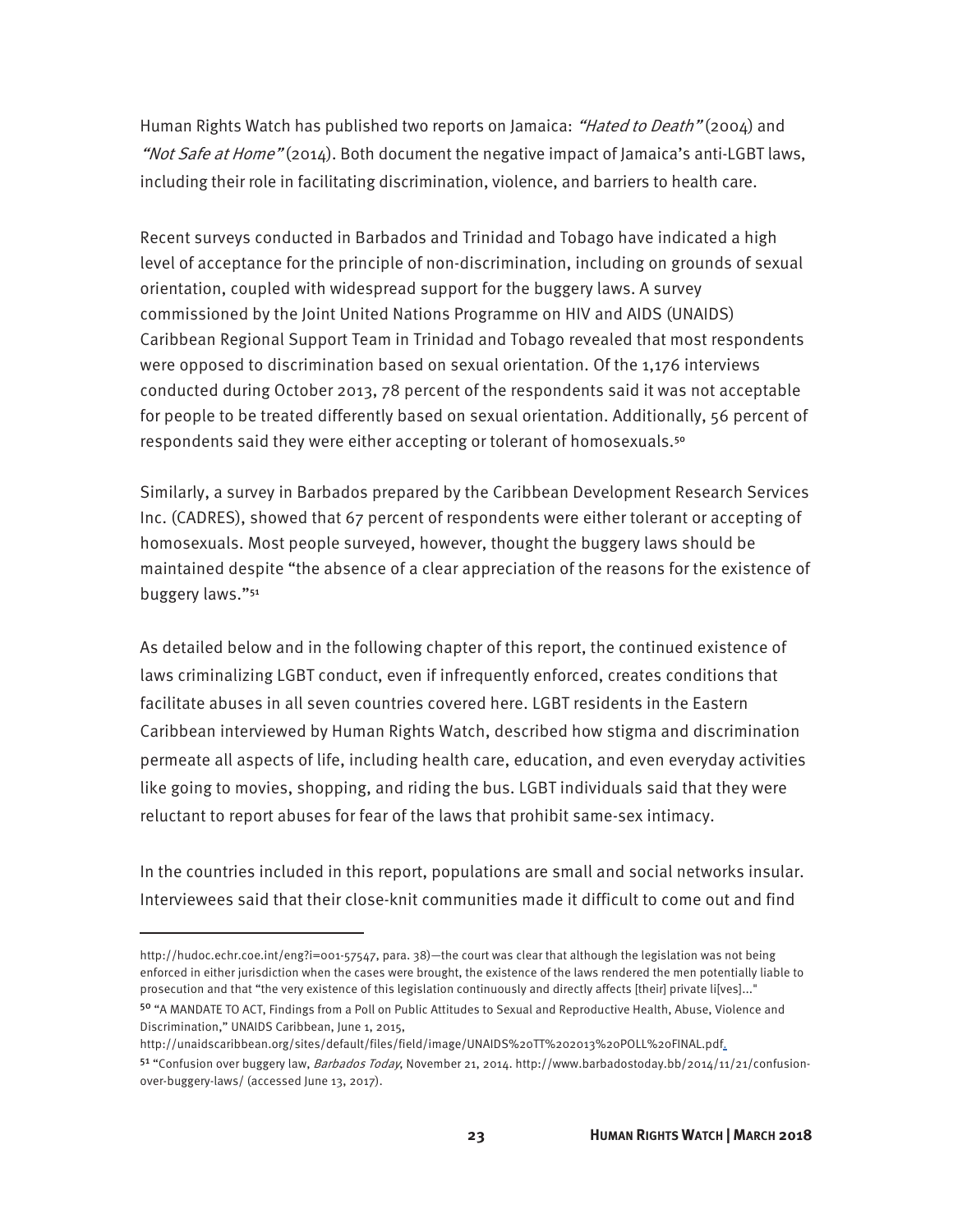acceptance. They were afraid of the negative consequences of being identified or perceived as LGBT. According to CARICOM's total population estimates for the 2000-2015 period, the populations of the countries included in this report are: 46,398 in St. Kitts and Nevis, 69,393 Dominica, 90,801 Antigua and Barbuda, 110,566 Grenada, 110,255 St. Vincent and the Grenadines, 172,818 St. Lucia and 274,633 in Barbados.

Many interviewees stressed the importance of discretion. Charles, a 24-year-old gay man from Antigua and Barbuda, told Human Rights Watch he would never be openly affectionate in public with another male. He said: "I would never hold hands [with another man]. You couldn't do that here, because society is just not accepting."<sup>52</sup> Peter, a 20-yearold gay man from Dominica, said "It saddens me that I have to sneak out and meet someone and can't bring anyone home."53 He said that it was impossible for him to introduce partners to his family, something his heterosexual friends and siblings do at his age. Other interviewees told Human Rights Watch that for discretion and safety they pursued their intimate relationships "off-island," that is with visitors from other islands in the region, or from further afield. Nicholas, 20, expressed his feeling of constant fear and uncertainty: "you are not safe... you have to hide who you are. Otherwise they will get physical, shouting things. If two men were holding hands people would attack them."54

A number of popular dancehall songs, many of which originate in Jamaica, contain strong homophobic language and inflammatory lyrics. This music circulates through the islands and is emblematic of the daily stigmatization and denigration of LGBT people. An extreme example is the decades old, but still popular "Bumbo Red," a 1990 hit song by dancehall artist Capleton: "Lick a shot inna a battyman head! Lick a shot inna a lesbian head! All sodomite dem fi dead, all lesbian dem fi dead"55. It calls for gay and lesbian people to be shot in the head.

A decade later, many popular dancehall songs reiterated the message to kill and maim lesbians and gay men. For example, in 2000, Elephant Man's "A Nuh Fi Wi Fault,"56 urged

<sup>52</sup> Human Rights Watch interview with Charles, Antigua and Barbuda, February 12.

<sup>53</sup> Human Rights Watch interview with Peter, Dominica, February 21, 2017.

<sup>54</sup> Human Rights Watch interview with Nicholas, St. Kitts, February 3, 2017.

<sup>55</sup> "More Songs," post to "Murder Inna Dancehall" (blog), n.d., http://www.soulrebels.org/dancehall/e\_songs\_more.htm (accessed June 14, 2017).

<sup>56</sup> "A Nuh Fi Wi Fault," Elephant Man, 2000, lyrics available at http://www.soulrebels.org/dancehall/u\_lyrics\_a\_nuh.htm (accessed June 14, 2017).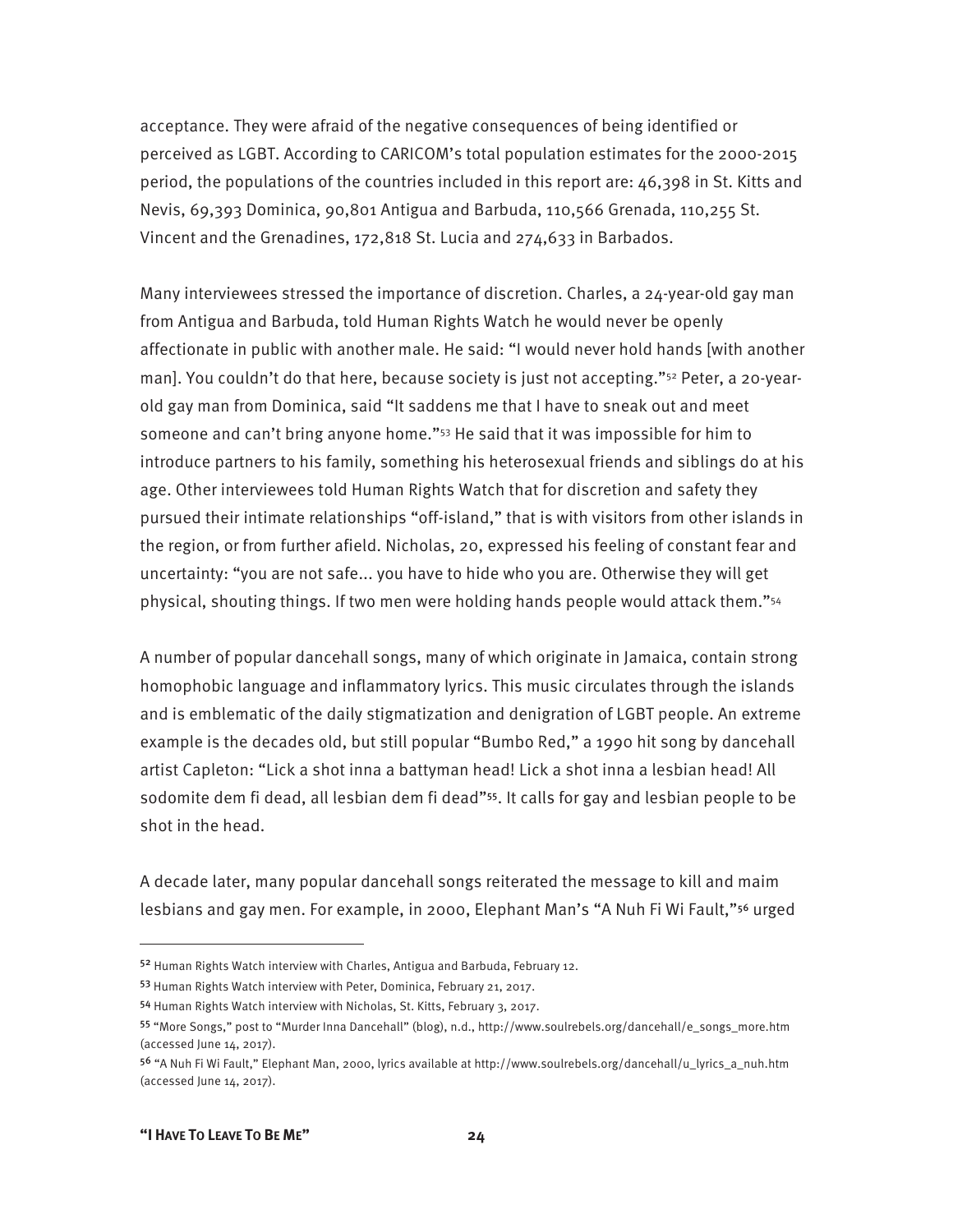listeners to "When yuh hear a Sodomite get raped/but a fi wi fault/it's wrong/two women gonna hock up inna bed/that's two Sodomites dat fi dead" ("When you hear a lesbian getting raped/it's not our fault/it's wrong/two women in bed/that's two sodomites who should be dead"), Beenie Man<sup>57</sup> sings, "I'm dreaming of a new Jamaica, come to execute all the gays," and Babycham and Bounty Killer's<sup>58</sup> encourages "Bun a fire pon a kuh pon mister fagoty, ears ah ben up and a wince under agony, poop man fi drown a yawd man philosophy" ("burn gay men 'til they wince in agony, gay men should drown, that's the yard man's philosophy").<sup>59</sup>

Manage, 35, from St. Vincent and the Grenadines, told Human Rights Watch: "On a daily basis, people see me coming and are very loud calling me 'Battyman, Faggot, Battyman fi dead' and using aggressive negative slurs towards me in public. Like in Jamaica, the type of music you listen to, when they talk about gays, the music says 'kill them.' Music in St. Vincent is anti-gay."60

<sup>57</sup> "Damn!," Beenie man, 2000, lyrics available at http://www.soulrebels.org/dancehall/u\_lyrics\_damn.htm.

<sup>58</sup> "Another Level," Babycham and Bounty Killer, 1999, lyrics available at

https://www.stlyrics.com/songs/b/babycham30743/anotherlevelfeatbountykiller2197992.html

<sup>59</sup> Lyric: "Lick a shot inna a battyman head! Lick a shot inna a lesbian head! All sodomite dem fi dead, all lesbian dem fi dead," "More Songs," post to "Murder Inna Dancehall" (blog), n.d.,

http://www.soulrebels.org/dancehall/e\_songs\_more.htm (accessed May 22, 2017).

<sup>&</sup>lt;sup>60</sup> Human Rights Watch interview with Sean from St. Vincent and the Grenadines, interviewed in Antigua and Barbuda, February 11, 2017.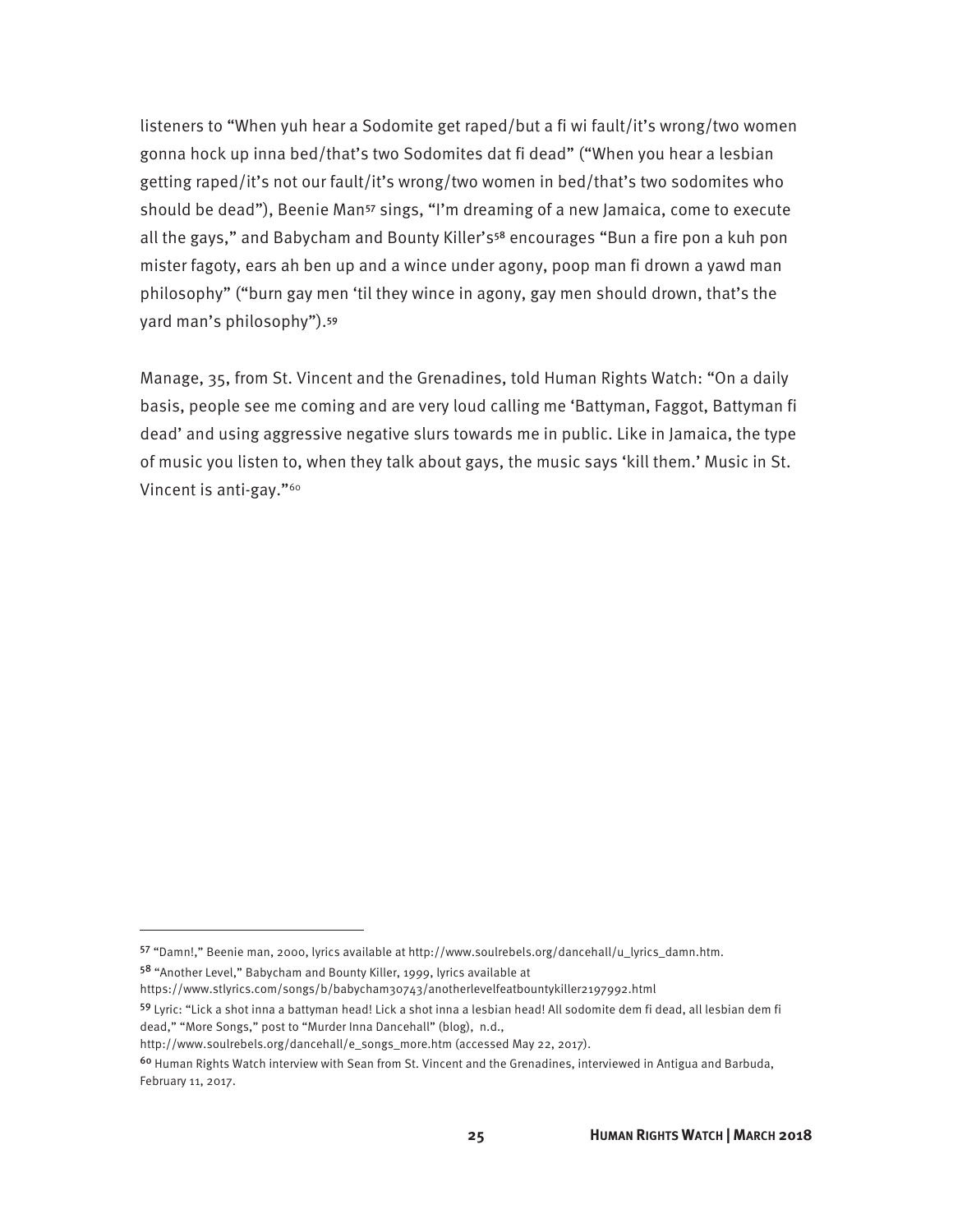

Sign outside the house of an interviewee in St. George's, Grenada, February 15, 2017. The sign reads "Sodomy is the work of Satan the devil. Sodomy is playing with shit. The anus is for shitting. Sodomy is uncleanness vile affections reprobate mind they which do such things are worthy of Hell fire." ©2017 Human Rights Watch

Individuals told Human Rights Watch that discriminatory laws had a negative impact on their daily lives. Peter, a 20-year-old gay man from Dominica, said: "the buggery and gross indecency laws say that we can't be ourselves... These laws allow the negativity towards gay people to exist, the bigotry, [the] law allows people to insult and do anything [to us]."<sup>61</sup>

Florence, a 24-year-old transwoman from Barbados, told Human Rights Watch that the buggery and serious indecency laws "allow people to treat [LGBT] people badly. It steals them into thinking they can get away with it because since the law is 'on their side' they think they are being a 'good' citizen."<sup>62</sup>

Jason, a 40-year-old gay man from Barbados, said:

<sup>61</sup> Human Rights Watch interview with Peter, Dominica, February 21, 2017.

<sup>62</sup> Human Rights Watch interview with Florence, Barbados, February 12, 2017.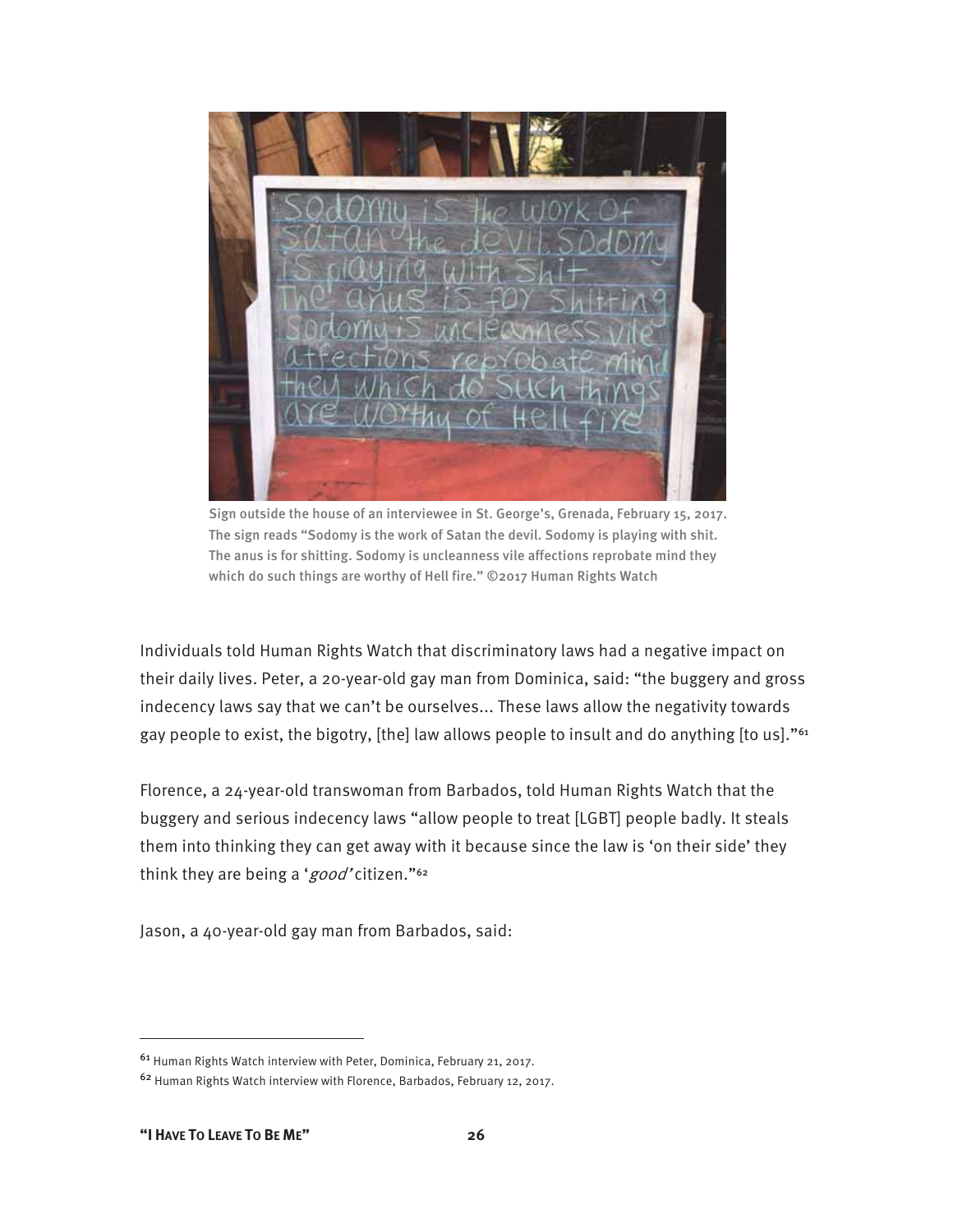People don't understand how much pressure it is not to be your true authentic self and how that is such a mental strain. To the point where that is so detrimental to you as a person. If you are living where you are constantly scolded and told that you're not good for just being you. And it hinders our education opportunities, and work opportunities and taking part in your community, that to me is a human rights violation. It doesn't have to be physical violence for it to be a human rights violation.<sup>63</sup>

As noted above, one interviewee, a 20-year-old gay man from St. Kitts and Nevis, conveyed the general sentiment about life for LGBT people on the islands when he said: "I have to leave to be me."<sup>64</sup>

<sup>63</sup> Human Rights Watch interview with Jason, Barbados, February 12, 2017.

<sup>64</sup> Human Rights Watch interview with Nicholas, St. Kitts and Nevis, February 3, 2017.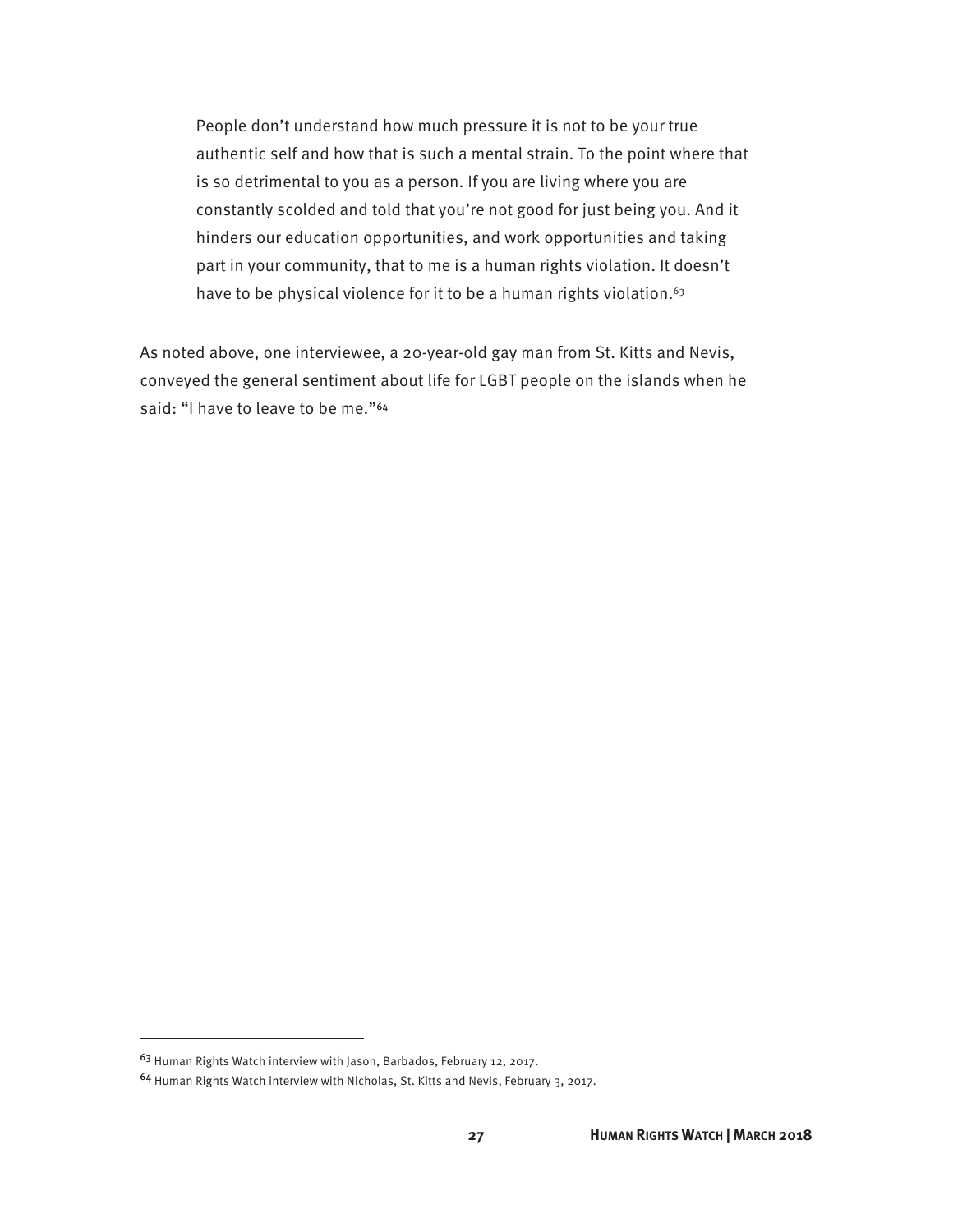# **II. Findings**

# Social Context: A Climate of Homophobia

I don't come out because my work would be jeopardized. There is a lack of visibility. — Nicholas, St. Kitts and Nevis, February 3, 2017

I've had coworkers that didn't want me to use certain things. People who didn't want to eat off the same plate, cups…They discriminated against me in my job.

— Augusten, St. Vincent and the Grenadines, February 18, 2017

# Exclusion from Family

In the islands of the Eastern Caribbean, family and church are at the cornerstone of social life. In these tightly-knit communities and interconnected social worlds, the fear of rejection by family and community runs deep.

For LGBT people homophobic messages are often first heard at home, and amplified in key social spaces, such as school and church. This leaves young LGBT people with a fear of harassment, rejection, stigmatization, and even physical violence. As the following testimonies show, those who are known to be gay or lesbian, or merely perceived to be, have a realistic fear of becoming social pariahs, alienated by family and community. LGBT people can find themselves treated as scapegoats, blamed for social woes such as poverty and AIDS.

Interviewees recounted in painful details the rejection they experienced at home, and the harassment, discrimination, and intolerance they suffered from relatives, neighbors, and friends.

All interviewees described having been harassed or rejected by family at some point in their lives because they are LGBT or perceived to be. Fear of isolation led people to go to extraordinary lengths to conceal their sexual orientation, including by entering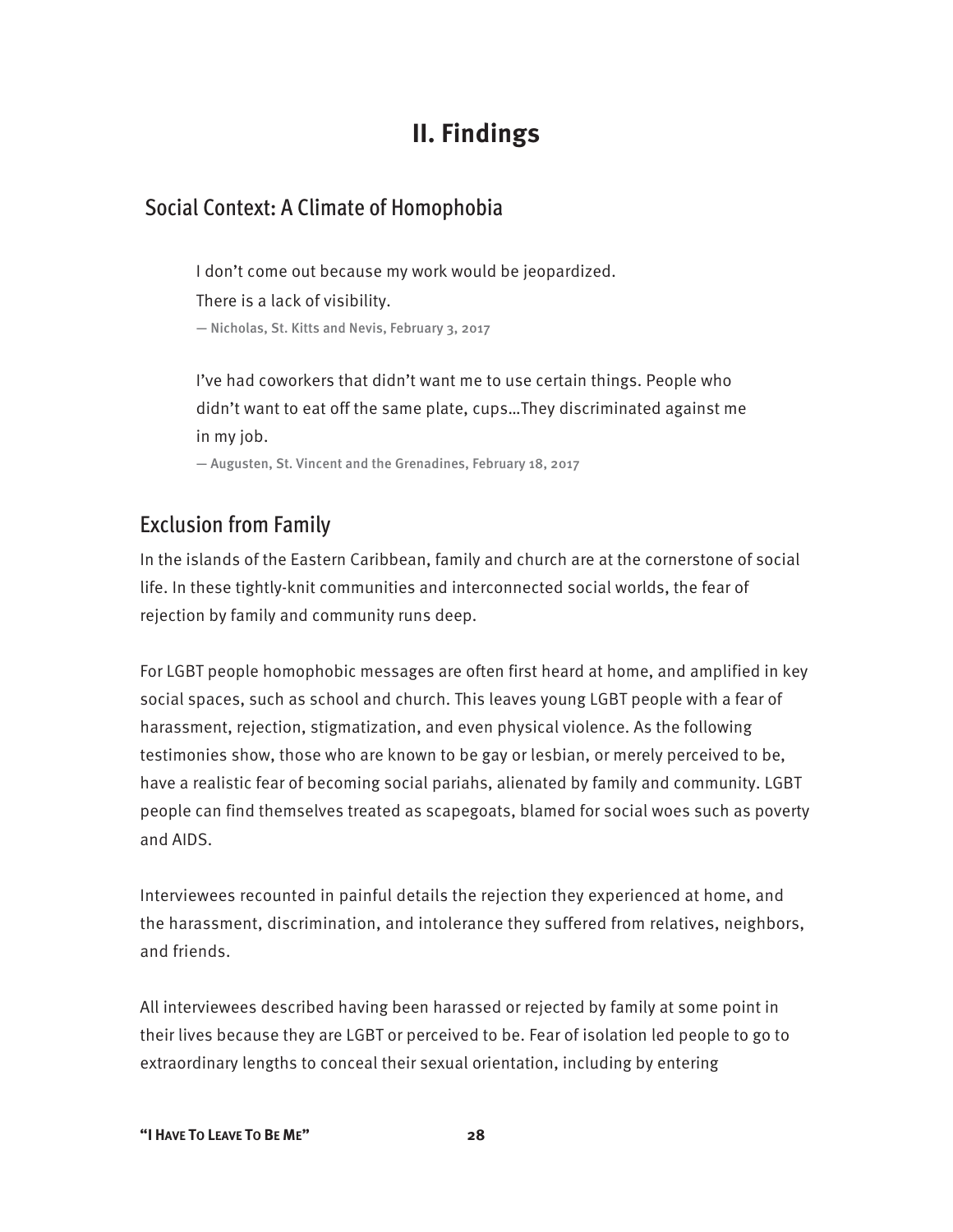heterosexual marriages. Some interviewees reported leaving unbearably hostile home environments. Others were thrown out of home, cut off from family support, and left to fend for themselves. Many experienced homelessness, and lived on the margins of society, vulnerable to rape, violence, and disease.

Those who stayed with their abusive families reported emotional distress as they lived under the shadow of potential rejection and the loss of financial and emotional support.

Coming out was fraught with fear of rejection. Peter, a 20-year-old man from Dominica, now regrets coming out because of the negative reaction from his family. He described his home situation in these terms:

[H]omosexuality in Dominica is taboo, nobody asks about it. Families tend to cover it up. Hiding in Dominica is perfecting the art of acting. Coming out was one of the biggest mistakes I made, if I could turn it back I would… I learn to adapt, I have to put on that fake face.<sup>65</sup>

Florence, a 23-year-old trans woman from Barbados felt compelled to hide her gender identity from her stepfather for fear of being thrown out of her home, although she did confide in her mother:

In the [s]ummer 2010 I confessed to [my] mother that I was attracted to men. My stepdad functioned as dad and was more than extended family. I looked up to him, but his attitudes towards LGBT community let me know that his care to me would be conditional if I told him. He would have kicked me out had I told him anything.<sup>66</sup>

Arthur, an 18-year-old gay man from St. Kitts and Nevis, recalls how his family tried to suppress any expression of effeminacy, from as early as age six:

I was not the most masculine of boys growing up, being called "anti-man" as a result by them….[Whenever] I did something feminine [they would]

<sup>65</sup> Human Rights Watch interview with Peter, Dominica, February 21, 2017.

<sup>66</sup> Human Rights Watch interview with Florence, Barbados, February 12, 2017.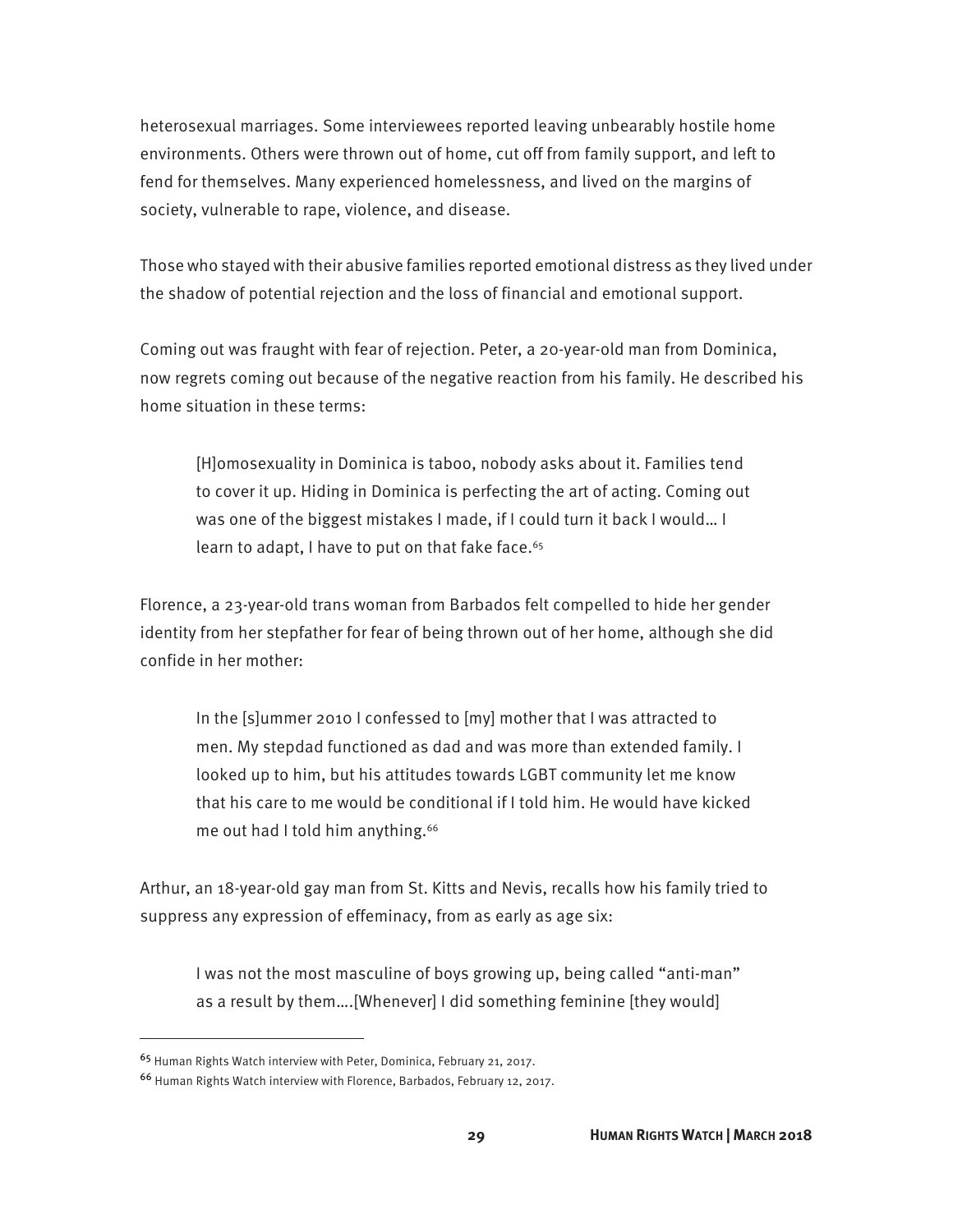jump on me…Mother was a very homophobic person, she asked me to change the way I talked and walked, I didn't like it…. She knew [I was gay] and she was in denial [because of] her feeling embarrassed.<sup>67</sup>

A fear of being shamed or losing face led some families to demand that their LGBT children stay in the closet. Those who chose to be out of the closet faced recurrent threats of violence within their homes. Emily, a 24-year-old trans woman from Antigua, said: "I was threatened by my dad – the first time it happened I was a child, really young. The second time, when I was 16, he found out that I was [LGBT] and told me that he would kill me."<sup>68</sup>

Nicholas, a 20-year-old gay man from St. Kitts and Nevis, said: "I was threatened by my own mother, [she told her sons that] if any of us is "anti-man" she would kill us. She grew up in a homophobic family."<sup>69</sup>

The fear of being evicted from his family home led Martin, a bisexual 17-year-old man from St. Kitts and Nevis, to stay firmly in the closet. His 12-year-old cross-dressing brother was shunned by family members who refused to talk to him, so Kevin decided it was prudent to keep quiet about his sexual orientation. He was also mindful of the fact that an openly gay friend of his, aged 18, had been beaten up and had bottles thrown at him by family members and villagers.<sup>70</sup>

Ernest, a 20-year-old gay man from Barbados, suffered a traumatic coming out experience which included physical violence from family members. In 2011 he came out to his mother, who shouted: "how could you like men, that's nasty, you give up that shit, you're nasty, you're nasty!"71 From that day on, she confronted him with passages from the Bible, while encouraging his brothers to beat him. He said:

 I think they were trying to beat it out of me, convert me, but this is who I am, I can't change it… They'd keep on coming and beating me… Bajans [Barbadians] use the bible to justify their actions. I would call the police,

**"I HAVE TO LEAVE TO BE ME" 30** 

-

<sup>67</sup> Human Rights Watch interview with Arthur, St. Kitts and Nevis, February 4, 2017.

<sup>68</sup> Human Rights Watch interview with Emily, Antigua and Barbuda, February 9, 2017.

<sup>69</sup> Human Rights Watch interview with Nicholas, St. Kitts and Nevis, Feb. 3, 2017.

<sup>7</sup>º Human Rights Watch interview with Martin, St. Kitts and Nevis, February 5, 2017.

<sup>71</sup> Human Rights Watch interview with Ernest, Barbados, February 11, 2017.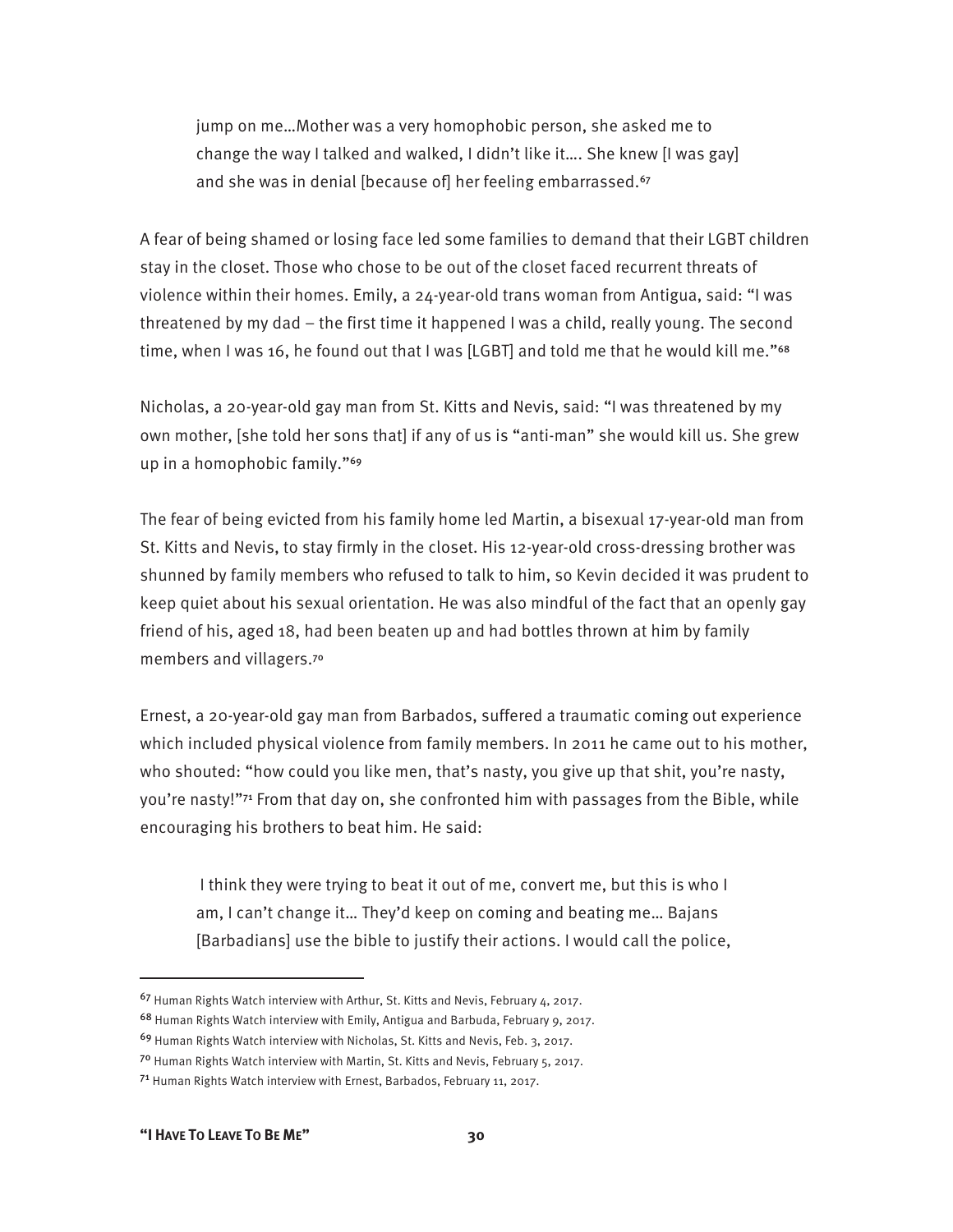but because my mother knew the police at that station, if I called, then she would call them back and then they would not come. I was a voice in the wilderness and nobody's paying me any attention.

On one occasion my three uncles beat me up because of being gay. One was in front, one was on the right and one was on the left, and they beat me until I spat blood. They cut my face in all directions. I called my grandfather and he did nothing.

After that my mother put me out. I was on the street for a night. And when my grandmother heard about it she came for me. I had to sleep on grandmother's floor, she gives me food, but doesn't support me emotionally. I wish to get away from my family. I have to see my uncles who beat me - and my mother almost every day.<sup>72</sup>

To avoid stigma and humiliation, and in some cases to spare their families from suffering the same, LGBT people told Human Rights Watch that both gay men and lesbian women maintained relationships with the opposite sex, sometimes getting married, while secretly continuing same-sex relationships.

The desire to belong and be accepted by her family led Sophia, a 35-year-old lesbian from Barbados, to get married to a man. She said:

[A]t 19 I met a guy and he liked me, and I thought "my family would appreciate this." I decided to get married to him and our relationship lasted for almost 5 years, and that relationship produced one son, he is 14-yearsold now. But I was unhappy. I didn't want to be with him, after 5 years I decided to break it off. My family knew I was unhappy – they would rather have me unhappy with a male than happy with a woman. [They] felt it would ruin their reputation.<sup>73</sup>

<sup>72</sup> Human Rights Watch interview with Ernest, Barbados, February 11, 2017.

<sup>73</sup> Human Rights Watch interview with Sophia, Barbados, February 12, 2017.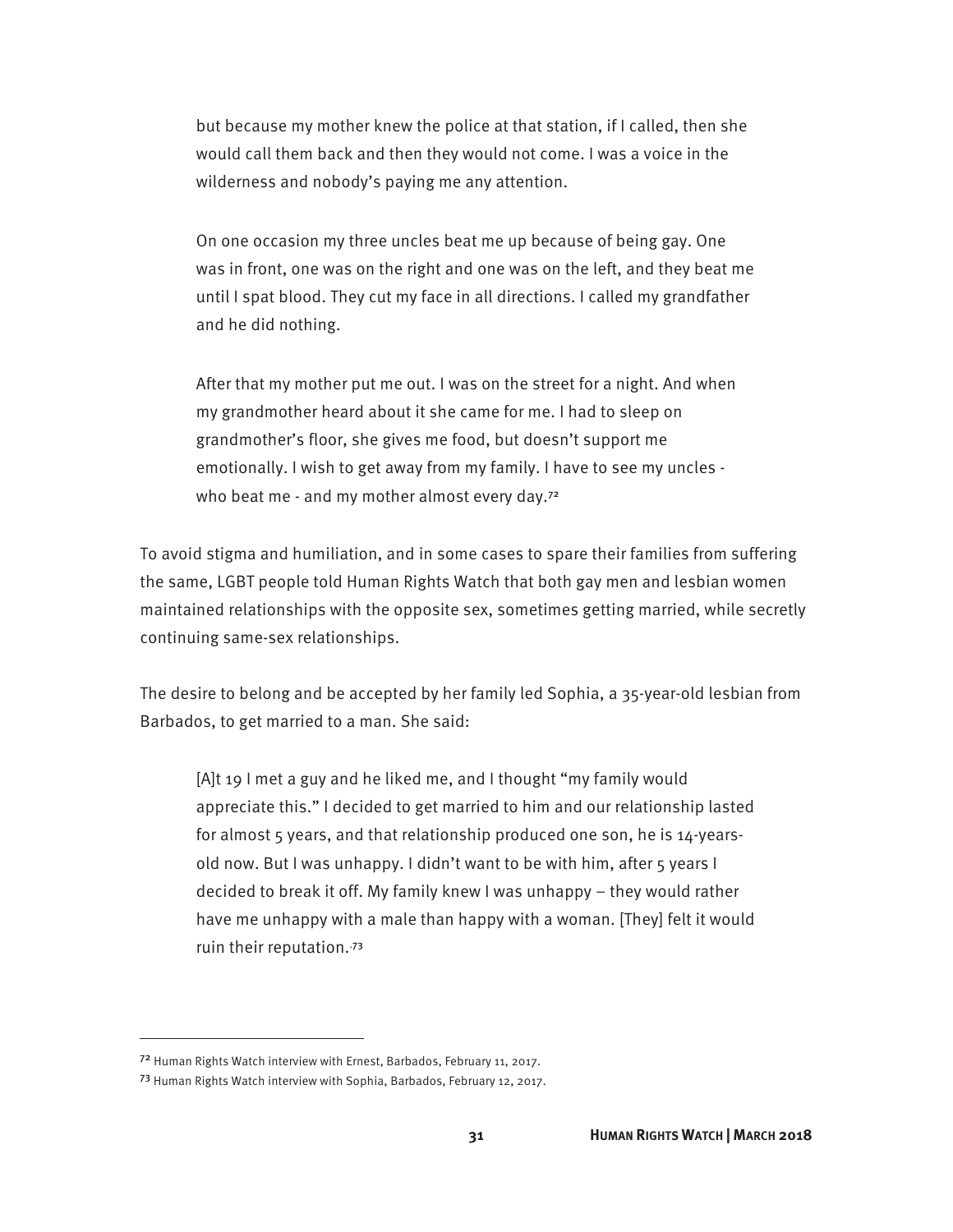After Sophia's decision to separate from her husband, he and her family tried to deny her access to her son. A government agency in charge of child protection ultimately rejected their efforts as groundless. She recalls:

My sons' dad and my father decided to take away my son. They placed my boy in a government agency in charge of promoting and protecting children's rights. They took my son there and started questioning him about what type of treatment he received from me, and if mom had any friends that were LGBT persons. They took him and he endured that for three months. Ultimately, the agency decided "We can't remove him from his mom. There are no grounds for us to remove him." At the time my son was 10 years old.<sup>74</sup>

Her alienated former husband continued to make negative remarks about her, saying to their son things like: "if you knew what your mom was you would never go back to her."<sup>75</sup>

Eviction and homelessness are a staple in the lives of many LGBT individuals. Human Rights Watch interviewed LGBT people who had been forced to move: kicked out of their homes because of the rejection of their family members, driven from home by community members who threatened to kill them, and in some cases violently attacked and forced to seek asylum abroad.

Alfred, a gay 53-year-old man from St. Vincent and the Grenadines, told Human Rights Watch: My mother put me out of my house at age 15-I wasn't accepted and I struggled on my own."76 He roamed the streets from village to village for most of his teenage years in seek of shelter.

Augusten, a 36-year-old gay man and store clerk from St. Vincent and the Grenadines, told Human Rights Watch: "I was 19 when I started to work for my own dollar, I came out and told my grandmother and my cousins that I was gay. At that time I was actually supporting myself. They called me: 'buller,' 'battyman.' At age 23 [I started dating men and] let myself

<sup>74</sup> Human Rights Watch interview with Sophia, Barbados, February 12, 2017.

<sup>75</sup> Human Rights Watch interview with Sophia, Barbados, February 12, 2017.

<sup>76</sup> Human Rights Watch interview with Alfred, St. Vincent and the Grenadines, February 18, 2017.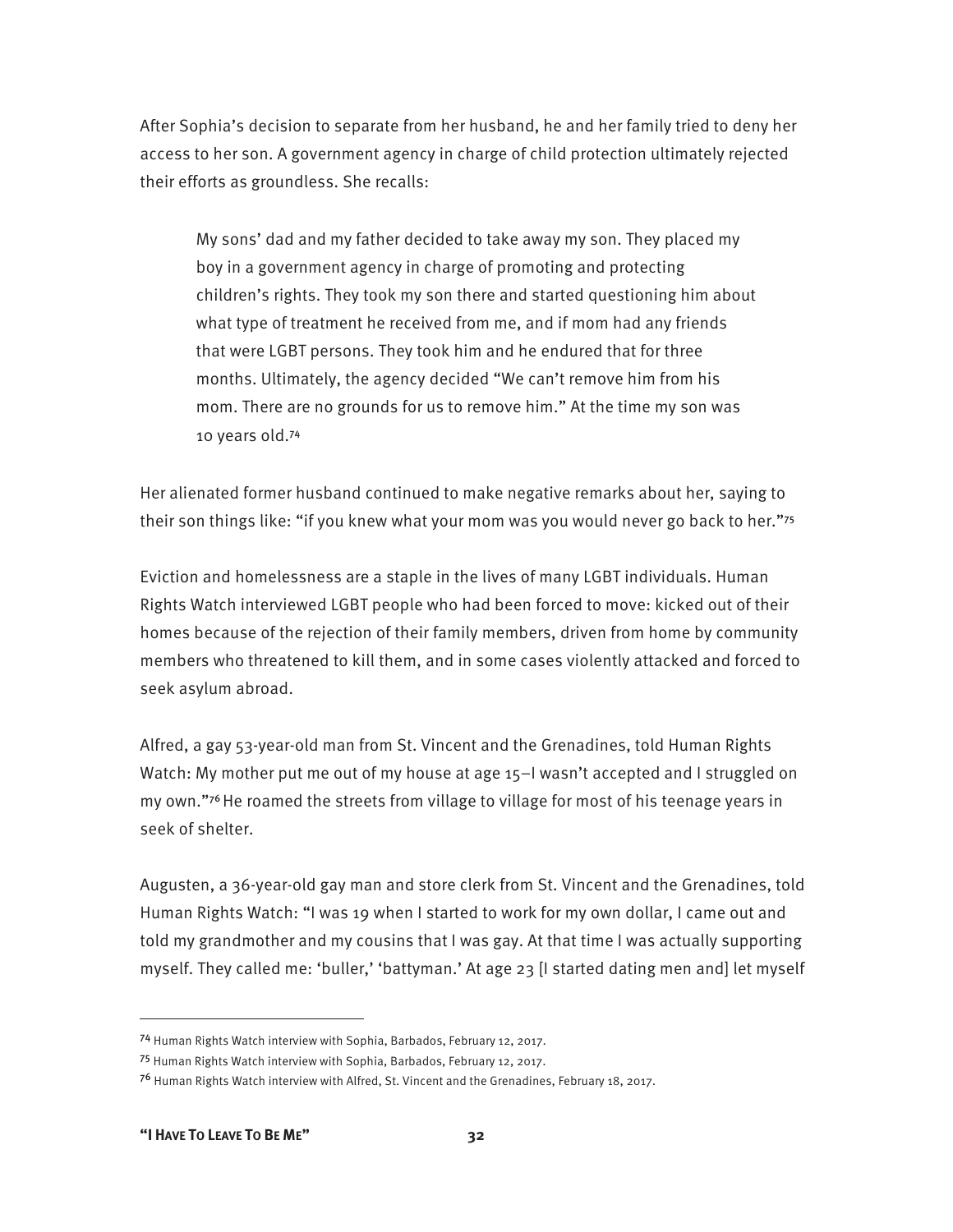be and then my uncle and I had a dispute. He forced me to move, he told me to leave on a Wednesday. By Thursday I was out of my grandmother's house. "77

James, a 24-year-old bisexual man from St. Vincent and the Grenadines, said that he was shunned by his family, thrown out of his home, and beaten by his brothers, even as he sought shelter with friends. He said: "At age 16, I was kicked out of the house. My brothers would go to my friends' houses and told them that if they see me they would kill me… Black and blue eyes, mainly one of them was doing the bashing, taunting, beating and threatening me. I thought my mother knew [but she played ignorant]. I never spoke about it."<sup>78</sup>

Thomas, a 34-year-old gay man from St. Lucia, described how his mother wavered between acceptance and rejection, allowing him to stay, and then throwing him out. This left him feeling unstable, insecure, and at times desperate and suicidal:

She keeps accepting me to stay and then she throws me out. I'm homeless right now and there is an apartment right across the street and a lady put me up for a week. I tried to commit suicide, because I am not stable. It' a hard time – I tried hanging myself in a road near town and somebody stopped me, a stranger. I don't feel safe, so I decide to stay inside most of the time.<sup>79</sup>

Alanis, a 23-year-old trans woman from Dominica, told Human Rights Watch about her ongoing experience with homelessness and violence within her home due to her gender identity:

I currently stay with my mom. I was homeless a lot of the times, staying on the streets like any vagrant. I try to cope with it, it hurts. I can't gain employment because of who I am. I got a lot of kicks, jump kicks by my sister, for the simplest things – both my sister and father, always for the

<sup>77</sup> Human Rights Watch interview with Augusten, St. Vincent and the Grenadines, February 18, 2017.

<sup>78</sup> Human Rights Watch interview with James, St. Vincent and the Grenadines, February 19, 2017.

<sup>79</sup> Human Rights Watch interview with Thomas, St. Lucia, February 25, 2017.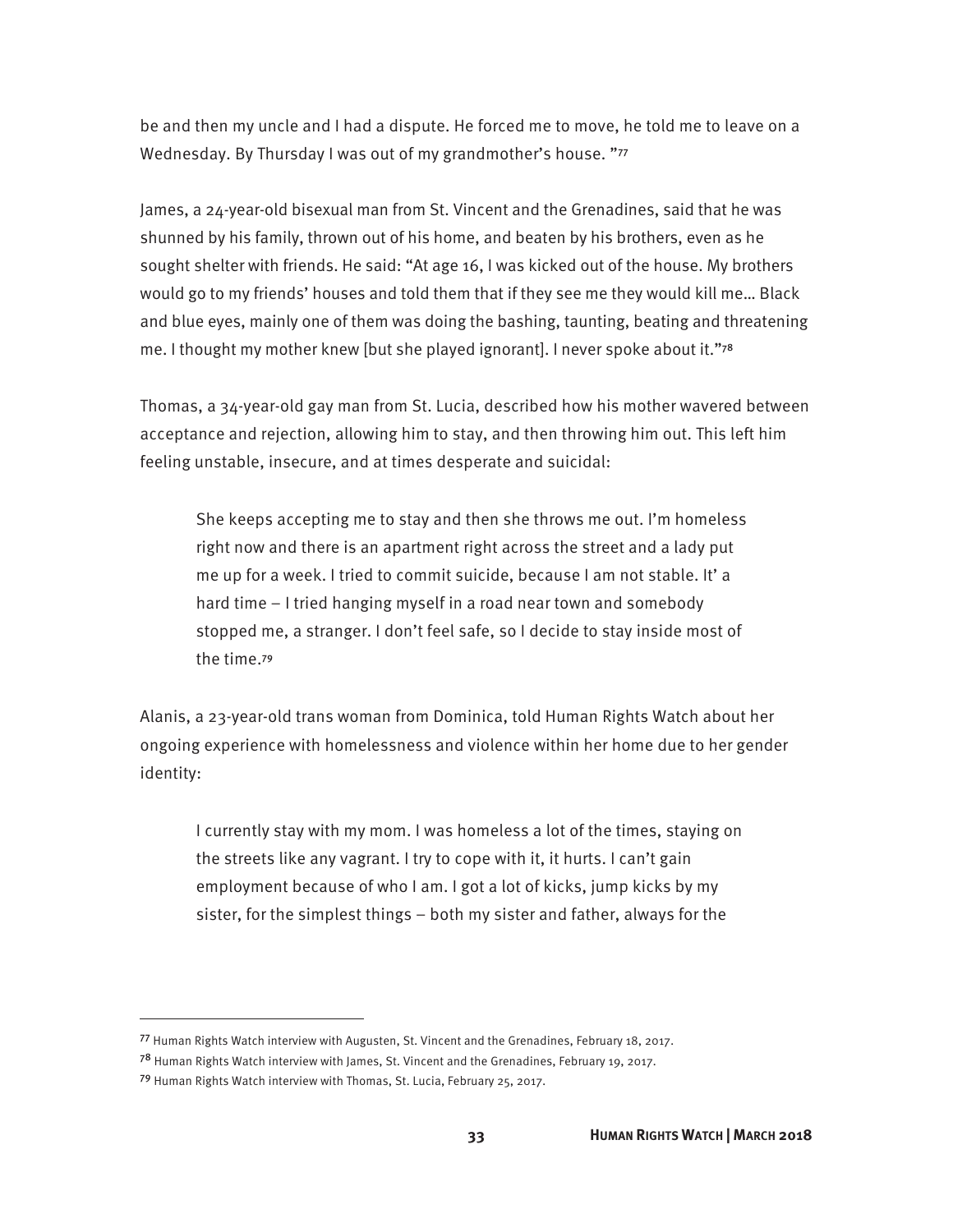simplest things. In terms of my mom, she fractured my arm and slapped me in the face, because of who I am and expressing who I am accordingly. 80

Toby, a 38-year-old gay man in St. Lucia, recalled his extreme experience of exclusion and ostracism within the home, which drove him to several suicide attempts:

My father found out [I was gay] when somebody told him. When my mom found out – she didn't speak to me for two years... I could only use one plate, one spoon, I could not touch anything else, it was like I had some contagious disease, they distanced themselves from me. I spent two years in a house where nobody spoke to me. I had nobody to turn to. I was always alone. I tried to commit suicide five times, for some reason it never worked. I left my house, I couldn't take it anymore after two years of silent treatment.<sup>81</sup>

Erika, a 23-year-old lesbian from St. Kitts and Nevis, told Human Rights Watch that within her community prejudice runs deep and people openly speculate as to whether her son will be gay because he is being raised by a lesbian. Erika had a traumatic rape experience, compounded by social prejudice. She said people assumed that she had been "turned" lesbian because she was raped by a man. She said: "back home they all think that because I was raped, I am a lesbian; and that I fear men. But personally, that wasn't it. I was raped. I'm a lesbian. I was like that before. I was always attracted to females."<sup>82</sup>

## Exclusion from Church

Interviewees invariably referred to their countries as "Christian" nations. Certainly, church communities are at the center of social life and are ubiquitous across the islands. Churches play an important role in communal life and social welfare. And Christian communities are influential agents of socialization, shaping social attitudes, and moral codes. (Appendices I-VI include a detailed breakdown of religious affiliation in each island.)

<sup>80</sup> Human Rights Watch interview with Alanis, Dominica, February 20, 2017.

<sup>81</sup> Human Rights Watch interview with Toby, St. Lucia, February 25, 2017.

<sup>82</sup> Human Rights Watch interview with Erika from St. Kitts, interviewed in Antigua and Barbuda, February 8, 2017.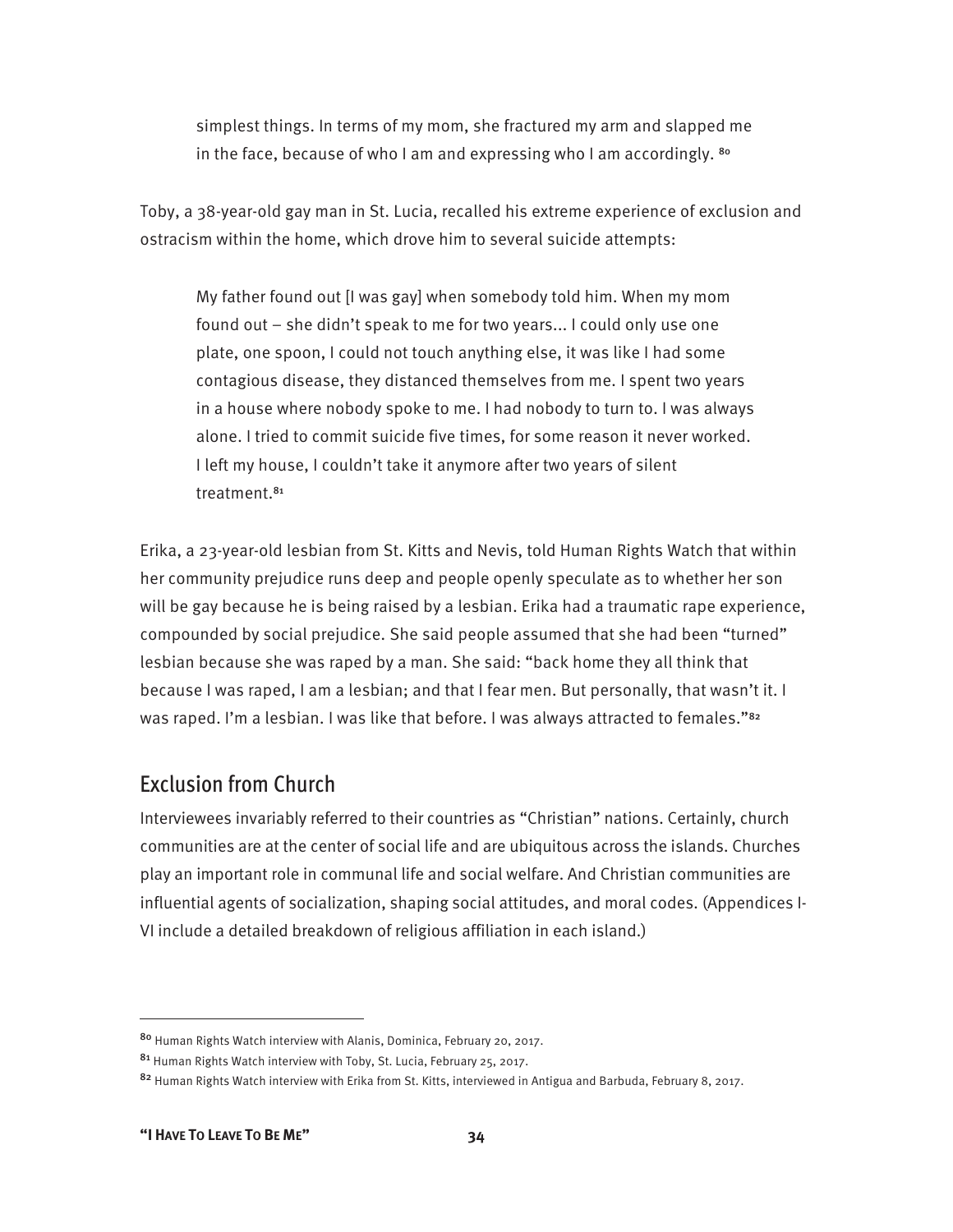Family rejection is often couched in religious terms, leading many interviewees to blame local church rhetoric for the prejudice they encounter within their families and society at large. LGBT people who experienced family rejection on religious grounds said that local pastors reinforced the prejudice that had already alienated them from family members and their communities.

Nicholas, a 20-year-old gay man from St. Kitts and Nevis, reinforced the idea that churches play a significant role in shaping public attitudes towards LGBT people, based on his experience of rejection in his own church community. Nicholas said his church hierarchy perceived him to be too 'effeminate' and led pastors to question his ability to take on certain responsibilities in the church choir. He told Human Rights Watch that he received a letter where he was "invited" to take a break from participating in the choir, and soon after taking a trip abroad he was placed on "probation". Despite his love of the choir, the experience ultimately drove his decision to leave the choir, and the church.

Some individuals have endured extreme situations to stay in their religious communities. Arthur voluntarily submitted to an exorcism ritual conducted by his church pastor in the hope that it would make him straight. His pastor promised to help him "banish the devils" of homosexual desire. It did not work, but Arthur pretended that it did as he was afraid of being outed as gay. He feared being banished from the church "[b]ecause my sexual orientation [did not change after the exorcism]. I could not complain."<sup>83</sup>

Richard said he avoided participating in certain public activities, including church events, because he is gay. He said: "I was in the church youth. I was very feminine, but I try to hide it...I would just feel strange because of my feminineness."<sup>84</sup>

Michaela, a 22-year-old artist and lesbian from Grenada, said: "I want the church to do something. The church runs everything. If they become more accepting, like having gay people in the congregation, it would be a step in a better direction."<sup>85</sup>

<sup>83</sup> Human Rights Watch interview with Arthur, St. Kitts and Nevis, February 4, 2017.

<sup>84</sup> Human Rights Watch interview with Richard, St. Lucia, February 25, 2017.

<sup>85</sup> Human Rights Watch interview with Michaela, Grenada, February 14, 2017.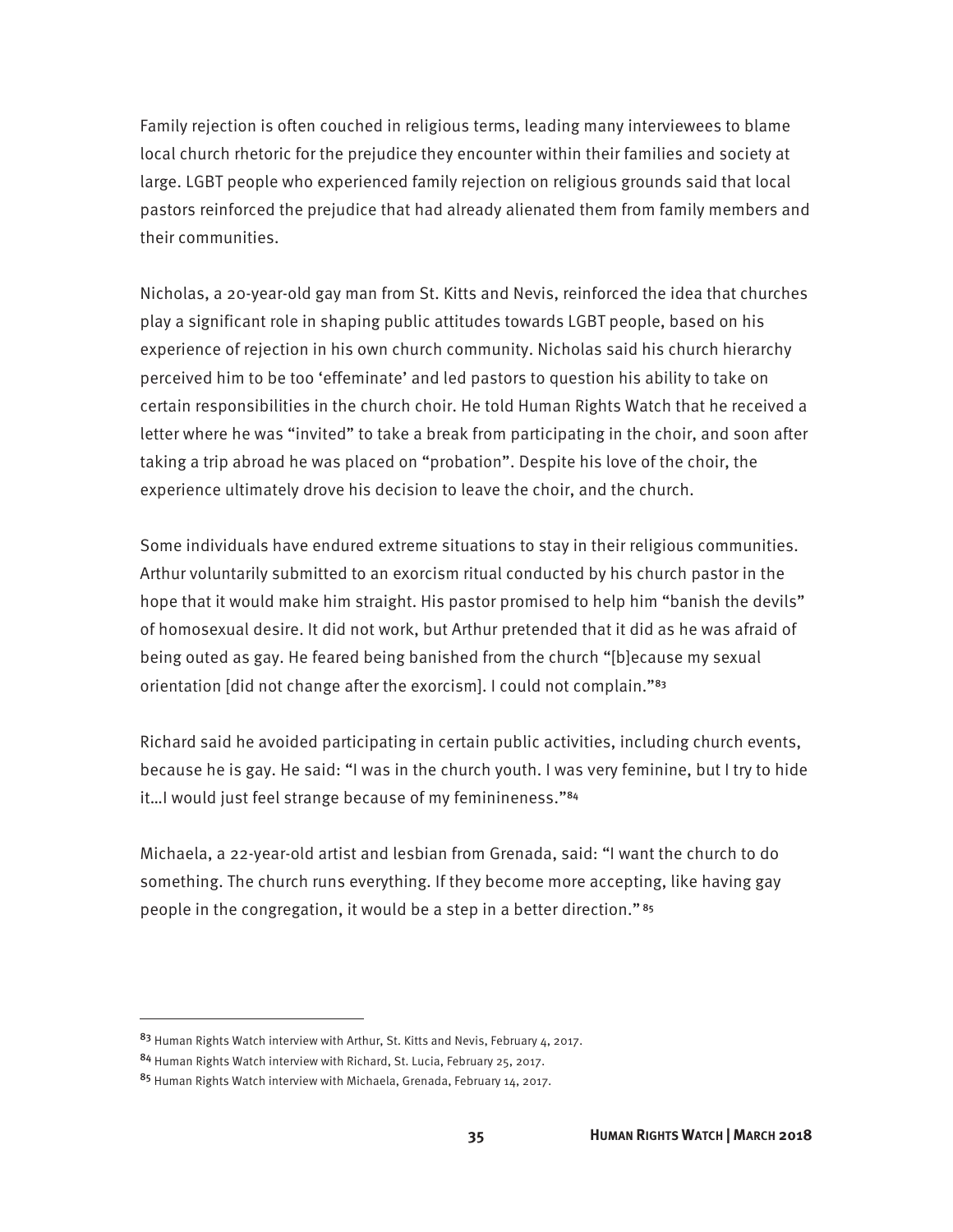In 2017, the archbishop of the West Indies and Anglican bishop of Barbados, Dr. John Holder, spoke out against violence against LGBT people, stating that every human being must be treated equally. He emphasized to believers that an individual's sexual orientation does not deny their status as a child of God. <sup>86</sup>

#### Statement of the Holy See, Delivered at a UN Side Event in December 2009<sup>87</sup>

In 2009 the Holy See participated in a panel discussion at the UN in New York and delivered the following statement about criminalization of homosexual conduct. The Holy See opposes all grave violations of human rights against homosexual persons and is opposed to discriminatory penal legislation which undermines the inherent dignity of the human person.

\*\*\*

Mr. Moderator,

Thank you for convening this panel discussion and for providing the opportunity to hear some very serious concerns raised this afternoon. My comments are more in the form of a statement rather than a question.

As stated during the debate of the General Assembly last year, the Holy See continues to oppose all grave violations of human rights against homosexual persons, such as the use of the death penalty, torture and other cruel, inhuman and degrading punishment. The Holy See also opposes all forms of violence and unjust discrimination against homosexual persons, including discriminatory penal legislation which undermines the inherent dignity of the human person.

As raised by some of the panellists today, the murder and abuse of homosexual persons are to be confronted on all levels, especially when such violence is perpetrated by the State. While the Holy See's position on the concepts of sexual

<sup>86</sup> "All Must be Treated Equally," Barbados Advocate, February 17 2017, https://www.barbadosadvocate.com/news/allmust-be-treated-equally (accessed May 27, 2017).

<sup>87</sup> See: https://www.hrw.org/news/2009/12/11/un-landmark-meeting-denounces-rights-abuses-based-sexual-orientationgender-identity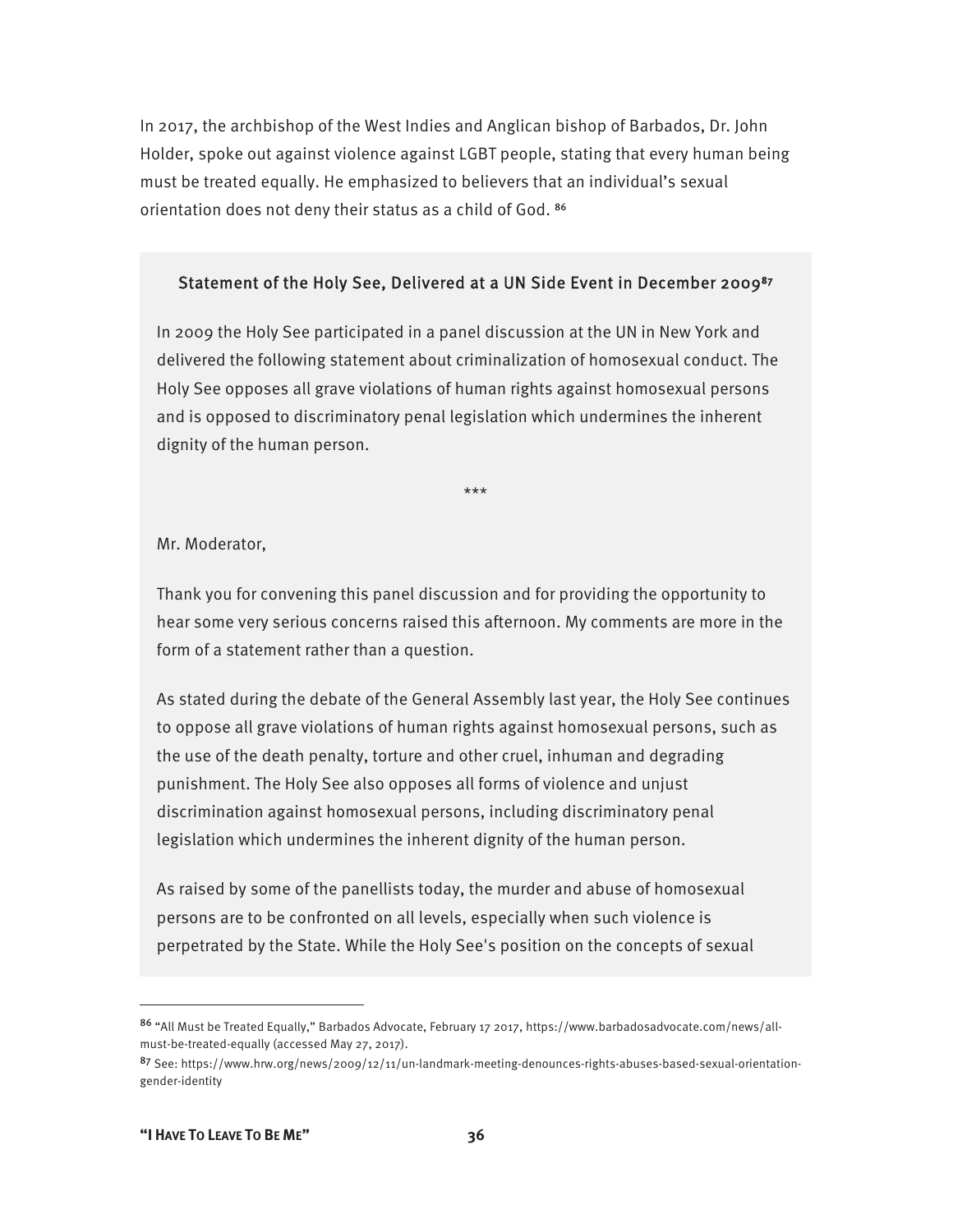orientation and gender identity remains well known, we continue to call on all States and individuals to respect the rights of all persons and to work to promote their inherent dignity and worth.

Thank you, Mr. Moderator.

\_\_\_\_\_\_\_\_\_\_\_\_\_\_\_\_\_\_\_\_\_\_\_\_

The Reverend Philip J. Bené, J.C.D. Legal Attaché Permanent Observer Mission of the Holy See to the United Nations<sup>88</sup>

## Bullying and Exclusion from School

School bullying is ubiquitous and can affect anyone. But LGBT children are particularly vulnerable to bullying. They experience higher levels of victimization and are at greater risk of being bullied at school.

Interviewees recalled multiple types of bullying and harassment that they encountered at school, and the consequences this had for their safety, sense of belonging, and ability to learn. Interviewees said that teachers were ill-equipped to intervene to stop bullying. And in some cases teachers encouraged verbal harassment, or did little to stop it. Some interviewees recalled that teachers themselves made dismissive or derogatory comments about LGBT people, sometimes passing them off as jokes, sometimes being openly disparaging.

Michaela, a 22-year-old artist and lesbian from Grenada, recalled her teacher's unwillingness to stop bullying when she was a 16-year old high school student: "when bullying happens, you tell the teachers and they don't do anything."<sup>89</sup>

http://catalog.ihsn.org/index.php/catalog/4322;

 $\overline{a}$ 

http://192.147.231.244:9090/stats/images/OtherPublications/StLuciaPreliminaryCensusReport2010.pdf 89 Human Rights Watch interview with Michaela, Grenada, February 14, 2017.

<sup>88</sup> According to the most recently available census data for Dominica (2005 census), Grenada (2001 census), and St. Lucia (2010 census) these three countries, of the seven covered in this report, have the largest Catholic constituencies. See http://www.dominica.gov.dm/images/dominica\_statistics\_at\_a\_glance\_2005.pdf;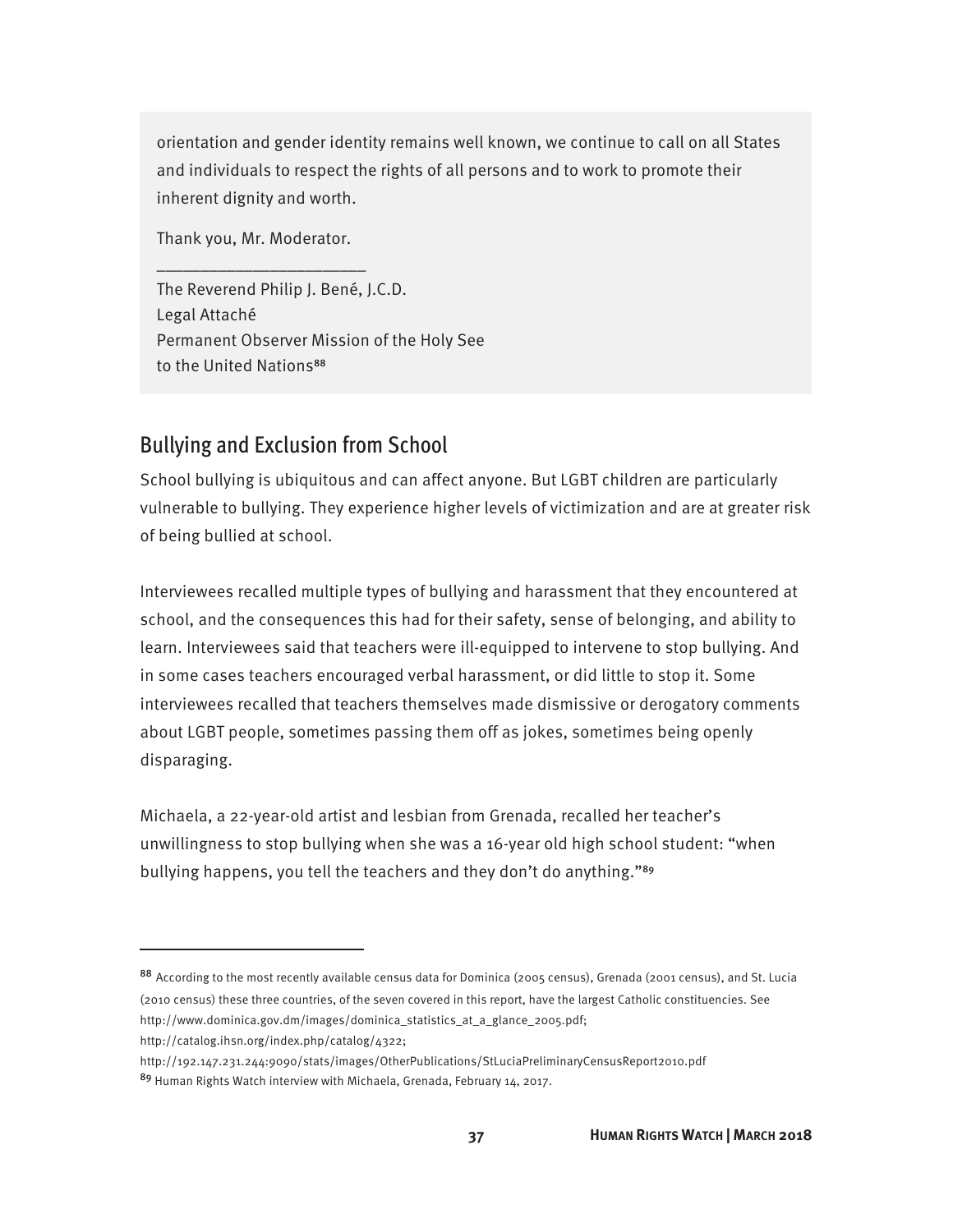Nicholas, a 20-year-old gay man from St. Kitts and Nevis, found himself and his boyfriend outed on social media when they were both high school students, around age 15. His boyfriend at the time was outed when his picture was circulated on social media. He described his terror as beyond anything he had ever experienced up until then:

When I was still in high school and about 15 years old I was dating this guy even though I was in the closet. I had a profile on social media and someone started outing people. My boyfriend was named in the list. I did not know about it until I went to school the next day. The other boys were laughing, calling me names. I got a call during class from my boyfriend. He explained to me what happened, I got sick. The list had exposed 15 guys as gay before it was taken down.

Thereafter, Nicholas says, he was taunted and aggressively harassed for the remainder of his school days.<sup>90</sup>

Arthur, an 18-year-old gay man from St. Kitts and Nevis, described in poignant detail his feelings of isolation and loneliness as a result of being bullied. He told Human Rights Watch about being severely bullied in his first year of high school. He was terrified of meeting new people and tried his best to pass as straight. He described his fear as so disturbing that after any given school day, he would return home and go over each thing he could do in a more masculine way. Nonetheless, he recalled being taunted and unable to move around the school. In his third year in high school, he came out to two friends who outed him to other classmates. His fell into a depression. "I just wanted someone to talk to," he said. The constant disdain shown by his classmates impacted his academic performance: "Before a final exam someone made a homophobic remark to me. I got a zero, I didn't do the exam. The reason why I didn't do it was because I was literally reflecting on what I did to cause that comment and what I could have done different, and how to change it."<sup>91</sup>

<sup>90</sup> Human Rights Watch interview with Nicholas, St. Kitts, February 3, 2017.

<sup>9&</sup>lt;sup>1</sup> Human Rights Watch interview with Arthur, St. Kitts, February 12, 2017.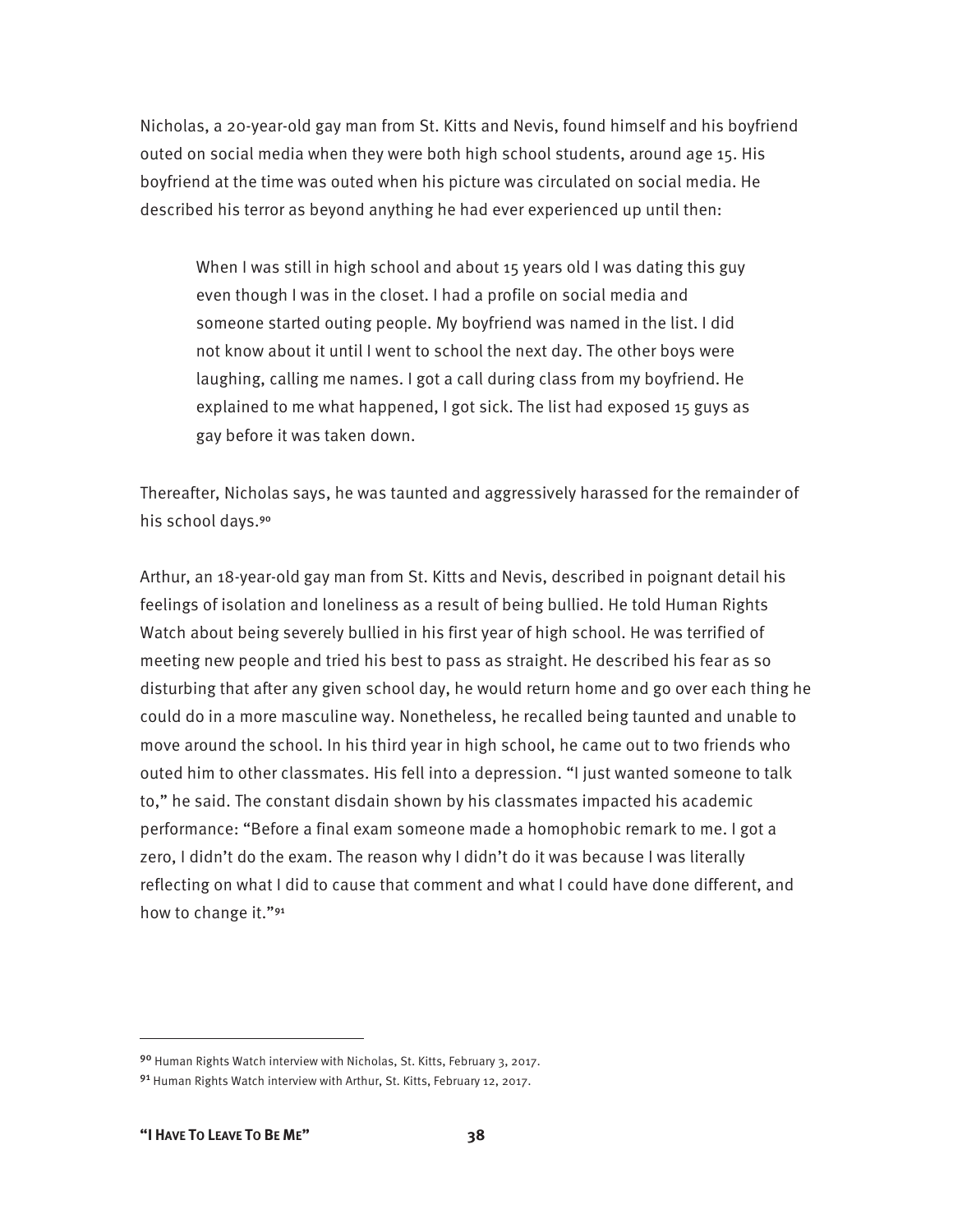# **III. Harassment and Discrimination**

#### Physical Violence, Assaults, and Intimidation

Actual physical and sexual violence, or threats thereof, are part of the fabric of everyday life for many LGBT people. Fifteen out of 41 interviewees reported experiencing physical violence, while nine had more than one experience of physical violence.

The threat of violence keeps many people in the closet, afraid of what might happen if their sexual orientation or gender identity is disclosed. Arthur, 18, told Human Rights Watch that his perception of the violence and his fear of being caught up in it "never stops and it happens almost daily."<sup>92</sup>

In the cases documented by Human Rights Watch, the perpetrators were private actors, including complete strangers, neighbors, acquaintances, or intimate partners, who seemed to think they had the moral authority to target LGBT people, without fear of arrest. Perpetrators of violence against LGBT people do so with impunity because they know that their victims are so afraid of stigma and discrimination that they are unlikely to report to the police. Interviewees said they were reluctant to report incidents due to their perception of police inaction and indifference to the crimes against them. Several said they were ridiculed by police or subjected to inappropriate questioning about their sex lives.

Respondents stated that gay men were more susceptible than lesbians to social rejection and physical violence. Amy, a 29-year-old bisexual female security guard from St. Vincent and the Grenadines, told Human Rights Watch: "violence happens more frequently to the gays. They accept more females than males." She speculated that lesbians showing affection in public titillated dominant male heterosexual fantasies and that this may explain why lesbians are not targeted as often as gays.<sup>93</sup> Even as she said this, however, she noted that anti-LGBT discrimination can and does fuel violence against both gays and lesbians.

Sexual violence is also an ongoing risk and reporting makes gay men susceptible to ridicule or further questioning by police officers about their sexual orientation, which

<sup>92</sup> Human Rights Watch interview with Arthur, St. Kitts, February 4, 2017.

<sup>93</sup> Human Rights Watch interview with Amy, St. Vincent and the Grenadines, February 18, 2017.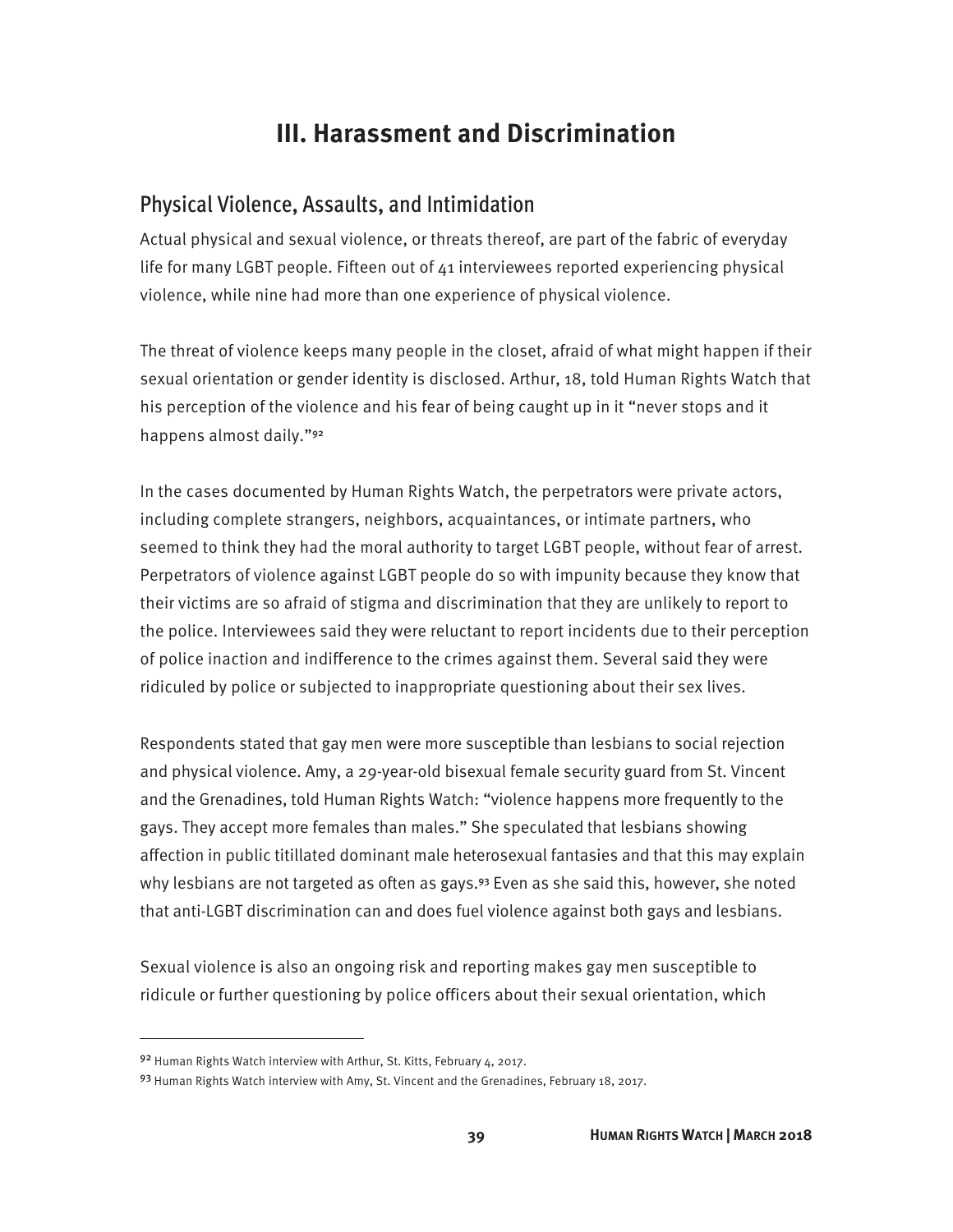drives their decision to keep silent about it. Bill, A 31-year-old gay man from Antigua and Barbuda, recalled an episode from 2010 that left him with the impression that he had narrowly escaped being raped by an intruder:

At 3 a.m. a man came into my house with a gun while I was sleeping. I heard my bedroom door open, and at first I thought it was my sister. All I saw in the darkness were his boots, a gun, long sleeves, and a mask. I looked up and there was a gunman over me. I was sleeping naked. He told me not to move, he didn't ask for money. I asked him what was he doing in my house. He replied: "Are you gay?"

I started to get nervous, it was silent for a moment. It took what felt like 60 seconds for him to move the gun away from me and exit my bedroom door.

A year after that I was on a social media dating app where I had my picture up, and someone with a profile with no picture sent me a message that read "I should have taken it from you a year ago." I immediately knew it was the person who broke into my house. The text continued: "When I come back. I won't hurt you, you are a good girl. Why act so nough? [acting better than other people]." I started looking outside, scared that he would be back.<sup>94</sup>

Attacks can happen in the streets, at any hour of the day, including in public spaces and at events, such as carnival. Arthur, an 18-year-old from St. Kitts and Nevis, summed up his daily experiences in one sentence: "[When I am] strolling down the street people start yelling out 'anti-man.' Suddenly, they [begin to] throw bottles at me."95 Similarly, Toby, a 38-year-old gay man from St. Lucia, told Human Rights Watch that he was pelted with stones in 2015 during carnival celebration. And more recently, in April 2016, he and his partner were attacked as they were entering their home one afternoon: "[I knew] it was motivated by us being gay because the term 'buller' was used. As we were entering the house, a car pulled out, two persons jumped out….a gun was raised and they tried to pull the trigger, but the

<sup>94</sup> Human Rights Watch interview with Bill, Antigua and Barbuda, February 8, 2017.

<sup>95</sup> Human Rights Watch interview with Arthur, St. Kitts, February 4, 2017.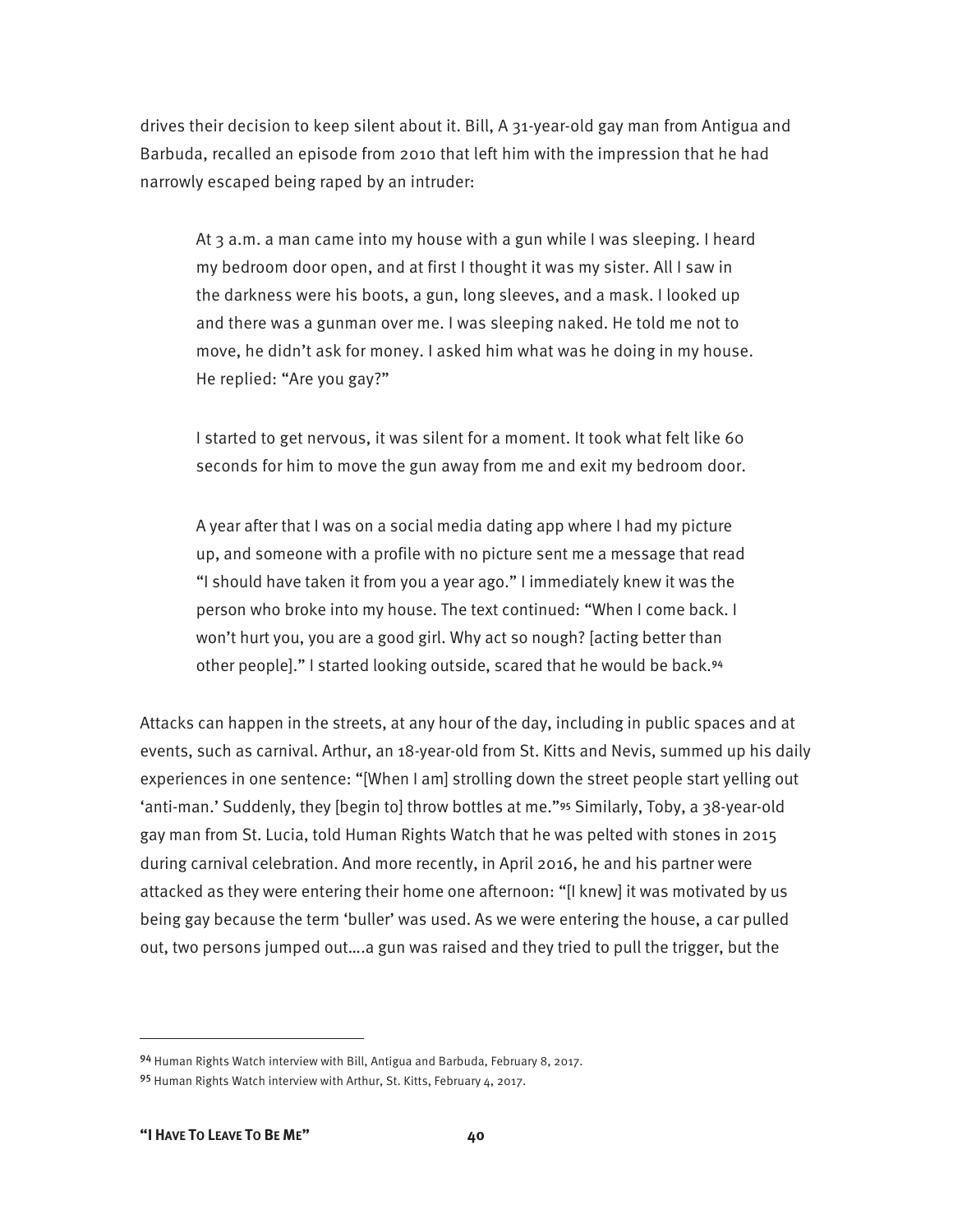trigger did not work. I told my boyfriend to run. They stabbed me, several times, the deepest one was below the navel. My boyfriend was also attacked with stones."<sup>96</sup>

#### Random Violence

Charles, a 24-year-old gay man from Antigua and Barbuda told Human Rights Watch about his first and only experience of physical homophobic violence, an episode that occurred in November 2016.

It was about  $7 \text{ p.m.}$ , he had finished work and was walking home with a friend – a trans woman named Emily. They took a shortcut to the main road where they encountered a man on a bicycle who seemed to be following them. The man rode past them, before turning into an alley where he left his bike. He then walked past Charles and Emily and threatened them along the lines of "Batty-men must die" or "you are close to death"– Charles could not hear precisely. Charles and Emily separated and Charles crossed to the other side of the street, where the man followed him. When the man walked passed him again, this time very close, he felt what he described as a sharp pinch and sting. He soon realized that he was bleeding. He had been stabbed. Afraid, Emily had run away and Charles had fled from his assailant, who began to chase him until Charles finally escaped through some bushes and hid.

Charles tried to call people to tell them what was happening. His mother's phone was off, but he reached his work supervisor and told her what had happened. He then asked people in the vicinity for help, an ambulance was called, and he spent the next three days in hospital. To this day Charles bears a visible scar, about an inch long on the upper-right-hand side of his body.

Charles described his attacker to police officials and explained that he had never seen him before and had no idea who he was. He has not seen him since, but says he would recognize him if he did. Charles had never seen his attacker before the attack. He provided a full description to the police and told officers that the assailant made homophobic insults before he was stabbed. Police took his statement, and clothes as evidence. He is unsure of the progress of the case. He was told to go to the police station to get more information but had not done so when we spoke with him. 97

<sup>96</sup> Human Rights Watch interview with Toby, St. Lucia, February 25, 2017.

<sup>97</sup> Human Rights Watch interview with Charles, Antigua and Barbuda, February 12, 2017.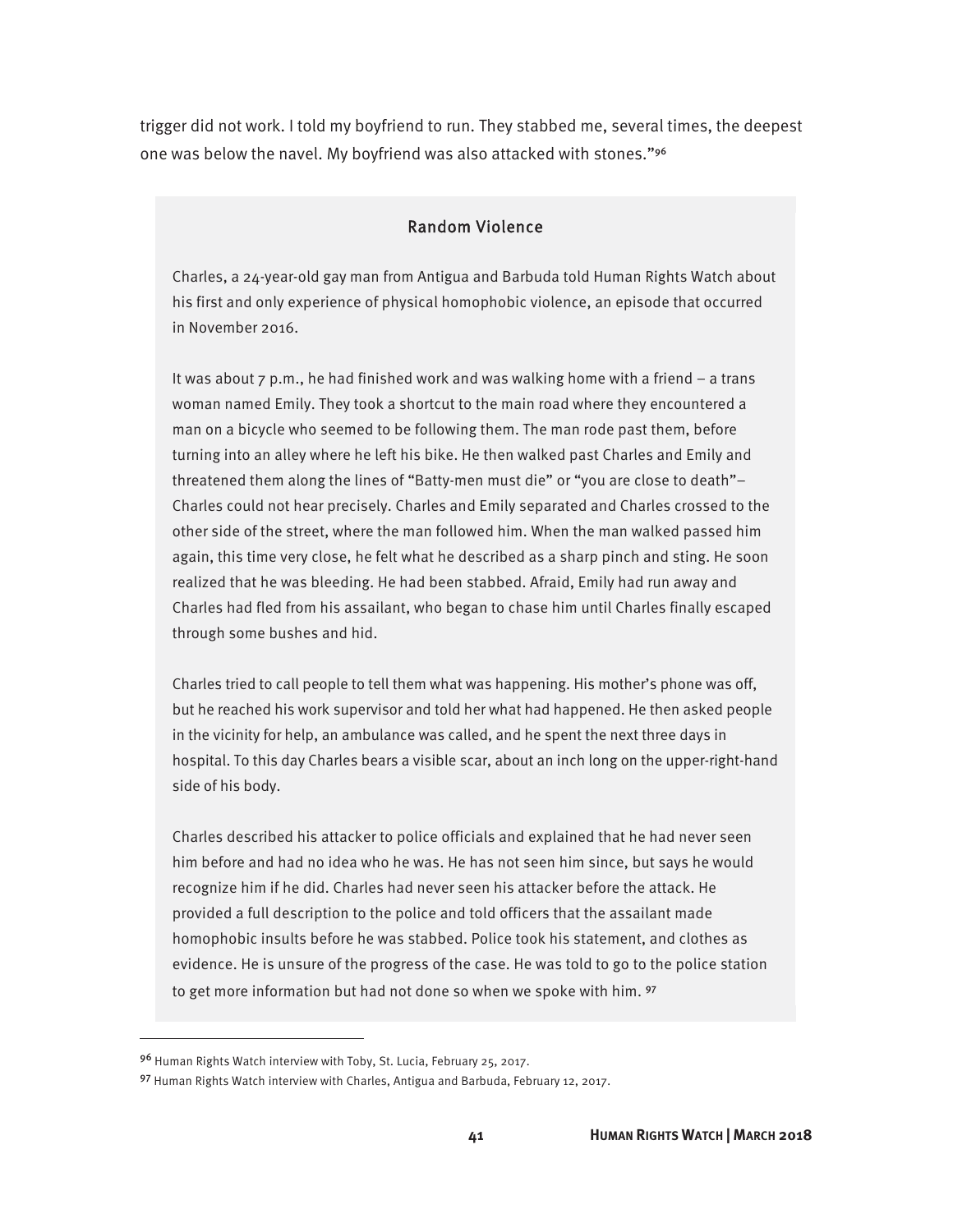In many cases violence occurs out of the blue, as was the case with Augusten, a 36-yearold gay man and store clerk from St. Vincent and the Grenadines, who blacked out after being attacked by a stranger in public. He said: "I had several instances where people pelted rocks and coconuts at me. One time I was walking home and a gentleman stopped me and slapped [me] in the face because I was gay. I actually blacked out, he caught me unguarded."<sup>98</sup>

Homophobia permeates every sphere of life for most gay men. Sean, a 35-year-old from St. Vincent and the Grenadines, said:

In my life, I have been bullied, I have been harassed, maligned, terrorized because I am an openly gay person. So, if I'm somewhere, and a DJ would see me, they would announce it by saying something like "we have a battyman in the house" and put on homophobic music and the people would celebrate and respond to that. One night I was walking home, and there was a group of five guys, one shouted: "Battyman, fi dead" [gays should die] and suddenly they started throwing stones and bricks at me.<sup>99</sup>

Ernest, a 20-year-old gay man from Barbados, said he was violently attacked while swimming:

Last week, on Saturday I decided to go to the water and swim. Two young teenagers, aged 11 and 13, passed along the coast and suddenly I saw rocks coming down from the hill, they literally threw rocks at me. They knew who I was. They are from my neighborhood, it is a close-knit community.<sup>100</sup>

Gay men have routinely sought asylum on grounds of the homophobic violence experienced in their home country. Gabriel, a 36-year-old gay man from St. Lucia, sought and was granted asylum in Canada. He told Human Rights Watch: "In late 2009 when I was living in Castries, I could have ended up dead. Because I'm gay it would be swept under

<sup>98</sup> Human Rights Watch interview with Augusten, St. Vincent and the Grenadines, February 18, 2017.

<sup>99</sup> Human Rights Watch interview with Sean from St. Vincent and the Grenadines, interviewed in Antigua and Barbuda, February 11, 2017.

<sup>100</sup> Human Rights Watch interview with Ernest, Barbados, February 11, 2017.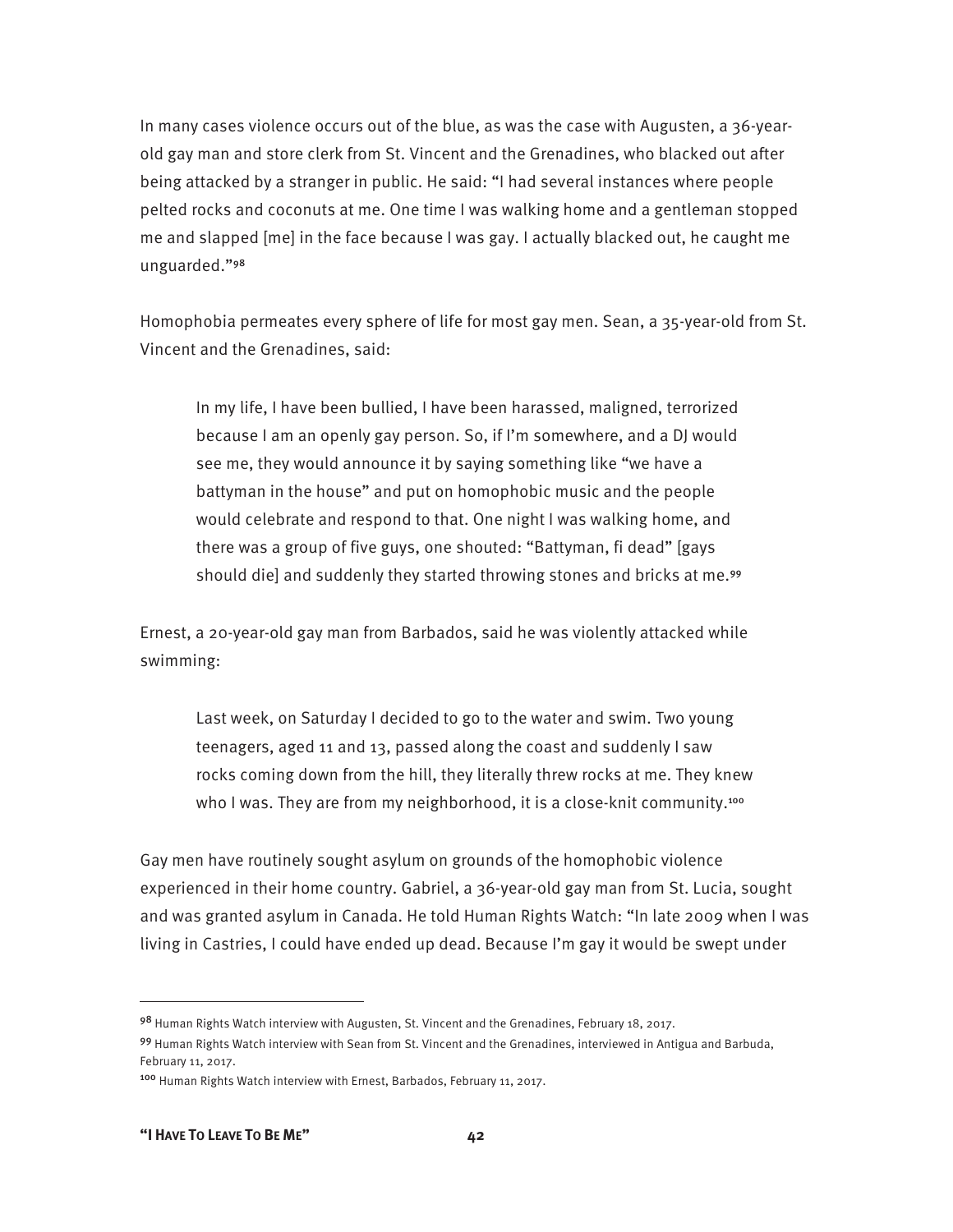the rug." 101 Two interviewees asked Human Rights Watch researchers how they could flee their country and seek asylum in a safer environment.

Michaela, a 22-year-old artist and lesbian from Grenada, told Human Rights Watch that the violence she experienced was perpetrated by complete strangers. She recalled an episode when she went on a beach swimming date with a girlfriend in July 2016. She told Human Rights Watch that they only hugged twice when a man appeared with a harpoon and chased them. She did not report the incident to the police, because in her view: "the police would have the same reaction, except they have guns."<sup>102</sup>

She also described a similar incident that took place a few months later while spending an afternoon on the beach with her girlfriend. They were confronted by a team of construction workers. Michaela said: "They saw two girls too close and they began shaking the fence that divided the beach and the construction site while yelling "Stop your nastiness! Don't do that to her! We don't do this in our country!"<sup>103</sup> The men threatened the two women with a solid plank of wood.

Florence, 24-year-old a trans woman from Barbados, recounted how in mid-April 2016 she had taken a 5-minute walk from her house to a local store at about 9 p.m. to buy dinner when she was attacked by a group of men nearby. She said: "I heard a group yelling "bunfire pun battyman" [set her on fire]. It's picked up from Jamaican dancehall and made its way here."

Verbal assaults soon escalated to violence. As she recalls:

I'm walking, I don't hear the group, which is strange because they always shout. But I hear a smash. Then I hear another smash, and I see a glass bottle skittling by me. And so I turn, and another glass bottle just missed my face, and I scream at them and start heading home. I keep watching the group. They threw bottles, all of them beer bottles, one broke right in front of my feet. Then I picked up a bottle and threw it back at them. They said

<sup>101</sup> Human Rights Watch interview with Gabriel, St. Lucia, February 24, 2017.

<sup>102</sup> Human Rights Watch interview with Michaela, Dominica, February 21, 2017.

<sup>103</sup> Human Rights Watch interview with Michaela, Dominica, February 21, 2017.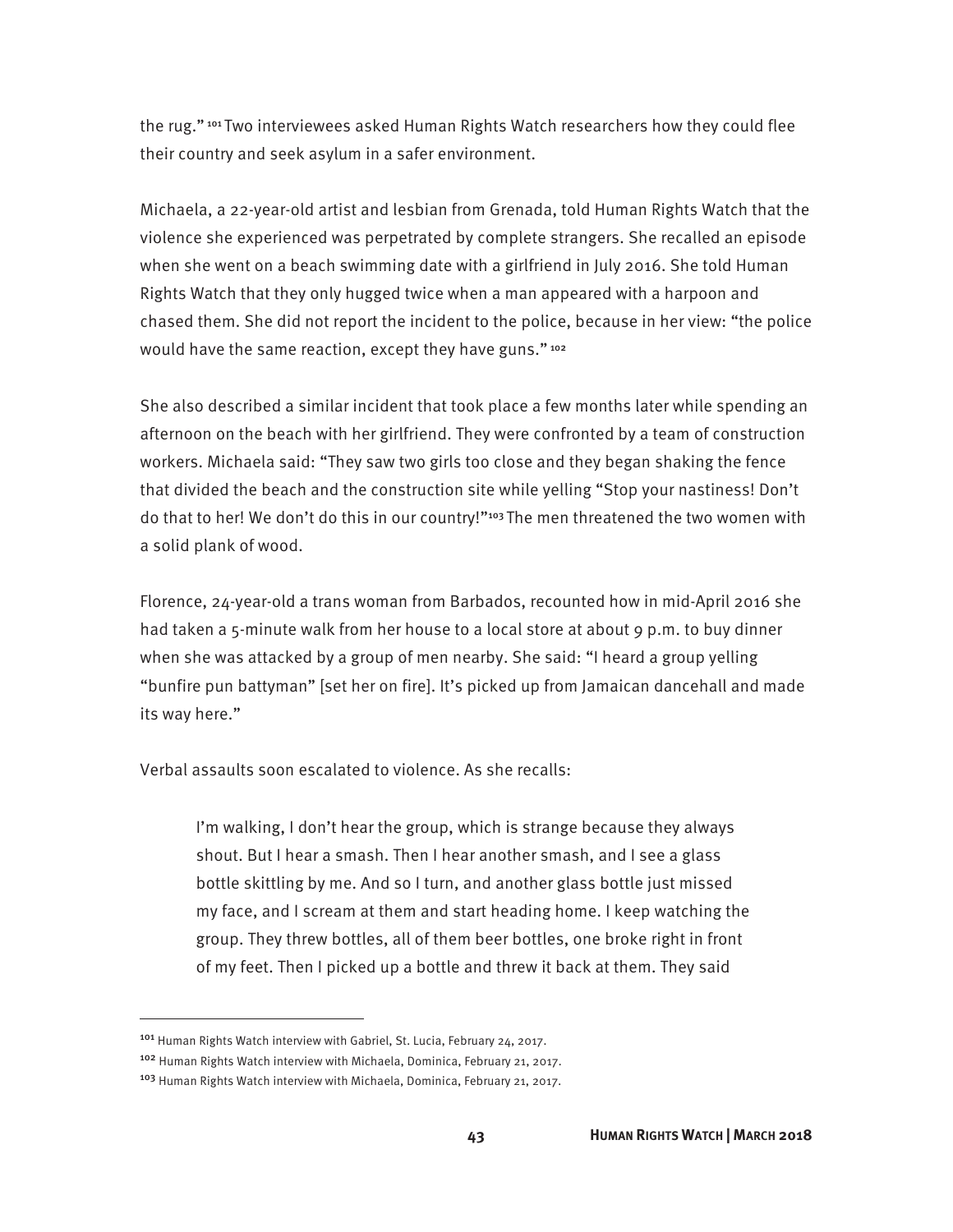nothing. As soon as I turned around, I [saw] they were throwing stones, too. They were about the size of my fist.

She took refuge with a neighbor who had two dogs for protection, and called the police. They arrived about an hour later and interviewed the young men who were then giggling among themselves. She identified one of the perpetrators who denied that he was involved.

"He told the officer: "It can't be me, they gotta be mistaken." In the end, the officers gave them a warning, and said 'don't bother her again.""104

It is not only random strangers who perpetrate violence against LGBT people. Transgender women report being particularly vulnerable to intimate partner violence. Emily, a 24-yearold trans woman from Antigua and Barbuda, told Human Rights Watch about her first encounter with a suitor:

He made me take my clothes off and suddenly he started to shout "You bein' a battyman–I am not gay don't mess with me!" as he threatened me and told me he was not into "hanky-panky." I only had my jeans and handbag but no shirt and no bra. I started to run up the road to get away until I couldn't see him and met up with another trans woman friend of mine. It was a really horrible experience. I thought it would be easy, it is not.<sup>105</sup>

Isabella, a 20-year-old trans woman from Barbados, told Human Rights Watch about an incident in January 2016 when she was struck in her face with a bottle, after an altercation with people from her village. She was hospitalized. She said:

It happened very close [to] the police station. Once I went into the police station for help, I was received by an officer who said "do not let your blood on this desk" [but] he wrote the report for me to take to the hospital. In the hospital, I waited for three hours, gushing blood. Eventually a nurse came

<sup>104</sup> Human Rights Watch interview with Florence, Barbados, February 12, 2017.

<sup>105</sup> Human Rights Watch interview with Emily, Antigua and Barbuda, February 8, 2017.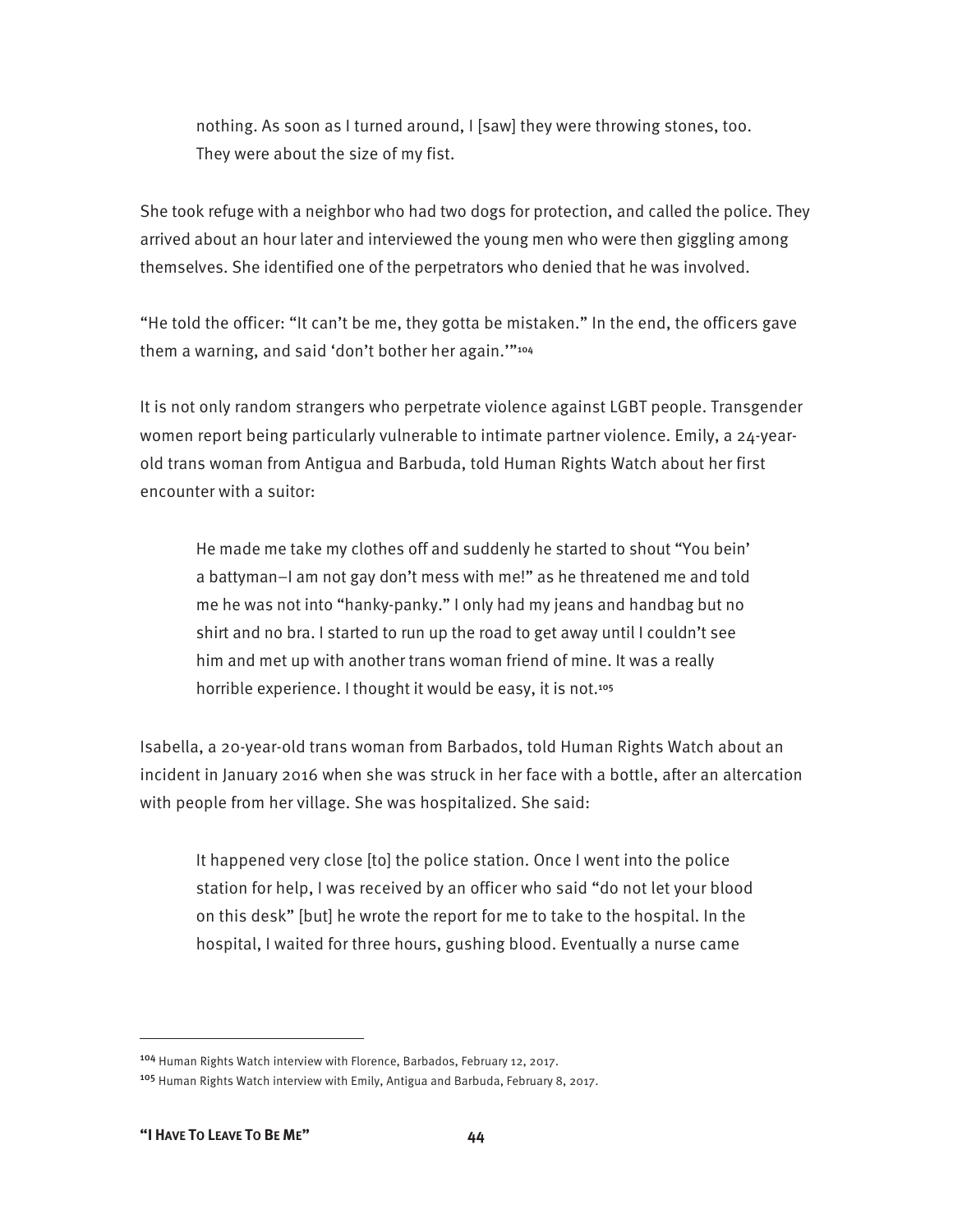and wiped my face, the blood had hardened, she cleaned me up, and sent me off.<sup>106</sup>

Alanis, a 23-year-old a trans woman from Dominica, recalled a series of violent attacks on her between 2009 and 2017. These included several physical attacks which led to head injuries on three occasions. The most extreme form of violence that she experienced was being choked on the street by a stranger after a verbal altercation.<sup>107</sup>

#### Verbal Abuse and Harassment

Almost all interviewees reported being routinely ridiculed, harassed, threatened, and verbally abused based on their real or perceived sexual orientation or gender identity. Indeed, for many the taunts were so commonplace that they did not deem it worthy of mention to Human Rights Watch researchers. Verbal abuse was so much part of the fabric of everyday life that it went unnoticed and unremarked.

Verbal abuse and harassment can quickly escalate into physical assault. Most interviewees said unless they were physically confronted they typically tried to ignore taunts and insults because physical altercations would ensue if they reacted.

Bill, a 37-year-old office clerk and gay man from St. Vincent and the Grenadines, told Human Rights Watch that he is subject to daily slurs and insults including 'faggot, 'fish,' and 'chichiman.'"<sup>108</sup>

Gabriel, a 20-year-old a gay man and cosmetologist in Dominica, told Human Rights Watch:

I received threats of physical violence as a result of my sexual orientation. Persons from my village call me 'battyman' in passing. I received a death threat recently, only last week.<sup>109</sup>

<sup>106</sup> Human Rights Watch interview with Isabella, Barbados, February 12, 2017.

<sup>&</sup>lt;sup>107</sup> Human Rights Watch interview with Alanis, Barbados, February 20, 2017.

<sup>&</sup>lt;sup>108</sup> Human Rights Watch interview with Bill, St. Vincent and the Grenadines, February 18, 2017

<sup>109</sup> Human Rights Watch interview with Gabriel, Dominica, February 22.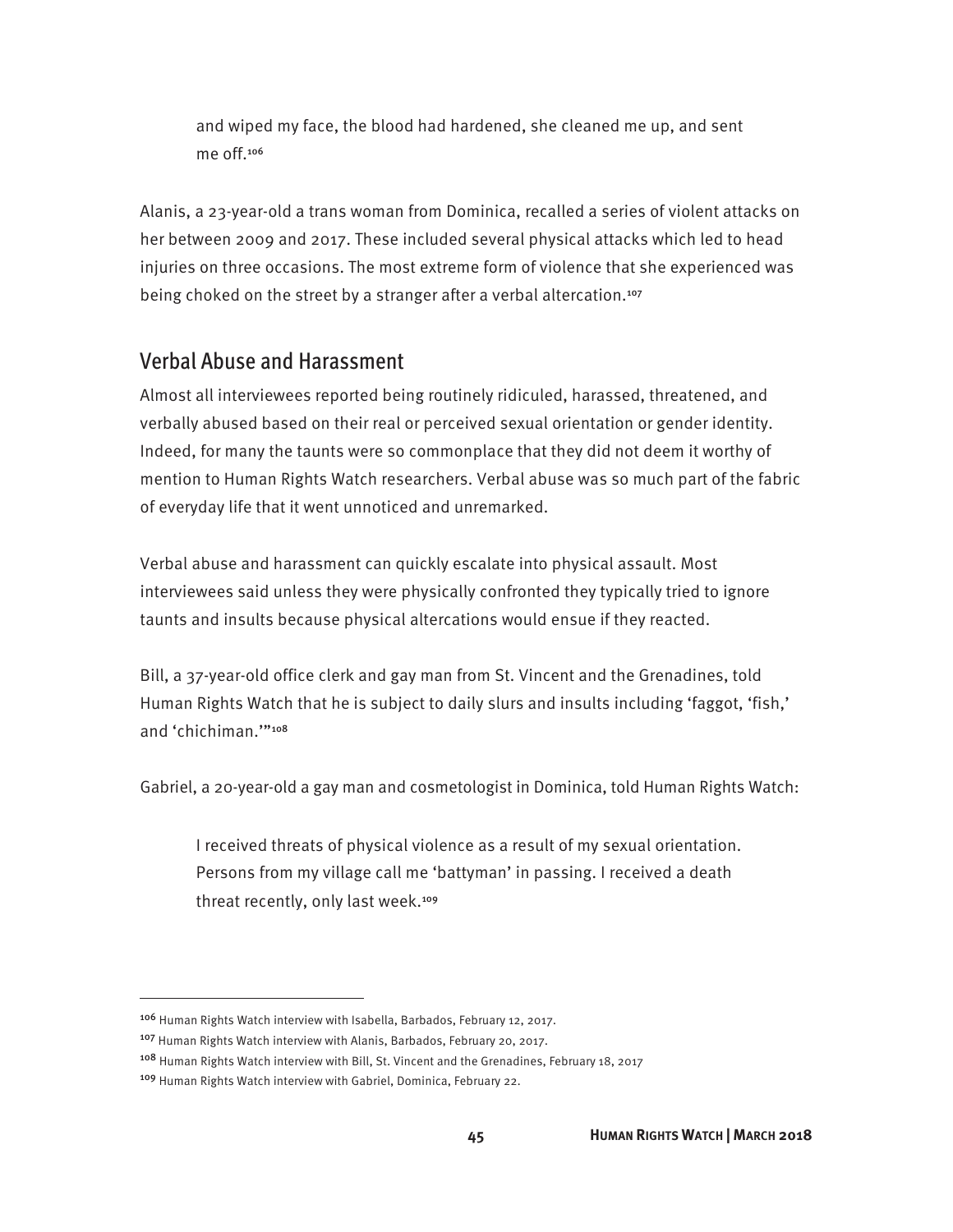James, a 24-year-old bisexual man from St. Vincent and the Grenadines, recalls the slurs he receives on a daily basis: "They call me names: faggot, pussy, battyman, fish, 'burn the gays alive.' When I try to defend myself they throw things…. Strangers verbally assault me every day. I receive threats of physical violence also, almost every day."<sup>110</sup>

As a gay man, Luke, aged 43, said he experienced daily verbal threats that he will be "cut, shot and burned." He said that when he has reacted in self-defense, his aggressors have pelted him with stones while calling him "buller man" and "fuzzy hole."<sup>111</sup>

Richard, a 20-year-old gay man working as an assistant in a civil society organization in St. Lucia, has received written and verbal threats online because of his sexual orientation. He said: "People who message me privately [through social media] send threats. All [of those messages are] negative slurs, saying 'no gays' and 'we will kill you and beat you up.'" He also recalled an incident from 2015 when he was walking alone en route to his office: a hostile group of men followed him, yelling things like "oh battyman, don't make us beat you there." On another occasion, he told us, he was walking with his sister when someone yelled "Oh he's gay, let's burst his head, stab him, and kill him!"<sup>112</sup>

Toby, a 38-year-old gay man from St. Lucia, experienced several threats of physical violence. One, in particular, shook him: "In 2016 at carnival, people told me that they were going to beat me, shoot me, and kill me." He told Human Rights Watch that his boyfriend received the same threats while being called "buller, battyman, faggot."<sup>113</sup>

Alanis, a 23-year-old trans woman from Dominica, said she receives insults almost every day from family and strangers who call her "chichiman, shemale, buller, battyboy, battyman, buggerer, nasty salop."<sup>114</sup>

Emily, a 24-year-old trans woman from Antigua and Barbuda, described how random strangers take it upon themselves to "discipline" her by confronting her and addressing her as a man. She said "people tear me down – they judge me a lot, they laugh and giggle

**"I HAVE TO LEAVE TO BE ME" 46**

<sup>110</sup> Human Rights Watch interview with James, St. Vincent and the Grenadines, February 19, 2017.

<sup>111</sup> Human Rights Watch interview with Luke, St. Vincent and the Grenadines, February 19, 2017.

<sup>112</sup> Human Rights Watch interview with Richard, St. Lucia, February 25, 2017.

<sup>113</sup> Human Rights Watch interview with Toby, St. Lucia, February 25, 2017.

<sup>114</sup> Human Rights Watch interview with Alanis, Barbados, February 20, 2017.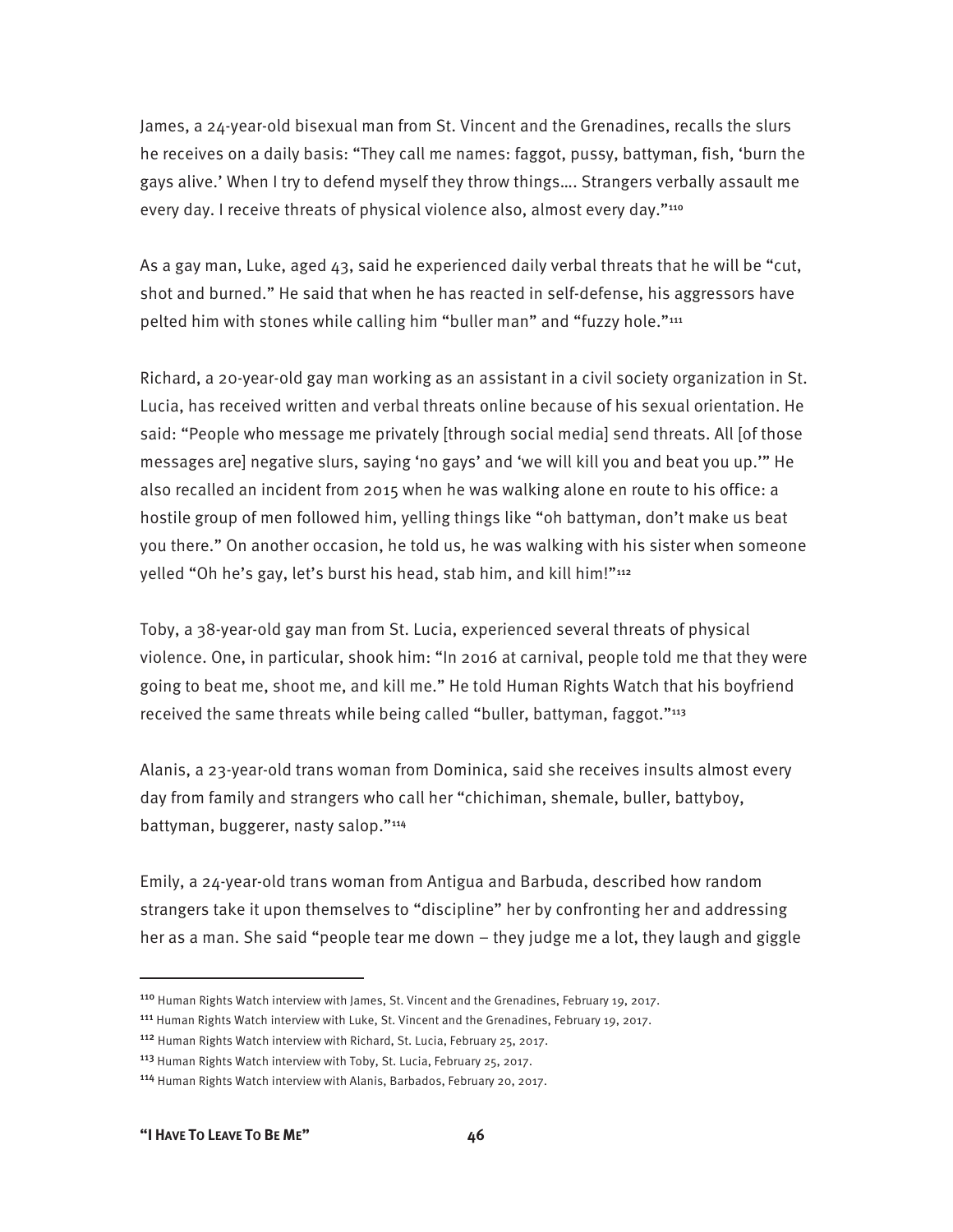at me, they scorn me because that is how society is. I've receive threats." She continued: "Bashing someone is not just stone and bottles, it's: 'you think you are a woman, you are a man I will show you how a man is like' and 'I'm going to give you something you deserve.'"115 She underscored her fear that, if the possibility presented itself, most people would throw things at her or beat her up.

#### Inappropriate Police Response

Most LGBT people interviewed by Human Rights Watch had negative perceptions of the police. They said they expected the police to be biased, unresponsive, and unlikely to investigate crimes against them. In some cases, they feared arrest under laws that criminalized same-sex intimacy. Several interviewees reported that police asked them inappropriate, intrusive questions about their sex lives.

Fourteen people interviewed by Human Rights Watch said that they did not sufficiently trust the police to report incidents to them. Those that did report crimes to the police cited negative experiences including inefficiency, inaction, and in some cases, antipathy that led to secondary victimization.

Some LGBT people said that they relied on individual police officers whom they knew to be sympathetic. Some police officers in some of the countries covered in this report have gone through general human rights training, in line with several UPR recommendations that called on the countries to fight discrimination based on sexual orientation and gender identity and to thoroughly investigate acts of violence motivated by such animus.<sup>116</sup> Several people attributed positive interactions with the police to these trainings.<sup>117</sup>

Some interviewees, particularly those who lived in rural areas, also expressed having positive experiences with police officers who work in local villages. Bill, a gay man from Antigua and Barbuda, said: "The police in my village is much different from the one in St. John's, there is so much difference, we get to build relationship and they know me."<sup>118</sup>

<sup>&</sup>lt;sup>115</sup> Human Rights Watch interview with Emily, Antigua and Barbuda, February 9, 2017.

<sup>116</sup> See appendices for more information on Universal Periodic Review recommendations to the different states.

<sup>&</sup>lt;sup>117</sup> Human Rights Watch interview with Bill, Antigua and Barbuda, February 8, 2017; Human Rights Watch interview with Toby,

St. Lucia, February 27, 2017; Human Rights Watch interview with Nicholas, St. Kitts and Nevis, February 3, 2017.

<sup>118</sup> Human Rights Watch interview with Bill, Antigua and Barbuda, February 8, 2017.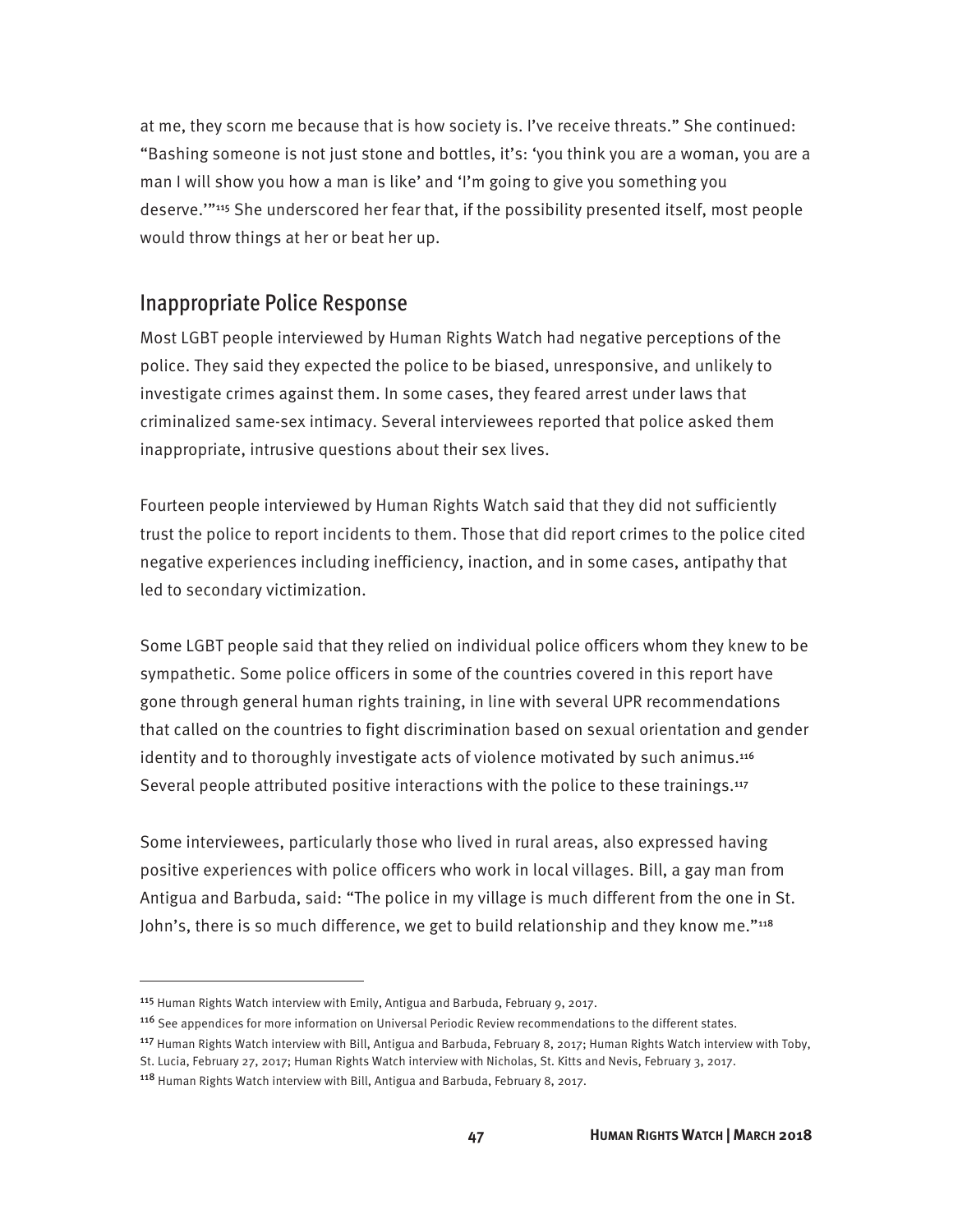Human rights training and sensitivity training for police on LGBT issues are particularly important in an environment in which commonplace homophobia bolsters a macho culture within the police. Laura, a 45-year-old trans woman from Antigua, said: "It is the culture within the force, they would gain no respect if they are not homophobic, people would think that if they are not homophobic then they are going 'soft.'"<sup>119</sup>

As noted above, many interviewees told Human Rights Watch that police officers question LGBT individuals in a degrading manner about their sexual orientation, detracting attention from the crimes they are there to report.

Jason, a 40-year-old gay man from Barbados, described to Human Rights Watch past interactions with police officers:

If I say: "this person robbed me," they would ask me: "were you soliciting them? And did they not pay you? Are you a callboy?"

Be it violence, be it being robbed, you're questioned about your relationship with the person. Especially if you know the perpetrator. And the questions will go: "what was your role to encourage this?<sup>120</sup>

When Jason was raped in 2011 and reported it, police were dismissive and he felt he was not being heard. He recalled: "To his day, I don't know who did it. My assailant left something in the car, I gave it to the police, I didn't touch it. I left that with them." Jason said he has not returned to the station to follow up on the case because of the initial police response.<sup>121</sup>

Bill, a 31-year-old gay man from Antigua, was also treated dismissively by police officials when he tried to report a crime in 2010, an incident in which a man broke into his home and threatened him. He said: "Instead of them trying to circle the area to find out who it

<sup>119</sup> Human Rights Watch interview with Laura, Antigua and Barbuda, February 8, 2017.

<sup>120</sup> Human Rights Watch interview with Jason, Barbados, February 12, 2017.

<sup>&</sup>lt;sup>121</sup> Human Rights Watch interview with Jason, Barbados, February 12, 2017.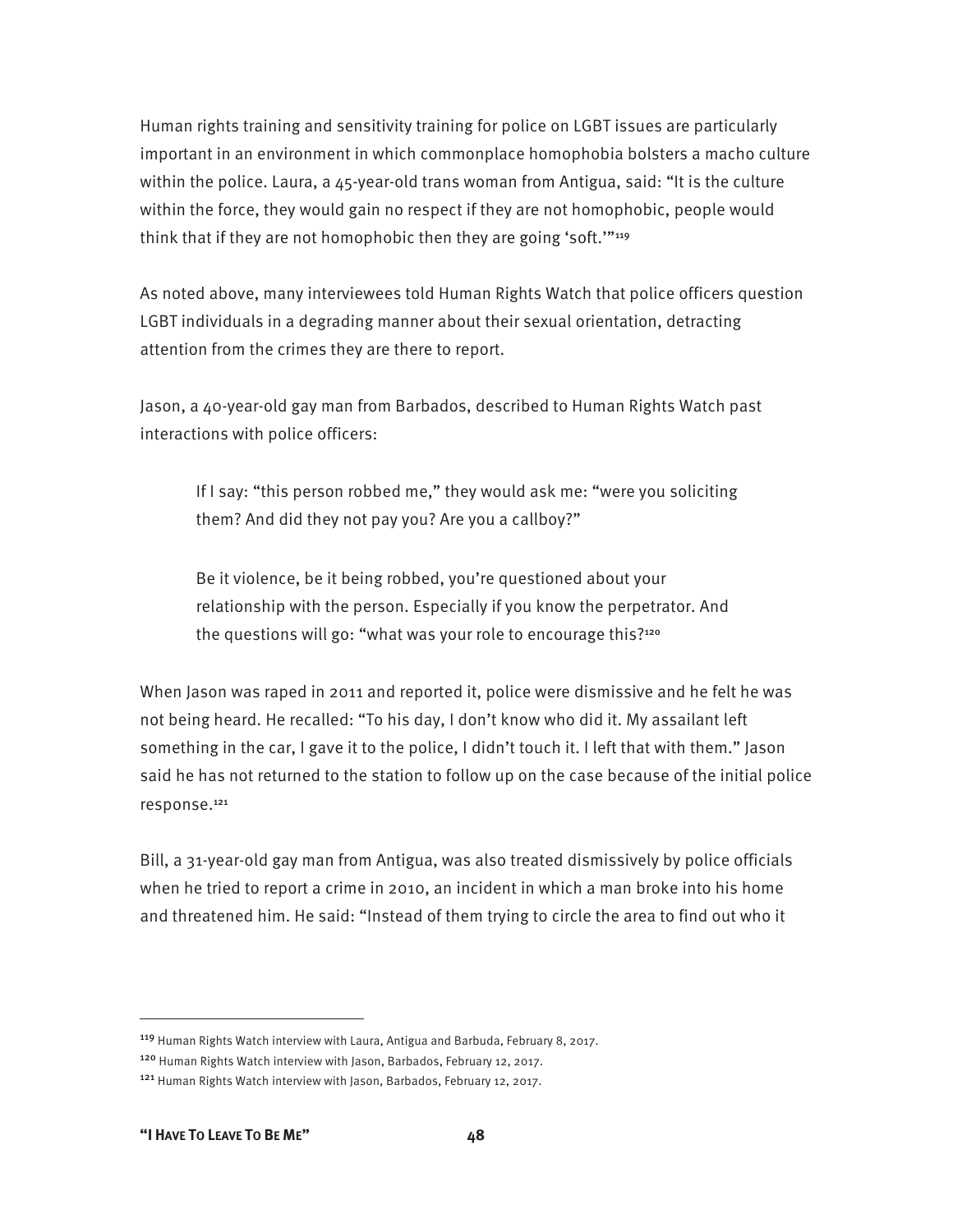was, they were more into questioning about my lifestyle than into what I was telling them – the crime itself. We are just not taken seriously."<sup>122</sup>

He told Human Rights Watch about another episode:

I get robbed at gunpoint. I went to one of the police stations close by in the city, in St. John's. They took me to drive around the area. The officer questioned me about my lifestyle. If I were straight, [the questioning] would not have happened- they don't look out for homosexuals.<sup>123</sup>

Augusten, a 36-year-old store clerk from St. Vincent and the Grenadines, told Human Rights Watch that even altercations with friends can lead to random questioning about his sexual orientation. He said:

I had a dispute with a friend of mine. I went to make a report and the officer who was taking the record, instead of being a listening aid, he was disrespectful saying "oh you want a man" – being dismissive. He suggested that because of my sexual orientation I asked for it.

Most gay people don't go to the police, they are afraid of being physically bashed by them. I had experienced passing the police barracks and the police will turn yelling to me "little miss going there!" In 2013 a police officer called me a "buller" when he was walking back to town. Today if I pass the police barracks people will say things.<sup>124</sup>

Sophia, a 35-year-old from Barbados, said police discredited what she said because she was a lesbian:

In October 2016, my ex-girlfriend took my passport and I went to the police to get help to take it back. The police officer said "I saw you on Facebook together, who is the man and who is the woman?" He laughed it off. I felt

<sup>122</sup> Human Rights Watch interview with Bill, Antigua and Barbuda, February 8, 2017.

<sup>123</sup> Human Rights Watch interview with Bill, Antigua and Barbuda, February 8, 2017.

<sup>124</sup> Human Rights Watch interview with Augusten, St. Vincent and the Grenadines, February 18, 2017.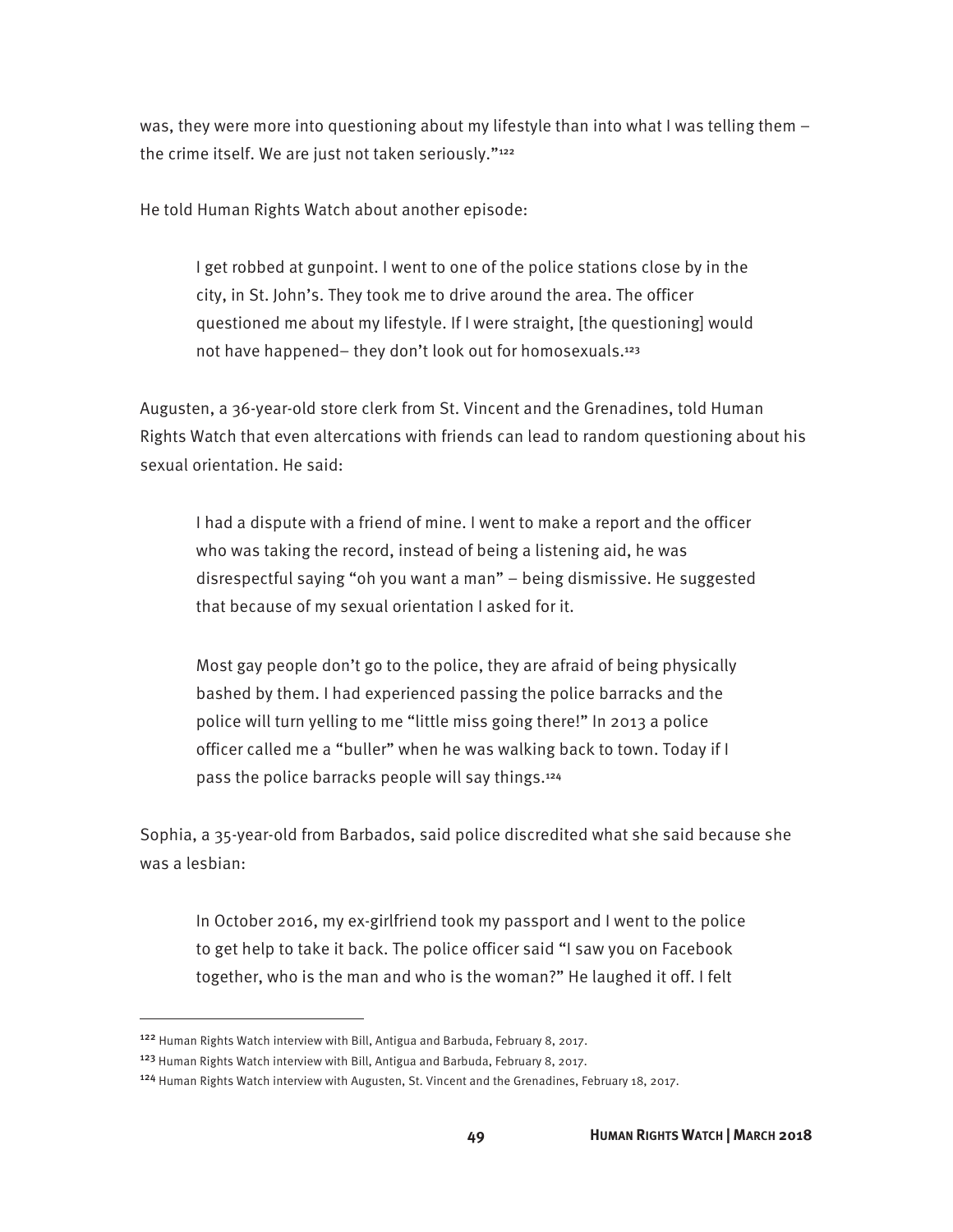like we don't get respect at all. Everything gets down to a sexual act. Who is on top and who is on bottom? I was so disappointed.

For me it doesn't make sense to report the policeman to the police, it just doesn't.<sup>125</sup>

Other interviewees also felt that they were not taken seriously by the police and that this led to police inaction and failure to handle their cases diligently. Emily, a 24-year-old trans woman, said: "I can't go a day without being interfered with, [but] people think it is a joke. Every time we make reports to the police station, they don't take it serious. Many times, I have filed complaints and reports. They come, take the statement, and give attackers only a warning. Just to sweet talk us…."<sup>126</sup>

Alanis from Dominica expressed her frustration and lack of hope in relying on police to properly investigate assaults against her. She said: "I have been making police reports since 2009 officially, they don't take my reports. [Instead] they make fun of me. I'm not taken serious at all. I never went back.<sup>127</sup>

Some, frustrated with the lack of police support, expressed a need to take matters into their own hands by fighting back in self-defense against attacks and aggression. Ernest, a 20-year-old gay man from Barbados, told Human Rights Watch that in such cases "you fight, I do not go to the police."128

### Emotional and Psychological Abuse: Lack of Mental Health Support

Verbal and physical abuse can have serious long-term consequences by instilling in LGBT people feelings of fear, shame, and isolation and lowering their self-esteem. Interviewees told Human Rights Watch that such feelings meant they often experienced depression; many said they had thoughts of suicide or had attempted it.

<sup>&</sup>lt;sup>125</sup> Human Rights Watch interview with Sophia, Barbados, February 12, 2017.

<sup>&</sup>lt;sup>126</sup> Human Rights Watch interview with Emily, Antigua and Barbuda, February 9, 2017.

<sup>127</sup> Human Rights Watch interview with Alanis, Barbados, February 20, 2017.

<sup>128</sup> Human Rights Watch interview with Ernest, Barbados, February 11, 2017.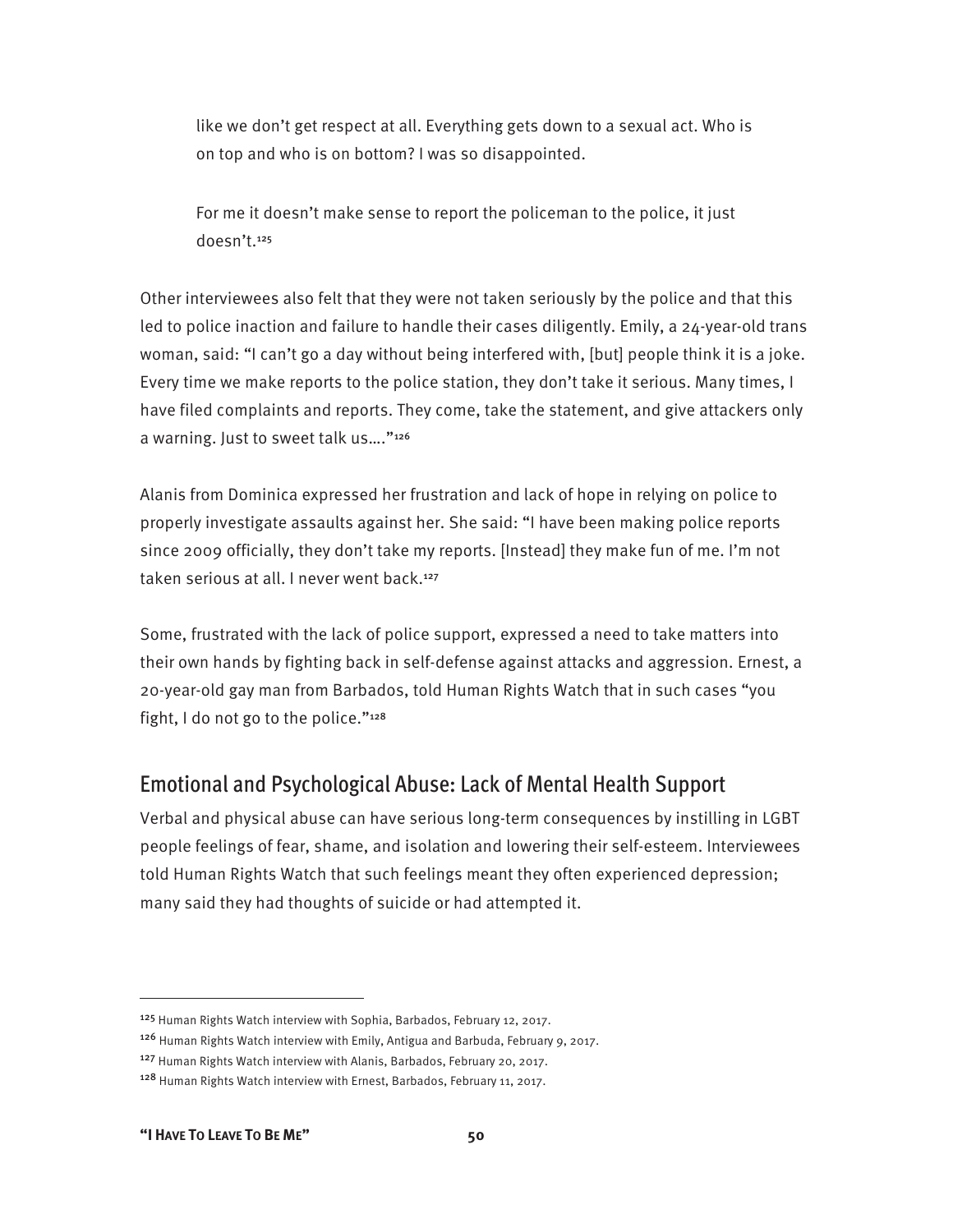Because being LGBT is so strongly stigmatized, support systems that exist in an increasing number of countries where same sex relations are not criminalized or are no longer criminalized do not exist in any of the seven Caribbean countries covered in this report. LGBT people tend to fall through the cracks, as neither government agencies nor civil society organizations have developed services that can fully address their health or psychosocial needs.

Medical research suggests that poor health outcomes in LGBT populations are in part the result of persistent stigma directed toward them.<sup>129</sup> Individuals who experience stigma because of their sexual orientation often resort to concealment behavior—hiding their identity to avoid future victimization—and this is associated with a host of negative longterm psychological consequences. According to one study, the effects include depressive symptoms, negative affect and anxiety, poor self-esteem and elevated psychiatric symptoms, and psychological strain.<sup>130</sup> Physical health may also be affected if individuals withhold information about their sexual orientation from health care providers.

Many interviewees opened up and shared with Human Rights Watch, sometimes for the first time in their lives, personal stories of sexual violence and self-inflicted harm. Most of them were gay men. They expressed feelings of shame but had remained silent due to the pervasive homophobia in their countries. Almost all of them felt isolated, without support systems to turn to.

Nicholas, a 20-year-old gay man from St. Kitts and Nevis, said that he recurrently experienced suicidal thoughts and even once tried to commit suicide. He said: "People are reluctant to come forward. A lot of people are afraid, because of incidents that happened. It's all about secrecy. Growing up I was always alone, always. I knew I was different, when my sister found out, I started to get beaten by my brothers and I reached that point to contemplate suicide."<sup>131</sup>

Arthur, an 18-year-old gay man from St Kitts and Nevis, said: "I felt isolated. I know many people are going through the same as me. In college, there are so many of us. I

<sup>129</sup> Mark L. Hatzenbuehler, et al., "Stigma and Minority Stress as Social Determinants of Health Among Lesbian, Gay, Bisexual, and Transgender Youth," Pediatric Clinics of North America, December 1, 2016, vol. 63, Issue 6, p. 986. 130 Ibid., p. 988.

<sup>131</sup> Human Rights Watch interview with Nicholas, St. Kitts and Nevis, February 3, 2017.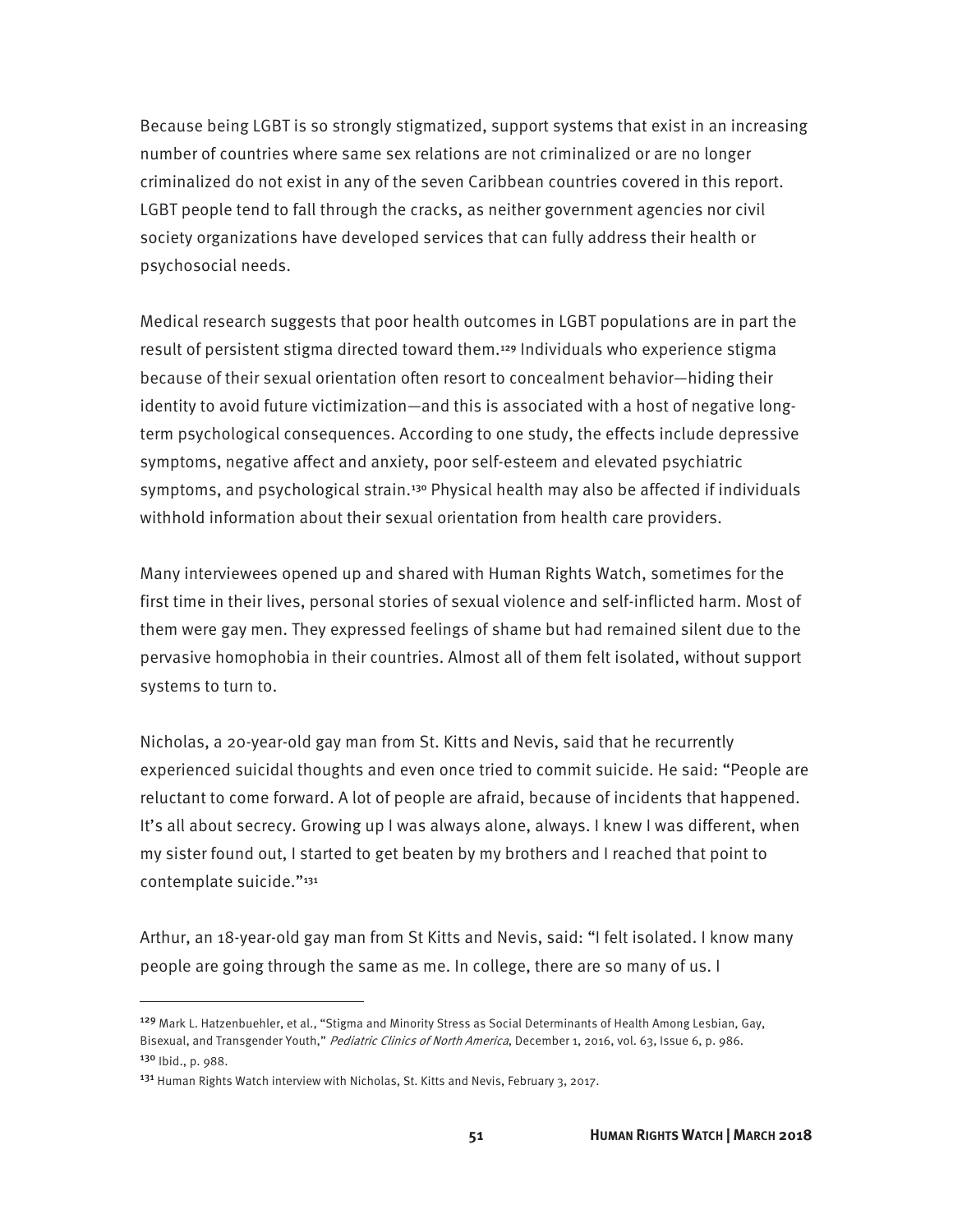experienced many ways of self-harm, cutting myself and also a suicide attempt. I was actually in the process of going through with it and a friend of mine ran to my house and caught me in the act. This gave me hope."<sup>132</sup>

Feelings of extreme isolation can start at an early age. After long periods of constant physical and emotional bullying at school, Ernest, now 20, from Barbados, recalled contemplating committing suicide at age 13 in his own school. He said:

The previous school was an all-boys school. I went to jump off the roof [of the school]. The guidance counselors, students, everyone saw me. It was lunch time. I was on the roof, and [the guidance counselor] talked me down. Then my mom came to the school, and I went home. I was automatically admitted to the hospital.

After several suicide attempts and a stint in a psychiatric hospital, he finally found solace with a sympathetic aunt: "I called one of my aunts. She has a son who was gay and is not homophobic towards him."<sup>133</sup>

Peter, a 20 -year-old gay man from Dominica, gave a vivid description of the intense inner conflict he experienced from family rejection. This, he said, explained his suicidal tendencies:

I have been suicidal more than one time. Depression comes from my family not accepting [me]. I was raised with family values as the most important thing. I was expected to be someone that I was not. I was going against to what the family wanted. I was 16 the first time I tried to cut my wrists. I was crying, praying, trying, and begging God to change me. When it dawned that it would not change I tried to kill myself. I blacked out…. There have been other attempts, more out of loneliness and because of family rejection, from being the black sheep of the family.<sup>134</sup>

<sup>132</sup> Human Rights Watch interview with Arthur, St. Kitts and Nevis, February 4, 2017.

<sup>&</sup>lt;sup>133</sup> Human Rights Watch interview with Ernest, Barbados, February 11, 2017.

<sup>&</sup>lt;sup>134</sup> Human Rights Watch interview with Peter, Dominica, February 21, 2017.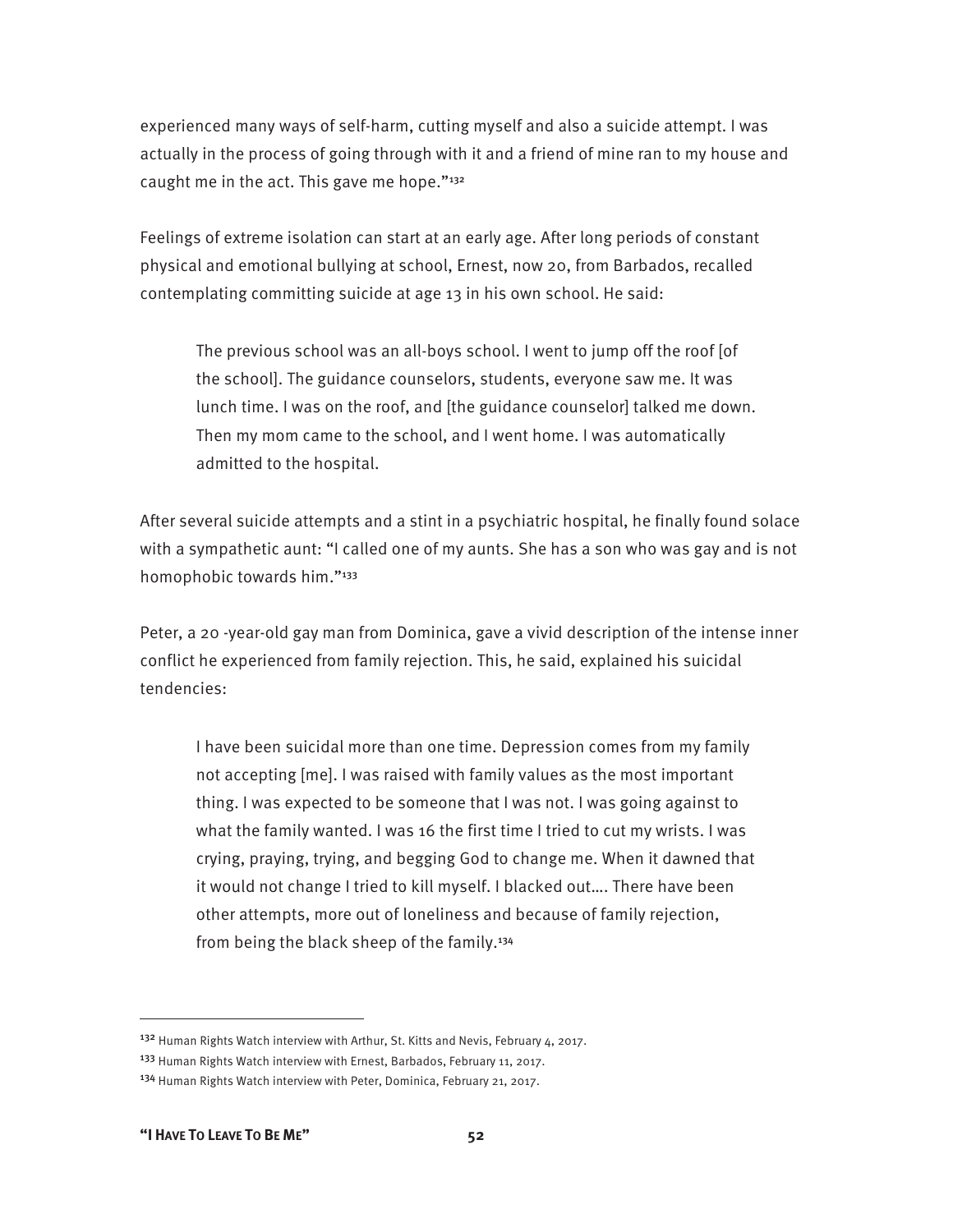Augusten, a 36-year-old gay man from St. Vincent and the Grenadines, said:

I contemplated suicide many times, I don't tell people that, especially when I was being bashed. The first time I tried to hang myself, the rope busted. After that, I tried it by buying sleeping pills. The second episode was a result of an experience I had earlier that day, when I got slapped by a random stranger in the street because of who I am. I just went to sleep and put the pills away. As an individual, I consider myself a Christian person. I prayed a lot that particular day.<sup>135</sup>

Sophia, a 35-year-old lesbian from Barbados, told Human Rights Watch that "mental and verbal abuse can be sometimes worse than physical abuse." After fighting with her relatives over the custody of her child she sank into a deep depression. She said that due to her depression she quit her job and had to move back to living with her family. She eventually went to the hospital and received counseling.<sup>136</sup>

For transgender people, social rejection intensifies as they attempt to express their gender identity. Beth, a 20-year-old trans woman from Barbados, told her story of family rejection and her struggle with depression:

In September of 2016, my mother found female clothes in my room, and she confronted me with a threat. After a short while, they found the clothes a second time. I hid the clothes. It then stopped for a while. On the last occasion they found them, I tried to explain what it is to be transgender. My father only thought it was being gay. He told me to get rid of the clothes and I gave them to a friend. Ever since I lost the clothes, I keep getting more depressed, I can't be who I am, so I'm just stuck. When I wore the clothes, I could be who I really am.

<sup>&</sup>lt;sup>135</sup> Human Rights Watch interview with Augusten, St. Vincent and the Grenadines, February 18, 2017.

<sup>136</sup> Human Rights Watch interview with Sophia, Barbados, February 3, 2017.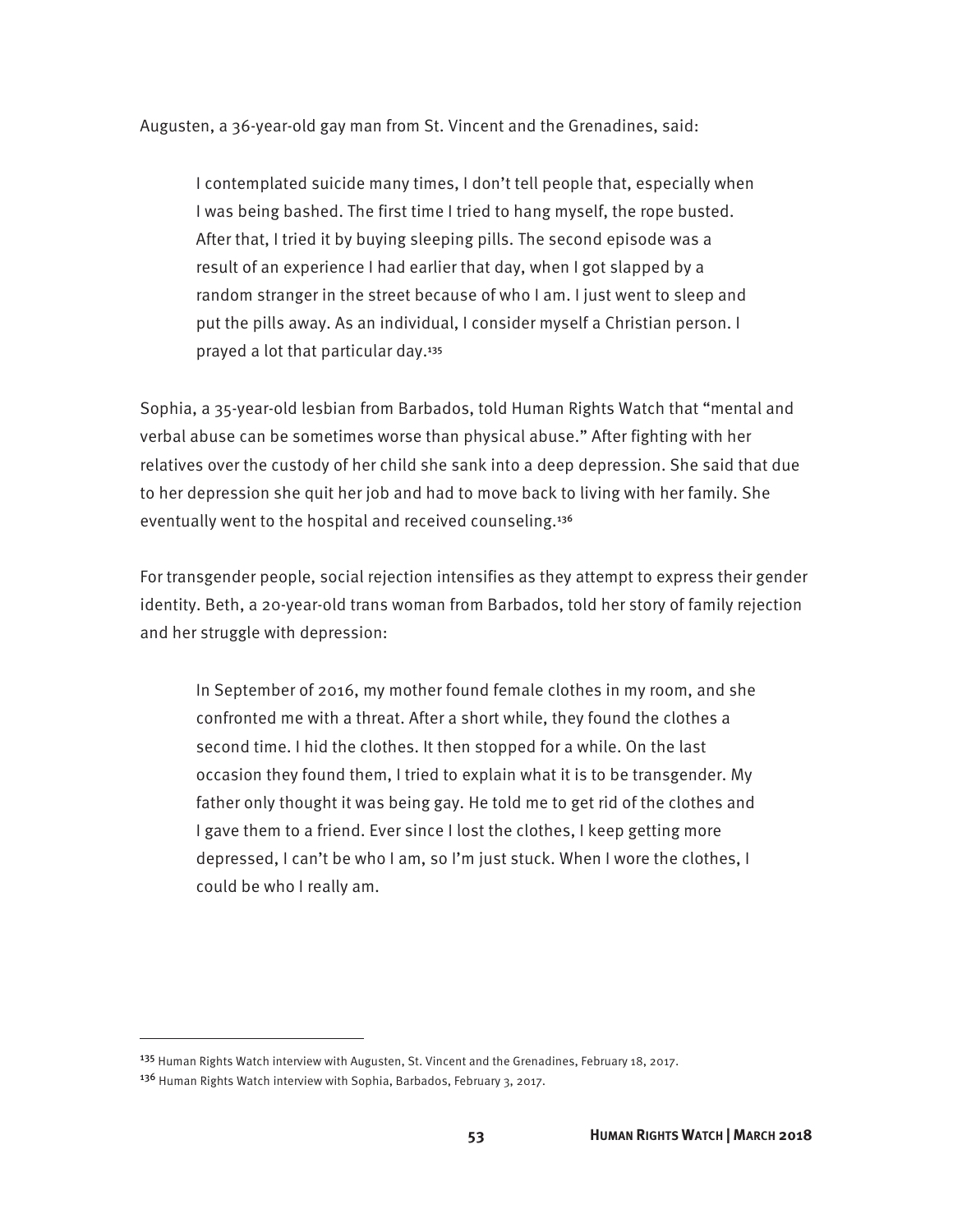After both incidents her sister asked her "to stop doing it" and this only exacerbated her depression, leading to several suicide attempts. She concluded "I can't be who I am, I have to live in a cocoon."<sup>137</sup>

Lack of hope led Alanis, a 24-year-old trans woman in Dominica, to attempt suicide in March of 2016. After her mother and family told her that they wanted her out of the house, she ingested Clorox and pills and was hospitalized for a week. She recalled her deep feelings of rejection:

I felt so rejected by society. I asked myself if I'm really an abomination and shameful. I have those down days, when I just want to go. $138$ 

<sup>137</sup> Human Rights Watch interview with Beth, Barbados, February 13, 2017. <sup>138</sup> Human Rights Watch interview with Alanis, Dominica, February 20, 2017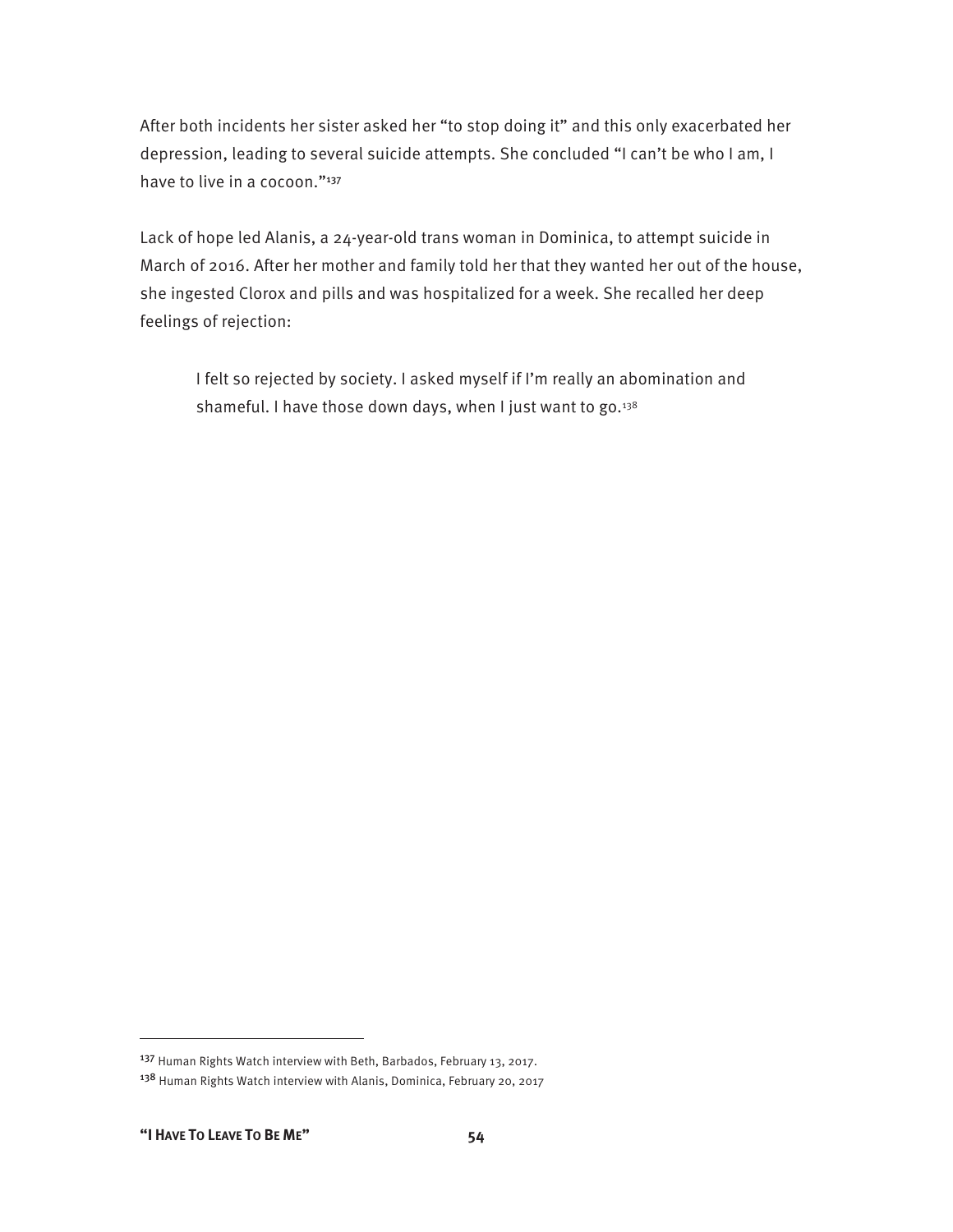# **IV. International Human Rights Law**

International human rights treaties and standards require governments to protect LGBT people, including by prohibiting discrimination on the basis of sexual orientation or gender identity.139 Core treaties—including the International Covenant on Civil and Political Rights (ICCPR), the International Covenant on Economic, Social and Cultural Rights (ICESCR), and the American Convention on Human Rights (ACHR)—have been interpreted by courts and authoritative treaty bodies to ban such discrimination, as have a variety of other international instruments and sources of law.140 Buggery and gross indecency laws violate these international treaties and standards and the experiences of LGBT persons documented in this report underscore how LGBT living in jurisdictions with such laws, face serious obstacles in exercising and enjoying basic rights.

As part of several regional bodies, all countries featured in this report are members of the Caribbean Community (CARICOM) and, except Barbados, of the Organization of Eastern Caribbean States (OECS), regional integration schemes aimed at bolstering the economies of 15 Caribbean nations. They are also members of the Organization of American States (OAS), a larger body of 35 states throughout North America, Central America, the Caribbean, and South America, which has a mandate to promote democracy, human rights, security, and development in the region.<sup>141</sup>

Ten of the 15 CARICOM member states still criminalize homosexual conduct.142 The OAS, on the other hand, has become an outspoken proponent of equality. It has adopted several resolutions condemning "acts of violence and human rights violations perpetrated against

<sup>&</sup>lt;sup>139</sup> For authoritative guidance on the protection afforded by international human rights law against discrimination based on sexual orientation and gender identity, see "Yogyakarta Principles on the Application of International Human Rights Law in relation to Sexual Orientation and Gender Identity," 2006, http://www.yogyakartaprinciples.org/principles\_en.htm. <sup>140</sup> International Covenant on Economic, Social and Cultural Rights (ICESCR), adopted December 16, 1966, G.A. Res. 2200A

<sup>(</sup>XXI), 21 U.N. GAOR Supp. (No. 16) at 49, U.N. Doc. A/6316 (1966), 993 U.N.T.S. 3, entered into force January 3, 1976, ratified by Jamaica on October 3, 1975; UN Committee on Economic, Social and Cultural Rights, General Comment No. 20, Nondiscrimination and economic, social and cultural rights (Article 2, paragraph 2 of the International Covenant on Economic,

Social and Cultural Rights), E/C.12/GC/20 (2009), http://www.refworld.org/docid/4a60961f2.html (accessed May 10, 2014), para. 32 ("'Other status' as recognized in article 2, paragraph 2, includes sexual orientation"). Antigua and Barbuda, St. Kitts and Nevis, and St. Lucia have not ratified these treaties.

<sup>141</sup> See website of CARICOM, http://www.caricom.org/, and of the OAS, http://www.oas.org/en/default.asp.

<sup>142</sup> The 10 CARICOM member states with anti-LGBT laws are: Antigua and Barbuda, Barbados, Dominica, Grenada, Guyana, Jamaica, St. Lucia, St. Kitts and Nevis, St. Vincent and the Grenadines, and Trinidad and Tobago.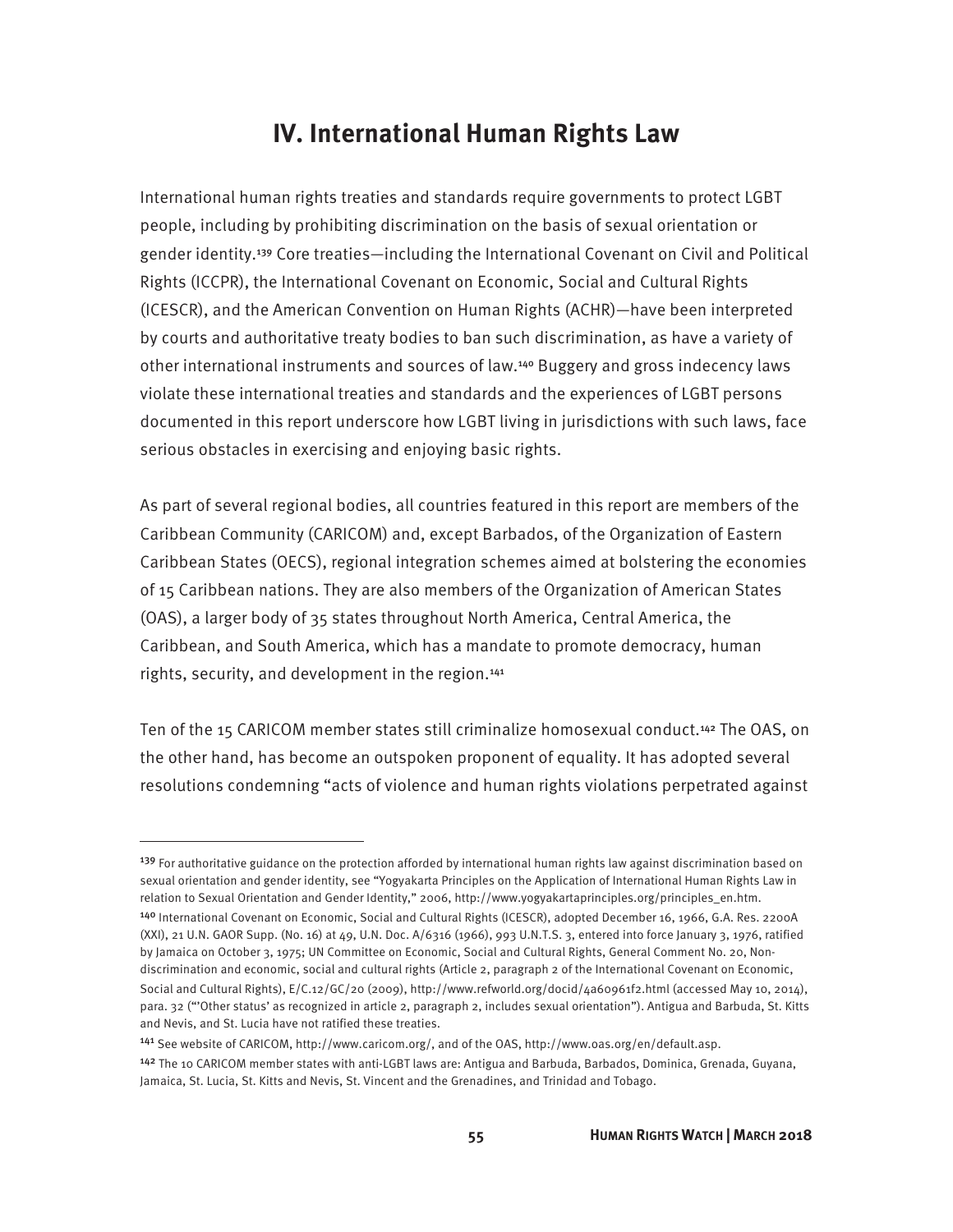individuals because of their sexual orientation and gender identity," and has urged states "to adopt the necessary measures to prevent, punish, and eradicate" discrimination.<sup>143</sup>

The IACHR, the human rights organ of the OAS, has been particularly vocal in condemning violence and abuse based on sexual orientation or gender identity, and has urged states to eradicate discriminatory laws and policies—noting that not only do these laws and policies constitute human rights violations, they also fuel HIV in the region. In a 2015 report the IACHR stated that "this type of legislation 'contribute[s] to an environment that, at best, does not condemn, and at worst condones discrimination, stigmatization, and violence' against LGBT persons. These laws reinforce 'already existing societal prejudices' and severely increase 'the negative effects of such prejudices on [the] lives' of LGBT persons.'"<sup>144</sup>

## Non-Discrimination

Discrimination on the basis of sexual orientation violates the right to equality and nondiscrimination contained in the ACHR. Article 1.1 of the ACHR states that the parties to the convention "undertake to respect the rights and freedoms recognized herein and to ensure to all persons subject to their jurisdiction the free and full exercise of those rights and freedoms, without any discrimination for reasons of race, color, sex, language, religion, political or other opinion, national or social origin, economic status, birth, or any other social condition."

In 2012 the Inter-American Court was very firm in making clear that sexual orientation and gender identity are grounds that fall within "other social condition." The court stated:

Bearing in mind the general obligations to respect and guarantee the rights established in Article 1(1) of the American Convention...the Inter-American Court establishes that the sexual orientation of persons is a category protected by the Convention. Therefore, any regulation, act, or

<sup>143</sup> OAS, General Assembly, "Human Rights, Sexual Orientation, and Gender Identity," AG/RES. 2435 (XXXVIII- O/08), resolution adopted at the fourth plenary session, June 3, 2008. See also OAS resolutions entitled "Human Rights, Sexual Orientation and Gender Identity," adopted in 2009 (AG/RES. 2504), 2010 (AG/RES. 2600), 2011 (AG/RES. 2653), and 2012 (AG/RES. 2721); OAS resolutions entitled "Human Rights, Sexual Orientation, and Gender Identity and Expression," adopted in 2013 (AG/RES. 2807) and 2014 (AG/RES. 2863).

<sup>144</sup> Inter-American Commission on Human Rights, "Violence against lesbian, gay, bisexual, trans and intersex persons in the Americas," November 12, 2015, pp. 60-62.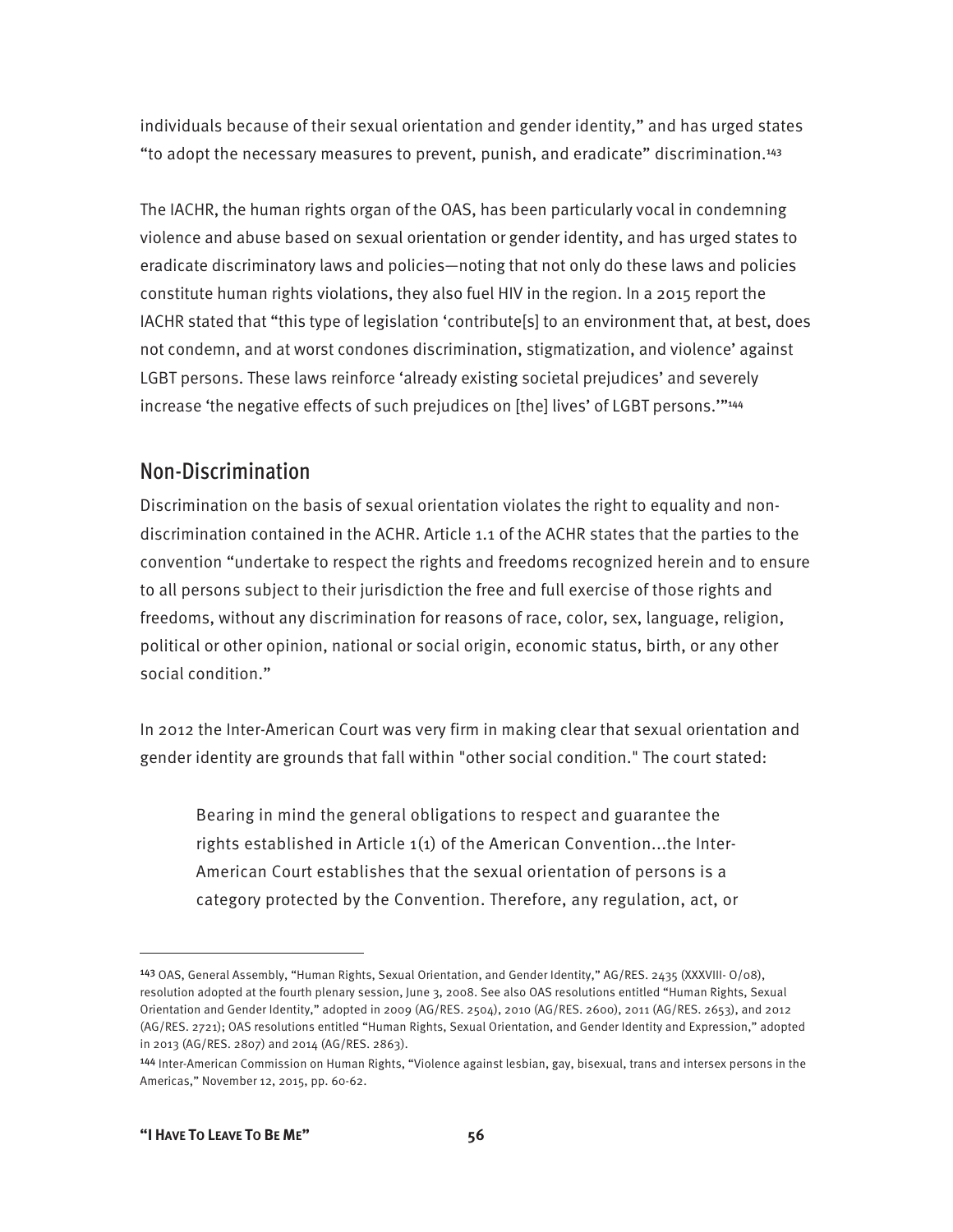practice considered discriminatory based on a person's sexual orientation is prohibited. Consequently, no domestic regulation, decision, or practice, whether by state authorities or individuals, may diminish or restrict, in any way whatsoever, the rights of a person based on his or her sexual orientation.<sup>145</sup>

### Right to Privacy

-

International human rights law has long held that matters of sexual orientation, including consensual sexual relations, are protected under the rubric of the right to privacy and the right to be protected against arbitrary and unlawful interference with, or attacks on, one's private and family life and one's reputation or dignity.<sup>146</sup>

In Toonen v. Australia, the Human Rights Committee held that laws in Tasmania outlawing adult consensual sexual activity based on sexual orientation or gender identity violated the ICCPR's guarantee to the right to privacy.<sup>147</sup>

In Atala Riffo and Daughters v. Chile, the Inter-American Court confirmed that sexual orientation is part of the right to privacy protected under the ACHR, and therefore any interference in it must meet the standards of "suitability, necessity, and proportionality" and cannot be discriminatory.<sup>148</sup>

The criminalization of same-sex conduct between consenting persons and the failure to protect against discrimination based on sexual orientation therefore violate the right to

<sup>147</sup> UN Human Rights Committee, *Toonen v. Australia*, CCPR/C/50/D/488/1992, March 31, 1994,

<sup>145</sup> Inter-American Court Of Human Rights, Atala Riffo And Daughters v. Chile, Judgment of February 24, 2012, Inter-Am. Ct. H.R., (Ser. C) No. 239 (2012), para 91 ("Bearing in mind the general obligations to respect and guarantee the rights established in Article 1(1)of the American Convention, ... the Inter-American Court establishes that the sexual orientation of persons is a category protected by the Convention. Therefore, any regulation, act, or practice considered discriminatory based on a person's sexual orientation is prohibited. Consequently, no domestic regulation, decision, or practice, whether by state authorities or individuals, may diminish or restrict, in any way whatsoever, the rights of a person based on his or her sexual orientation.").

<sup>146</sup> International Covenant on Civil and Political Rights (ICCPR), adopted December 16, 1966, G.A. Res. 2200A (XXI), 21 U.N. GAOR Supp. (No. 16) at 52, U.N. Doc. A/6316 (1966), 999 U.N.T.S. 171, entered into force March 23, 1976. Articles 2 and 26 of the ICCPR affirm the equality of all people before the law and the right to freedom from discrimination. Article 17 protects the right to privacy. See also Toonen v. Australia, 50th Sess., Communication No. 488/1992, U.N. Doc CCPR/C/50/D/488/1992, April, 14, 1994, sec. 8.7. See also ACHR, art. 11.

http://www1.umn.edu/humanrts/undocs/html/vws488.htm (accessed May 10, 2017), para. 8.6.

<sup>148</sup> Atala Riffo And Daughters v. Chile, paras. 165, 170.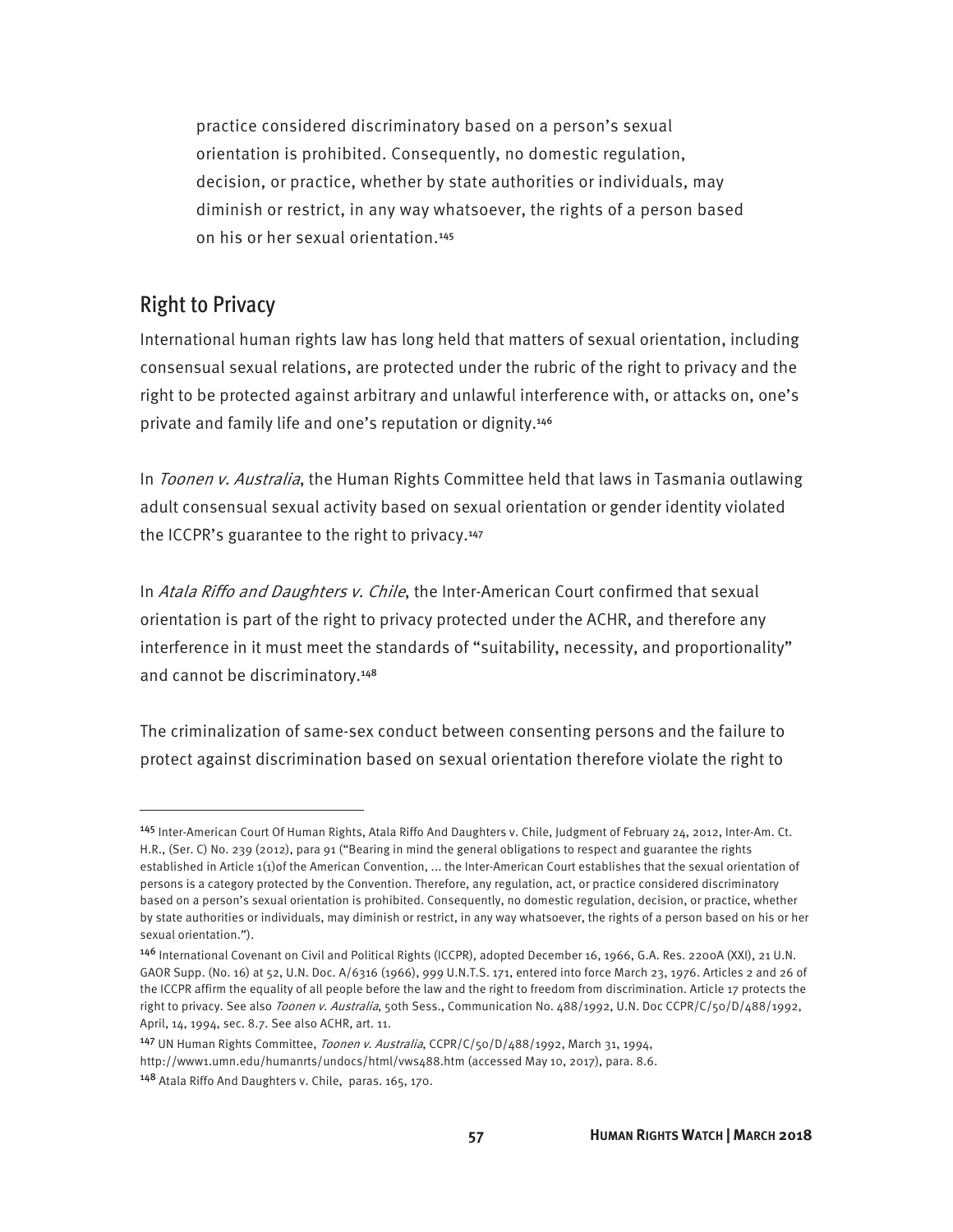freedom from discrimination and the right to privacy guaranteed under the ICCPR and the ACHR. The continued existence of buggery laws, and the failure to protect in law against arbitrary interference with an individual's private life based on their sexual orientation and gender identity, are incompatible with the international obligations of all seven countries covered in this report.

### Right to Protection against Violence

LGBT persons in these countries continue to be attacked and threatened with violence. Police complacency has led to a failure to prevent, punish, or even investigate many instances of targeted violence. Each country has failed to protect the right to life and to freedom from cruel, inhuman, and degrading treatment of LGBT people in their territory.

Articles 5 and 7 of the ACHR and ICCPR, respectively, prohibit inhuman and degrading treatment, with the ACHR explicitly providing that "[e]very person has the right to have his physical, mental, and moral integrity respected."

Countries have positive duties to prevent physical, mental, and, in particular, lifethreatening violence against LGBT people, to investigate such incidents when they do happen, and to hold responsible those who committed them—whether they are state agents or private individuals. The UN Human Rights Committee, in overseeing states' compliance with the ICCPR, has been very clear to states that their positive obligations

will only be fully discharged if individuals are protected by the State, not just against violations of ... rights by its agents, but also against acts committed by private persons or entities that would impair the enjoyment of ... rights in so far as they are amenable to application between private persons or entities.<sup>149</sup>

<sup>149</sup> UN Human Rights Committee, General Comment No. 31, The Nature of the General Legal Obligation Imposed on States Parties to the Covenant, UN Doc. CCPR/C/21/Rev.1/Add.13 (2004), para. 8.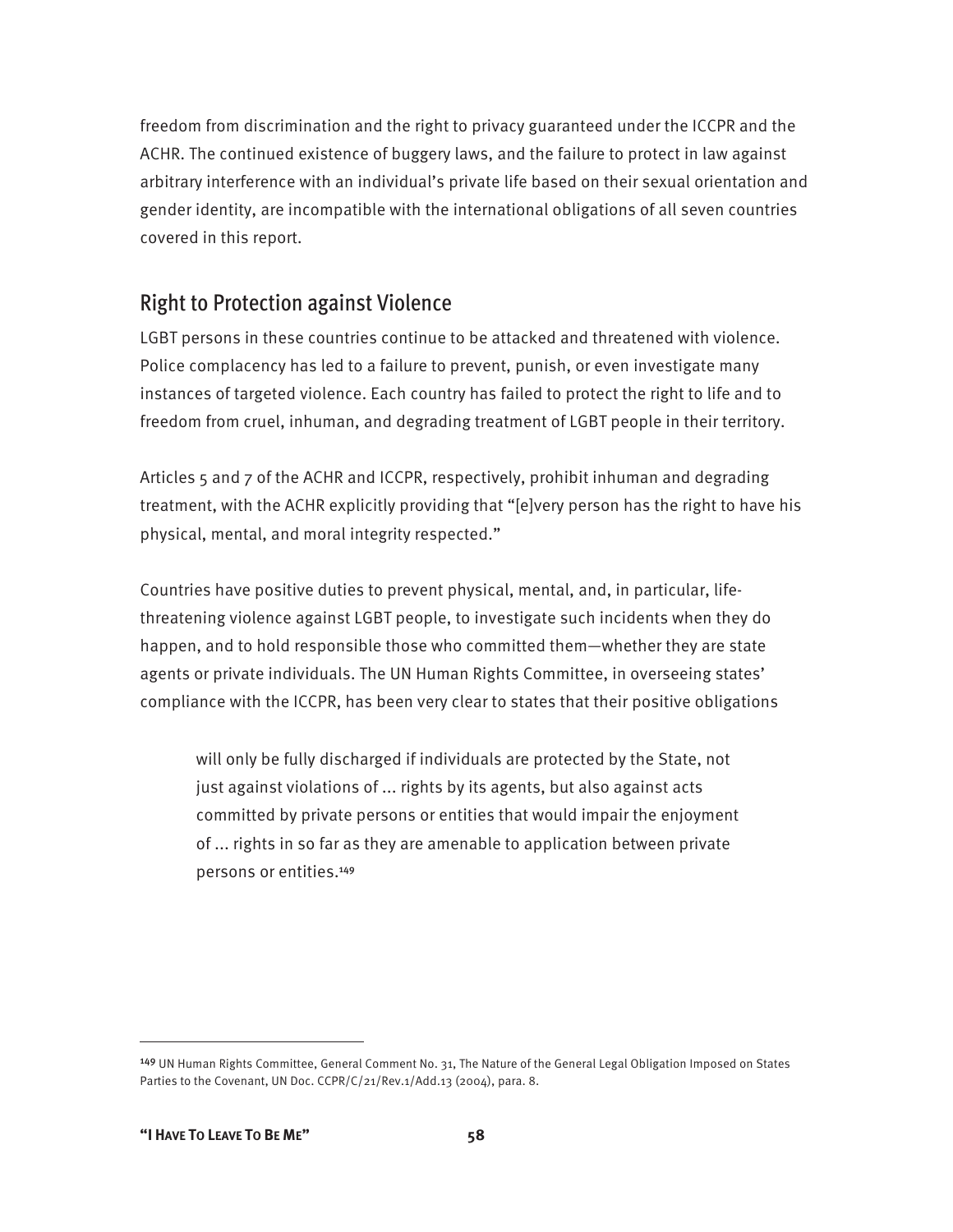The UN Office of the High Commissioner on Human Rights has noted that:

Hate-motivated violence against LGBT people is typically perpetrated by non-State actors—whether private individuals, organized groups, or extremist organizations. Nevertheless, failure by State authorities to investigate and punish this kind of violence is a breach of States' obligation to protect everyone's right to life, liberty and security of person, as guaranteed by article 3 of the Universal Declaration of Human Rights and articles 6 and 9 of the International Covenant on Civil and Political Rights.<sup>150</sup>

#### Economic and Social Rights

The Committee on Economic, Social and Cultural Rights has explicitly stated that article 2.2 of the ICESCR, which prohibits discrimination in the exercise and enjoyment of the rights guaranteed under the covenant, includes discrimination based on sexual orientation.<sup>151</sup> It has also emphasized this in its general comments in relation to the rights to health, work, and water.<sup>152</sup>

#### *Right to Health*

 $\overline{a}$ 

In addition to the ICESCR, the right to the highest attainable standard of health is guaranteed under the Convention on the Rights of the Child and the Convention on the Elimination of All Forms of Discrimination Against Women (CEDAW).153 Access to the right to health must be on a non-discriminatory basis and discrimination on the basis of sexual orientation and gender identity is prohibited.<sup>154</sup>

<sup>150</sup> UN Office of the High Commissioner, "Born Free and Equal: Sexual Orientation and Gender Identity in International Human Rights Law," October 2012, http://www.ohchr.org/Documents/Publications/BornFreeAndEqualLowRes.pdf (accessed May 11, 2017), p. 14.

<sup>151</sup> UN Committee on Economic, Social and Cultural Rights, General Comment No. 20, para. 32.

<sup>&</sup>lt;sup>152</sup> UN Committee on Economic, Social and Cultural Rights, General Comment No. 14, "Substantive Issues Arising in the Implementation of the International Covenant on Economic, Social and Cultural Rights," The Right to the Highest Attainable Standard of Health (art. 12), UN Doc. E/C.12/2000/4 (2000), para. 18; General Comment No. 15, The Right to Water (arts. 11 and 12 of the Covenant), UN Doc. E/C.12/2002/11 (2002), para. 13; General Comment No. 18, The Right to Work (art. 6), UN Doc. E/C.12/GC/18 (2006), para. 12.

<sup>&</sup>lt;sup>153</sup> ICESCR, art. 12; CRC, art. 24; Convention on the Elimination of All Forms of Discrimination against Women (CEDAW), adopted December 18, 1979, G.A. res. 34/180, 34 U.N. GAOR Supp. (No. 46) at 193, U.N. Doc. A/34/46, entered into force September 3, 1981.

<sup>154</sup> For example, UN Committee on Economic, Social and Cultural Rights, General Comment No. 14, para. 18; UN Committee on the Rights of the Child, General Comment No. 3, HIV/AIDS and the Rights of the Children, UN Doc. CRC/GC/2003/3 (2003),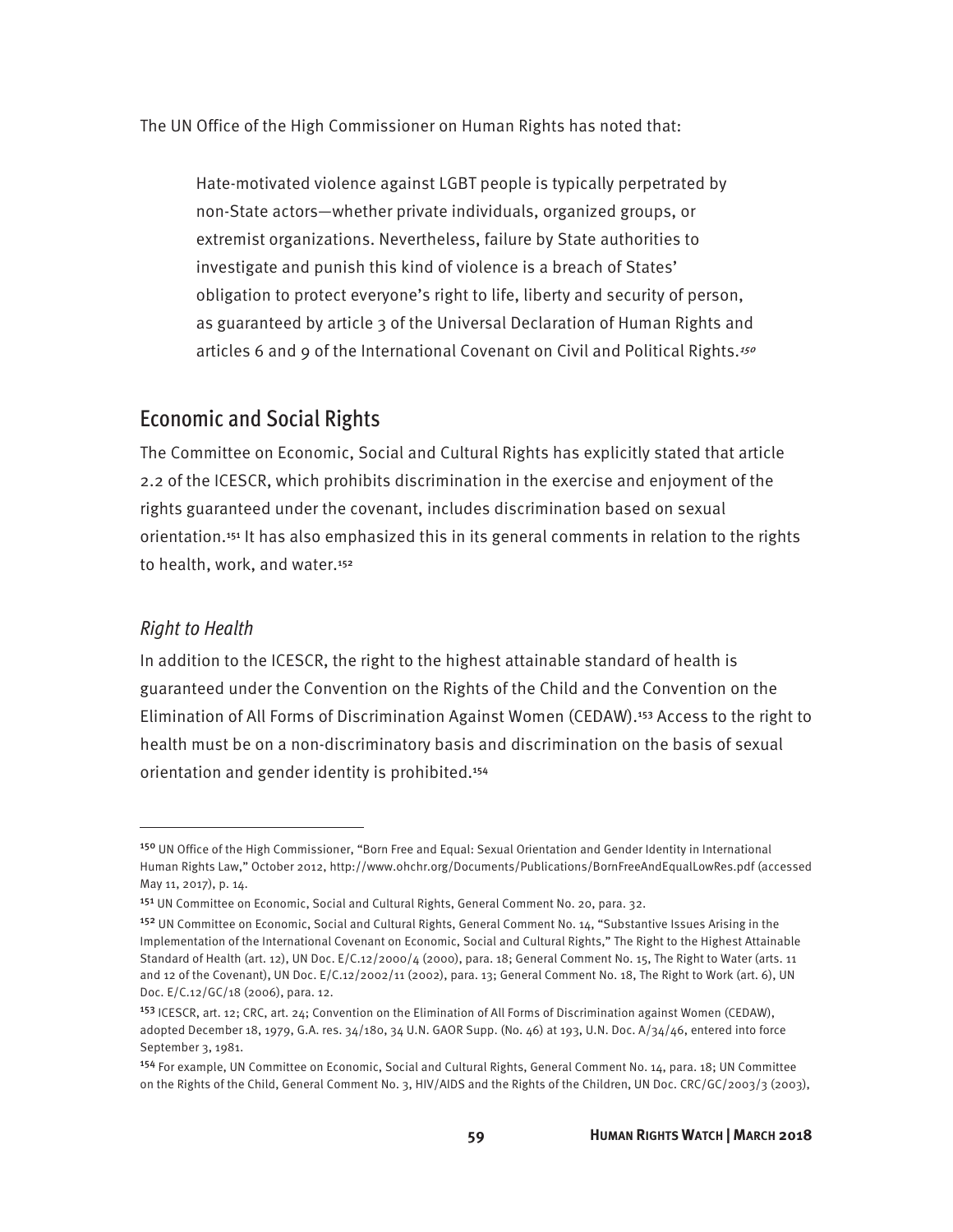The Pan American Health Organization (PAHO) says stigma and discrimination are major barriers to health for LGBT people throughout the Americas, including the Caribbean. In a recent statement PAHO director Dr. Carissa F Etienne said: "by universal health, we mean that everyone–irrespective of their socioeconomic background, ethnicity, gender or race– is covered by a well-financed, well-organized health system offering quality and comprehensive health services".<sup>155</sup>

#### *Housing and Work*

The Committee on Economic, Social and Cultural Rights recognizes that discrimination often occurs in the private sphere, and in particular in the private housing sector. It noted that "actors in the private housing sector (e.g., private landlords, credit providers, and public housing providers) may directly or indirectly deny access to housing or mortgages on the basis of ... sexual orientation...."156 Similar discrimination may take place in the workplace, as has been the experience of several LGBT individuals who shared their stories with Human Rights Watch.

The committee therefore emphasized that state parties had to "adopt measures, which should include legislation, to ensure that individuals and entities in the private sphere do not discriminate on prohibited grounds."<sup>157</sup>

para. 8; General Comment No. 4, Adolescent health and development in the context of the Convention on the Rights of the Child, UN Doc. CRC/GC/2003/4 (2003), para. 6.

<sup>155</sup> "PAHO says stigma, discrimination major barriers to health for LGBT people in region," source, date, http://www.2030caribbean.org/content/unct/caribbean/en/home/news-centre/press-clippings/paho-says-stigma- discrimination-major-barriers-to-health-for-lg.html (accessed May 27, 2017).

<sup>&</sup>lt;sup>156</sup> UN Committee on Economic, Social and Cultural Rights, General Comment No. 20, para. 11. <sup>157</sup> Ibid.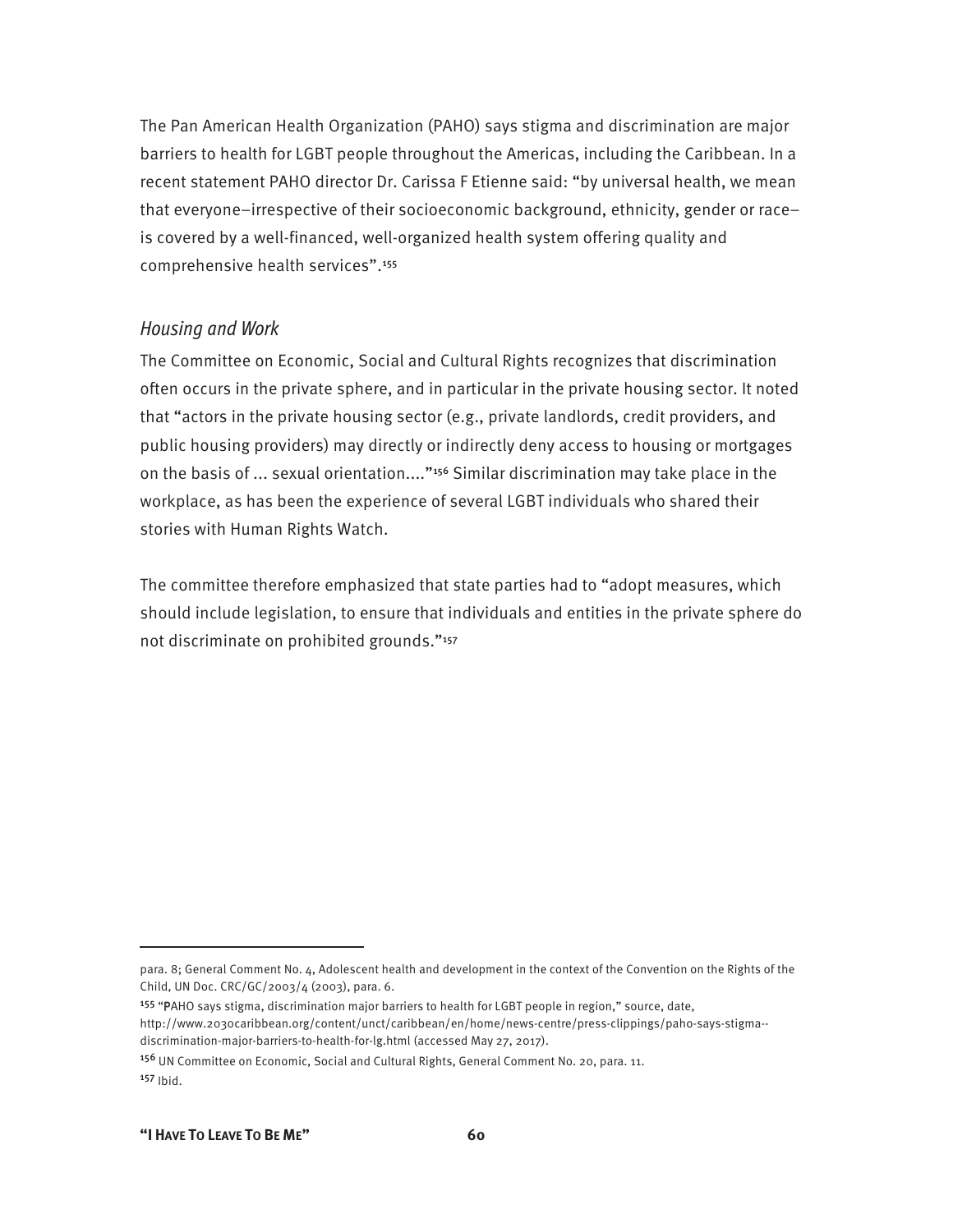# **Recommendations**

## To the Government of Antigua and Barbuda

#### *To the Office of the Prime Minister*

- Publicly affirm universal human rights and categorically condemn discrimination, including on the basis of sexual orientation and gender identity.
- Ratify and implement the following international human rights treaties: International Covenant on Civil and Political Rights, International Covenant on Economic, Social and Cultural Rights and American Convention on Human Rights.

#### *To the Parliament*

- Repeal article 12 and amend article 15 of the Sexual Offences Act of 1995 (Act No. 9), which criminalize consensual same-sex conduct.
- End legal discrimination against lesbian, gay, bisexual and transgender (LGBT) people by repealing all existing laws criminalizing same-sex conduct.
- Pass laws defining the crime of rape in a gender-neutral way so that nonconsensual sex between men or between women is included in the definition and subject to equal punishment.
- Take effective measures to combat discrimination on all grounds, including on grounds of sexual orientation or identity. Enact legislation to protect LGBT individuals from discrimination in employment, housing, access to education, and health care.
- Adopt a program to increase public awareness of the human rights principles of non-discrimination and equality.
- Publicly condemn attacks or incitement to violence against individuals or groups on the basis of sexual orientation and gender identity.
- Recognize the vulnerability of men who have sex with men (MSM) to HIV and include reference to MSM in national HIV/AIDS prevention programs.
- Establish a National Human Rights Institution, in line with the Paris Principles, mandated to promote and protect human rights of all citizens including LGBT individuals.
- Adopt inclusive hate crimes legislation to identify and prosecute bias-motivated violence on the basis of actual or perceived sexual orientation or gender identity. Clearly define "hate crimes," and ensure that any rape or sexual assault motivated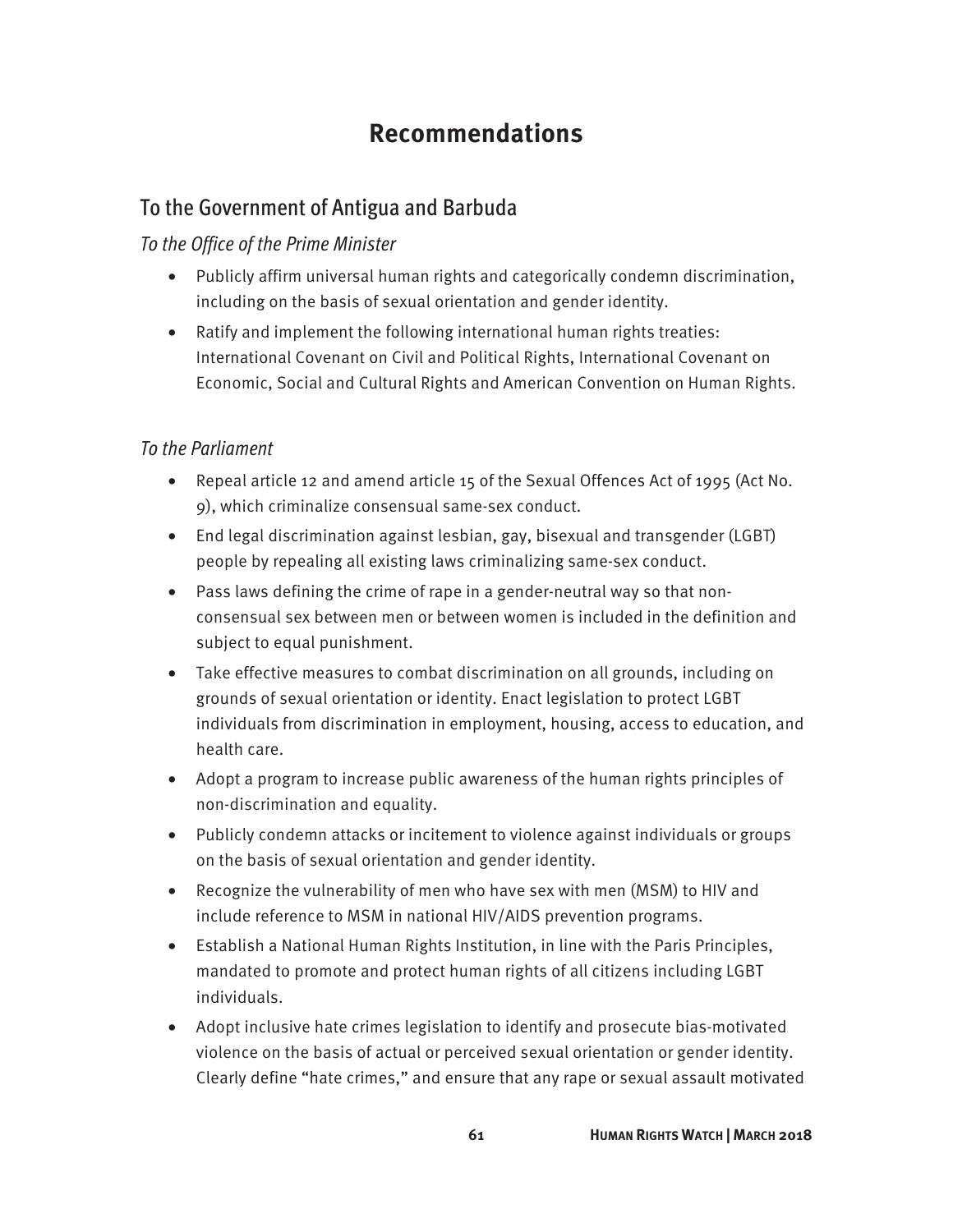in part by the victim's sexual orientation or gender identity be included in the definition.

#### *To the Ministry of Legal Affairs, Public Safety, Immigration and Labor*

- Work with relevant civil society organizations to undertake comprehensive public awareness-raising and sensitivity campaigns on sexual and gender diversity that condemn anti-LGBT violence and promote respect for the human rights of all people, regardless of sexual orientation or gender identity.
- Work with police, prosecutors, health care providers, and other social service agencies to develop an integrated approach or protocol to deal with LGBT people who are victims of violence.

#### *To the Ministry of Health and The Environment*

- Introduce and implement a gender recognition procedure in accordance with international standards and good practice to allow people to change their legal gender on all documents through a process of self-declaration that is free of medical procedures or coercion. Such gender recognition procedure should ensure that changes to documents are made in a way that protects privacy and dignity.
- Develop guidelines and training on non-discrimination for all state health personnel. Ensure that all staff working in healthcare settings are adequately trained and sensitized.
- Scale up training for health care practitioners to understand the health needs and risks for LGBT people, and establish monitoring and evaluation mechanisms to ensure that such trainings contribute to improved provision of services to LGBT people.
- Institute appropriate training for healthcare service providers on human rights, gender-based violence, and sexual orientation and gender identity.
- Enable LGBT people to undergo needs assessments for their health (including mental health) and develop programming to address those needs. Such assessments should be strictly voluntary, provide options for anonymity and other protections for participants' identities, and be conducted in ways that respect the privacy and dignity of LGBT individuals.
- Develop an estimate of the incidence and prevalence of homelessness among LGBT youth.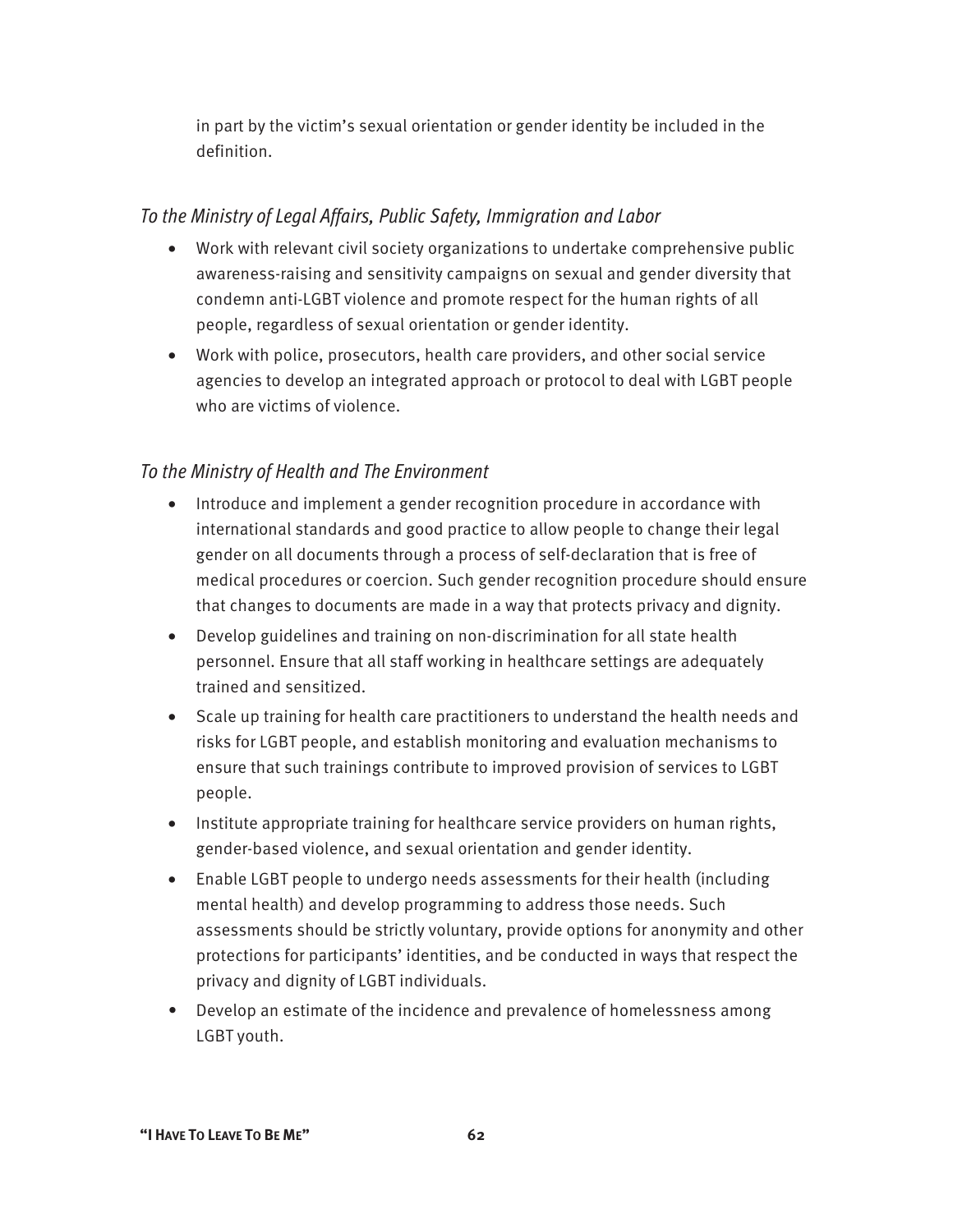- Dedicate funds to developmental, preventive, and intervention programs targeted to LGBT youth.
- Develop shelter space and psychosocial support programs for LGBT homeless people.
- Require that all agencies that seek government funding and licenses to serve homeless youth demonstrate awareness of and cultural competency in LGBT issues and populations and adopt nondiscrimination policies for LGBT youth.
- Mandate LGBT awareness training for all staff who work in child welfare on juvenile justice issues.
- Develop an inclusive, non-discriminatory homelessness policy that explicitly commits to address the needs of LGBT homeless people.

#### *To the Ministry of Education, Science and Technology*

• Ensure that teachers, counselors, and other staff receive sufficient training and support to prevent bullying and harassment and to respond appropriately when it occurs.

#### *To the National Police*

- Investigate all allegations of physical or verbal abuse or threats against individuals on the basis of sexual orientation or gender identity.
- Introduce appropriate police training at all levels on human rights and violence based on sexual orientation or gender identity.
- Establish monitoring systems to evaluate on an ongoing basis the capacity of police stations to handle matters relating to gender-based violence in a nonjudgmental and efficient manner.
- Take all appropriate measures to ensure that all police officers respect the rights to non-discrimination, equality, and privacy, and do not discriminate in the exercise of their functions, including on grounds of gender identity and sexual orientation.
- Take all appropriate measures to ensure that all police officers respect the rights to non-discrimination, equality, and privacy, and do not discriminate in the exercise of their functions, including on grounds of sexual orientation or gender identity.
- Investigate all allegations of abuse or threats against individuals on grounds of gender identity or sexual orientation; ensure fair and impartial investigations of the complaints; and hold perpetrators accountable to the fullest extent of the law.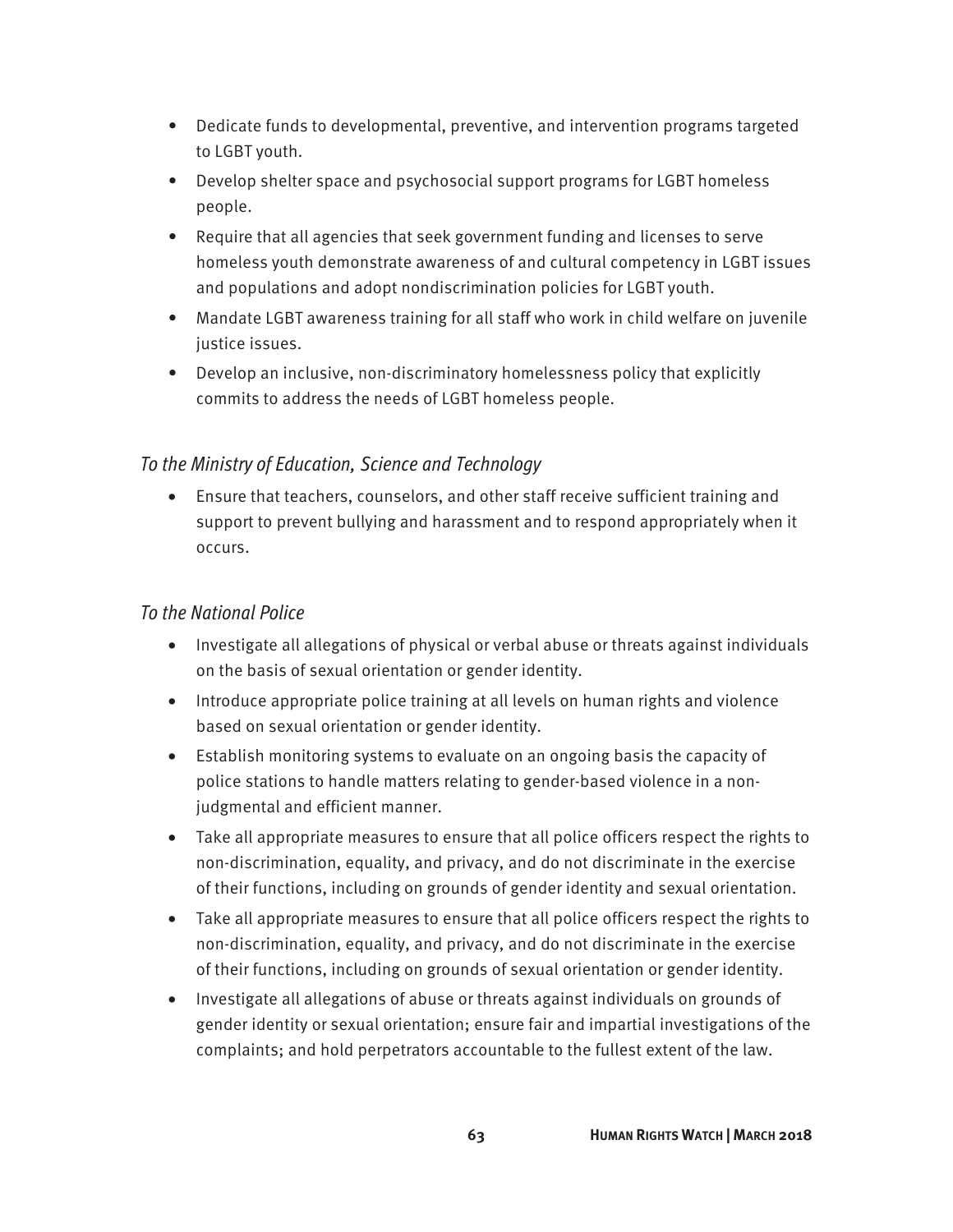- Investigate and document reports of violence and abuse against individuals based on sexual orientation or gender identity.
- Strengthen monitoring and reporting mechanisms to better document incidents of hate crime against LGBT people, ensure accurate reporting and collation of information, and identify patterns of crimes.
- Undertake prompt, independent, and effective investigations into all allegations of acts of violence, including those that may be motivated on the grounds of sexual orientation or gender identity.
- Build a stronger working relationship with leading LGBT organizations. Work consistently and systematically with these organizations to develop sensitization and human rights training, and collaborate with them to identify and document incidences of violence.
- Ensure that all police officers are trained and equipped to properly document and efficiently handle cases of sexual violence targeted at LGBT people.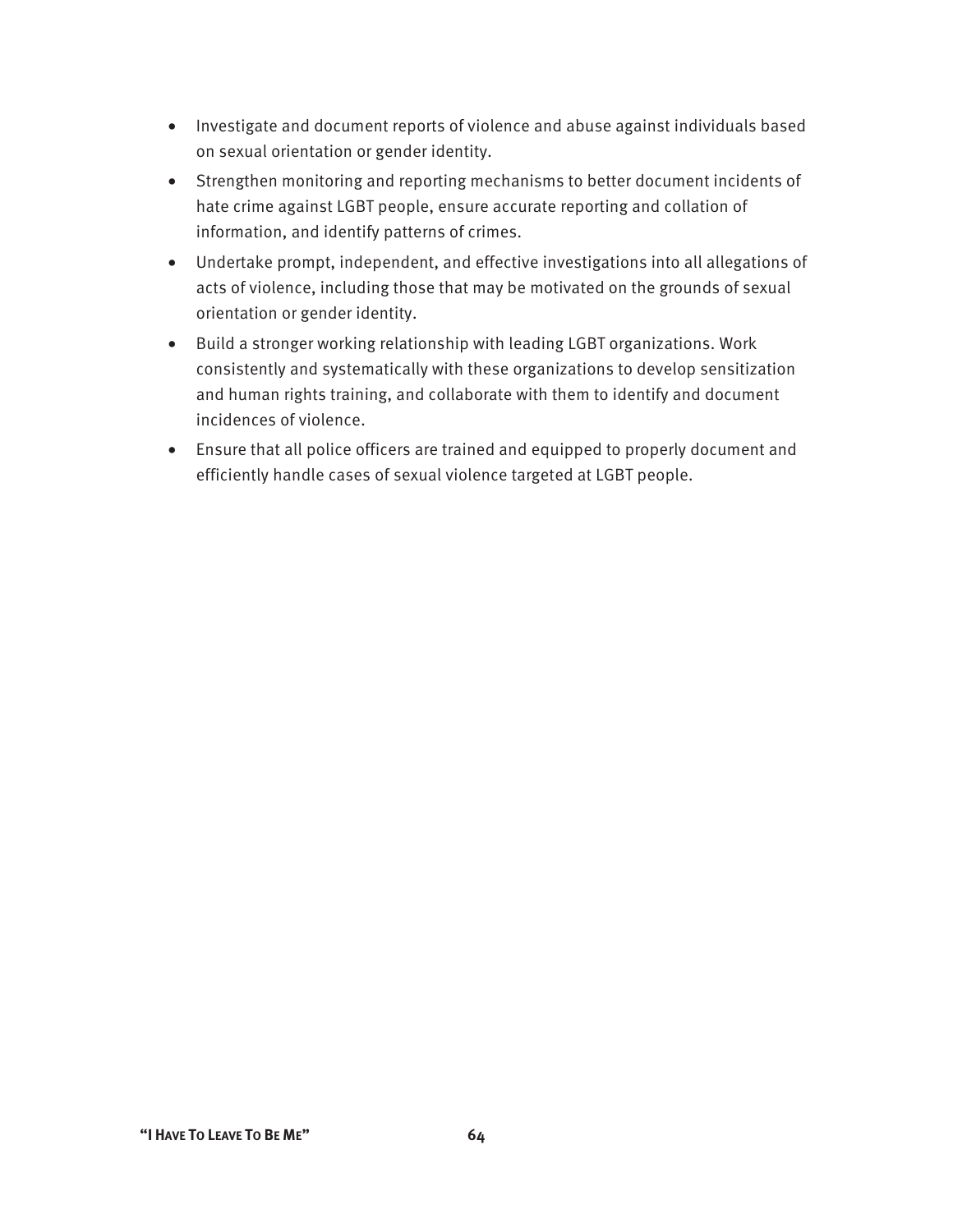## To the Government of Barbados

#### *To the Prime Minister*

• Publicly affirm universal human rights and categorically condemn discrimination, including on the basis of sexual orientation and gender identity.

#### *To the Parliament of Barbados*

- Repeal section 9, chapter 154, of the Sexual Offences Act 1992, which criminalizes consensual same-sex conduct.
- End legal discrimination against lesbian, gay, bisexual, and transgender (LGBT) people by repealing all existing laws criminalizing same-sex conduct.
- Pass laws defining the crime of rape in a gender-neutral way so that nonconsensual sex between men or between women is included in the definition and subject to equal punishment.
- Take effective measures to combat discrimination on all grounds, including on grounds of sexual orientation or identity. Enact legislation to protect LGBT individuals from discrimination in employment, housing, access to education, health care.
- Adopt a program to increase public awareness of human rights principles of nondiscrimination and equality.
- Publicly condemn attacks or incitement to violence against individuals or groups on the basis of sexual orientation and gender identity.
- Recognize the vulnerability of men who have sex with men (MSM) to HIV and include reference to MSM in national HIV/AIDS prevention programs.
- Establish a National Human Rights Institution, in line with the Paris Principles, mandated to promote and protect human rights of all citizens including LGBT individuals.
- Adopt inclusive hate crimes legislation to identify and prosecute bias-motivated violence on the basis of actual or perceived sexual orientation or gender identity. Clearly define "hate crimes," and ensure that any rape or sexual assault motivated in part by the victim's sexual orientation or gender identity be included in that definition.
- As part of its international obligations, Barbados should consider Advisory Opinion 24 of the Inter-American Court of Human Rights, with a view to taking the necessary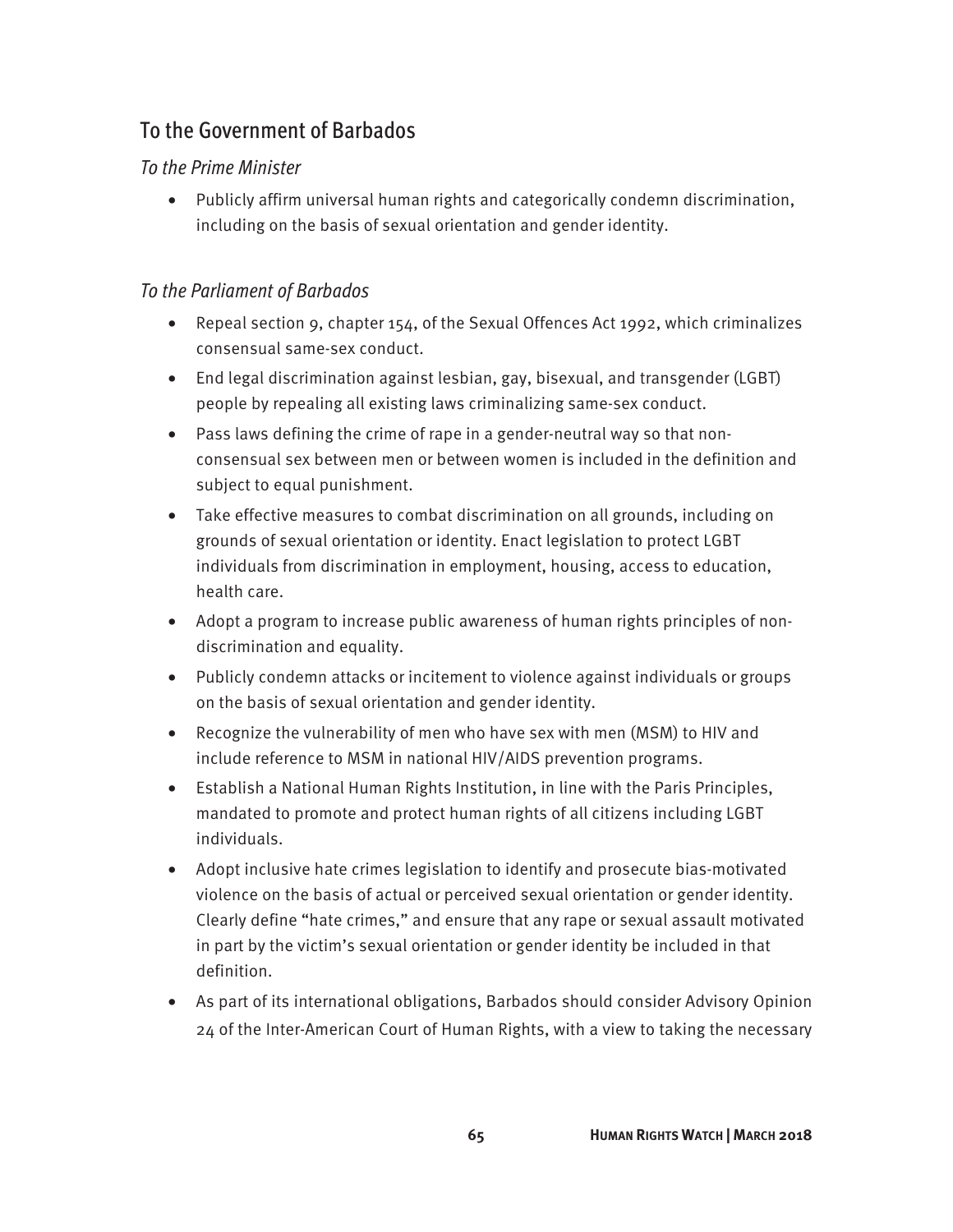measures in accordance that opinion to secure the rights of same-sex couples and legal gender recognition.

#### *To the Ministry of Health*

- Introduce and implement a gender recognition procedure in accordance with international standards and good practice to allow people to change their legal gender on all documents through a process of self-declaration that is free of medical procedures or coercion. Such gender recognition procedure should ensure that changes to documents are made in a way that protects privacy and dignity.
- Develop guidelines and training on non-discrimination for all state health personnel. Ensure that all staff working in healthcare settings are adequately trained and sensitized.
- Scale up training for health care practitioners to understand the health needs and risks for LGBT people, and establish monitoring and evaluation mechanisms to ensure that such trainings contribute to improved provision of services to LGBT people.
- Institute appropriate training for healthcare service providers on human rights, gender-based violence, sexual orientation and gender identity.
- Enable LGBT people to undergo needs assessments for their health (including mental health) and develop programming to address those needs. Such assessments should be strictly voluntary, provide options for anonymity and other protections for participants' identities, and be conducted in ways that respect the privacy and dignity of LGBT individuals.
- Broaden the scope of the public health care policy to include access to hormone replacement therapy for transgender persons.

#### *To the Ministry of Education*

- Ensure that teachers, counselors, and other staff receive sufficient training and support to intervene in bullying and harassment when it occurs.
- Implement sexual education curricula, which are comprehensive, scientific and evidence based. These curricula should be inclusive in nature and reflect all sexualities, not only heterosexual individuals.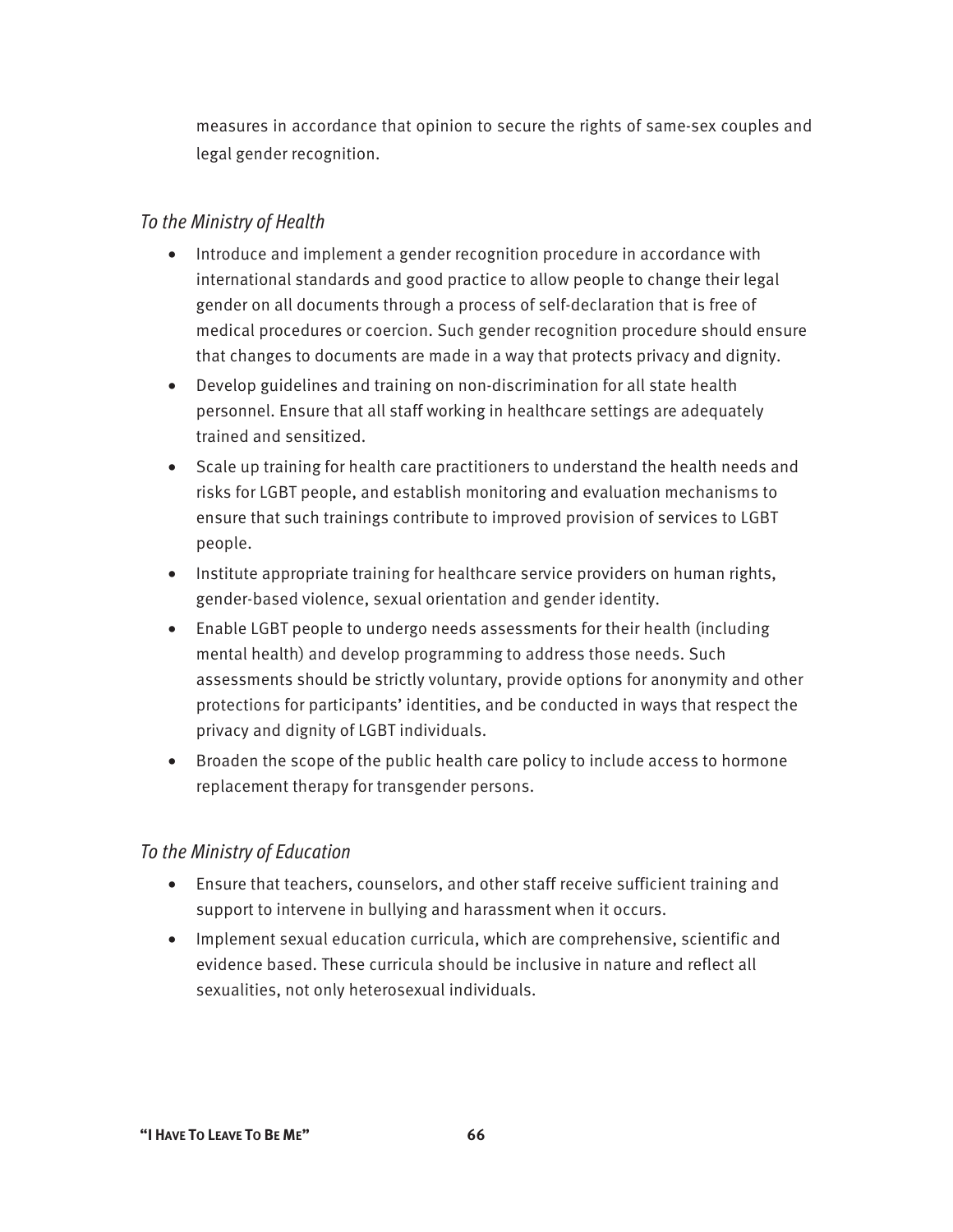#### *To Office of the Attorney General*

- Provide sensitivity training to members of the Barbados police force regarding interaction with members of the LGBTQ+ community.
- Undertake prompt, independent, and effective investigations into all allegations of acts of violence, including those that may be motivated by sexual orientation or gender identity.

- Investigate all allegations of physical or verbal abuse or threats against individuals on the basis of gender identity and sexual orientation.
- Introduce appropriate police training at all levels on human rights and violence based on sexual orientation and gender identity.
- Establish monitoring systems to evaluate on an ongoing basis the work of police stations on their capacity to handle matters relating to gender based violence in a non-judgmental and efficient manner.
- Take all appropriate measures to ensure that all police officers respect the rights to non-discrimination, equality, and privacy, and do not discriminate in the exercise of their functions, including on grounds of gender expression and identity and sexual orientation.
- Take all appropriate measures to ensure that all police officers respect the rights to non-discrimination, equality, and privacy, and do not discriminate in the exercise of their functions, including on grounds of gender identity and sexual orientation.
- Investigate all allegations of abuse or threats against individuals on grounds of gender identity or sexual orientation, and ensure fair and impartial investigations of the complaints that hold perpetrators accountable to the fullest extent of the law.
- Investigate and document reports of violence and abuse against individuals based on sexual orientation and gender identity.
- Strengthen monitoring and reporting mechanisms to better document incidents of hate crime against LGBT people, ensure accurate reporting and collation of information, and identify patterns of crimes.
- Undertake prompt, independent, and effective investigations into all allegations of acts of violence, including those that may be motivated on the grounds of sexual orientation or gender identity.
- Build a stronger working relationship with leading LGBT organizations. Work consistently and systematically with these organizations to develop sensitization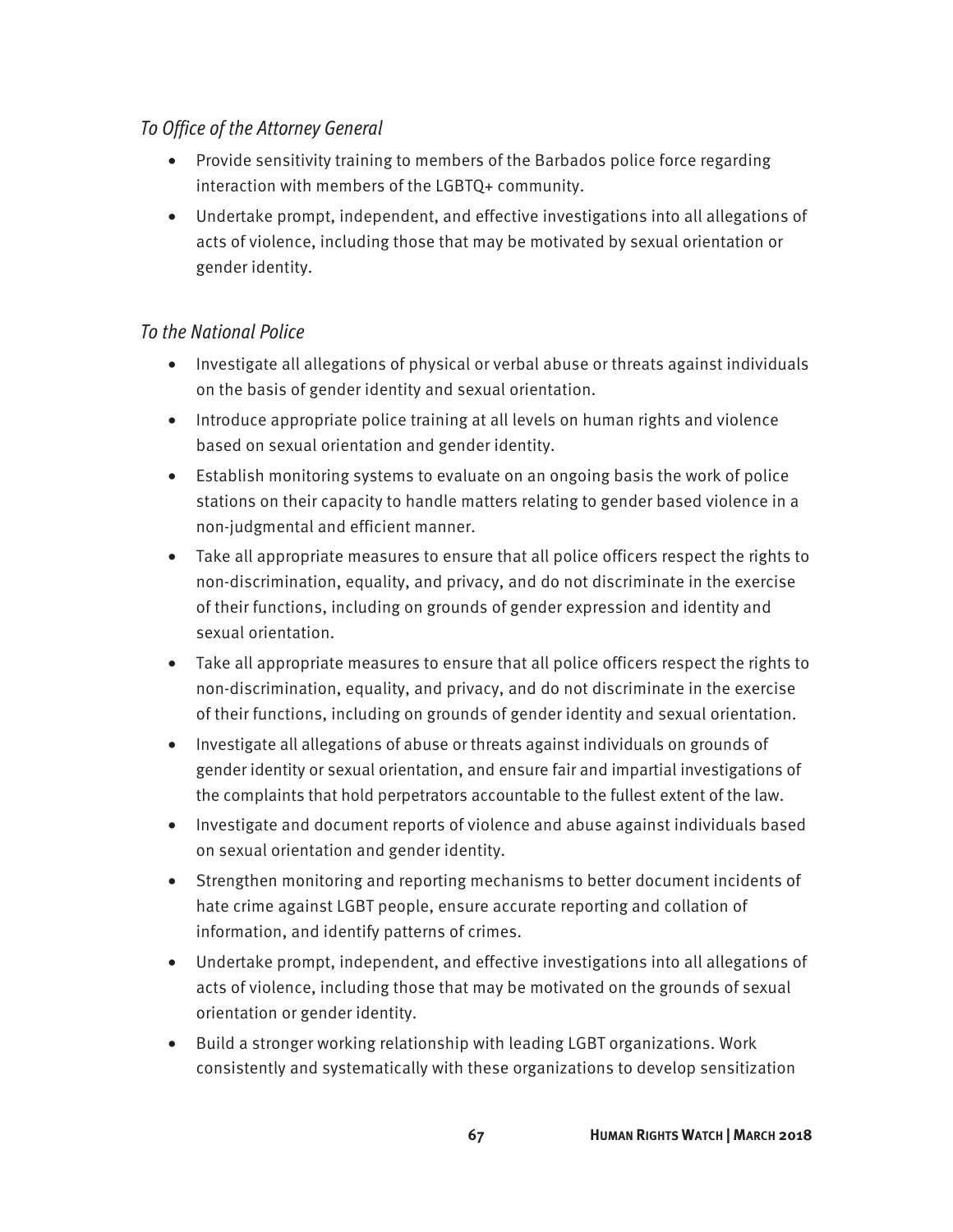and human rights training, and collaborate with them to identify and document incidences of violence.

• Ensure that all police officers are trained and equipped to properly document and efficiently handle cases of sexual violence targeted at LGBT people.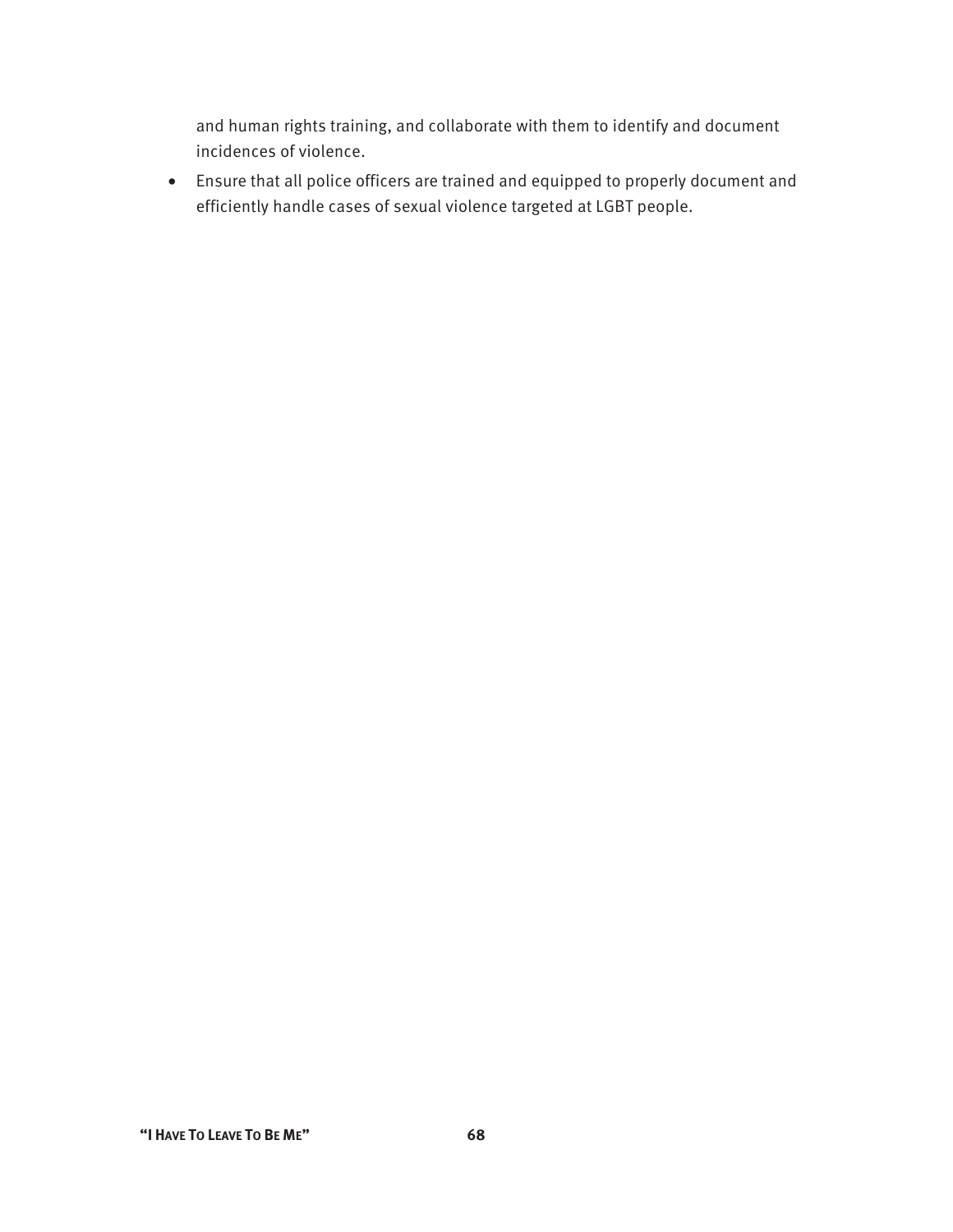## To the Government of Dominica

#### *To the Office of the Prime Minister*

• Publicly affirm universal human rights and categorically condemn discrimination, including on the basis of sexual orientation and gender identity

#### *To the Parliament*

- Repeal section 16 and amend section 14 of the Sexual Offences Act 1998 which criminalizes consensual same-sex conduct.
- End legal discrimination against lesbian, gay, bisexual, and transgender (LGBT) people by repealing all existing laws criminalizing same-sex conduct.
- Take effective measures to combat discrimination on all grounds, including on grounds of sexual orientation or identity. Enact legislation to protect LGBT individuals from discrimination in employment, housing, access to education, health care.
- Adopt a program to increase public awareness of human rights principles of nondiscrimination and equality.
- Publicly condemn attacks or incitement to violence against individuals or groups on the basis of sexual orientation and gender identity.
- Recognize the vulnerability of men who have sex with men (MSM) to HIV and include reference to MSM in national HIV/AIDS prevention programs.
- Establish a National Human Rights Institution, in line with the Paris Principles, mandated to promote and protect human rights of all citizens including LGBT individuals.
- Adopt inclusive hate crimes legislation to identify and prosecute bias-motivated violence on the basis of actual or perceived sexual orientation or gender identity. Clearly define "hate crimes," and ensure that any rape or sexual assault motivated in part by the victim's sexual orientation or gender identity be included in that definition.
- Recognize the jurisdiction of the Inter-American Court of Human Rights, and in the meantime, consider Advisory Opinion 24, with a view to reforming legislation and policies on sexual orientation and gender identity.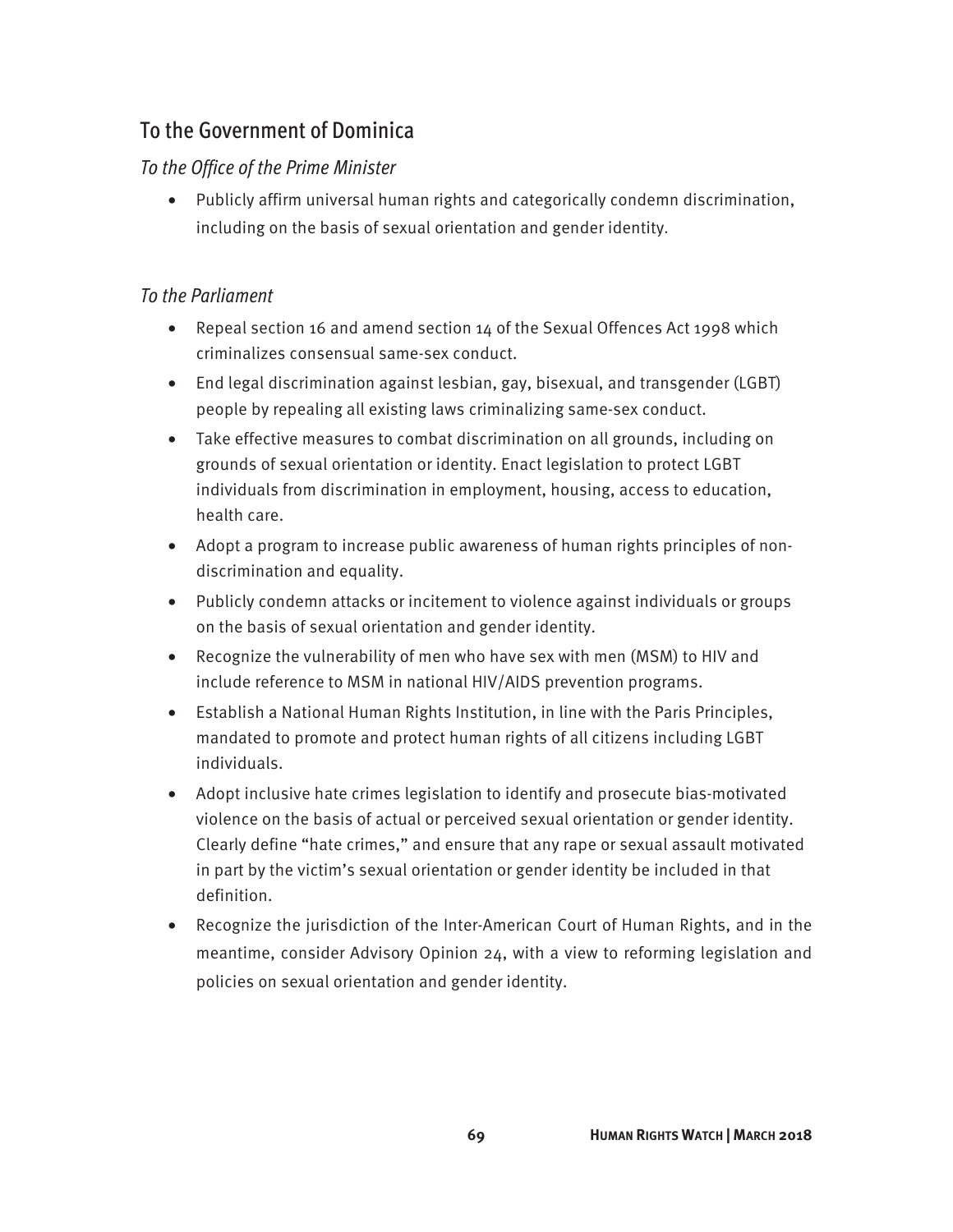#### *To the Ministry of Justice, Immigration and National Security*

- Work with relevant civil society organizations to undertake comprehensive public awareness-raising and sensitivity campaigns on sexual and gender diversity that condemn anti-LGBT violence and promote respect for the human rights of all people, regardless of sexual orientation or gender identity.
- Work with police, prosecutors, health care providers, and other social service agencies to develop an integrated approach or protocol to deal with LGBT people who are victims of violence.

#### *To the Ministry of Health and Environment*

- Introduce and implement a gender recognition procedure in accordance with international standards and good practice to allow people to change their legal gender on all documents through a process of self-declaration that is free of medical procedures or coercion. Such gender recognition procedure should ensure that changes to documents are made in a way that protects privacy and dignity.
- Develop guidelines and training on non-discrimination for all state health personnel. Ensure that all staff working in healthcare settings are adequately trained and sensitized.
- Scale up training for health care practitioners to understand the health needs and risks for LGBT people, and establish monitoring and evaluation mechanisms to ensure that such trainings contribute to improved provision of services to LGBT people.
- Institute appropriate training for healthcare service providers on human rights, gender-based violence, sexual orientation and gender identity.
- Enable LGBT people to undergo needs assessments for their health (including mental health) and develop programming to address those needs. Such assessments should be strictly voluntary, provide options for anonymity and other protections for participants' identities, and be conducted in ways that respect the privacy and dignity of LGBT individuals.

#### *To the Ministry of Social Services, Family and Gender Affairs*

- Develop an estimate of the incidence and prevalence of homelessness among LGBT youth.
- Dedicate funds to developmental, preventive, and intervention programs targeted to LGBT youth.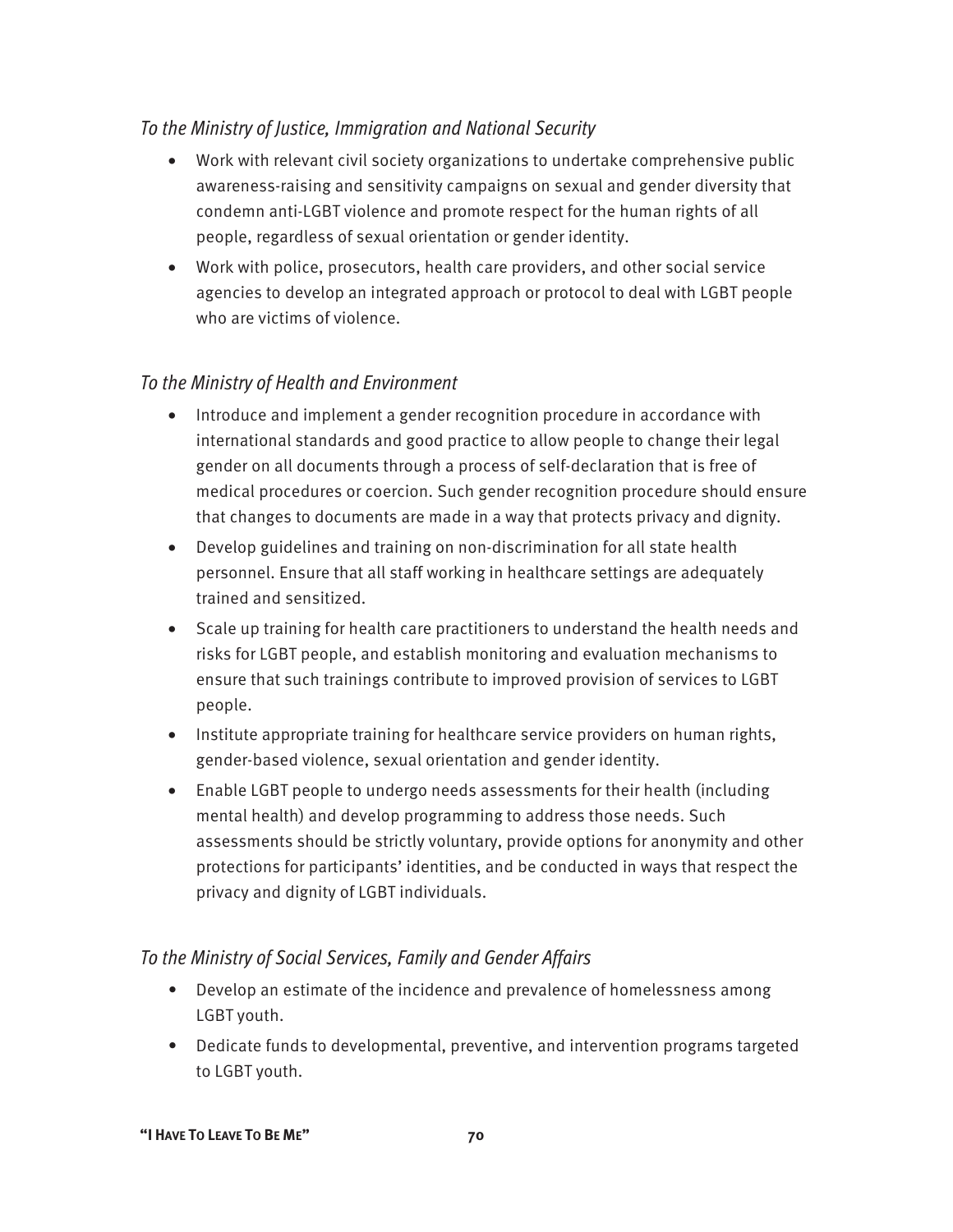- Develop shelter space and psychosocial support programs for LGBT homeless people.
- Require that all agencies that seek government funding and licenses to serve homeless youth demonstrate awareness and cultural competency of LGBT issues and populations at the institutional level and adopt nondiscrimination policies for LGBT youth.
- Mandate LGBT awareness training for all staff who work in child welfare or juvenile justice issues.
- Develop an inclusive, non-discriminatory homelessness policy that explicitly commits to address the needs of LGBT homeless people.

#### *To the Ministry of Education and Human Resource Development*

• Ensure that teachers, counselors, and other staff receive sufficient training and support to intervene in bullying and harassment when it occurs.

- Investigate all allegations of physical or verbal abuse or threats against individuals on the basis of gender identity and sexual orientation.
- Introduce appropriate police training at all levels on human rights and violence based on sexual orientation and gender identity.
- Establish monitoring systems to evaluate on an ongoing basis the work of police stations on their capacity to handle matters relating to gender based violence in a non-judgmental and efficient manner.
- Take all appropriate measures to ensure that all police officers respect the rights to non-discrimination, equality, and privacy, and do not discriminate in the exercise of their functions, including on grounds of gender identity and sexual orientation.
- Take all appropriate measures to ensure that all police officers respect the rights to non-discrimination, equality, and privacy, and do not discriminate in the exercise of their functions, including on grounds of gender identity and sexual orientation.
- Investigate all allegations of abuse or threats against individuals on grounds of gender identity or sexual orientation, and ensure fair and impartial investigations of the complaints that hold perpetrators accountable to the fullest extent of the law.
- Investigate and document reports of violence and abuse against individuals based on sexual orientation and gender identity.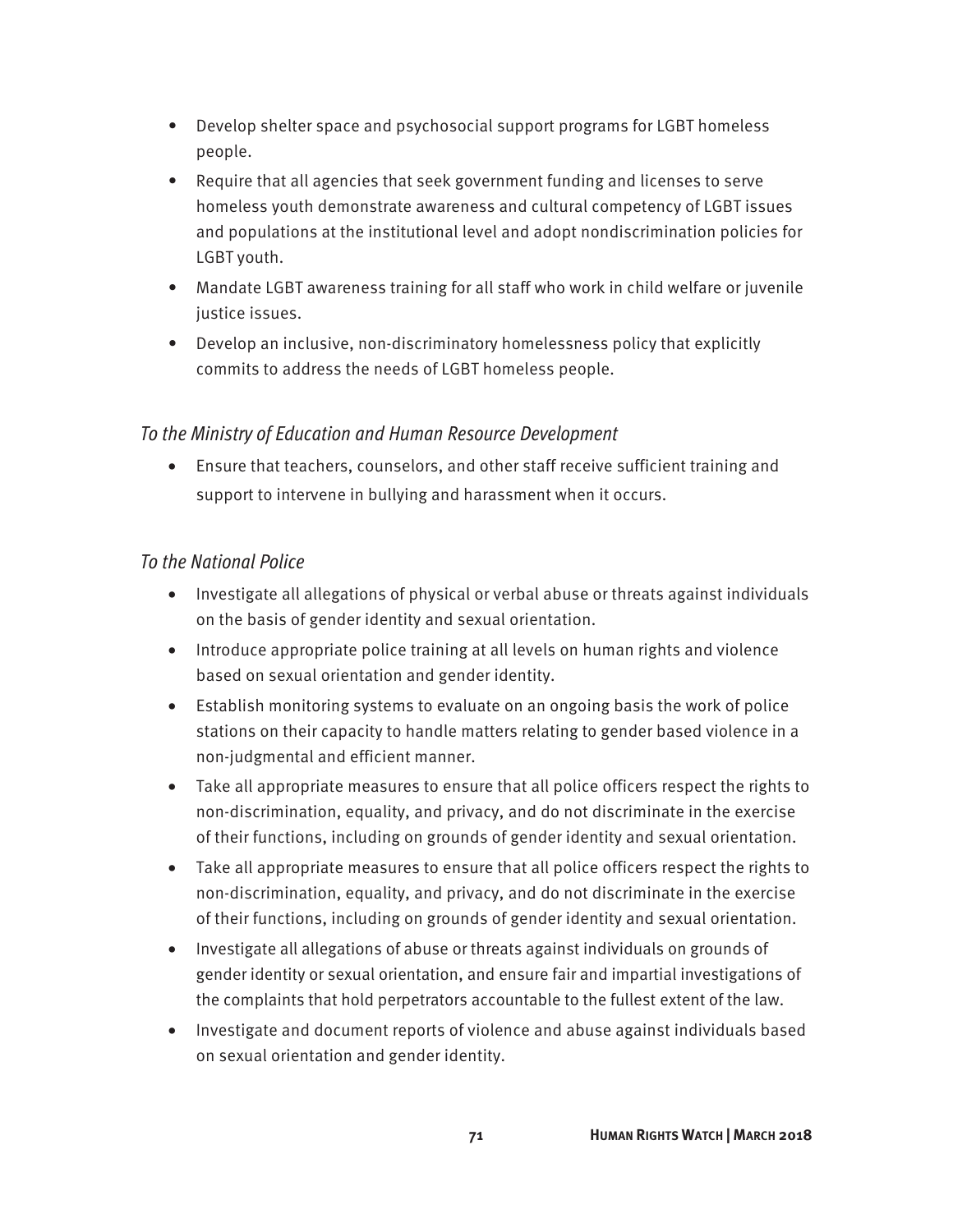- Strengthen monitoring and reporting mechanisms to better document incidents of hate crime against LGBT people, ensure accurate reporting and collation of information, and identify patterns of crimes.
- Undertake prompt, independent, and effective investigations into all allegations of acts of violence, including those that may be motivated on the grounds of sexual orientation or gender identity.
- Build a stronger working relationship with leading LGBT organizations. Work consistently and systematically with these organizations to develop sensitization and human rights training, and collaborate with them to identify and document incidences of violence.
- Ensure that all police officers are trained and equipped to properly document and efficiently handle cases of sexual violence targeted at LGBT people.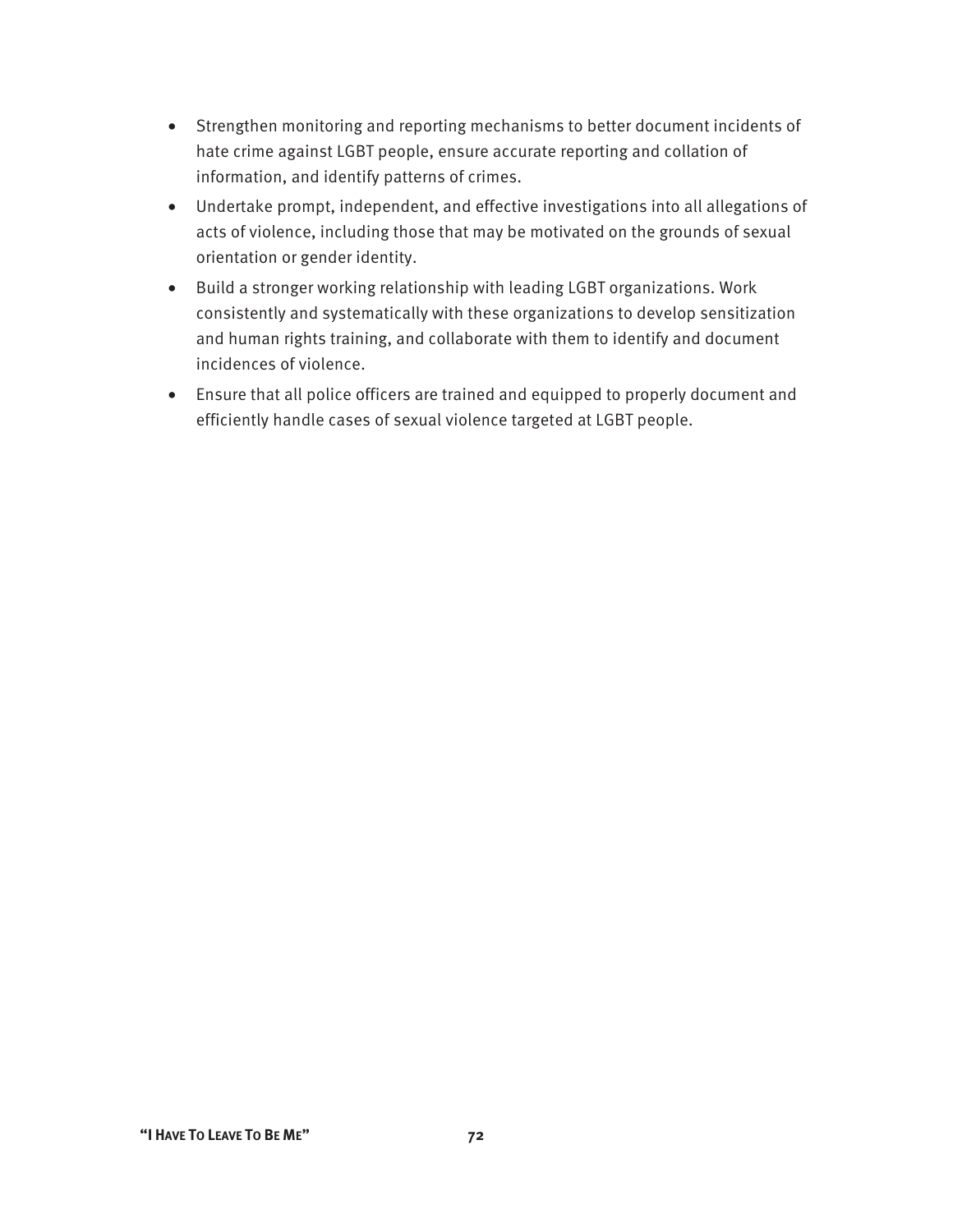## To the Government of Grenada

#### *To the Office of the Prime Minister*

• Publicly affirm universal human rights and categorically condemn discrimination, including on the basis of sexual orientation and gender identity.

#### *To the Parliament*

- Repeal article 431, Criminal Code of 1987 as amended in 1993, which criminalizes consensual same-sex conduct.
- End legal discrimination against lesbian, gay, bisexual, and transgender (LGBT) people by repealing all existing laws criminalizing same-sex conduct.
- Pass laws defining the crime of rape in a gender-neutral way so that nonconsensual sex between men or between women is included in the definition and subject to equal punishment.
- Take effective measures to combat discrimination on all grounds, including on grounds of sexual orientation or identity. Enact legislation to protect LGBT individuals from discrimination in employment, housing, access to education, health care.
- Adopt a program to increase public awareness of human rights principles of nondiscrimination and equality.
- Publicly condemn attacks or incitement to violence against individuals or groups on the basis of sexual orientation and gender identity.
- Recognize the vulnerability of men who have sex with men (MSM) to HIV and include reference to MSM in national HIV/AIDS prevention programs.
- Establish a National Human Rights Institution, in line with the Paris Principles, mandated to promote and protect human rights of all citizens including LGBT individuals.
- Adopt inclusive hate crimes legislation to identify and prosecute bias-motivated violence on the basis of actual or perceived sexual orientation or gender identity. Clearly define "hate crimes," and ensure that any rape or sexual assault motivated in part by the victim's sexual orientation or gender identity be included in that definition.
- Recognize the jurisdiction of the Inter-American Court of Human Rights, and in the meantime, consider Advisory Opinion 24, with a view to reforming legislation and policies on sexual orientation and gender identity.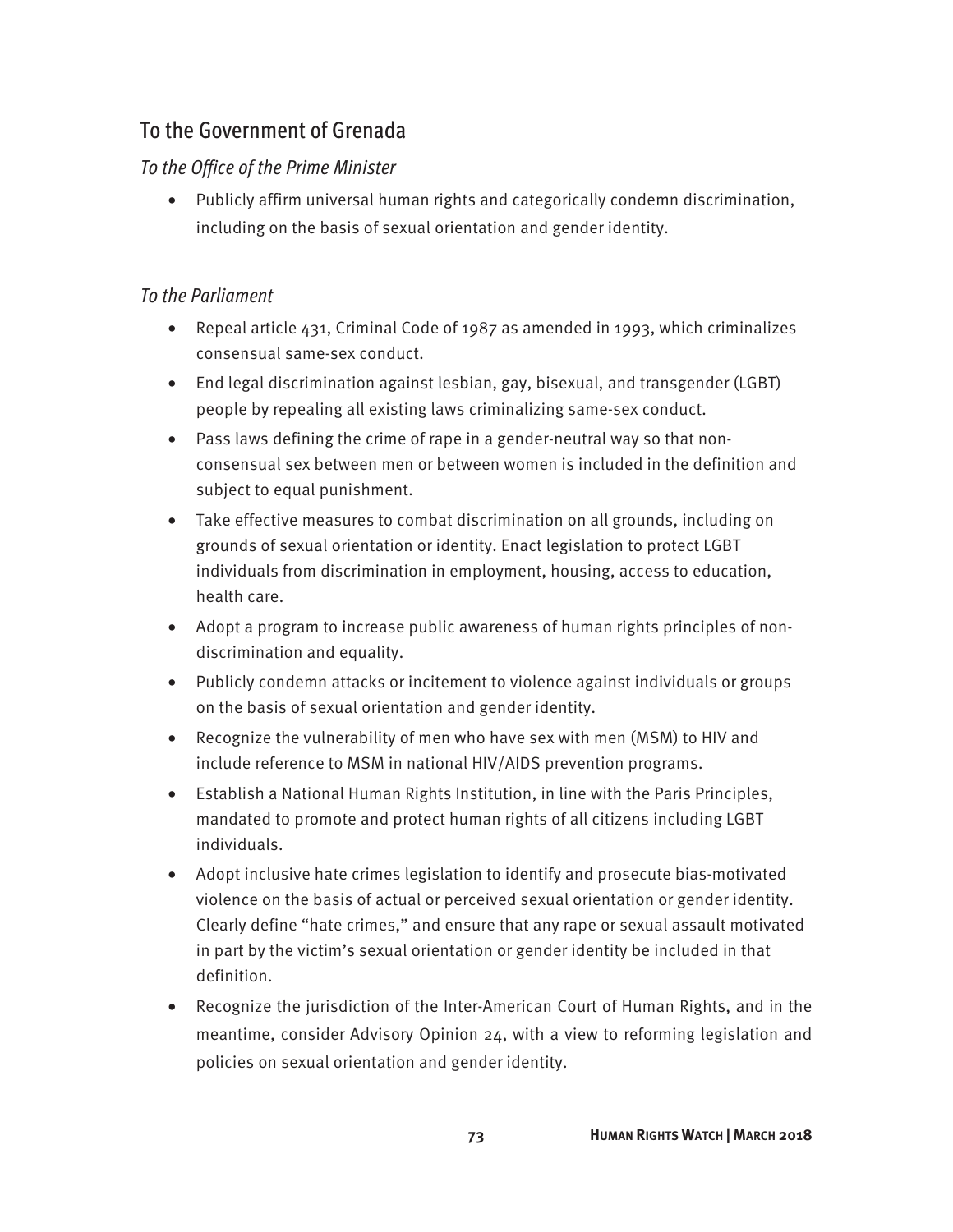#### *To the Ministry of Education and Human Resource Development*

• Ensure that teachers, counselors, and other staff receive sufficient training and support to intervene in bullying and harassment when it occurs.

#### *To the Ministry of Health*

- Introduce and implement a gender recognition procedure in accordance with international standards and good practice to allow people to change their legal gender on all documents through a process of self-declaration that is free of medical procedures or coercion. Such gender recognition procedure should ensure that changes to documents are made in a way that protects privacy and dignity.
- Develop guidelines and training on non-discrimination for all state health personnel. Ensure that all staff working in healthcare settings are adequately trained and sensitized.
- Scale up training for health care practitioners to understand the health needs and risks for LGBT people, and establish monitoring and evaluation mechanisms to ensure that such trainings contribute to improved provision of services to LGBT people.
- Institute appropriate training for healthcare service providers on human rights, gender-based violence, sexual orientation and gender identity.
- Enable LGBT people to undergo needs assessments for their health (including mental health) and develop programming to address those needs. Such assessments should be strictly voluntary, provide options for anonymity and other protections for participants' identities, and be conducted in ways that respect the privacy and dignity of LGBT individuals.

#### *To the Ministry of Legal Affairs*

- Work with relevant civil society organizations to undertake comprehensive public awareness-raising and sensitivity campaigns on sexual and gender diversity that condemn anti-LGBT violence and promote respect for the human rights of all people, regardless of sexual orientation or gender identity.
- Work with police, prosecutors, health care providers, and other social service agencies to develop an integrated approach or protocol to deal with LGBT people who are victims of violence.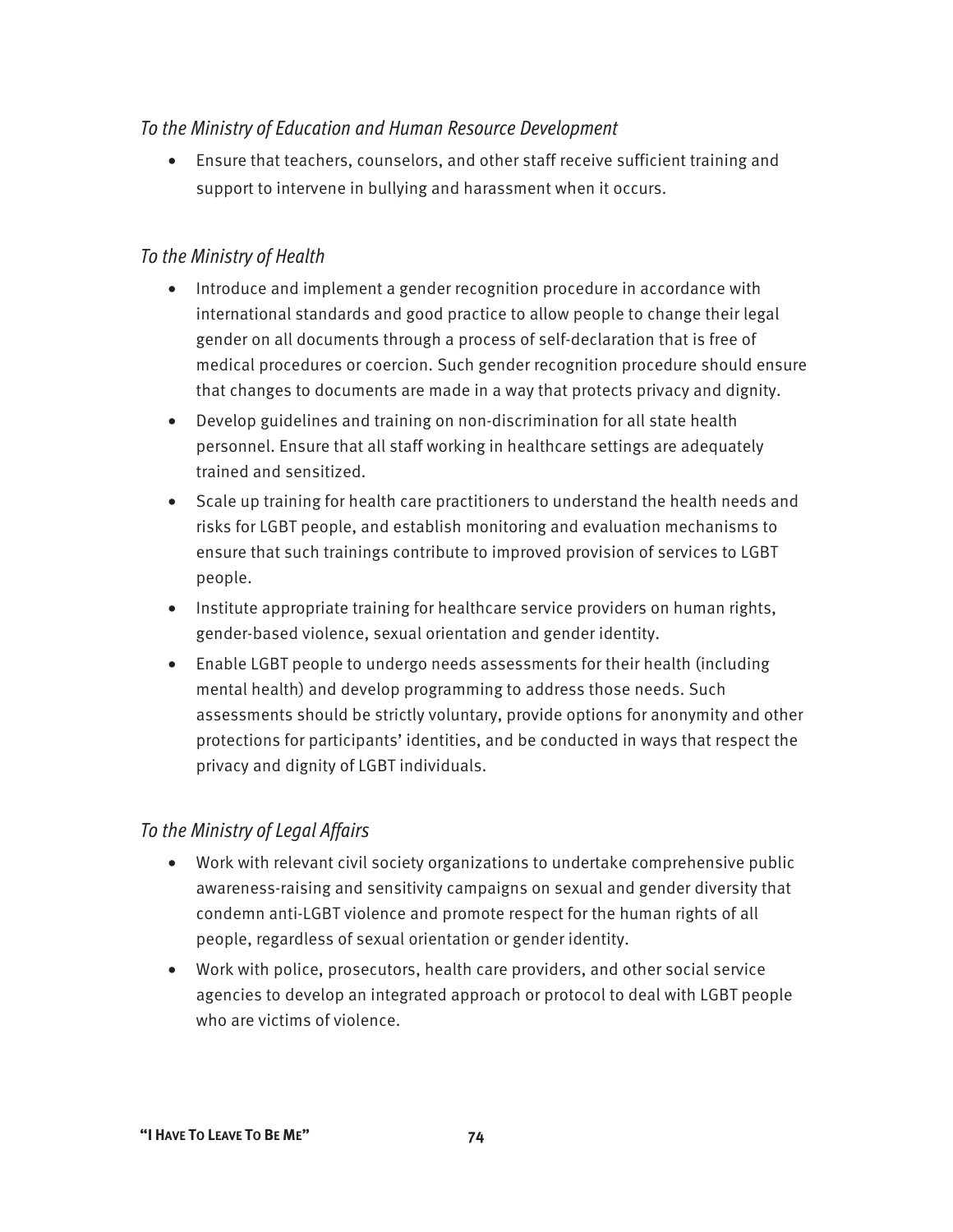#### *To the Ministry of Social Development, Housing and Community Development*

- Develop an estimate of the incidence and prevalence of homelessness among LGBT youth.
- Dedicate funds to developmental, preventive, and intervention programs targeted to LGBT youth.
- Develop shelter space and psychosocial support programs for LGBT homeless people.
- Require that all agencies that seek government funding and licenses to serve homeless youth demonstrate awareness and cultural competency of LGBT issues and populations at the institutional level and adopt nondiscrimination policies for LGBT youth.
- Mandate LGBT awareness training for all staff who work in child welfare or juvenile justice issues.
- Develop an inclusive, non-discriminatory homelessness policy that explicitly commits to address the needs of LGBT homeless people.

- Investigate all allegations of physical or verbal abuse or threats against individuals on the basis of gender identity and sexual orientation.
- Introduce appropriate police training at all levels on human rights and violence based on sexual orientation and gender identity.
- Establish monitoring systems to evaluate on an ongoing basis the work of police stations on their capacity to handle matters relating to gender based violence in a non-judgmental and efficient manner.
- Take all appropriate measures to ensure that all police officers respect the rights to non-discrimination, equality, and privacy, and do not discriminate in the exercise of their functions, including on grounds of gender identity and sexual orientation.
- Take all appropriate measures to ensure that all police officers respect the rights to non-discrimination, equality, and privacy, and do not discriminate in the exercise of their functions, including on grounds of gender identity and sexual orientation.
- Investigate all allegations of abuse or threats against individuals on grounds of gender expression, gender identity, or sexual orientation, and ensure fair and impartial investigations of the complaints that hold perpetrators accountable to the fullest extent of the law.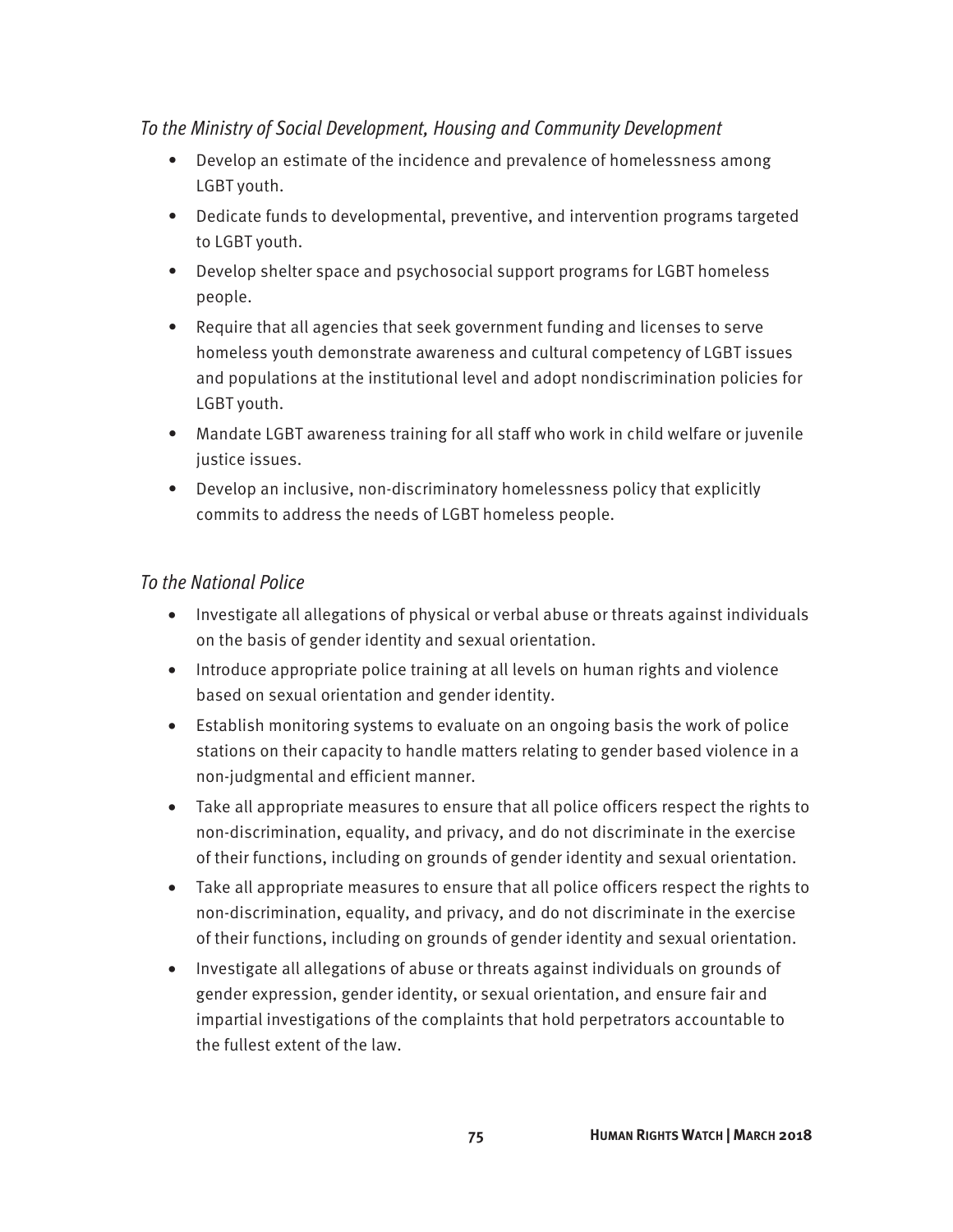- Investigate and document reports of violence and abuse against individuals based on sexual orientation and gender identity or expression.
- Strengthen monitoring and reporting mechanisms to better document incidents of hate crime against LGBT people, ensure accurate reporting and collation of information, and identify patterns of crimes.
- Undertake prompt, independent, and effective investigations into all allegations of acts of violence, including those that may be motivated on the grounds of sexual orientation or gender identity.
- Build a stronger working relationship with leading LGBT organizations. Work consistently and systematically with these organizations to develop sensitization and human rights training, and collaborate with them to identify and document incidences of violence.
- Ensure that all police officers are trained and equipped to properly document and efficiently handle cases of sexual violence targeted at LGBT people.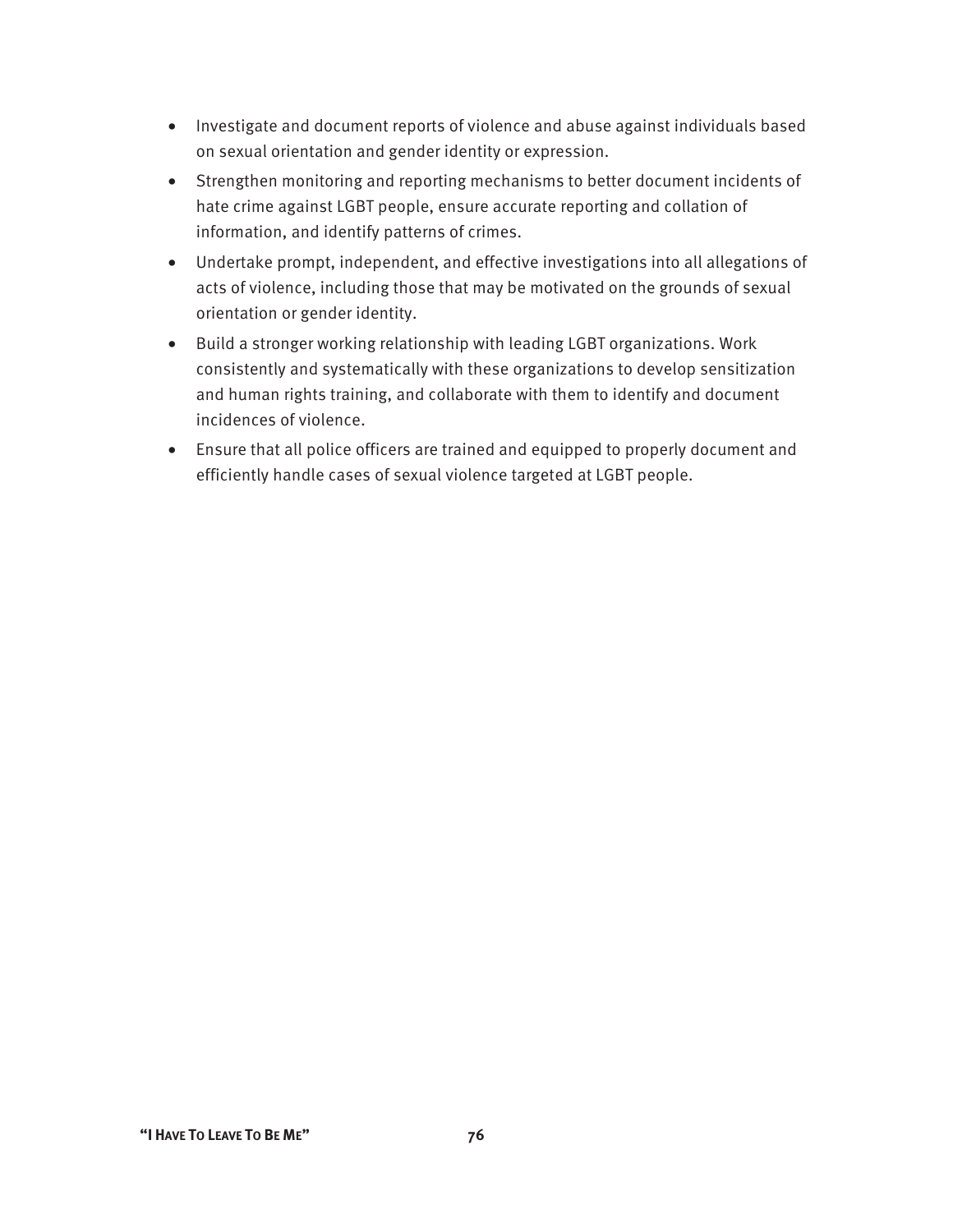## To the Government of St. Kitts and Nevis

#### *To the Office of the Prime Minister*

- Publicly affirm universal human rights and categorically condemn discrimination, including on the basis of sexual orientation and gender identity.
- Ratify and implement the following international human rights treaties: International Covenant on Civil and Political Rights, International Covenant on Economic, Social and Cultural Rights and American Convention on Human Rights.

#### *To the Parliament*

- Repeal sections 56 and 57 of the Offences Against the Person Act Revised in 2002, which criminalize consensual same-sex conduct.
- End legal discrimination against lesbian, gay, bisexual, and transgender (LGBT) people by repealing all existing laws criminalizing same-sex conduct.
- Take effective measures to combat discrimination on all grounds, including on grounds of sexual orientation or identity. Enact legislation to protect LGBT individuals from discrimination in employment, housing, access to education, health care.
- Adopt a program to increase public awareness of human rights principles of nondiscrimination and equality.
- Publicly condemn attacks or incitement to violence against individuals or groups on the basis of sexual orientation and gender identity.
- Recognize the vulnerability of men who have sex with men (MSM) to HIV and include reference to MSM in national HIV/AIDS prevention programs.
- Establish a National Human Rights Institution, in line with the Paris Principles, mandated to promote and protect human rights of all citizens including LGBT individuals.
- Adopt inclusive hate crimes legislation to identify and prosecute bias-motivated violence on the basis of actual or perceived sexual orientation or gender identity. Clearly define "hate crimes," and ensure that any rape or sexual assault motivated in part by the victim's sexual orientation or gender identity be included in that definition.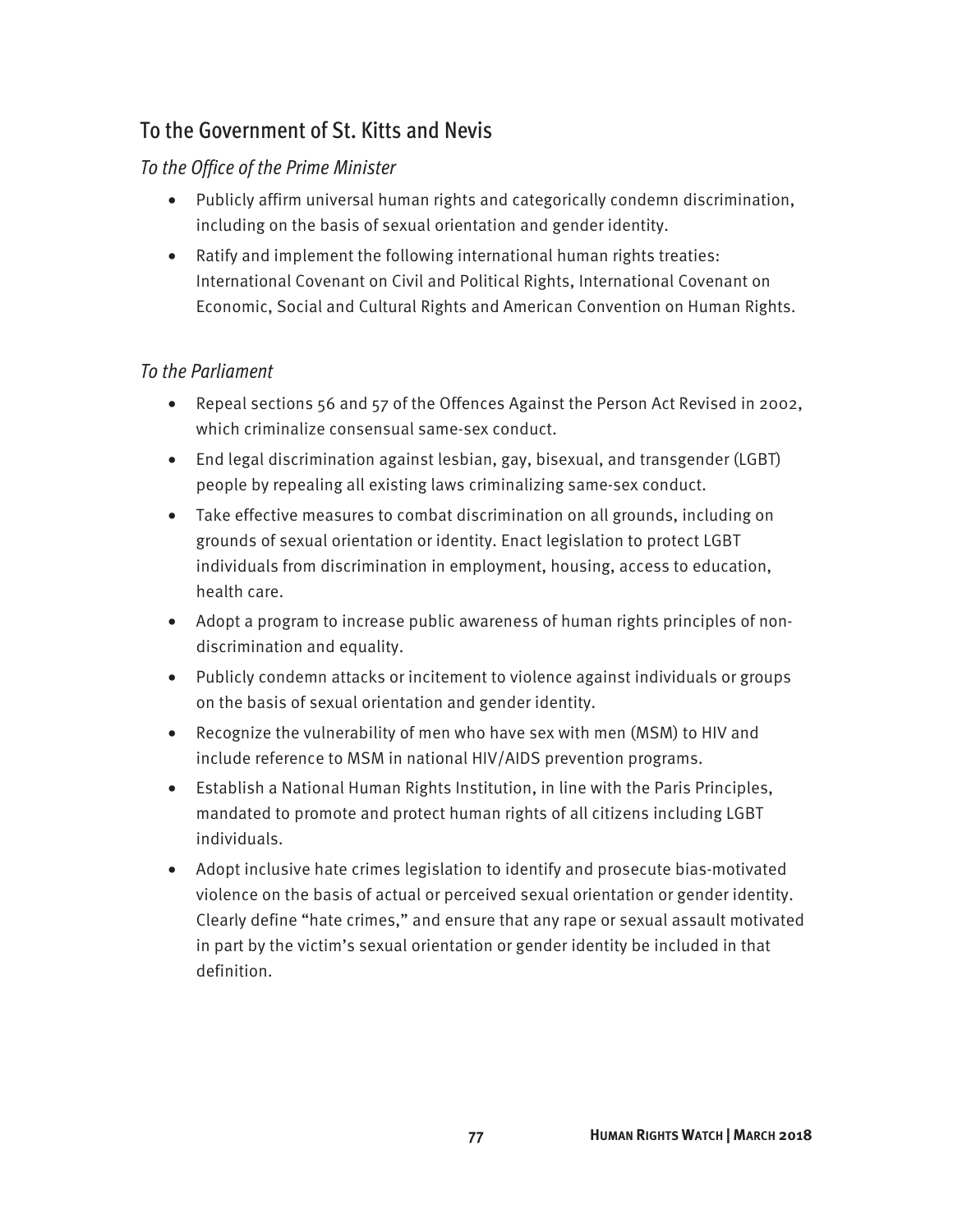#### *To the Ministry of Justice, Legal Affairs and Communications*

- Work with relevant civil society organizations to undertake comprehensive public awareness-raising and sensitivity campaigns on sexual and gender diversity that condemn anti-LGBT violence and promote respect for the human rights of all people, regardless of sexual orientation or gender identity.
- Work with police, prosecutors, health care providers, and other social service agencies to develop an integrated approach or protocol to deal with LGBT people who are victims of violence.

#### *To the Ministry of Community Development, Gender Affairs, and Social Services*

- Develop an estimate of the incidence and prevalence of homelessness among LGBT youth.
- Dedicate funds to developmental, preventive, and intervention programs targeted to LGBT youth.
- Develop shelter space and psychosocial support programs for LGBT homeless people.
- Require that all agencies that seek government funding and licenses to serve homeless youth demonstrate awareness and cultural competency of LGBT issues and populations at the institutional level and adopt nondiscrimination policies for LGBT youth.
- Mandate LGBT awareness training for all staff who work in child welfare or juvenile justice issues.
- Develop an inclusive, non-discriminatory homelessness policy that explicitly commits to address the needs of LGBT homeless people.

#### *To the Ministry of Health*

- Introduce and implement a gender recognition procedure in accordance with international standards and good practice to allow people to change their legal gender on all documents through a process of self-declaration that is free of medical procedures or coercion. Such gender recognition procedure should ensure that changes to documents are made in a way that protects privacy and dignity.
- Develop guidelines and training on non-discrimination for all state health personnel. Ensure that all staff working in healthcare settings are adequately trained and sensitized.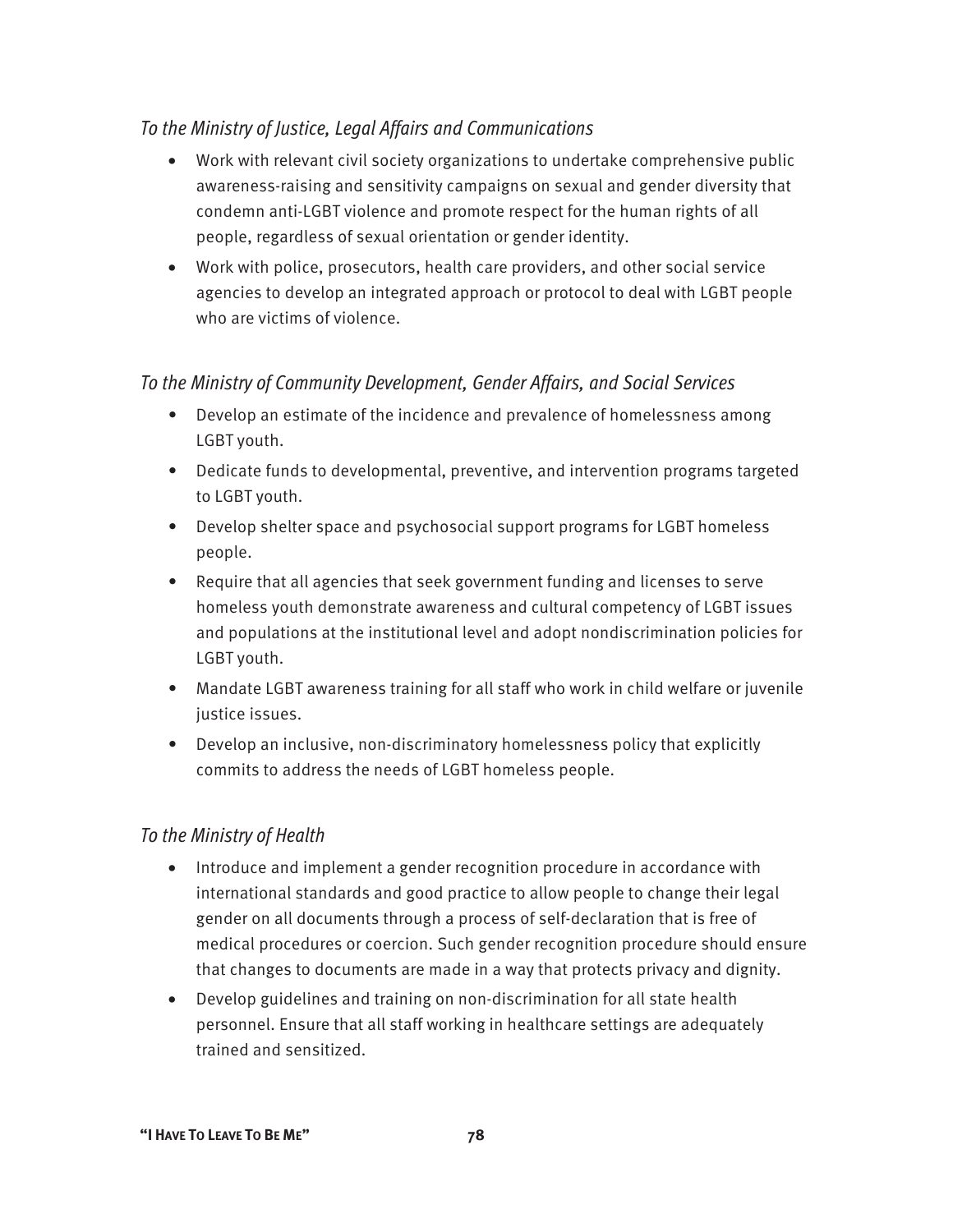- Scale up training for health care practitioners to understand the health needs and risks for LGBT people, and establish monitoring and evaluation mechanisms to ensure that such trainings contribute to improved provision of services to LGBT people.
- Institute appropriate training for healthcare service providers on human rights, gender-based violence, sexual orientation and gender identity.
- Enable LGBT people to undergo needs assessments for their health (including mental health) and develop programming to address those needs. Such assessments should be strictly voluntary, provide options for anonymity and other protections for participants' identities, and be conducted in ways that respect the privacy and dignity of LGBT individuals.

#### *To the Ministry of Education*

• Ensure that teachers, counselors, and other staff receive sufficient training and support to intervene in bullying and harassment when it occurs.

- Investigate all allegations of physical or verbal abuse or threats against individuals on the basis of gender identity and sexual orientation.
- Introduce appropriate police training at all levels on human rights and violence based on sexual orientation and gender identity.
- Establish monitoring systems to evaluate on an ongoing basis the work of police stations on their capacity to handle matters relating to gender based violence in a non-judgmental and efficient manner.
- Take all appropriate measures to ensure that all police officers respect the rights to non-discrimination, equality, and privacy, and do not discriminate in the exercise of their functions, including on grounds of gender identity and sexual orientation.
- Take all appropriate measures to ensure that all police officers respect the rights to non-discrimination, equality, and privacy, and do not discriminate in the exercise of their functions, including on grounds of gender identity and sexual orientation.
- Investigate all allegations of abuse or threats against individuals on grounds of gender expression, gender identity, or sexual orientation, and ensure fair and impartial investigations of the complaints that hold perpetrators accountable to the fullest extent of the law.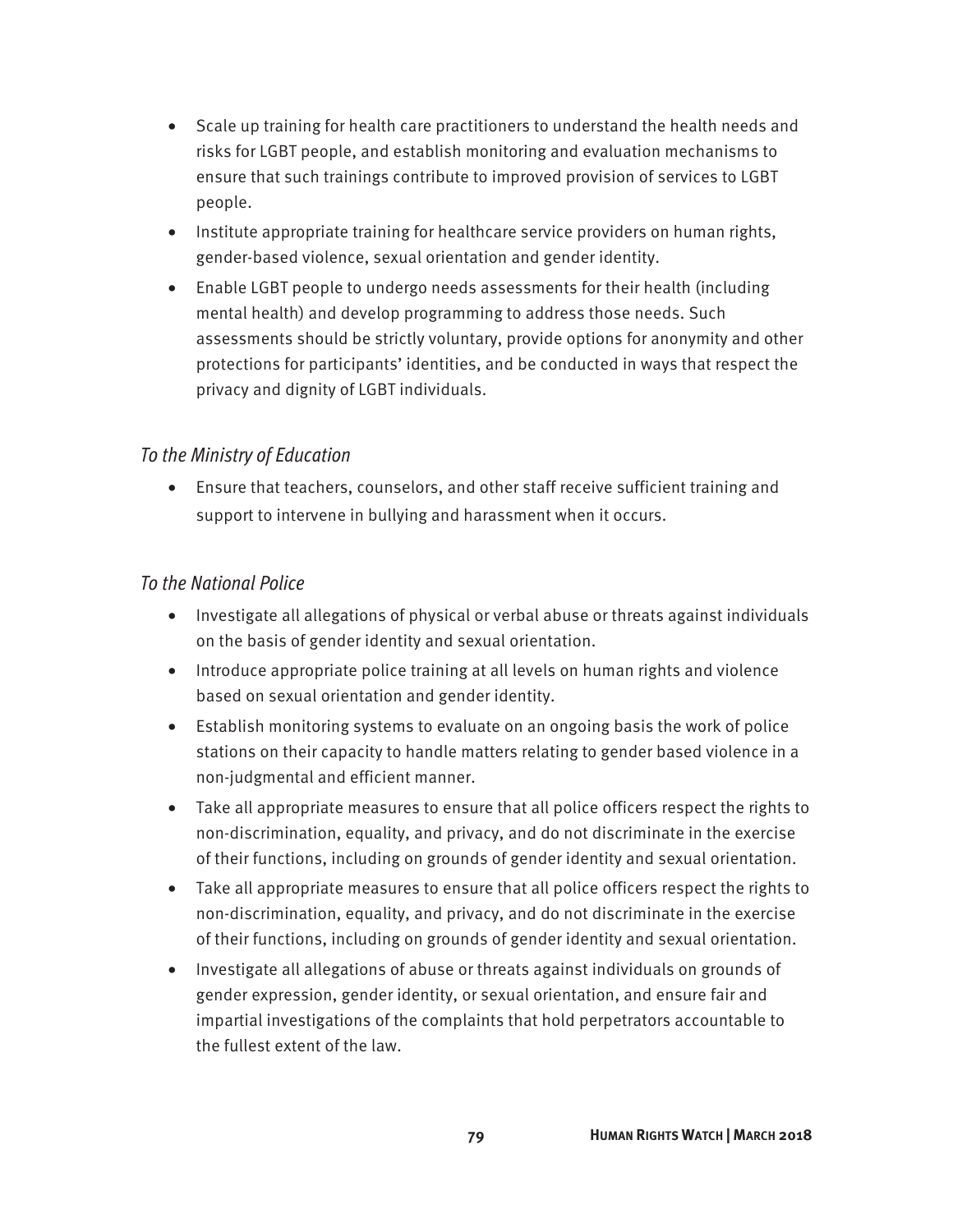- Investigate and document reports of violence and abuse against individuals based on sexual orientation and gender identity.
- Strengthen monitoring and reporting mechanisms to better document incidents of hate crime against LGBT people, ensure accurate reporting and collation of information, and identify patterns of crimes.
- Undertake prompt, independent, and effective investigations into all allegations of acts of violence, including those that may be motivated on the grounds of sexual orientation or gender identity.
- Build a stronger working relationship with leading LGBT organizations. Work consistently and systematically with these organizations to develop sensitization and human rights training, and collaborate with them to identify and document incidences of violence.
- Ensure that all police officers are trained and equipped to properly document and efficiently handle cases of sexual violence targeted at LGBT people.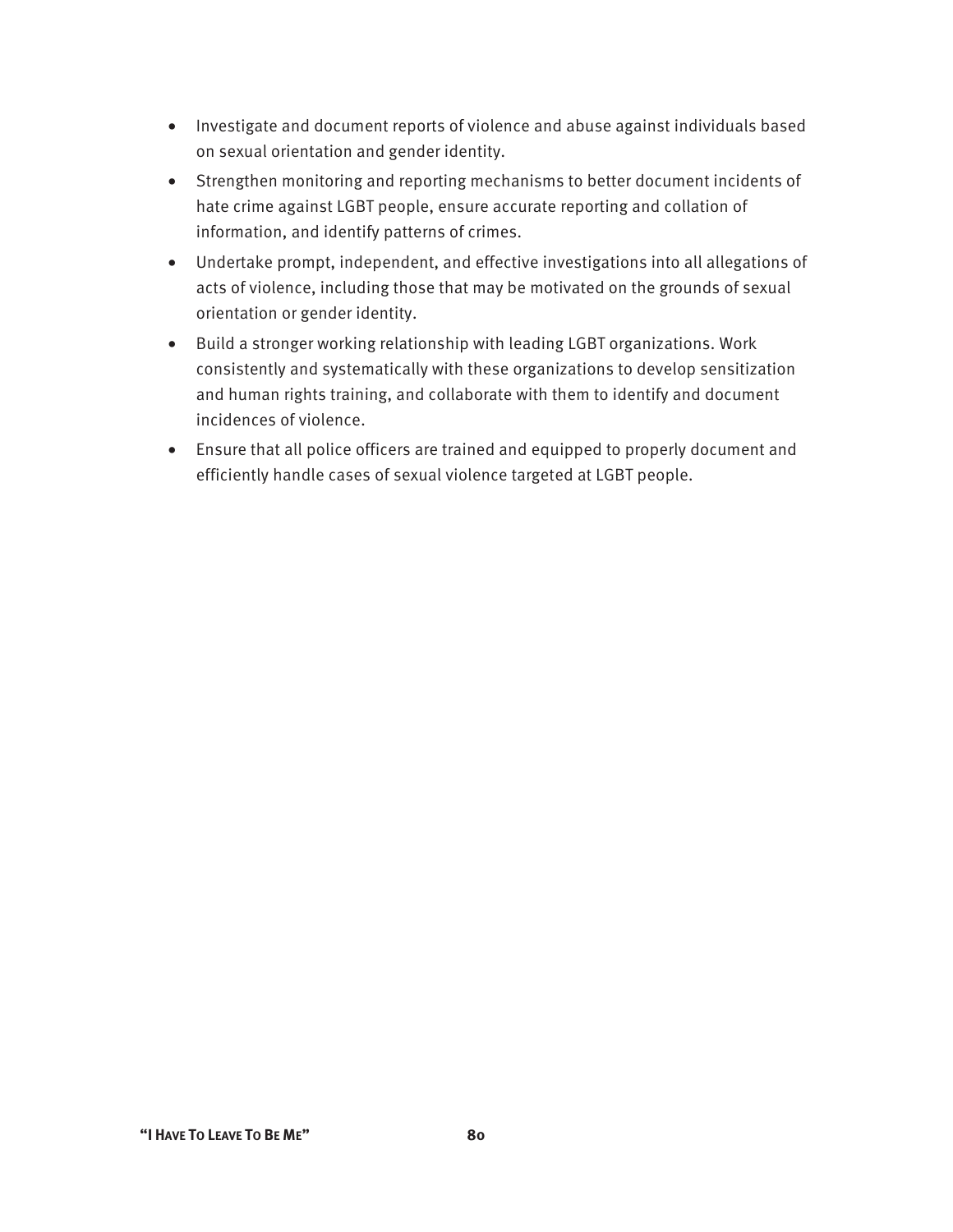## To the Government of St. Lucia

#### *To the Office of the Prime Minister*

- Publicly affirm universal human rights and categorically condemn discrimination, including on the basis of sexual orientation and gender identity.
- Ratify and implement the following international human rights instruments: International Covenant on Civil and Political Rights, International Covenant on Economic, Social and Cultural Rights and American Convention on Human Rights.

#### *To the Parliament*

- Repeal section 133 of the Criminal Code, which criminalize consensual same-sex conduct.
- Amend section 132 of the Criminal Code to remove the gender-specific definitions of sexual intercourse.
- End legal discrimination against lesbian, gay, bisexual, and transgender (LGBT) people by repealing all existing laws criminalizing same-sex conduct.
- Take effective measures to combat discrimination on all grounds, including on grounds of sexual orientation or identity. Enact legislation to protect LGBT individuals from discrimination in employment, housing, access to education, health care.
- Adopt a program to increase public awareness of human rights principles of nondiscrimination and equality.
- Publicly condemn attacks or incitement to violence against individuals or groups on the basis of sexual orientation and gender identity.
- Recognize the vulnerability of men who have sex with men (MSM) to HIV and include reference to MSM in national HIV/AIDS prevention programs.
- Establish a National Human Rights Institution, in line with the Paris Principles, mandated to promote and protect human rights of all citizens including LGBT individuals.
- Adopt inclusive hate crimes legislation to identify and prosecute bias-motivated violence on the basis of actual or perceived sexual orientation or gender identity. Clearly define "hate crimes," and ensure that any rape or sexual assault motivated in part by the victim's sexual orientation or gender identity be included in that definition.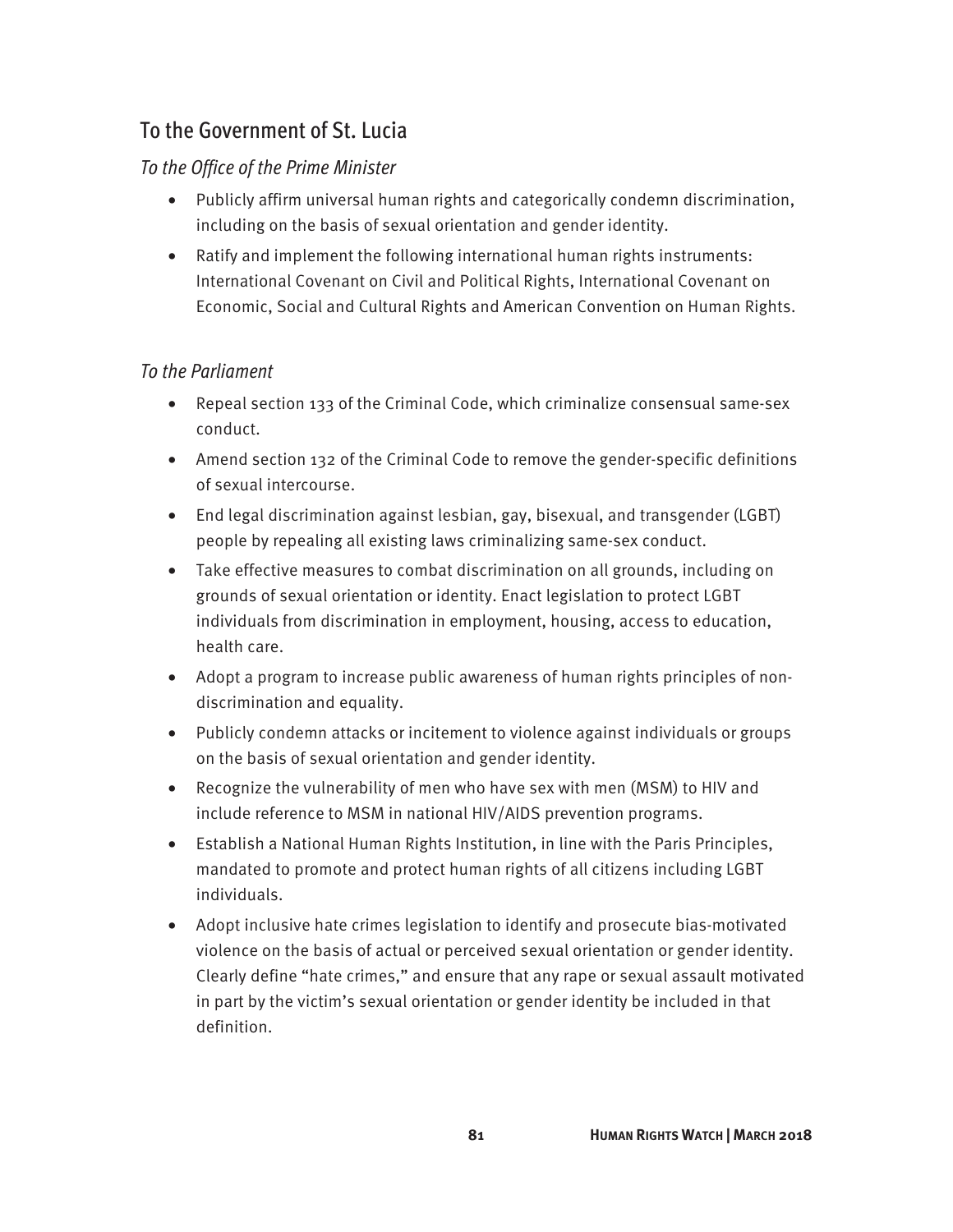#### *To the Ministry of Education, Innovation, Gender Relations and Sustainable Development*

• Ensure that teachers, counselors, and other staff receive sufficient training and support to intervene in bullying and harassment when it occurs.

#### *To the Ministry of Health and Wellness*

- Introduce and implement a gender recognition procedure in accordance with international standards and good practice to allow people to change their legal gender on all documents through a process of self-declaration that is free of medical procedures or coercion. Such gender recognition procedure should ensure that changes to documents are made in a way that protects privacy and dignity.
- Develop guidelines and training on non-discrimination for all state health personnel. Ensure that all staff working in healthcare settings are adequately trained and sensitized.
- Scale up training for health care practitioners to understand the health needs and risks for LGBT people, and establish monitoring and evaluation mechanisms to ensure that such trainings contribute to improved provision of services to LGBT people.
- Institute appropriate training for healthcare service providers on human rights, gender-based violence, sexual orientation and gender identity.
- Enable LGBT people to undergo needs assessments for their health (including mental health) and develop programming to address those needs. Such assessments should be strictly voluntary, provide options for anonymity and other protections for participants' identities, and be conducted in ways that respect the privacy and dignity of LGBT individuals.
- Develop an estimate of the incidence and prevalence of homelessness among LGBT youth.
- Dedicate funds to developmental, preventive, and intervention programs targeted to LGBT youth.
- Develop shelter space and psychosocial support programs for LGBT homeless people.
- Require that all agencies that seek government funding and licenses to serve homeless youth demonstrate awareness and cultural competency of LGBT issues and populations at the institutional level and adopt nondiscrimination policies for LGBT youth.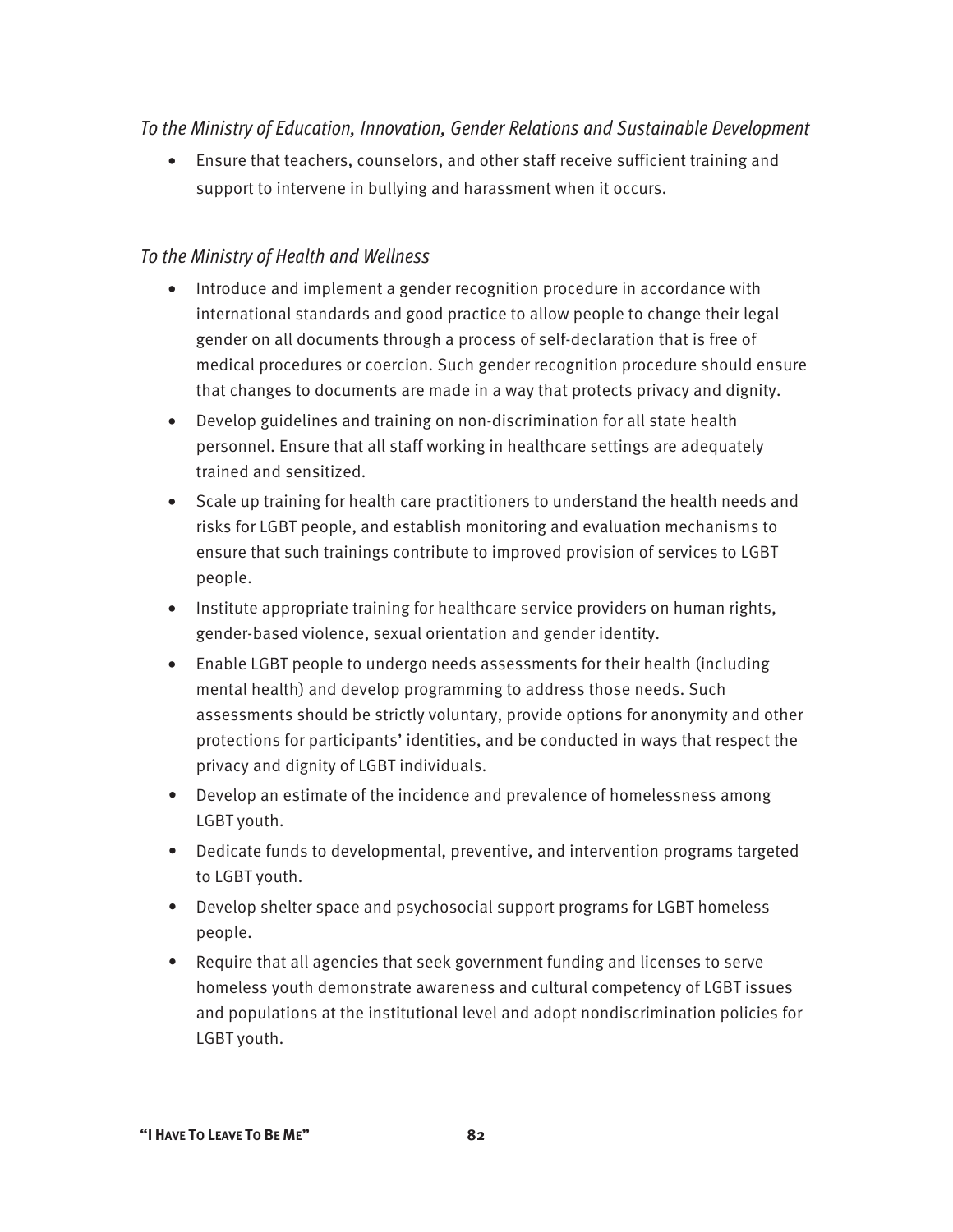- Mandate LGBT awareness training for all staff who work in child welfare or juvenile justice issues.
- Develop an inclusive, non-discriminatory homelessness policy that explicitly commits to address the needs of LGBT homeless people.

#### *To the Ministry of Home Affairs, Justice and National Security*

- Work with relevant civil society organizations to undertake comprehensive public awareness-raising and sensitivity campaigns on sexual and gender diversity that condemn anti-LGBT violence and promote respect for the human rights of all people, regardless of sexual orientation or gender identity.
- Work with police, prosecutors, health care providers, and other social service agencies to develop an integrated approach or protocol to deal with LGBT people who are victims of violence.

- Investigate all allegations of physical or verbal abuse or threats against individuals on the basis of gender identity and sexual orientation.
- Introduce appropriate police training at all levels on human rights and violence based on sexual orientation and gender identity.
- Establish monitoring systems to evaluate on an ongoing basis the work of police stations on their capacity to handle matters relating to gender based violence in a non-judgmental and efficient manner.
- Take all appropriate measures to ensure that all police officers respect the rights to non-discrimination, equality, and privacy, and do not discriminate in the exercise of their functions, including on grounds of gender identity and sexual orientation.
- Take all appropriate measures to ensure that all police officers respect the rights to non-discrimination, equality, and privacy, and do not discriminate in the exercise of their functions, including on grounds of gender expression and sexual orientation.
- Investigate all allegations of abuse or threats against individuals on grounds of gender identity or sexual orientation, and ensure fair and impartial investigations of the complaints that hold perpetrators accountable to the fullest extent of the law.
- Investigate and document reports of violence and abuse against individuals based on sexual orientation and gender identity.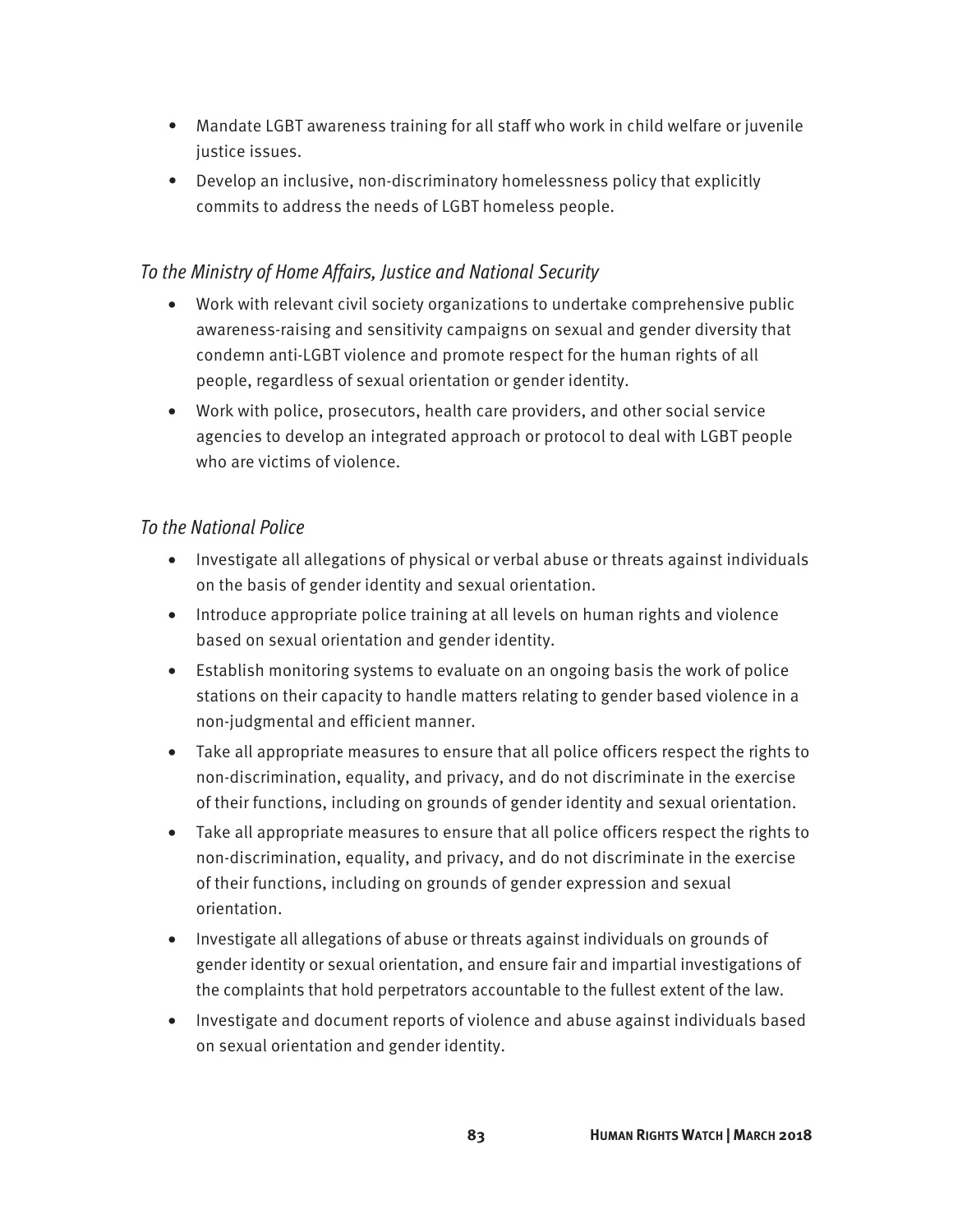- Strengthen monitoring and reporting mechanisms to better document incidents of hate crime against LGBT people, ensure accurate reporting and collation of information, and identify patterns of crimes.
- Undertake prompt, independent, and effective investigations into all allegations of acts of violence, including those that may be motivated on the grounds of sexual orientation or gender identity.
- Build a stronger working relationship with leading LGBT organizations. Work consistently and systematically with these organizations to develop sensitization and human rights training, and collaborate with them to identify and document incidences of violence.
- Ensure that all police officers are trained and equipped to properly document and efficiently handle cases of sexual violence targeted at LGBT people.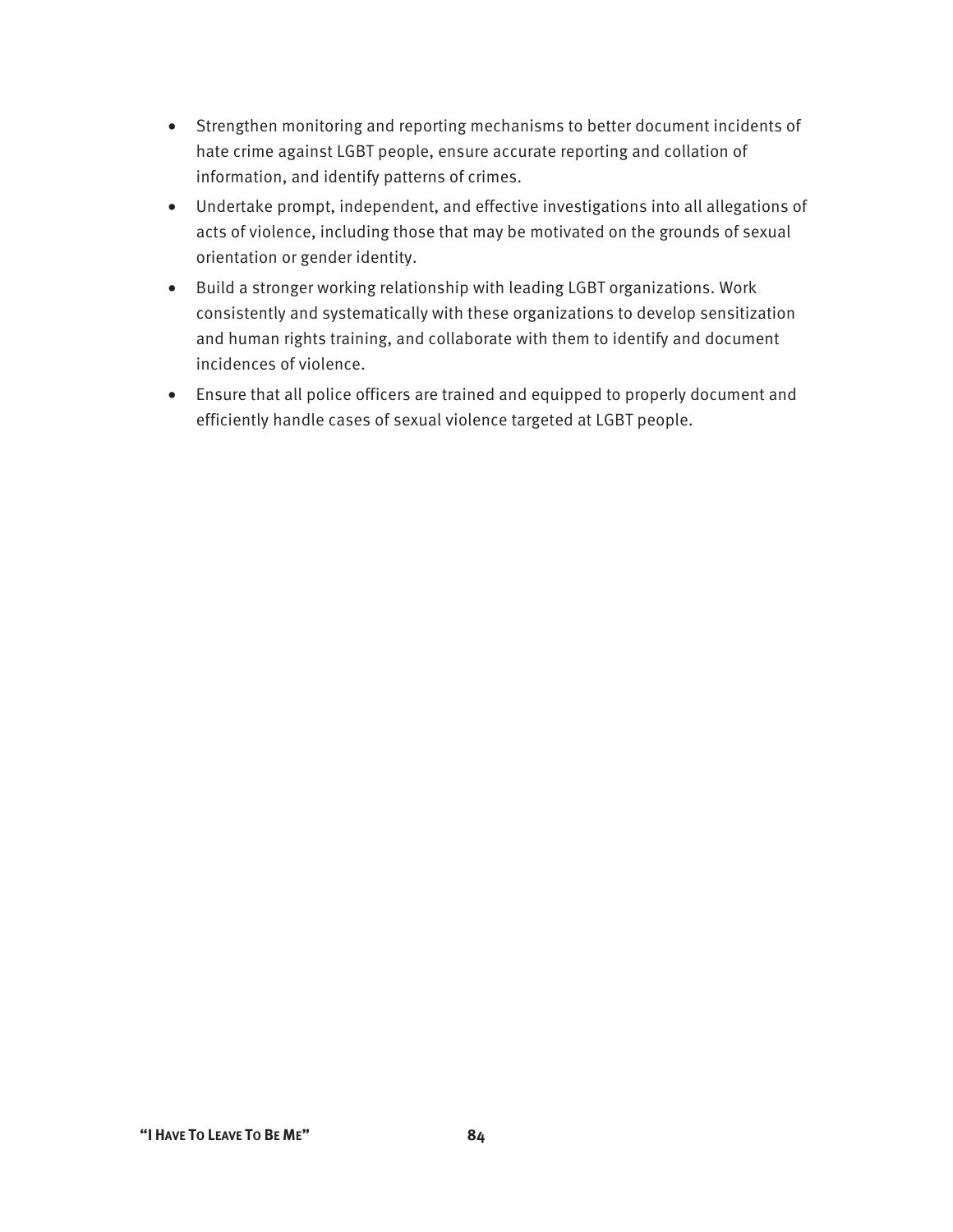## To the Government of St. Vincent and the Grenadines

#### *To the Office of the Prime Minister*

• Publicly affirm universal human rights and categorically condemn discrimination, including on the basis of sexual orientation and gender identity.

#### *To the Parliament*

- Repeal sections 146 and 148 of the Criminal Code, which criminalize consensual same-sex conduct.
- End legal discrimination against lesbian, gay, bisexual, and transgender (LGBT) people by repealing all existing laws criminalizing same-sex conduct.
- Pass laws defining the crime of rape in a gender-neutral way so that nonconsensual sex between men or between women is included in the definition and subject to equal punishment.
- Take effective measures to combat discrimination on all grounds, including on grounds of sexual orientation or identity. Enact legislation to protect LGBT individuals from discrimination in employment, housing, access to education, health care.
- Adopt a program to increase public awareness of human rights principles of nondiscrimination and equality.
- Publicly condemn attacks or incitement to violence against individuals or groups on the basis of sexual orientation and gender identity.
- Recognize the vulnerability of men who have sex with men (MSM) to HIV and include reference to MSM in national HIV/AIDS prevention programs.
- Establish a National Human Rights Institution, in line with the Paris Principles, mandated to promote and protect human rights of all citizens including LGBT individuals.
- Adopt inclusive hate crimes legislation to identify and prosecute bias-motivated violence on the basis of actual or perceived sexual orientation or gender identity. Clearly define "hate crimes," and ensure that any rape or sexual assault motivated in part by the victim's sexual orientation or gender identity be included in that definition.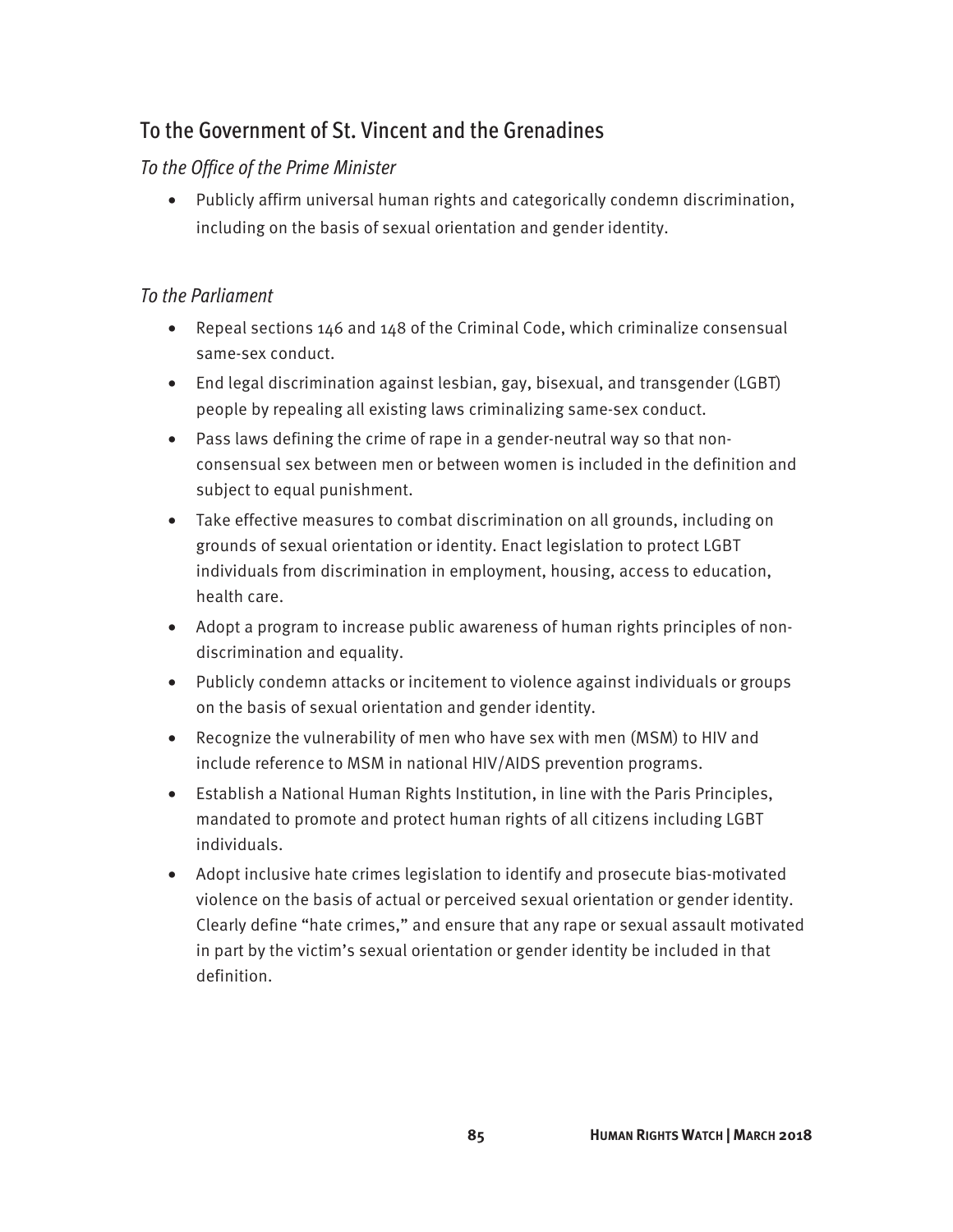#### *To the Ministry of Health, Wellness and the Environment*

- Introduce and implement a gender recognition procedure in accordance with international standards and good practice to allow people to change their legal gender on all documents through a process of self-declaration that is free of medical procedures or coercion. Such gender recognition procedure should ensure that changes to documents are made in a way that protects privacy and dignity.
- Develop guidelines and training on non-discrimination for all state health personnel. Ensure that all staff working in healthcare settings are adequately trained and sensitized.
- Scale up training for health care practitioners to understand the health needs and risks for LGBT people, and establish monitoring and evaluation mechanisms to ensure that such trainings contribute to improved provision of services to LGBT people.
- Institute appropriate training for healthcare service providers on human rights, gender-based violence, sexual orientation and gender identity.
- Enable LGBT people to undergo needs assessments for their health (including mental health) and develop programming to address those needs. Such assessments should be strictly voluntary, provide options for anonymity and other protections for participants' identities, and be conducted in ways that respect the privacy and dignity of LGBT individuals.

## *To the Ministry of National Mobilization, Social Development, NGO Relations, Family, Gender Affairs, Persons with Disabilities and Youth*

- Develop an estimate of the incidence and prevalence of homelessness among LGBT youth.
- Dedicate funds to developmental, preventive, and intervention programs targeted to LGBT youth.
- Develop shelter space and psychosocial support programs for LGBT homeless people.
- Require that all agencies that seek government funding and licenses to serve homeless youth demonstrate awareness and cultural competency of LGBT issues and populations at the institutional level and adopt nondiscrimination policies for LGBT youth.
- Mandate LGBT awareness training for all staff who work in child welfare or juvenile justice issues.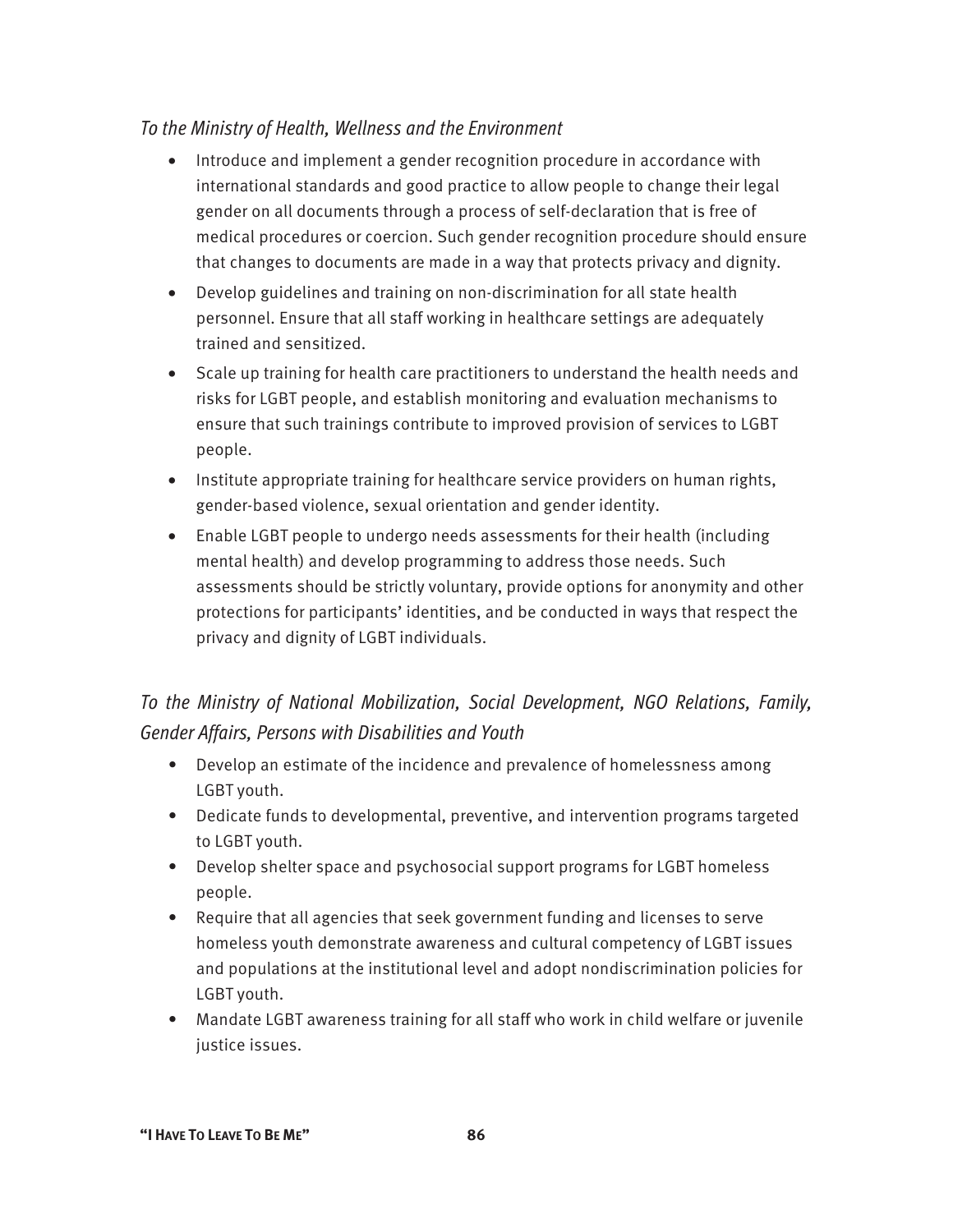• Develop an inclusive, non-discriminatory homelessness policy that explicitly commits to address the needs of LGBT homeless people.

#### *To the Ministry of Education, National Reconciliation and Ecclesiastical Affairs*

• Ensure that teachers, counselors, and other staff receive sufficient training and support to intervene in bullying and harassment when it occurs.

- Investigate all allegations of physical or verbal abuse or threats against individuals on the basis of gender identity and sexual orientation.
- Introduce appropriate police training at all levels on human rights and violence based on sexual orientation and gender identity.
- Establish monitoring systems to evaluate on an ongoing basis the work of police stations on their capacity to handle matters relating to gender based violence in a non-judgmental and efficient manner.
- Take all appropriate measures to ensure that all police officers respect the rights to non-discrimination, equality, and privacy, and do not discriminate in the exercise of their functions, including on grounds of gender identity and sexual orientation.
- Take all appropriate measures to ensure that all police officers respect the rights to non-discrimination, equality, and privacy, and do not discriminate in the exercise of their functions, including on grounds of gender identity and sexual orientation.
- Investigate all allegations of abuse or threats against individuals on grounds of gender expression, gender identity, or sexual orientation, and ensure fair and impartial investigations of the complaints that hold perpetrators accountable to the fullest extent of the law.
- Investigate and document reports of violence and abuse against individuals based on sexual orientation and gender identity.
- Strengthen monitoring and reporting mechanisms to better document incidents of hate crime against LGBT people, ensure accurate reporting and collation of information, and identify patterns of crimes.
- Undertake prompt, independent, and effective investigations into all allegations of acts of violence, including those that may be motivated on the grounds of sexual orientation or gender identity.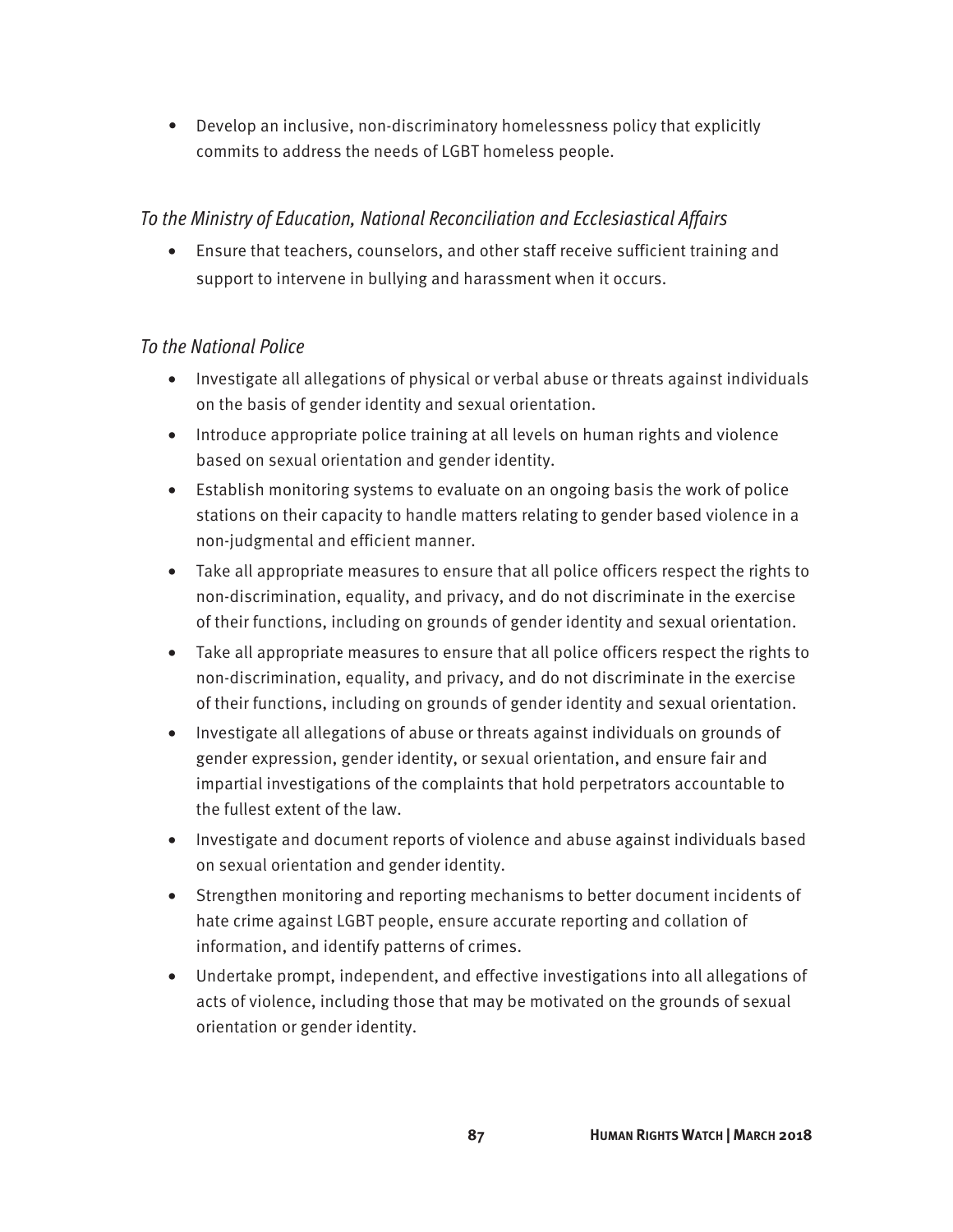- Build a stronger working relationship with leading LGBT organizations. Work consistently and systematically with these organizations to develop sensitization and human rights training, and collaborate with them to identify and document incidences of violence.
- Ensure that all police officers are trained and equipped to properly document and efficiently handle cases of sexual violence targeted at LGBT people.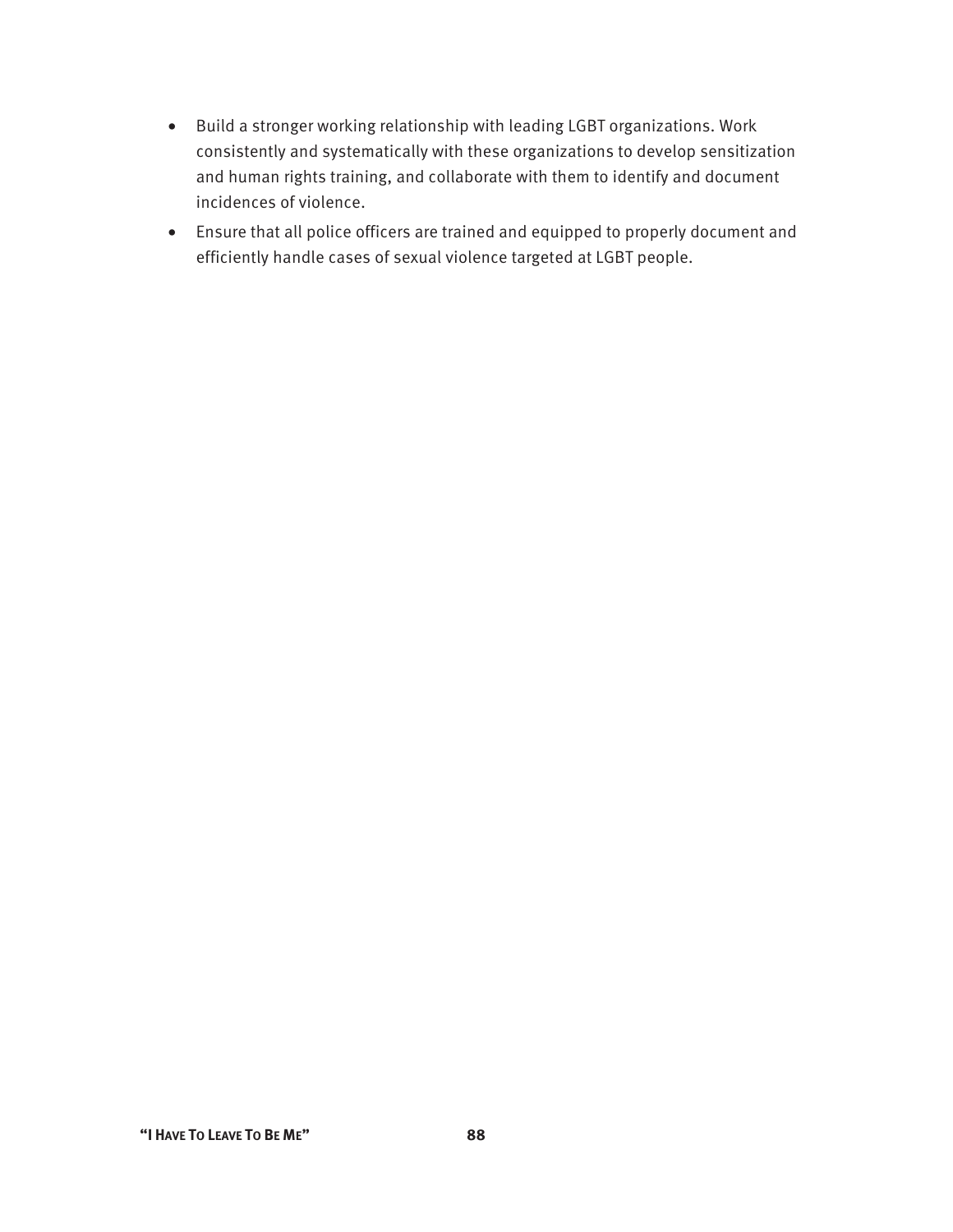## To the Organization of Eastern Caribbean States

- Acknowledge the impact that current laws criminalizing same-sex sexual relations have on the lives of lesbian, gay, bisexual and transgender (LGBT) people.
- Begin to address LGBT issued head on in a more open and constructive way.
- Offer support to politicians and religious leaders to engage with LGBT groups and civil society organizations in the region.
- Recognize the role of these organizations as platforms for development and advancement of human rights records in the region.

### To the Commonwealth Secretariat

- Consistent with the 1971 Singapore Declaration of Commonwealth Principles, which affirms "the liberty of the individual," "equal rights for all citizens," and "guarantees for personal freedom," call for the removal of all remaining colonial laws that criminalize consensual sexual activity among people of the same sex.
- As part of Commonwealth programs to help member nations implement international obligations in domestic laws, promote the decriminalization of consensual homosexual conduct on an equal basis with heterosexual conduct.
- Also as part of these programs, develop models for gender-neutral legislation on rape and sexual abuse, and for the protection of children.
- Integrate issues of sexual orientation and gender identity into all human rights educational and training activities, including the Commonwealth Human Rights Training Programme for police.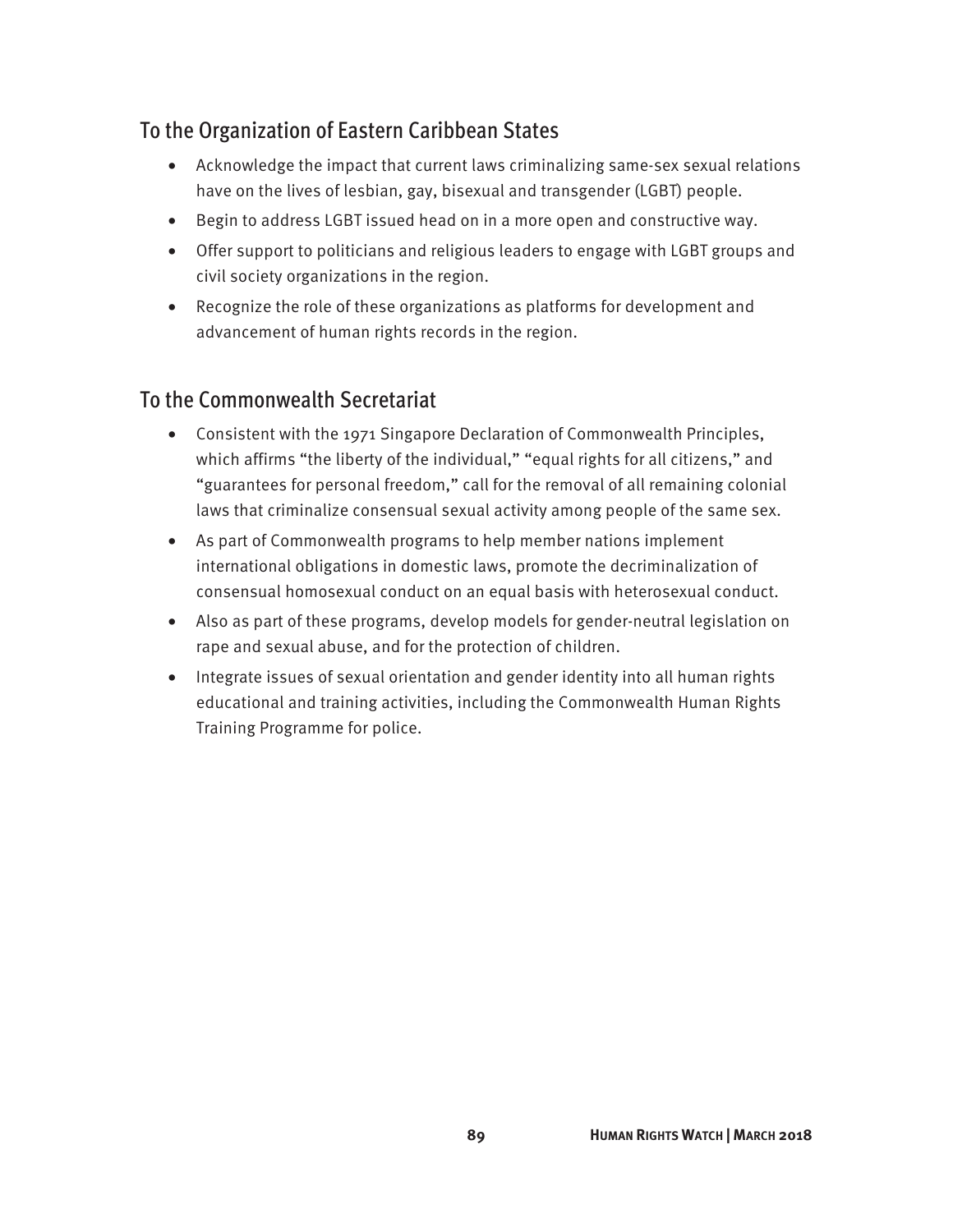## **Acknowledgments**

Francisco Berreta, the Columbia Law School David W. Leebron Fellow in the LGBT rights program of Human Rights Watch, was the primary researcher and author of this report. Part of the research was conducted together with Sara Darehshori, US program senior counsel, and Aisling Reidy, senior legal advisor. Amy Branschweiger, senior web communications manager, conducted interviews with the leaders of LGBT organizations of each island.

This report was reviewed by Graeme Reid, LGBT rights program director; Daniel Wilkinson, Americas division managing director; Aisling Reidy; and Joseph Saunders, deputy program director.

Production assistance was provided by MJ Movahedi, LGBT rights program associate, Rebecca Rom-Frank, photo & publications coordinator, Fitzroy Hepkins, administrative manager, and Jose Martinez, senior coordinator. Additional assistance was provided by Kyle Rainieri, LGBT rights program intern.

Human Rights Watch thanks all of the organizations and networks with whom we consulted, including the Eastern Caribbean Alliance (ECADE), an umbrella body for human rights groups within the countries of the Eastern Caribbean, and, in particular, groups that work to protect the rights of LGBTQI people in the region: United and Strong Inc., EQUALS, GrenCHAP, MESH, DomCHAP, VincyCHAP and SKNAFE. Special thanks go to Kenita Placide and Prof. Westmin James for their contributions, and to the individual activists, researchers, and advocates in the Eastern Caribbean who assisted in preparation of this report. Their help in shaping the conception of the project, facilitating interviews, and sourcing research materials was invaluable.

This report would not have been possible without the contributions of all of the LGBT individuals in the region who shared their personal stories with us. We express deep gratitude to them and admiration for their courage. We hope their stories will inspire others.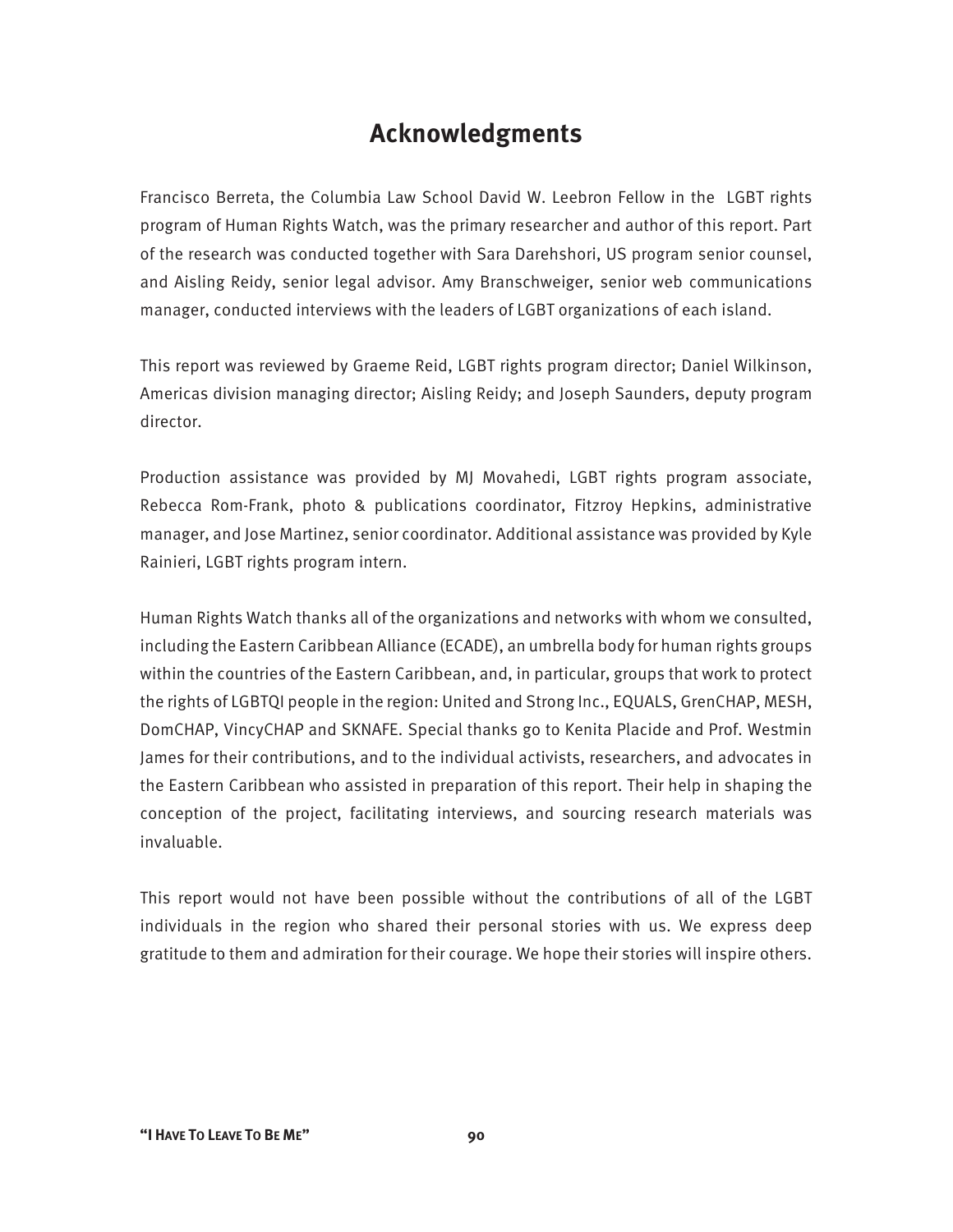## **Appendix I: Antigua and Barbuda**

| <b>General Country Information</b> |                                                                                                |  |
|------------------------------------|------------------------------------------------------------------------------------------------|--|
| <b>Population</b>                  | 90,000 (2013)                                                                                  |  |
| <b>Gained Independence</b>         | November 1, 1981                                                                               |  |
| <b>Multilateral Affiliations</b>   | Member of the African, Caribbean and Pacific Group of States, Association of Caribbean         |  |
|                                    | States, Caribbean Community, Non-Aligned Movement, Organization of Eastern Caribbean           |  |
|                                    | States, Organization of American States, United Nations, and World Trade Organization.         |  |
| <b>Relevant Legislation</b>        | Sexual Offences Act of 1995 (Act No. 9)                                                        |  |
|                                    | Article 12 - Buggery                                                                           |  |
|                                    | "(1) A person who commits buggery is guilty of an offence and is liable on                     |  |
|                                    | conviction to imprisonment -                                                                   |  |
|                                    | (a) for life, if committed by an adult on a minor;                                             |  |
|                                    | (b) for fifteen years, if committed by an adult on another adult;                              |  |
|                                    | (c) for five years, if committed by a minor.                                                   |  |
|                                    | (2) In this section "buggery" means sexual intercourse per anum by a male person               |  |
|                                    | with a male person or by a male person with a female person."                                  |  |
|                                    | Article 15 - Serious Indecency                                                                 |  |
|                                    | "(1) A person who commits an act of serious indecency on or towards another is                 |  |
|                                    | guilty of an offence and is liable on conviction to imprisonment -                             |  |
|                                    | (a) for ten years, if committed on or towards a minor under sixteen years of                   |  |
|                                    | age;                                                                                           |  |
|                                    | (b) for five years, if committed on or towards a person sixteen years of age or                |  |
|                                    | more,                                                                                          |  |
|                                    | (2) Subsection (1) does not apply to an act of serious indecency committed in                  |  |
|                                    | private between -                                                                              |  |
|                                    | (a) a husband and his wife; or                                                                 |  |
|                                    | (b) a male person and a female person each of whom is sixteen years of age or                  |  |
|                                    | more;                                                                                          |  |
|                                    | (3) An act of "serious indecency" is an act, other than sexual intercourse (whether natural or |  |
|                                    | unnatural), by a person involving the use of genital organ for the purpose of arousing or      |  |
|                                    | gratifying sexual desire."                                                                     |  |

Source: Commonwealth Secretariat and Human Dignity Trust Country Reports<sup>158</sup>

reports for Antigua and Barbuda, Barbados, Dominica, Grenada, St. Kitts and Nevis, St. Lucia, and St. Vincent and the

<sup>&</sup>lt;sup>158</sup> Information obtained through the Commonwealth Secretariat website, Member countries of the Commonwealth, http://thecommonwealth.org/member-countries and Human Dignity Trust "Criminalization of Homosexuality" Country

Grenadines. See: http://www.humandignitytrust.org/uploaded/Map/Country\_Reports/Antigua\_and\_Barbuda.pdf;

http://www.humandignitytrust.org/uploaded/Map/Country\_Reports/Barbados.pdf

http://www.humandignitytrust.org/uploaded/Map/Country\_Reports/Dominica.pdf

http://www.humandignitytrust.org/uploaded/Map/Country\_Reports/Grenada.pdf;

http://www.humandignitytrust.org/uploaded/Map/Country\_Reports/Saint\_Kitts\_and\_Nevis.pdf;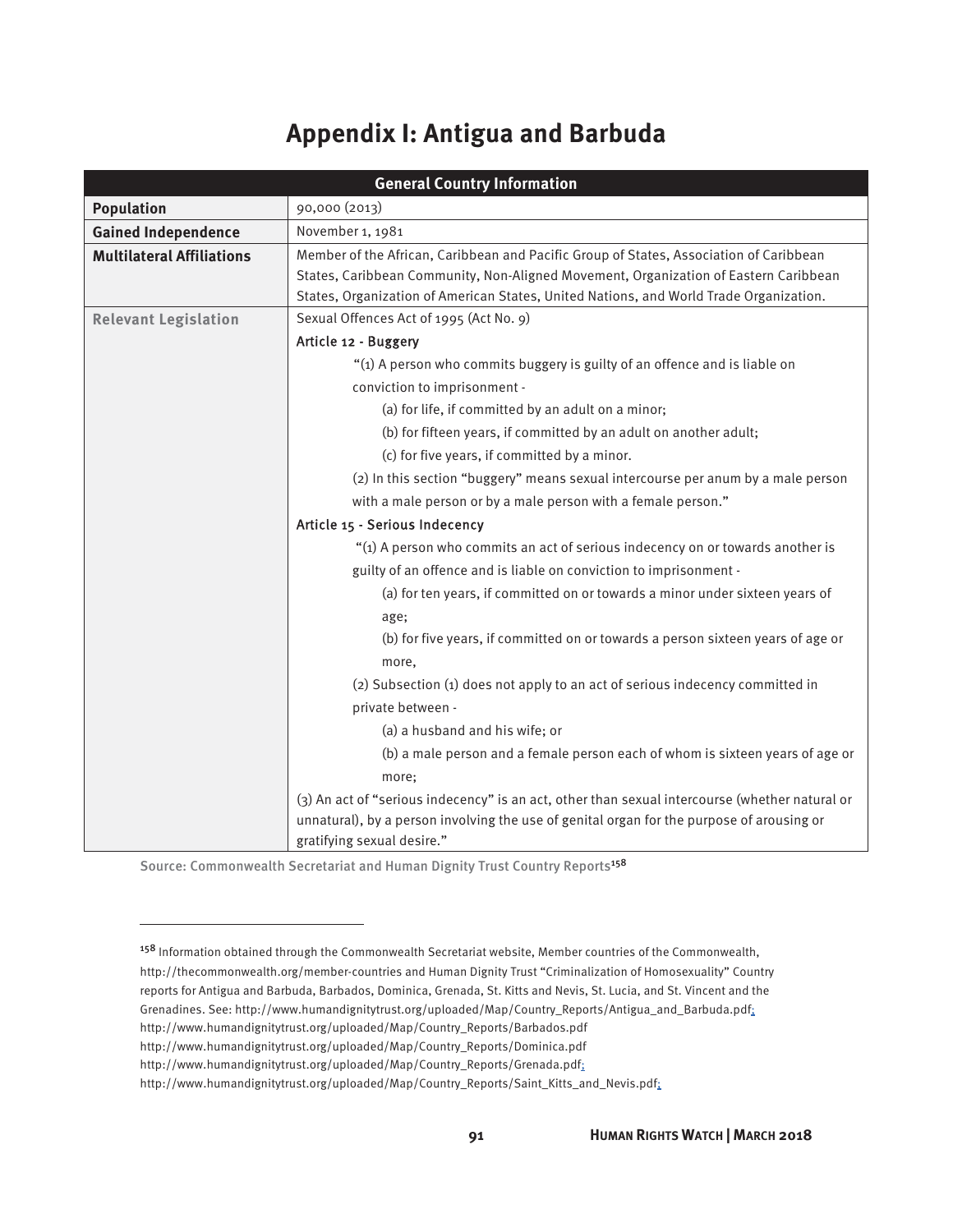| <b>Ratification Status</b>                                                                              |                                                               |
|---------------------------------------------------------------------------------------------------------|---------------------------------------------------------------|
| <b>Treaty</b>                                                                                           | Ratification Date, Accession(a),<br><b>Succession(d) Date</b> |
| CAT - Convention against Torture and Other Cruel Inhuman or Degrading<br><b>Treatment or Punishment</b> | July 19, 1993 (a)                                             |
| ICCPR - International Covenant on Civil and Political Rights                                            | Not ratified                                                  |
| CEDAW - Convention on the Elimination of All Forms of Discrimination against<br>Women                   | August 1, 1989 (a)                                            |
| CERD - International Convention on the Elimination of All Forms of Racial<br>Discrimination             | October 25, 1988 (d)                                          |
| <b>ICESCR</b> - International Covenant on Economic, Social and Cultural Rights                          | Not ratified                                                  |
| ACHR – American Convention on Human Rights                                                              | Not ratified                                                  |

Source: UNOHCR Treaty Body Database by Country

http://www.humandignitytrust.org/uploaded/Map/Country\_Reports/Saint\_Lucia.pdf; http://www.humandignitytrust.org/uploaded/Map/Country\_Reports/Saint\_Vincent\_and\_the\_Grenadines.pdf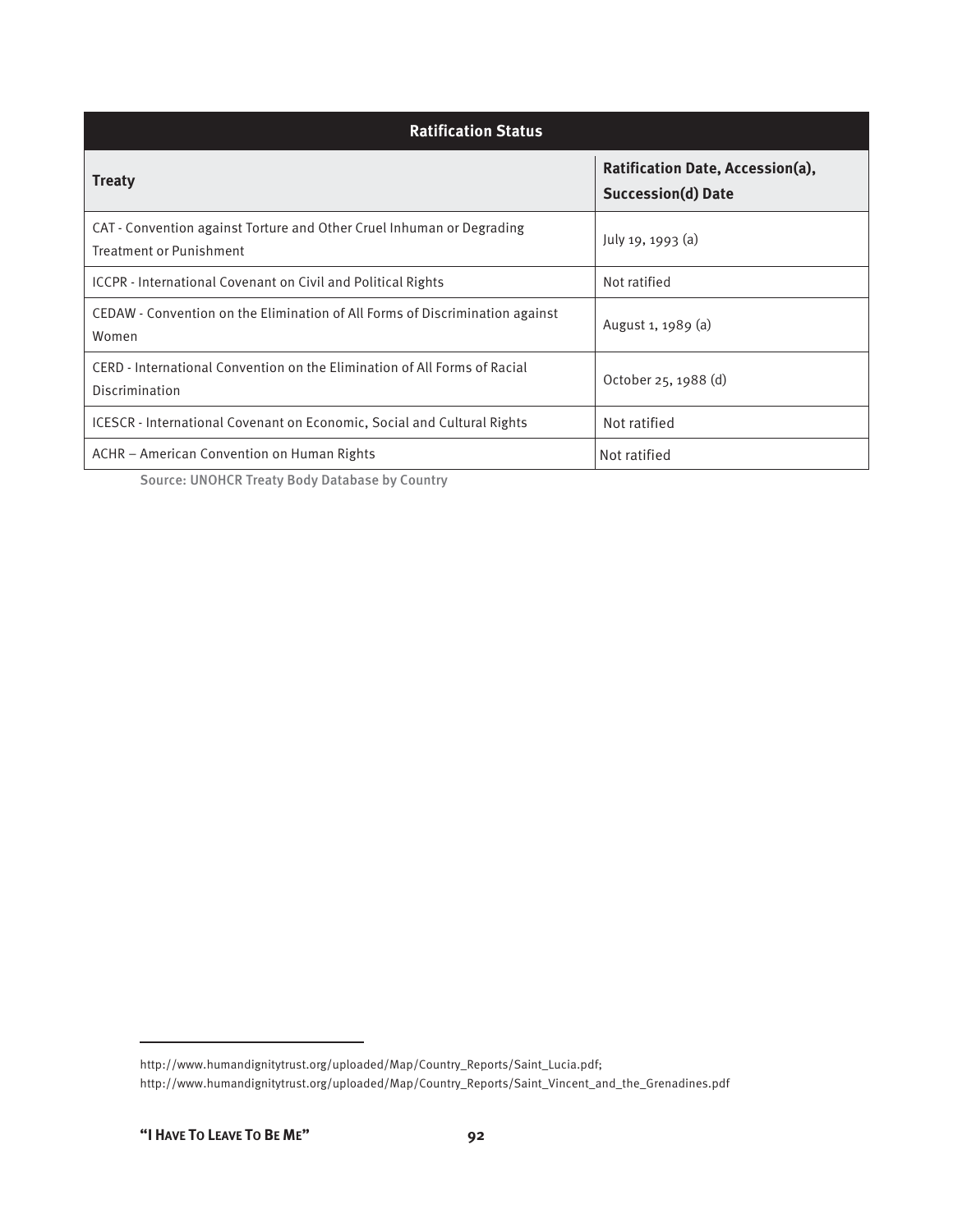| <b>UN Universal Periodic Review</b> |                                            |                                                            |  |
|-------------------------------------|--------------------------------------------|------------------------------------------------------------|--|
| <b>UPR Cycle</b>                    | <b>SOGI Recommendations</b>                | <b>State response</b>                                      |  |
| 1st cycle UPR                       | Antigua and Barbuda received eight         |                                                            |  |
| October 2011                        | recommendations directly related to        |                                                            |  |
|                                     | sexual orientation and gender identity:    | The government's final response to its 1st cycle UPR, as   |  |
|                                     | six dealt with decriminalization and       | recorded in the Working Group Report, states: "There was   |  |
|                                     | public awareness campaigns on              | a certain amount of public acceptance of homosexual        |  |
|                                     | discrimination and were rejected. The      | conduct, although generally in a silent way. Antigua and   |  |
|                                     | other two, which the government            | Barbuda, however, did not have a political mandate with    |  |
|                                     | accepted, urged it to condemn acts of      | respect to changing the law, notwithstanding the fact that |  |
|                                     | violence based on the real or perceived    | enforcement of those laws was not actually sought. The     |  |
|                                     | sexual orientation or gender identity of   | Government would continue its efforts on education and     |  |
|                                     | the victim or the defense of related       | information to ensure that the public opinion would in     |  |
|                                     | rights, and called on it to adopt policies | time adopt the international standards." 160               |  |
|                                     | and initiatives to address                 |                                                            |  |
|                                     | discrimination. <sup>159</sup>             |                                                            |  |
| 2nd cycle UPR                       | The government received 13                 | Rejecting almost all of the recommendations, the           |  |
| May 2016                            | recommendations directly related to        | government argued that public opinion would need time      |  |
|                                     | SOGI and rejected 12 of them: 10 of the    | to change before the government could address its          |  |
|                                     | latter dealt specifically with             | "inherited" criminalization laws due to the "moral and     |  |
|                                     | decriminalization and two dealt with       | religious" nature of Antiguan society. However, it         |  |
|                                     | SOGI discrimination. The sole              | acknowledged that these laws "had to change at some        |  |
|                                     | recommendation accepted by the             | point if the Government was serious about human rights."   |  |
|                                     | government was a general statement on      | 162                                                        |  |
|                                     | discrimination. <sup>161</sup>             |                                                            |  |

\_october\_2011/a\_hrc\_19\_5\_antigua-and-barbuda\_e.pdf (accessed September 26, 2017), para. 48.

<sup>&</sup>lt;sup>159</sup> Report of the Working Group on the Universal Periodic Review: Antigua and Barbuda, A/HRC/19/5, December 14, 2011, https://www.upr-info.org/sites/default/files/document/antigua\_and\_barbuda/session\_12\_-

\_october\_2011/a\_hrc\_19\_5\_antigua-and-barbuda\_e.pdf (accessed September 26, 2017). See also ILGA, "State-Sponsored Homophobia: A World Survey of Sexual Orientation Laws: Criminalisation, Protection and Recognition," May 2017, http://ilga.org/downloads/2017/ILGA\_State\_Sponsored\_Homophobia\_2017\_WEB.pdf (accessed September 26, 2017 (hereafter referred to as "ILGA Report 2017").

<sup>&</sup>lt;sup>160</sup> Report of the Working Group on the Universal Periodic Review: Antigua and Barbuda, A/HRC/19/5, December 14, 2011, https://www.upr-info.org/sites/default/files/document/antigua\_and\_barbuda/session\_12\_-

<sup>161</sup> Report of the Working Group on the Universal Periodic Review: Antigua and Barbuda, A/HRC/WG.6/25/L.10, May 20, 2016, https://www.upr-info.org/sites/default/files/document/antigua\_and\_barbuda/session\_25\_-\_may\_2016/a-hrc-wg.6- 25-l.10\_0.pdf (accessed September 26, 2017). See ILGA Report 2017, pp. 108.

<sup>162</sup> Report of the Working Group on the Universal Periodic Review: Antigua and Barbuda, A/HRC/WG.6/25/L.10, May 20, 2016, https://www.upr-info.org/sites/default/files/document/antigua\_and\_barbuda/session\_25\_-\_may\_2016/a-hrc-wg.6- 25-l.10\_0.pdf (accessed September 26, 2017), para. 39 & 53.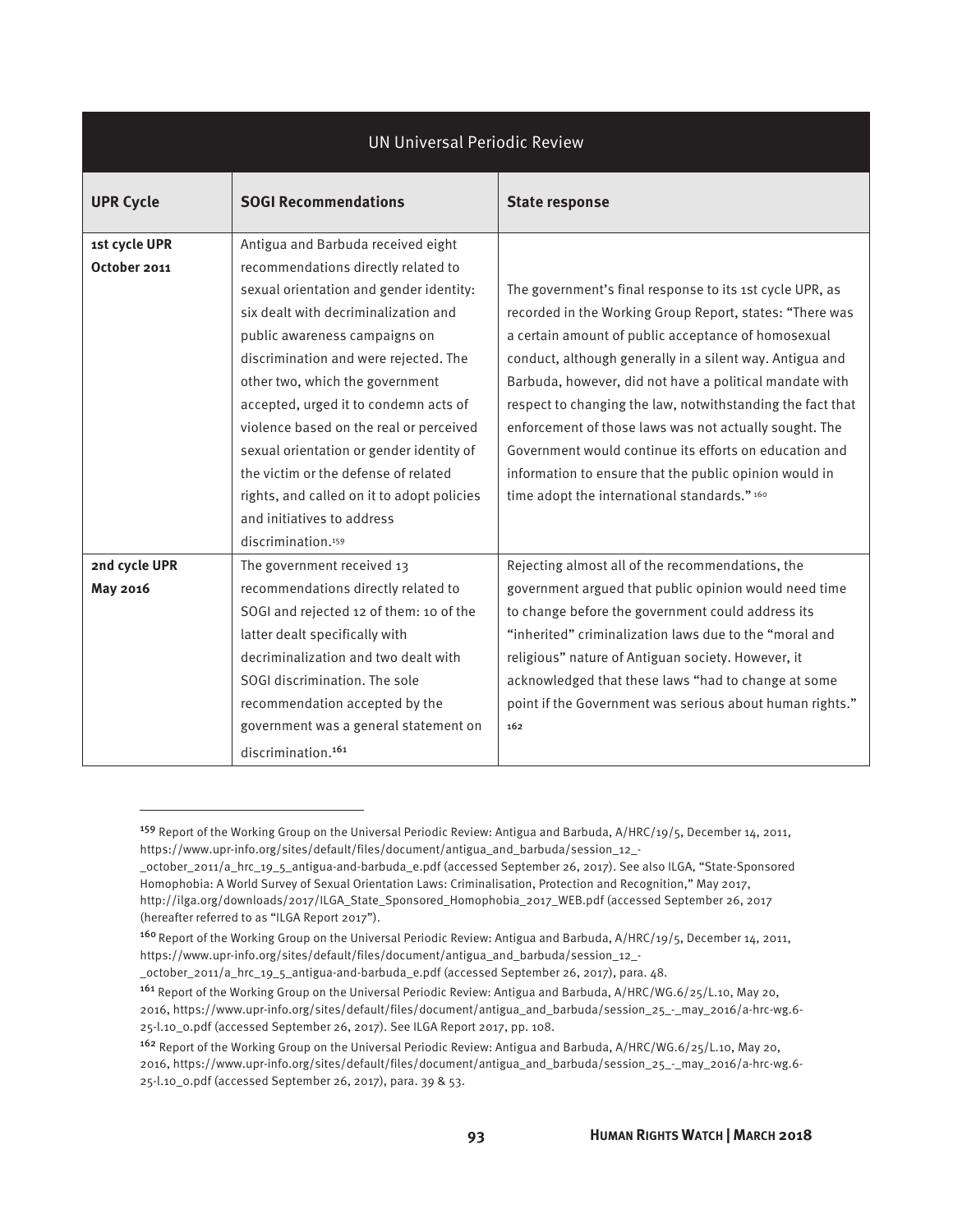# **Appendix II: Barbados**

| <b>General Country Information</b> |                                                                                        |  |
|------------------------------------|----------------------------------------------------------------------------------------|--|
| <b>Population</b>                  | 285,000 (2013)                                                                         |  |
| <b>Gained Independence</b>         | November 30, 1966                                                                      |  |
| <b>Multilateral Affiliations</b>   | Member of the African, Caribbean and Pacific Group of States, Association of Caribbean |  |
|                                    | States, Caribbean Community, Non-Aligned Movement, Organization of American States,    |  |
|                                    | United Nations and World Trade Organization.                                           |  |
| <b>Relevant Legislation</b>        | Sexual Offences Act 1992, Chapter 154                                                  |  |
|                                    | <b>Buggery - Section 9</b>                                                             |  |
|                                    | "Any person who commits buggery is guilty of an offence and is liable on conviction    |  |
|                                    | on indictment to imprisonment for life."                                               |  |
|                                    | Serious Indecency - Section 12                                                         |  |
|                                    | "(1) A person who commits an act of serious indecency on or towards another or         |  |
|                                    | incites another to commit that act with the person or with another person is guilty of |  |
|                                    | an offence and, if committed on or towards a person 16 years of age or more or if      |  |
|                                    | the person incited is of 16 years of age or more, is liable on conviction to           |  |
|                                    | imprisonment for a term of 10 years.                                                   |  |
|                                    | (2) A person who commits an act of serious indecency with or towards a child under     |  |
|                                    | the age of 16 or incites the child under that age to such an act with him or another,  |  |
|                                    | is guilty of an offence and is liable on conviction to imprisonment for a term of 15   |  |
|                                    | years.                                                                                 |  |
|                                    | (3) An act of "serious indecency" is an act, whether natural or unnatural by a person  |  |
|                                    | involving the use of the genital organs for the purpose of arousing or gratifying      |  |
|                                    | sexual desire."                                                                        |  |

Source: Commonwealth Secretariat and HRW Map of Countries with Anti-LGBT Laws

| <b>Ratification Status of Barbados</b>                                                      |                                                               |  |
|---------------------------------------------------------------------------------------------|---------------------------------------------------------------|--|
| <b>Treaty</b>                                                                               | Ratification Date, Accession(a),<br><b>Succession(d) Date</b> |  |
| ICCPR - International Covenant on Civil and Political Rights                                | January $5, 1973$ (a)                                         |  |
| CEDAW - Convention on the Elimination of All Forms of Discrimination<br>against Women       | October 16, 1980                                              |  |
| CERD - International Convention on the Elimination of All Forms of<br>Racial Discrimination | November 8, 1972 (a)                                          |  |
| <b>ICESCR</b> - International Covenant on Economic, Social and Cultural<br>Rights           | January 5, 1973 (a)                                           |  |
| CRC - Convention on the Rights of the Child                                                 | October 9, 1990                                               |  |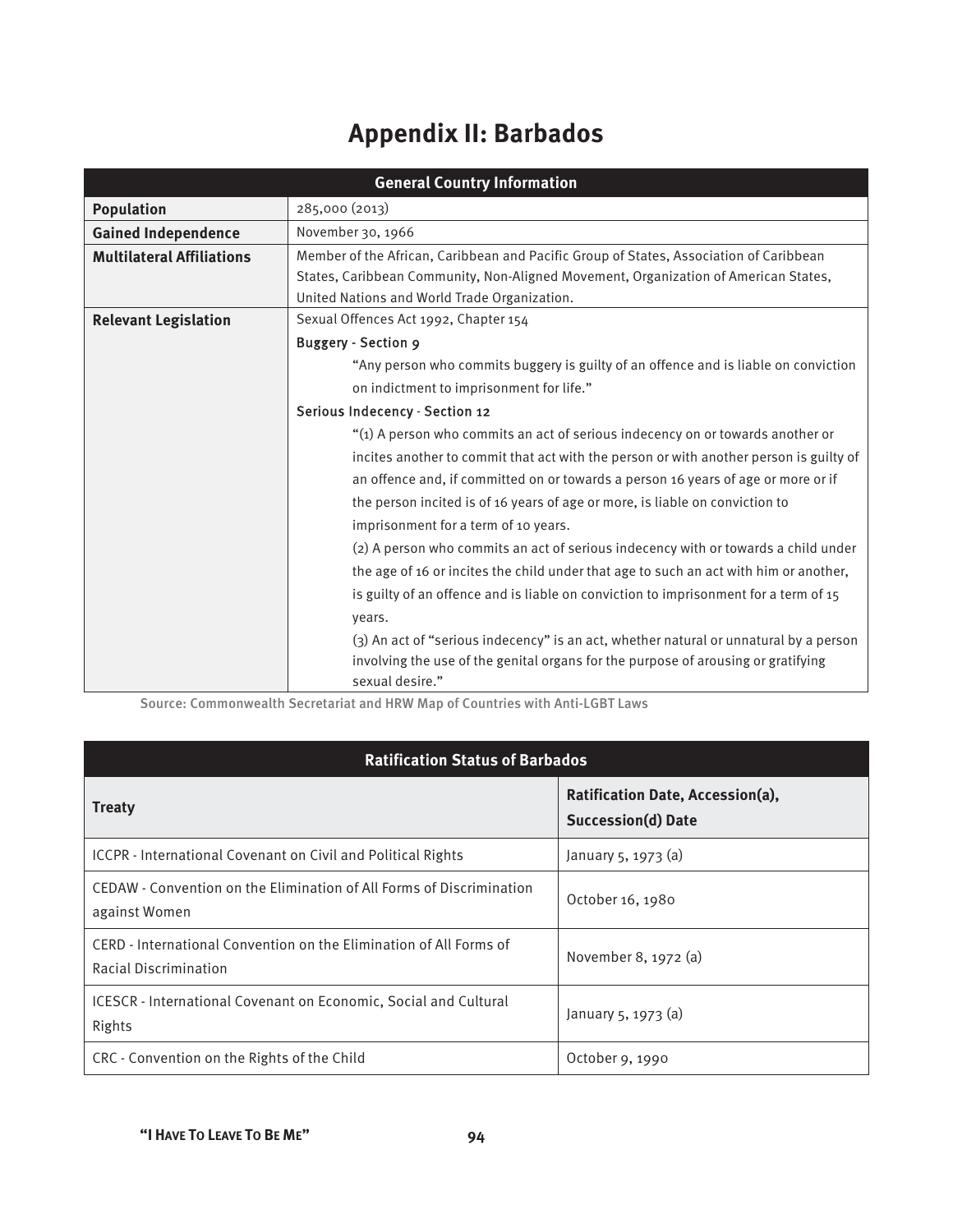| <b>Ratification Status of Barbados</b>                       |                                                               |  |
|--------------------------------------------------------------|---------------------------------------------------------------|--|
| <b>Treaty</b>                                                | Ratification Date, Accession(a),<br><b>Succession(d) Date</b> |  |
| CRPD - Convention on the Rights of Persons with Disabilities | February 27, 2013                                             |  |
| ACHR – American Convention on Human Rights                   | November 5, 1981                                              |  |

Source: UNOHCR Treaty Body Database by Country

| <b>UN Universal Periodic Review</b> |                                            |                                                            |
|-------------------------------------|--------------------------------------------|------------------------------------------------------------|
| <b>UPR Cycle</b>                    | <b>SOGI Recommendations</b>                | <b>State response</b>                                      |
| 1st cycle UPR                       | Barbados received seven                    | The government rejected all seven recommendations, but     |
| December 2008                       | recommendations pertaining to SOGI,        | argued that its Constitution protects the "fundamental     |
|                                     | most of which called for                   | rights and freedoms" of all individuals without mention of |
|                                     | decriminalization of same-sex sexual       | concerns regarding gender identity. <sup>164</sup>         |
|                                     | acts as well as the introduction of non-   |                                                            |
|                                     | discrimination legislation. <sup>163</sup> |                                                            |
| 2nd cycle UPR                       | Barbados received thirteen                 | The government defended its rejection of the seven         |
| January 2013                        | recommendations pertaining to SOGI, of     | decriminalization recommendations by arguing that          |
|                                     | which it accepted three, accepted one in   | "persons who engaged in same-sex relationships were        |
|                                     | part, and 'noted' nine. The three          | not prosecuted, since without a complaint there could be   |
|                                     | accepted recommendations were              | no successful prosecution of such acts." The state further |
|                                     | general calls for the government to        | argued that as a democracy it was "hesitant to go against  |
|                                     | protect "all human rights," and provide    | the wishes of the people" on a matter about which there    |
|                                     | human rights education, including on       | was "no consensus." Still, the government affirmed that    |
|                                     | matters of SOGI. The recommendation        | "it was committed to ensuring that the rights of all       |
|                                     | accepted in part pertained to              | persons were protected from harm."166                      |
|                                     | discrimination, but the state also 'noted' |                                                            |
|                                     | two similar ones. The remaining seven      |                                                            |
|                                     | recommendations that were 'noted' had      |                                                            |
|                                     | urged decriminalization of same-sex        |                                                            |
|                                     | sexual acts. <sup>165</sup>                |                                                            |

<sup>163</sup> Report of the Working Group on the Universal Periodic Review: Barbados, A/HRC/WG.6/3/L.5, December 5, 2008, Advance Unedited Version, https://www.upr-info.org/sites/default/files/document/barbados/session\_03\_- \_december\_2008/a\_hrc\_wg6\_3\_l5\_barbados.pdf (accessed September 26, 2017).

<sup>164</sup> Ibid., para. 14.

<sup>165</sup> Report of the Working Group on the Universal Periodic Review: Barbados, A/HRC/23/11, March 12, 2013, https://www.upr-info.org/sites/default/files/document/barbados/session\_15\_-\_january\_2013/ahrc2311e.pdf (accessed [date]. See ILGA Report 2017, p. 108/109.

<sup>166</sup> Ibid., paras. 21, 22.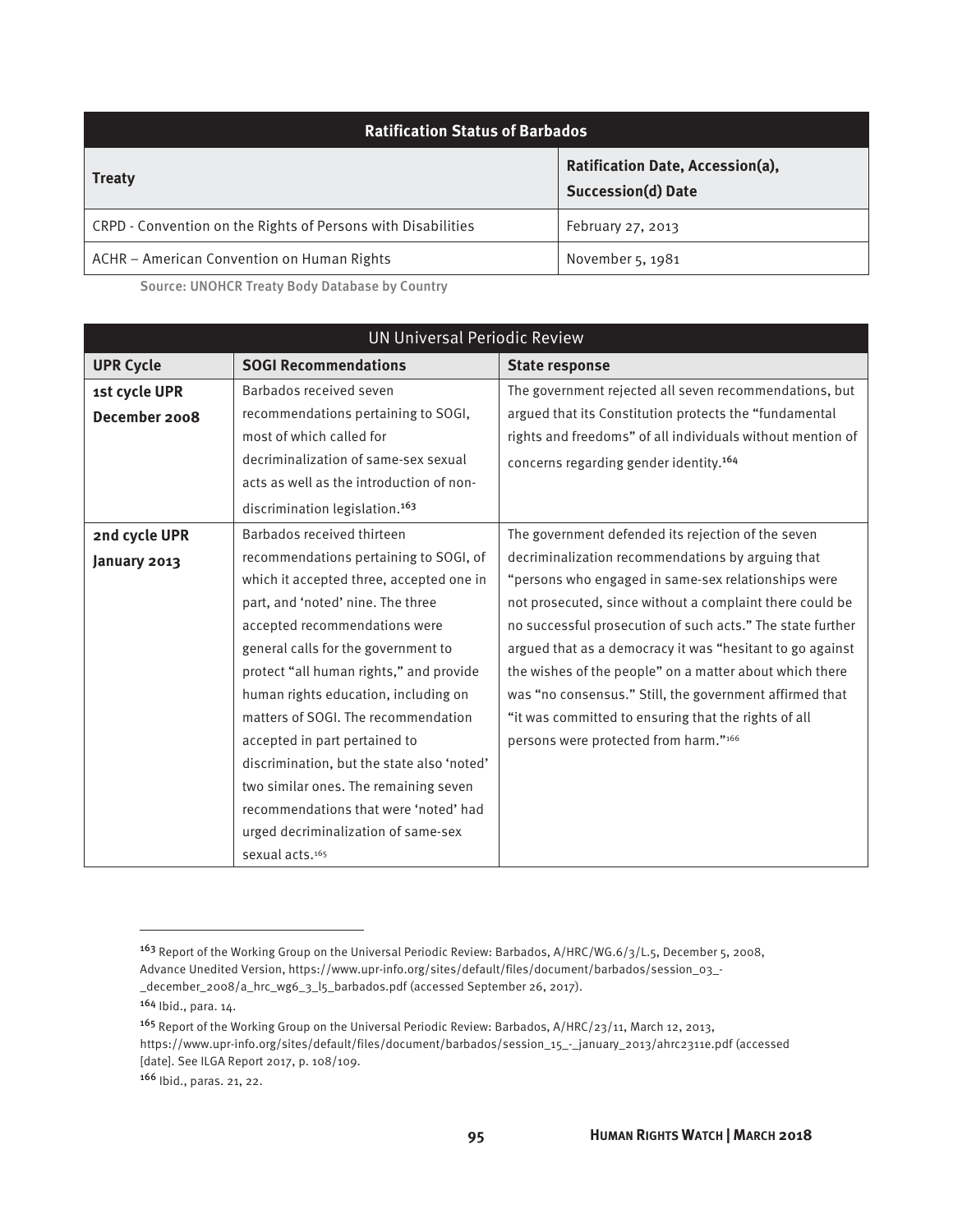# **Appendix III: Dominica**

| <b>General Country Information</b> |                                                                                           |  |
|------------------------------------|-------------------------------------------------------------------------------------------|--|
| <b>Population</b>                  | 72,000 (2013)                                                                             |  |
| <b>Gained Independence</b>         | November 3, 1978                                                                          |  |
| <b>Multilateral Affiliations</b>   | Member of the African, Caribbean and Pacific Group of States, Association of Caribbean    |  |
|                                    | States, Caribbean Community, Non-Aligned Movement, Organization internationale de la      |  |
|                                    | Francophonie, Organization of Eastern Caribbean States, Organization of American States,  |  |
|                                    | United Nations and World Trade Organization.                                              |  |
| <b>Relevant Legislation</b>        | Sexual Offences Act 1998                                                                  |  |
|                                    | Section 14 - Gross Indecency                                                              |  |
|                                    | "(1) Any person who commits an act of gross indecency with another person is              |  |
|                                    | guilty of an offence and liable on conviction to imprisonment for five years.             |  |
|                                    | (2) Subsection (1) does not apply to an act of gross indecency committed in private       |  |
|                                    | between an adult male person and an adult female person, both of whom consent.            |  |
|                                    | (3) For the purposes of subsection (2) -an act shall be deemed not to have been           |  |
|                                    | committed in private if it is committed in a public place; and a person shall be          |  |
|                                    | deemed not to consent to the commission of such an act if $-$ (i) the consent is          |  |
|                                    | extorted by force, threats or fear of bodily harm or is obtained by false and             |  |
|                                    | fraudulent representations as to the nature of the act; (ii) the consent is induced by    |  |
|                                    | the application or administration of any drug, matter or thing with intent to             |  |
|                                    | intoxicate or stupefy the person; or (iii) that person is, and the other party to the act |  |
|                                    | knows or has good reason to believe that the person is suffering from a mental            |  |
|                                    | disorder.                                                                                 |  |
|                                    | (4) In this section "gross indecency" is an act other than sexual intercourse             |  |
|                                    | (whether natural or unnatural) by a person involving the use of genital organs            |  |
|                                    | for the purpose of arousing or gratifying sexual desire."                                 |  |
|                                    | Section 16 - Buggery                                                                      |  |
|                                    | "(1) A person who commits buggery is guilty of an offence and liable on conviction        |  |
|                                    | to imprisonment for $-$ (a) twenty-five years, if committed by an adult on a minor; (b)   |  |
|                                    | ten years, if committed by an adult on another adult; (c) or five years, if committed     |  |
|                                    | by a minor; and, if the Court thinks it fit, the Court may order that the convicted       |  |
|                                    | person be admitted to a psychiatric hospital for treatment.                               |  |
|                                    | (2) Any person who attempts to commit the offence of buggery, or is guilty of an          |  |
|                                    | assault with the intent to commit the same is guilty of an offence and liable to          |  |
|                                    | imprisonment for four years and, if the Court thinks it fit, the Court may order that     |  |
|                                    | the convicted person be admitted to the psychiatric hospital for treatment.               |  |
|                                    | (3) In this section "buggery" means sexual intercourse per anum by a male person          |  |
|                                    | with a male person or by a male person with a female person."                             |  |

Source: Commonwealth Secretariat and HRW Map of Countries with Anti-LGBT Laws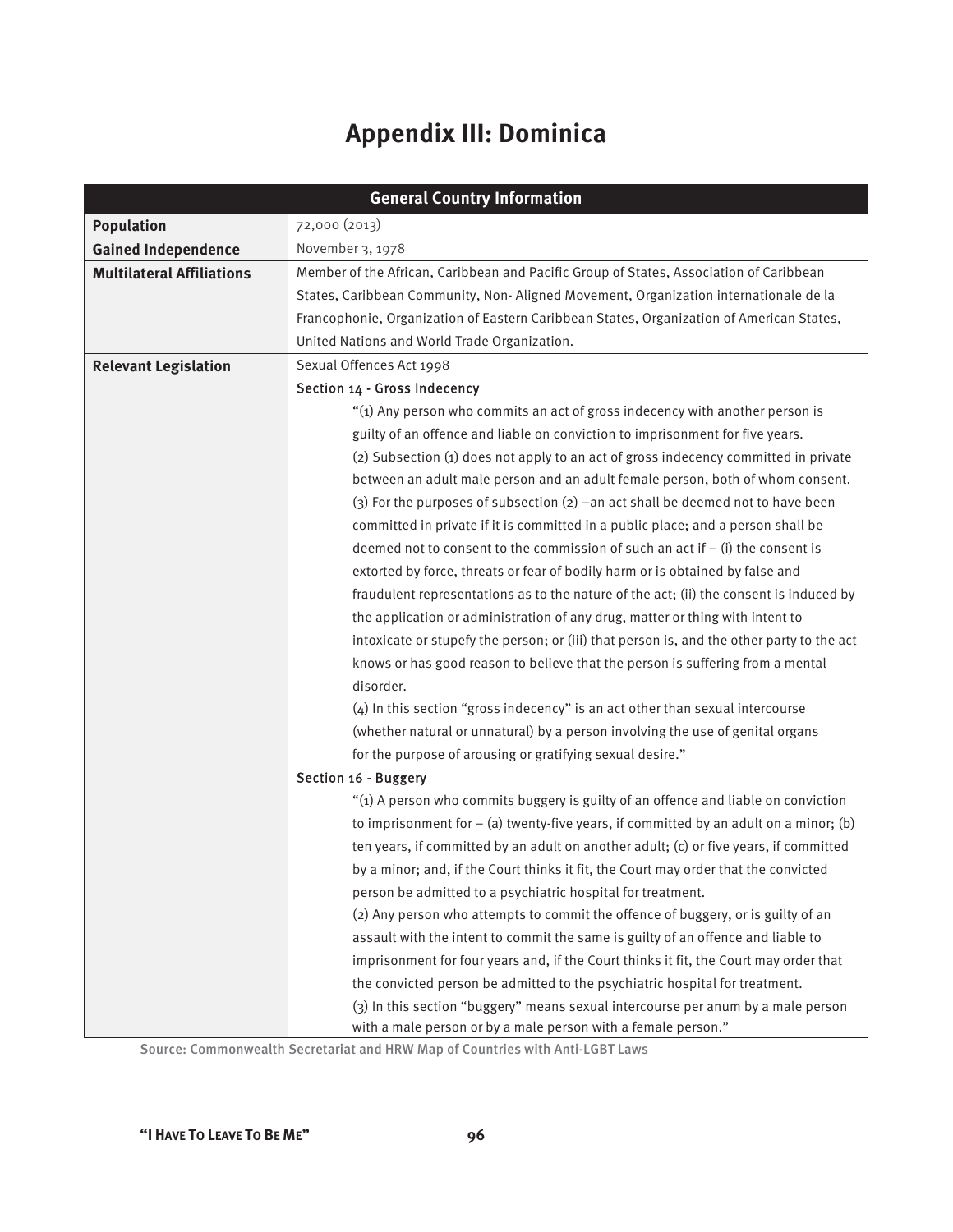| <b>Ratification Status for Dominica</b>                                               |                                                               |  |
|---------------------------------------------------------------------------------------|---------------------------------------------------------------|--|
| <b>Treaty</b>                                                                         | Ratification Date, Accession(a),<br><b>Succession(d) Date</b> |  |
| ICCPR - International Covenant on Civil and Political Rights                          | June $17, 1993$ (a)                                           |  |
| CEDAW - Convention on the Elimination of All Forms of Discrimination<br>against Women | September 15, 1980                                            |  |
| ICESCR - International Covenant on Economic, Social and Cultural Rights               | June $17, 1993$ (a)                                           |  |
| CRC - Convention on the Rights of the Child                                           | March 13, 1991                                                |  |
| CRPD - Convention on the Rights of Persons with Disabilities                          | October 1, 2012                                               |  |
| ACHR – American Convention on Human Rights                                            | June 3, 1993                                                  |  |

Source: UNOHCR Treaty Body Database by Country

| <b>UN Universal Periodic Review</b> |                                                  |                                                            |
|-------------------------------------|--------------------------------------------------|------------------------------------------------------------|
| <b>UPR Cycle</b>                    | <b>SOGI Recommendations</b>                      | <b>State response</b>                                      |
| 1st cycle UPR                       | State received seven recommendations             | State did not accept any of the seven recommendations      |
| January 2010                        | pertaining to SOGI, including                    | including calls for the decriminalization of same-sex      |
|                                     | recommendations to implement                     | sexual acts and institution of non-discrimination          |
|                                     | comprehensive human rights education             | principles. The state also 'noted' several                 |
|                                     | and "undertake measures to promote               | recommendations regarding its HIV/AIDS program,            |
|                                     | tolerance and non-discrimination on              | including calls for legislation banning discrimination on  |
|                                     | grounds of sexual orientation or                 | the basis of HIV status. In response, Dominica conceded    |
|                                     | identity" by utilizing the Yogyakarta            | that existing law is "discriminatory" and that there is a  |
|                                     | Principles. <sup>167</sup>                       | "certain element of discrimination in the society."168     |
| 2nd cycle UPR                       | State received twelve recommendations            | State argued that it did not "prevent defenders of any     |
| May 2014                            | regarding SOGI which called for                  | cause from exercising their rights." Rejecting the         |
|                                     | decriminalization and implementation of          | recommendations for decriminalization, the state argued    |
|                                     | non-discrimination principles. The               | that nobody had been charged under the law and that        |
|                                     | Working Group also expressed concern             | "the Government was not prepared to introduce any          |
|                                     | about the protection of human rights             | legislation to Parliament decriminalizing sexual relations |
|                                     | defenders working on SOGI issues. <sup>169</sup> | between adults of the same sex."170                        |

<sup>167</sup> Report of the Working Group on the Universal Periodic Review: Dominica, A/HRC/13/12, January 4, 2010,

https://www.upr-info.org/sites/default/files/document/dominica/session\_06\_-

\_november\_2009/a\_hrc\_13\_12\_dominica\_e.pdf (accessed September 26, 2017). See ILGA Report 2017, pp. 110.

<sup>168</sup> ILGA Report 2017, pp. 110.

<sup>169</sup> Report of the Working Group on the Universal Periodic Review: Dominica, A/HRC/27/9, June 26, 2015, https://www.uprinfo.org/sites/default/files/document/dominica/session\_19\_-\_april\_2014/a\_hrc\_27\_9\_e.pdf (accessed September 26, 2017). See ILGA Report 2017, pp. 110-111.

<sup>170</sup> ILGA Report 2017, pp. 110-111.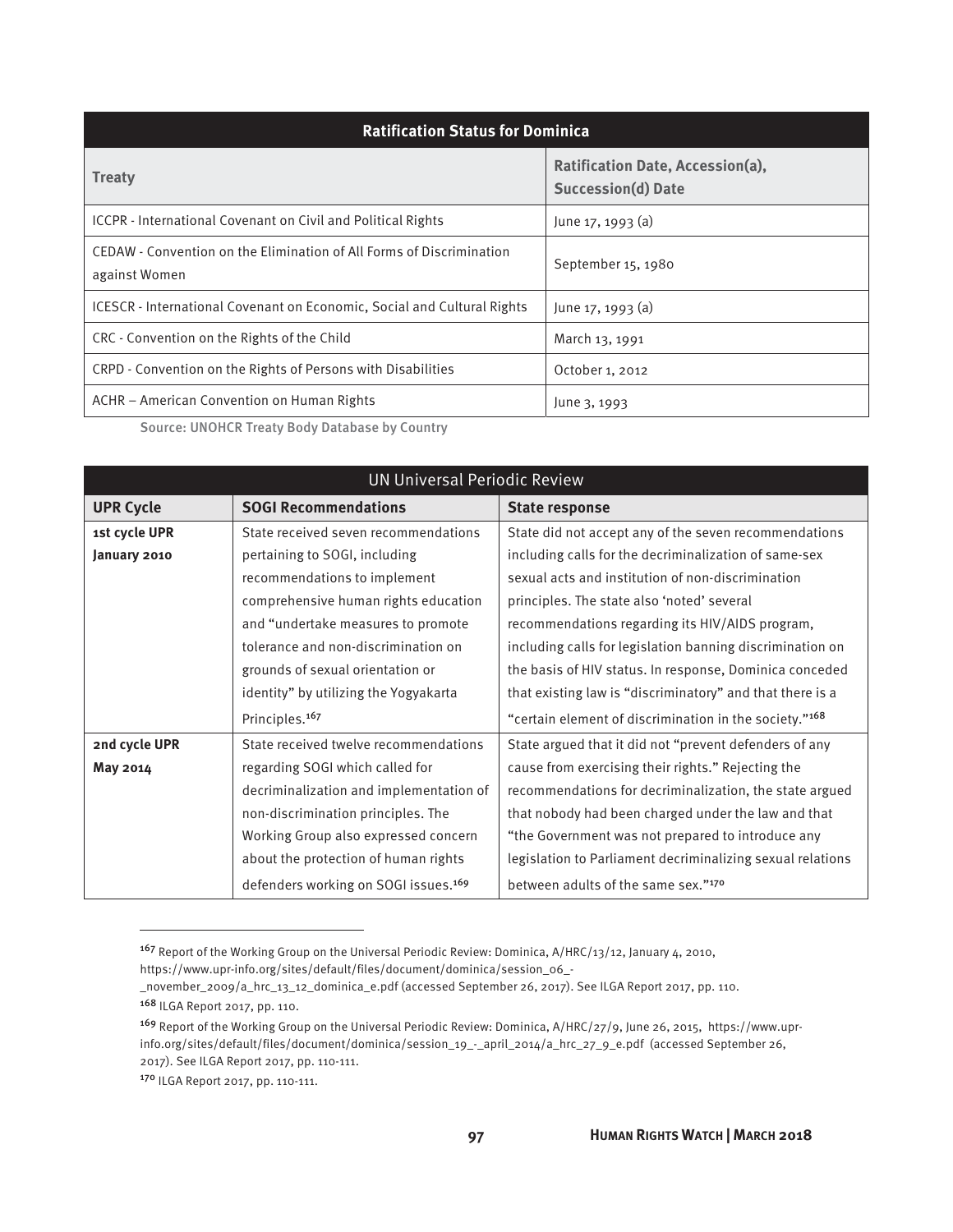# **Appendix IV: Grenada**

| <b>General Country Information</b> |                                                                                                |  |  |
|------------------------------------|------------------------------------------------------------------------------------------------|--|--|
| <b>Population</b>                  | 106,000(2013)                                                                                  |  |  |
| <b>Gained Independence</b>         | February $7, 1974$                                                                             |  |  |
| <b>Multilateral Affiliations</b>   | Member of the African, Caribbean and Pacific Group of States, Association of Caribbean States, |  |  |
|                                    | Caribbean Community, Non-Aligned Movement, Organization of Eastern Caribbean States,           |  |  |
|                                    | Organization of American States, United Nations and World Trade Organization.                  |  |  |
| <b>Relevant Legislation</b>        | Criminal Code of 1987 as amended in 1993                                                       |  |  |
|                                    | Article 430.                                                                                   |  |  |
|                                    | "Whoever publicly and willfully commits any grossly indecent act is guilty of a misdemeanor."  |  |  |
|                                    |                                                                                                |  |  |
|                                    | Article 431.                                                                                   |  |  |
|                                    | "If any two persons are guilty of unnatural connexion, or if any person is guilty of           |  |  |
|                                    | unnatural connection with any animal, every such person shall be liable to                     |  |  |
|                                    | imprisonment for ten years".                                                                   |  |  |

Source: Commonwealth Secretariat and HRW Map of Countries with Anti-LGBT Laws

| <b>Ratification Status</b>                                                                  |                                                               |  |
|---------------------------------------------------------------------------------------------|---------------------------------------------------------------|--|
| <b>Treaty</b>                                                                               | Ratification Date, Accession(a),<br><b>Succession(d) Date</b> |  |
| ICCPR - International Covenant on Civil and Political Rights                                | September $6, 1991$ (a)                                       |  |
| CEDAW - Convention on the Elimination of All Forms of Discrimination<br>against Women       | August 30, 1990                                               |  |
| CERD - International Convention on the Elimination of All Forms of Racial<br>Discrimination | May 10, 2013                                                  |  |
| <b>ICESCR</b> - International Covenant on Economic, Social and Cultural Rights              | September 6, 1991 $(a)$                                       |  |
| CRC - Convention on the Rights of the Child                                                 | November 5, 1990                                              |  |
| CRPD - Convention on the Rights of Persons with Disabilities                                | August 27, 2014                                               |  |
| ACHR – American Convention on Human Rights                                                  | July 14, 1978                                                 |  |

Source: UNOHCR Treaty Body Database by Country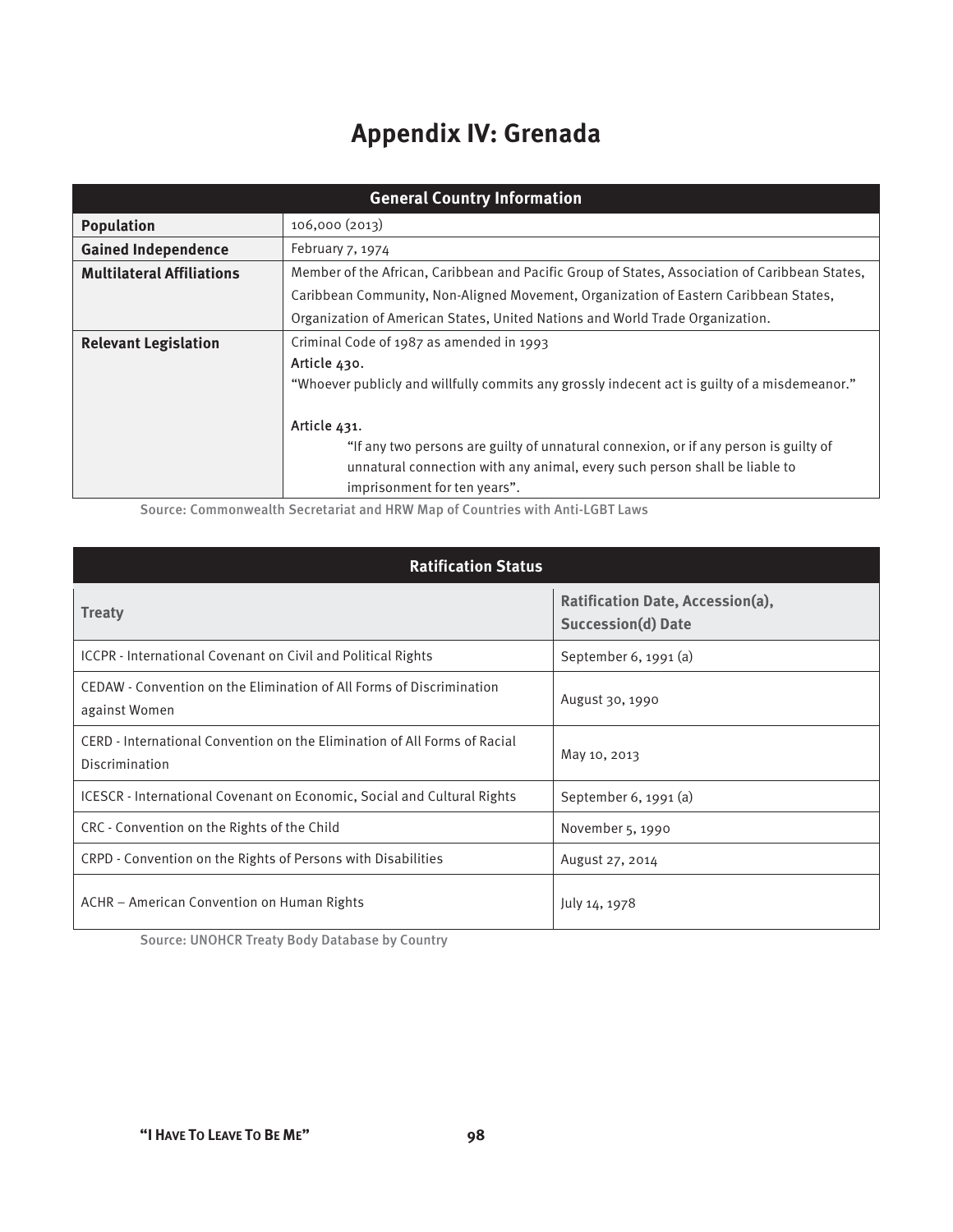| <b>UN Universal Periodic Review</b> |                                                      |                                                        |
|-------------------------------------|------------------------------------------------------|--------------------------------------------------------|
| <b>UPR Cycle</b>                    | <b>SOGI Recommendations</b>                          | <b>State response</b>                                  |
| 1st cycle UPR                       | Grenada received five recommendations                | The government confirmed that its law criminalizing    |
| <b>May 2010</b>                     | to decriminalize same-sex sexual                     | same-sex sexual relations remained in effect and       |
|                                     | relations, none of which it accepted. <sup>171</sup> | might be considered "discriminatory," but said that    |
|                                     |                                                      | repeal would require a "growing tolerance on the part  |
|                                     |                                                      | of the people" before the government would take        |
|                                     |                                                      | action. The state argued that there was no such        |
|                                     |                                                      | discrimination "in the provision of health and other   |
|                                     |                                                      | services in that regard."172                           |
| 2nd cycle UPR                       | Grenada received sixteen                             | None of the sixteen recommendations were accepted,     |
| January 2015                        | recommendations regarding SOGI. Most                 | although the government addressed the matter at        |
|                                     | of the recommendations urged Grenada                 | length in its response. The government said that the   |
|                                     | to decriminalize same-sex sexual                     | protection of LGBTI persons was considered as part of  |
|                                     | relations, with additional calls for anti-           | its constitutional reform process, but that ultimately |
|                                     | discrimination education programs and                | its reform committee decided not to move forward with  |
|                                     | legislation. <sup>173</sup>                          | the issue because "it was obvious that there was not   |
|                                     |                                                      | much support for that issue nationally." However, the  |
|                                     |                                                      | state noted that the committee recommended             |
|                                     |                                                      | legislation on workplace sexual orientation            |
|                                     |                                                      | discrimination. <sup>174</sup>                         |

<sup>171</sup> Report of the Working Group on the Universal Periodic Review: Grenada, A/HRC/15/12, June 16, 2010, https://www.uprinfo.org/sites/default/files/document/grenada/session\_08\_-\_may\_2010/a\_hrc\_15\_12\_e.pdf. See ILGA Report 2017, pp. 111- 112.

<sup>172</sup> Report of the Working Group on the Universal Periodic Review: Grenada, A/HRC/15/12, June 16, 2010, https://www.uprinfo.org/sites/default/files/document/grenada/session\_08\_-\_may\_2010/a\_hrc\_15\_12\_e.pdf., para. 26.

<sup>173</sup> Report of the Working Group on the Universal Periodic Review: Grenada, A/HRC/29/14, April 9, 2015, https://www.uprinfo.org/sites/default/files/document/grenada/session\_21\_-\_january\_2015/a\_hrc\_29\_14\_e.pdf. See ILGA Report 2017, pp. 112.

<sup>174</sup> Report of the Working Group on the Universal Periodic Review: Grenada, A/HRC/29/14, April 9, 2015, https://www.uprinfo.org/sites/default/files/document/grenada/session\_21\_-\_january\_2015/a\_hrc\_29\_14\_e.pdf , para. 35.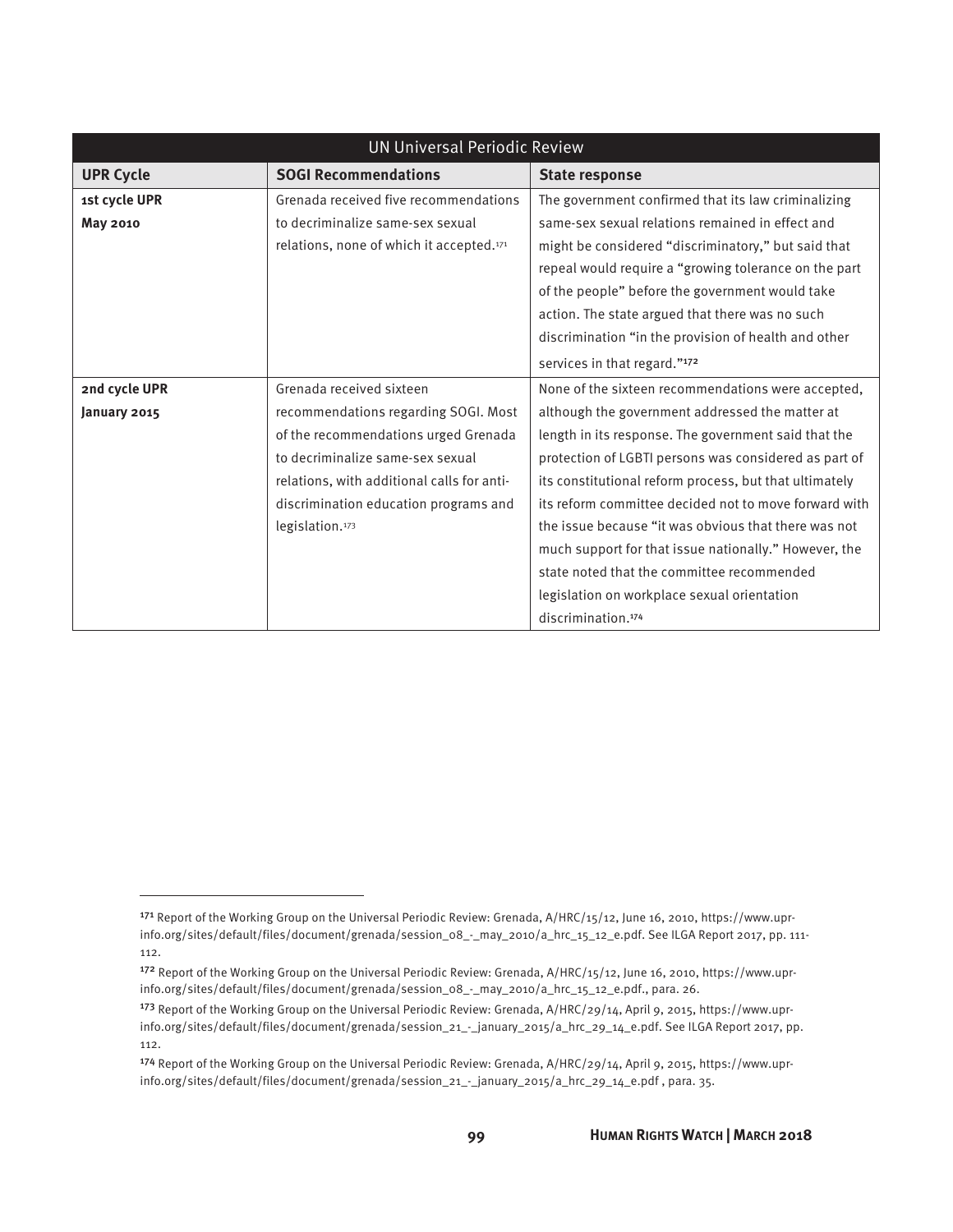# **Appendix V: St. Kitts and Nevis**

| <b>General Country Information</b> |                                                                                        |  |
|------------------------------------|----------------------------------------------------------------------------------------|--|
| <b>Population</b>                  | 54,000 (2013)                                                                          |  |
| <b>Gained Independence</b>         | September 19, 1983                                                                     |  |
| <b>Multilateral Affiliations</b>   | Member of the African, Caribbean and Pacific Group of States, Association of Caribbean |  |
|                                    | States, Caribbean Community, Non-Aligned Movement, Organization of Eastern Caribbean   |  |
|                                    | States, Organization of American States, United Nations and World Trade Organization.  |  |
| <b>Relevant Legislation</b>        | Offences Against the Person Act Revised in 2002                                        |  |
|                                    | Part XII. Unnatural Offences                                                           |  |
|                                    | Section 56 - Sodomy and Bestiality                                                     |  |
|                                    | "Any person who is convicted of the abominable crime of buggery, committed             |  |
|                                    | either with mankind or with any animal, shall be liable to be imprisoned for a term    |  |
|                                    | not exceeding ten years, with or without hard labor".                                  |  |
|                                    | Section 57 - Attempt to Commit an Infamous Crime                                       |  |
|                                    | "Any person who attempts to commit the said abominable crime, or is guilty of any      |  |
|                                    | assault with intent to commit the same, or of any indecent assault upon any male       |  |
|                                    | person, commits a misdemeanor, and, on conviction, shall be liable to be               |  |
|                                    | imprisoned for a term not exceeding four years, with or without hard labor". [Note:    |  |
|                                    | "any indecent assault upon any male person" is undefined and thus subject to           |  |
|                                    | arbitrary interpretation, which could potentially encompass any behavior perceived     |  |
|                                    | as a homosexual advance.]                                                              |  |

Source: Commonwealth Secretariat and HRW Map of Countries with Anti-LGBT Laws

| <b>Ratification Status</b>                                                                  |                                                        |  |
|---------------------------------------------------------------------------------------------|--------------------------------------------------------|--|
| <b>Treaty</b>                                                                               | Ratification Date, Accession(a),<br>Succession(d) Date |  |
| ICCPR - International Covenant on Civil and Political Rights                                | Not ratified                                           |  |
| CEDAW - Convention on the Elimination of All Forms of Discrimination<br>against Women       | April 25, 1985 (a)                                     |  |
| CERD - International Convention on the Elimination of All Forms of Racial<br>Discrimination | October 13, 2006 (a)                                   |  |
| <b>ICESCR</b> - International Covenant on Economic, Social and Cultural Rights              | Not ratified                                           |  |
| CRC - Convention on the Rights of the Child                                                 | July 24, 1990                                          |  |
| ACHR - American Convention on Human Rights                                                  | Not ratified                                           |  |

Source: UNOHCR Treaty Body Database by Country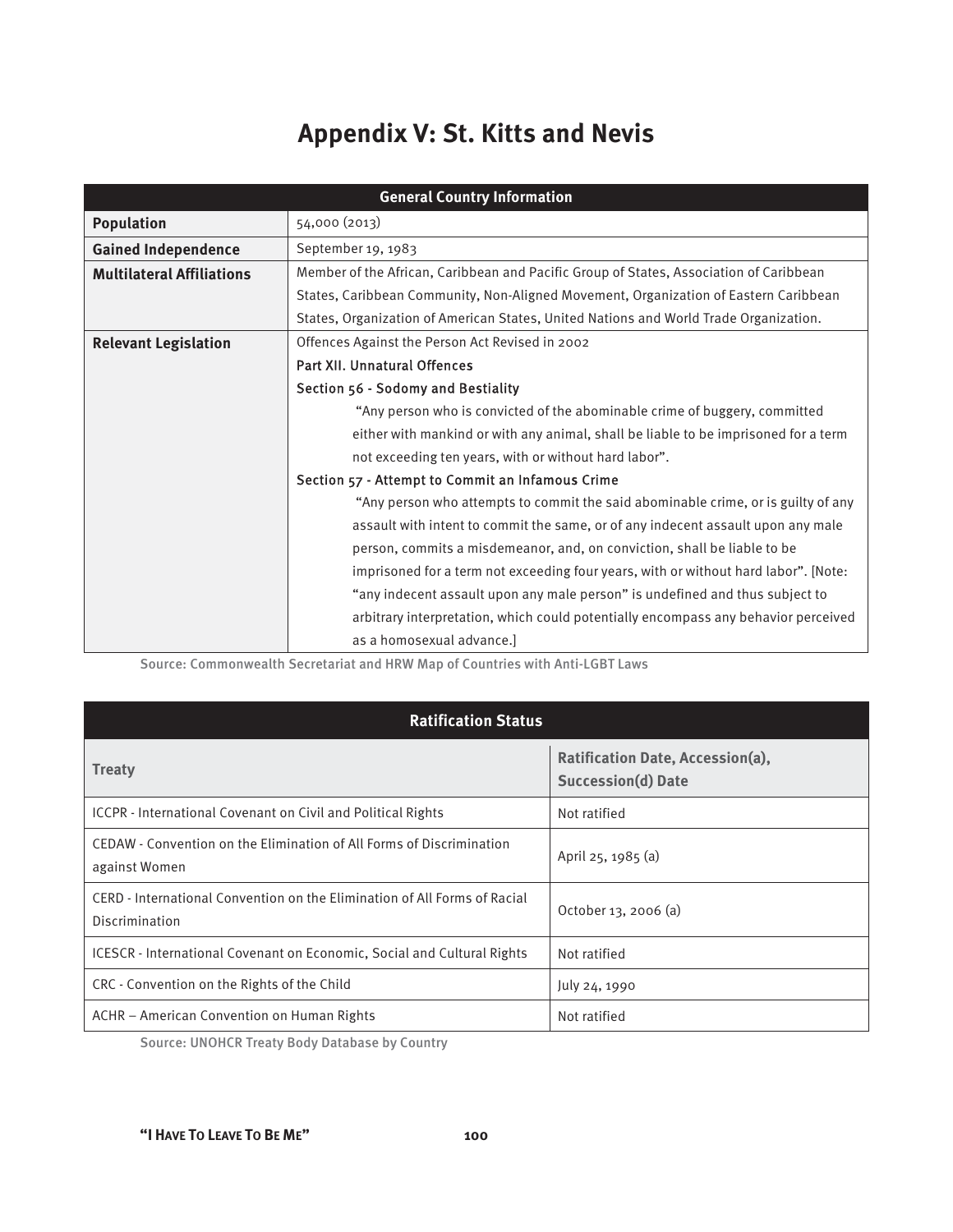| <b>UN Universal Periodic Review</b> |                                           |                                                         |
|-------------------------------------|-------------------------------------------|---------------------------------------------------------|
| <b>UPR Cycle</b>                    | <b>SOGI Recommendations</b>               | <b>State response</b>                                   |
| 1st cycle UPR                       | St. Kitts and Nevis received eight        | The government did not accept any of the eight          |
| January 2011                        | recommendations regarding SOGI. The       | recommendations but argued that, although the law       |
|                                     | majority of the recommendations called    | was still in effect, "in terms of the society at large, |
|                                     | for decriminalization and the             | such persons did enjoy the same rights and privileges   |
|                                     | incorporation of non-discrimination       | as everyone else." The government also said that        |
|                                     | provisions in legislation. <sup>175</sup> | HIV/AIDS-related care was openly accessible to MSM.     |
|                                     |                                           | 176                                                     |
|                                     |                                           |                                                         |
| 2nd cycle UPR                       | St. Kitts and Nevis received eight        | The government did not accept any of the SOGI           |
| November 2015                       | recommendations regarding SOGI which      | recommendations, including the general non-             |
|                                     | again addressed non-discrimination        | discrimination statements. The government responded     |
|                                     | provisions and decriminalization. Two     | by stating there was "no formal or positive legal       |
|                                     | additional general recommendations        | discrimination against persons" in the country, and     |
|                                     | called for an end to all forms of         | that the government had received no reports of such     |
|                                     | discrimination to all the "full enjoyment | violence or discrimination. <sup>178</sup>              |
|                                     | of all human rights by every member of    |                                                         |
|                                     | society."177                              |                                                         |

 $\overline{a}$ 

<sup>&</sup>lt;sup>175</sup> Report of the Working Group on the Universal Periodic Review: St. Kitts and Nevis, A/HRC/WG.6/10/L.10, February 3, 2011, Advanced Unedited Version, https://www.uprinfo.org/sites/default/files/document/saint\_kitts\_and\_nevis/session\_10\_- \_january\_2011/saint\_kitts-a\_hrc\_wg.6\_10\_l.10-eng.pdf . See ILGA Report 2017, pp. 116-117.

<sup>176</sup> Report of the Working Group on the Universal Periodic Review: St. Kitts and Nevis, A/HRC/WG.6/10/L.10, February 3, 2011, Advanced Unedited Version, https://www.uprinfo.org/sites/default/files/document/saint\_kitts\_and\_nevis/session\_10\_- \_january\_2011/saint\_kitts-a\_hrc\_wg.6\_10\_l.10-eng.pdf, para. 35. See ILGA Report 2017, pp. 116.

<sup>177</sup> Report of the Working Group on the Universal Periodic Review: St. Kitts and Nevis, A/HRC/31/16, November 20, 2015, Unedited Version, https://www.upr-info.org/sites/default/files/document/saint\_kitts\_and\_nevis/session\_23\_- \_november\_2015/a\_hrc\_31\_16.pdf . See ILGA Report 2017, pp. 116.

<sup>&</sup>lt;sup>178</sup> Report of the Working Group on the Universal Periodic Review: St. Kitts and Nevis, A/HRC/31/16, November 20, 2015, Unedited Version, https://www.upr-info.org/sites/default/files/document/saint\_kitts\_and\_nevis/session\_23\_- \_november\_2015/a\_hrc\_31\_16.pdf, para. 16. See ILGA Report 2017, pp. 116.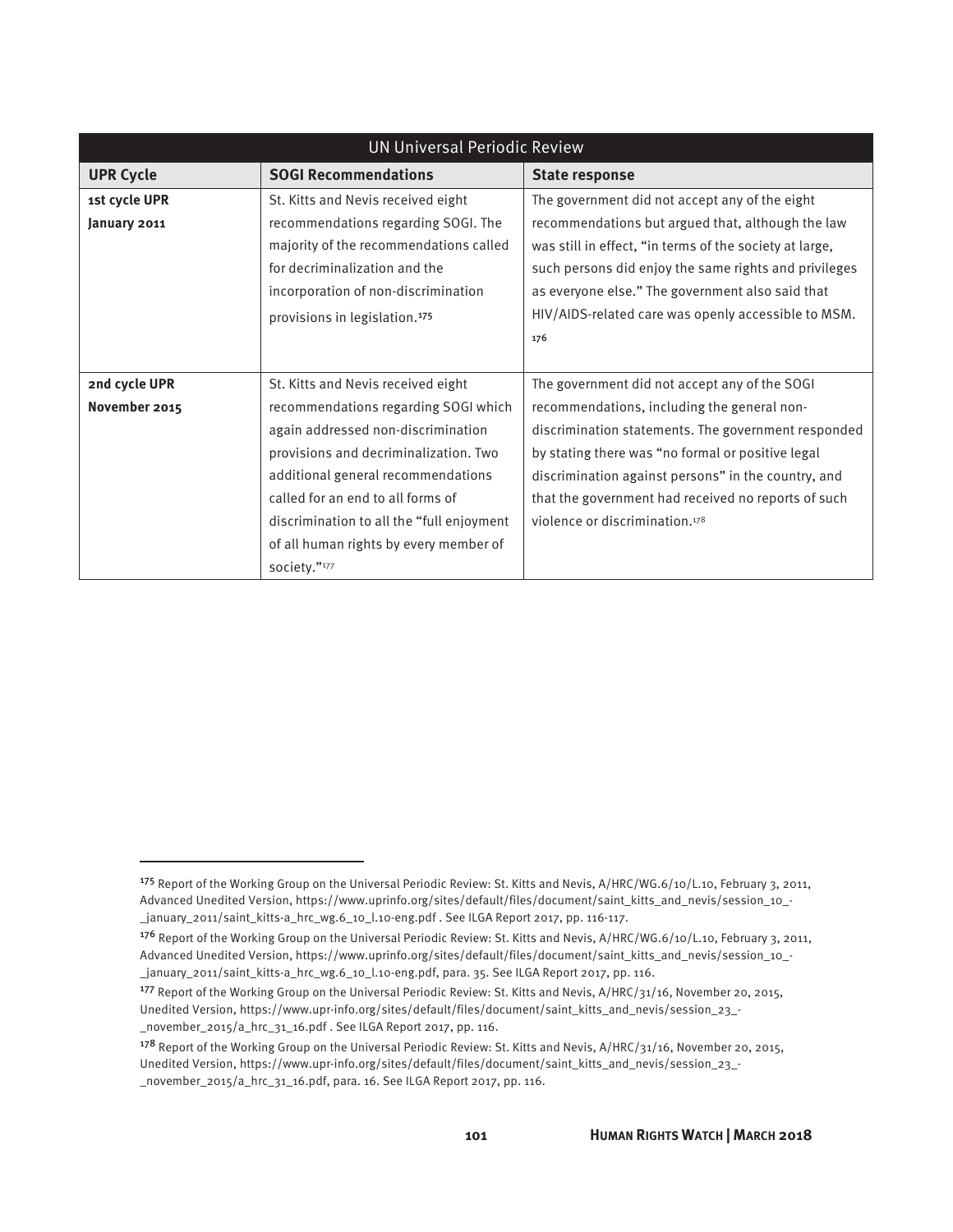# **Appendix VI: St. Lucia**

| <b>General Country Information</b> |                                                                                                                                                                                                                                                                                                                                                                                                                                                                        |  |
|------------------------------------|------------------------------------------------------------------------------------------------------------------------------------------------------------------------------------------------------------------------------------------------------------------------------------------------------------------------------------------------------------------------------------------------------------------------------------------------------------------------|--|
| <b>Population</b>                  | 182,000 (2013)                                                                                                                                                                                                                                                                                                                                                                                                                                                         |  |
| <b>Gained Independence</b>         | February 22, 1979                                                                                                                                                                                                                                                                                                                                                                                                                                                      |  |
| <b>International Relations</b>     | Member of the African, Caribbean and Pacific Group of States, Association of Caribbean                                                                                                                                                                                                                                                                                                                                                                                 |  |
|                                    | States, Caribbean Community, Non-Aligned Movement, Organisation internationale de la                                                                                                                                                                                                                                                                                                                                                                                   |  |
|                                    | Francophonie, Organization of Eastern Caribbean States, Organization of American States,                                                                                                                                                                                                                                                                                                                                                                               |  |
|                                    | United Nations and World Trade Organization.                                                                                                                                                                                                                                                                                                                                                                                                                           |  |
| <b>Relevant Legislation</b>        | Criminal Code, No. 9 of 2004 (Effective 1 January 2005)                                                                                                                                                                                                                                                                                                                                                                                                                |  |
|                                    | Section 132 - Gross Indecency                                                                                                                                                                                                                                                                                                                                                                                                                                          |  |
|                                    | "(1) Any person who commits an act of gross indecency with another person                                                                                                                                                                                                                                                                                                                                                                                              |  |
|                                    | commits an offence and is liable on conviction on indictment to imprisonment for                                                                                                                                                                                                                                                                                                                                                                                       |  |
|                                    | ten years or on summary conviction to five years.                                                                                                                                                                                                                                                                                                                                                                                                                      |  |
|                                    | (2) Subsection (1) does not apply to an act of gross indecency committed in private                                                                                                                                                                                                                                                                                                                                                                                    |  |
|                                    | between an adult male person and an adult female person, both of whom consent.                                                                                                                                                                                                                                                                                                                                                                                         |  |
|                                    | (3) For the purposes of subsection $(2)$ -                                                                                                                                                                                                                                                                                                                                                                                                                             |  |
|                                    | (a) an act shall be deemed not to have been committed in private if it is committed                                                                                                                                                                                                                                                                                                                                                                                    |  |
|                                    | in a public place; and                                                                                                                                                                                                                                                                                                                                                                                                                                                 |  |
|                                    | (b) a person shall be deemed not to consent to the commission of such an act if $-$                                                                                                                                                                                                                                                                                                                                                                                    |  |
|                                    | (i) the consent is extorted by force, threats or fear of bodily harm or is obtained<br>by false and fraudulent representations as to the nature of the act;<br>(ii) the consent is induced by the application or administration of any drug,<br>matter or thing with intent to intoxicate or stupefy the person; or                                                                                                                                                    |  |
|                                    |                                                                                                                                                                                                                                                                                                                                                                                                                                                                        |  |
|                                    |                                                                                                                                                                                                                                                                                                                                                                                                                                                                        |  |
|                                    |                                                                                                                                                                                                                                                                                                                                                                                                                                                                        |  |
|                                    | (iii) that person is, and the other party to the act knows or has good reason to                                                                                                                                                                                                                                                                                                                                                                                       |  |
|                                    | believe that the person is suffering from a mental disorder.                                                                                                                                                                                                                                                                                                                                                                                                           |  |
|                                    | (4) In this section "gross indecency" is an act other than sexual intercourse<br>(whether natural or unnatural) by a person involving the use of the genital organs<br>for the purpose of arousing or gratifying sexual desire."<br>Section 133 - Buggery<br>"(1) A person who commits buggery commits an offence and is liable on conviction on<br>indictment to imprisonment for -<br>(a) life, if committed with force and without the consent of the other person; |  |
|                                    |                                                                                                                                                                                                                                                                                                                                                                                                                                                                        |  |
|                                    |                                                                                                                                                                                                                                                                                                                                                                                                                                                                        |  |
|                                    |                                                                                                                                                                                                                                                                                                                                                                                                                                                                        |  |
|                                    |                                                                                                                                                                                                                                                                                                                                                                                                                                                                        |  |
|                                    |                                                                                                                                                                                                                                                                                                                                                                                                                                                                        |  |
|                                    |                                                                                                                                                                                                                                                                                                                                                                                                                                                                        |  |
|                                    | (b) ten years, in any other case.                                                                                                                                                                                                                                                                                                                                                                                                                                      |  |
|                                    | (2) Any person who attempts to commit buggery, or commits an assault with intent to                                                                                                                                                                                                                                                                                                                                                                                    |  |
|                                    | commit buggery, commits an offence and is liable to imprisonment for five years.                                                                                                                                                                                                                                                                                                                                                                                       |  |
|                                    | (3) In this section "buggery" means sexual intercourse per anus by a male person with                                                                                                                                                                                                                                                                                                                                                                                  |  |
|                                    | another male person."                                                                                                                                                                                                                                                                                                                                                                                                                                                  |  |

Source: Commonwealth Secretariat and HRW Map of Countries with Anti-LGBT Laws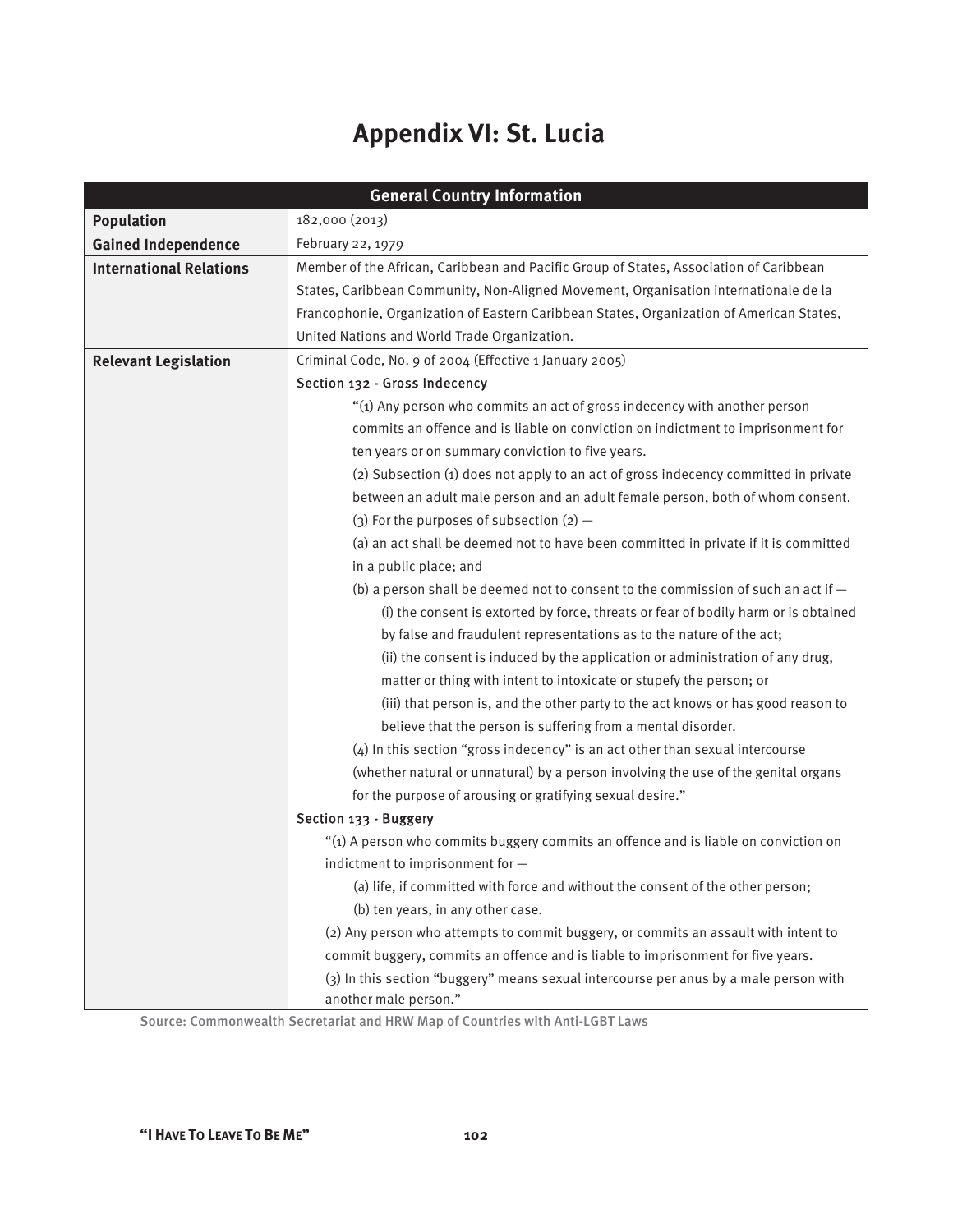| <b>Ratification Status for Saint Lucia</b>                                                         |                                                               |  |
|----------------------------------------------------------------------------------------------------|---------------------------------------------------------------|--|
| <b>Treaty</b>                                                                                      | Ratification Date, Accession(a),<br><b>Succession(d) Date</b> |  |
| ICCPR - International Covenant on Civil and Political Rights                                       | Not ratified                                                  |  |
| CEDAW - Convention on the Elimination of All Forms of Discrimination<br>against Women              | October 8, 1982 (a)                                           |  |
| CERD - International Convention on the Elimination of All Forms of Racial<br><b>Discrimination</b> | February 14, 1990 (d)                                         |  |
| ICESCR - International Covenant on Economic, Social and Cultural Rights                            | Not ratified                                                  |  |
| CRC - Convention on the Rights of the Child                                                        | June 16, 1993                                                 |  |
| ACHR – American Convention on Human Rights                                                         | Not ratified                                                  |  |

Source: UNOHCR Treaty Body Database by Country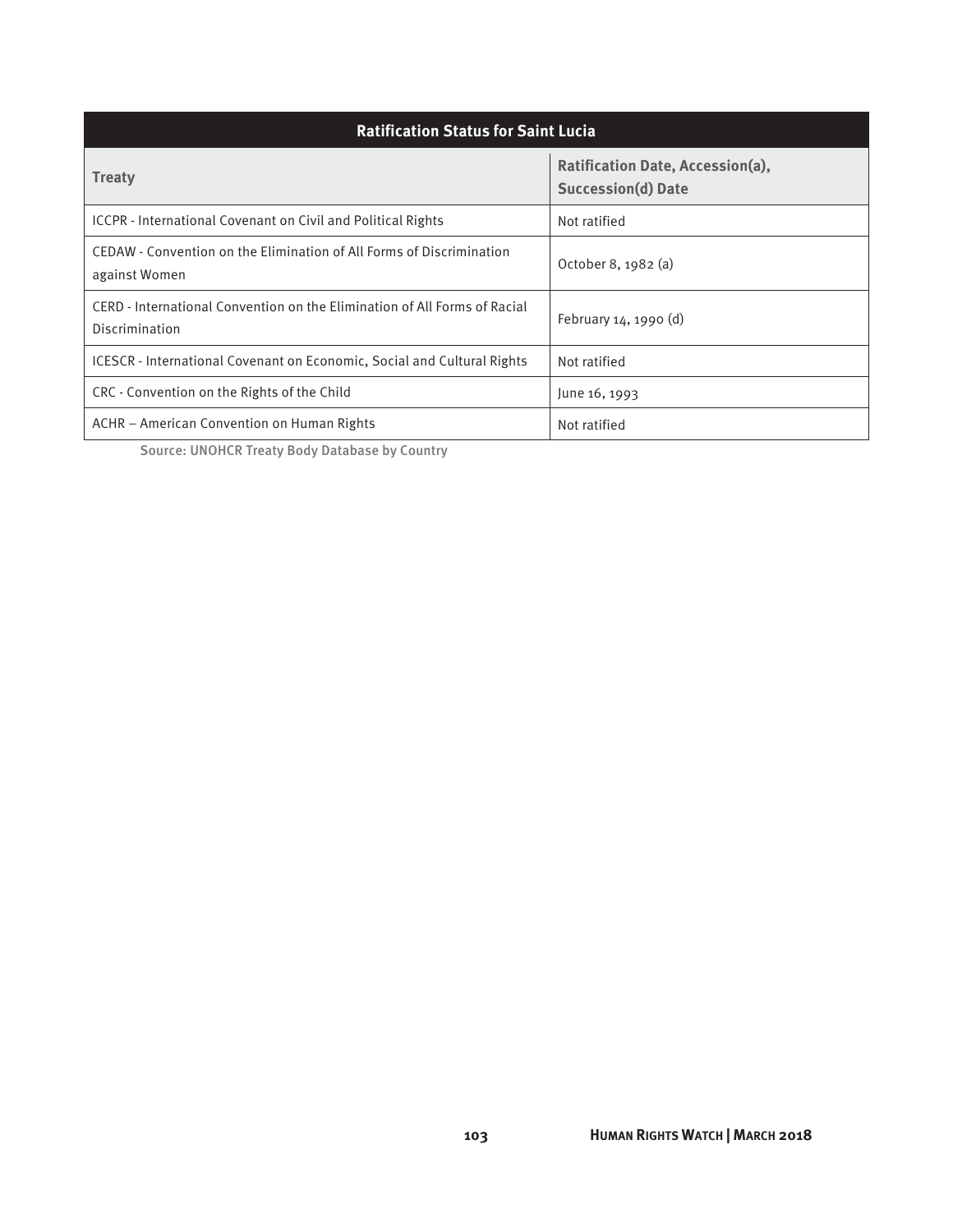| <b>UN Universal Periodic Review</b> |                                         |                                                                  |
|-------------------------------------|-----------------------------------------|------------------------------------------------------------------|
| <b>UPR Cycle</b>                    | <b>SOGI Recommendations</b>             | <b>State response</b>                                            |
| 1st cycle UPR                       | St. Lucia received eight                | The government rejected or 'noted' the six                       |
| January 2011                        | recommendations regarding SOGI.         | recommendations which called for decriminalization               |
|                                     | Most of the recommendations called      | and non-discrimination. State accepted the two                   |
|                                     | for decriminalization of same-sex       | recommendations calling for thorough investigations              |
|                                     | sexual relations and non-               | and protection of human rights defenders,                        |
|                                     | discrimination, one called for thorough | respectively. The delegation emphasized that the                 |
|                                     | investigations into acts of violence    | Constitution "does not allow for discrimination                  |
|                                     | committed against individuals on the    | against anyone," but questioned the role of the state            |
|                                     | basis of SOGI, and another called for   | in "advocacy and changes in attitude of certain                  |
|                                     | adequate protection of human rights     | sectors of society" that could prompt                            |
|                                     | defenders who work on SOGI-related      | decriminalization. <sup>180</sup>                                |
|                                     | issues.179                              |                                                                  |
| 2nd UPR November 2015               | St. Lucia received thirteen             | The government rejected the ten recommendations                  |
|                                     | recommendations regarding SOGI. Ten     | calling for decriminalization and non-discrimination             |
|                                     | of these called for the                 | legislation, and it accepted recommendations                     |
|                                     | decriminalization of same-sex sexual    | pertaining to educational programs. The government               |
|                                     | acts while three were related to        | explained that it had considered enacting non-                   |
|                                     | educational programs and unspecific     | discrimination legislation and had outlawed                      |
|                                     | commitments to fight against            | workplace sexual orientation discrimination. The                 |
|                                     | discrimination based on SOGI. 181       | delegation stressed that the Constitution protects all           |
|                                     |                                         | individuals including LGBTI people, and that such                |
|                                     |                                         | individuals are not barred from judicial redress. <sup>182</sup> |

 $\overline{a}$ 

<sup>179</sup> Report of the Working group on the Universal Periodic Review: St Lucia, A/HRC/17/6, March 11, 2011, https://www.uprinfo.org/sites/default/files/document/saint\_lucia/session\_10\_-\_january\_2011/a\_hrc\_17\_6\_saint\_lucia\_e.pdf. See ILGA Report 2017, pp. 117-118.

<sup>180</sup> Report of the Working group on the Universal Periodic Review: St Lucia, A/HRC/17/6, March 11, 2011, https://www.uprinfo.org/sites/default/files/document/saint\_lucia/session\_10\_-\_january\_2011/a\_hrc\_17\_6\_saint\_lucia\_e.pdf., para. 65. See ILGA Report 2017, pp. 117-118.

<sup>&</sup>lt;sup>181</sup> Report of the Working Group on the Universal Periodic Review: St Lucia, A/HRC/31/10, December 15, 2015, https://www.upr-info.org/sites/default/files/document/saint\_lucia/session\_23\_-\_november\_2015/a\_hrc\_31\_10.pdf. See ILGA Report 2017, pp. 117-118.

<sup>&</sup>lt;sup>182</sup> Report of the Working Group on the Universal Periodic Review: St Lucia, A/HRC/31/10, December 15, 2015, https://www.upr-info.org/sites/default/files/document/saint\_lucia/session\_23\_-\_november\_2015/a\_hrc\_31\_10.pdf,, paras. 18 & 19.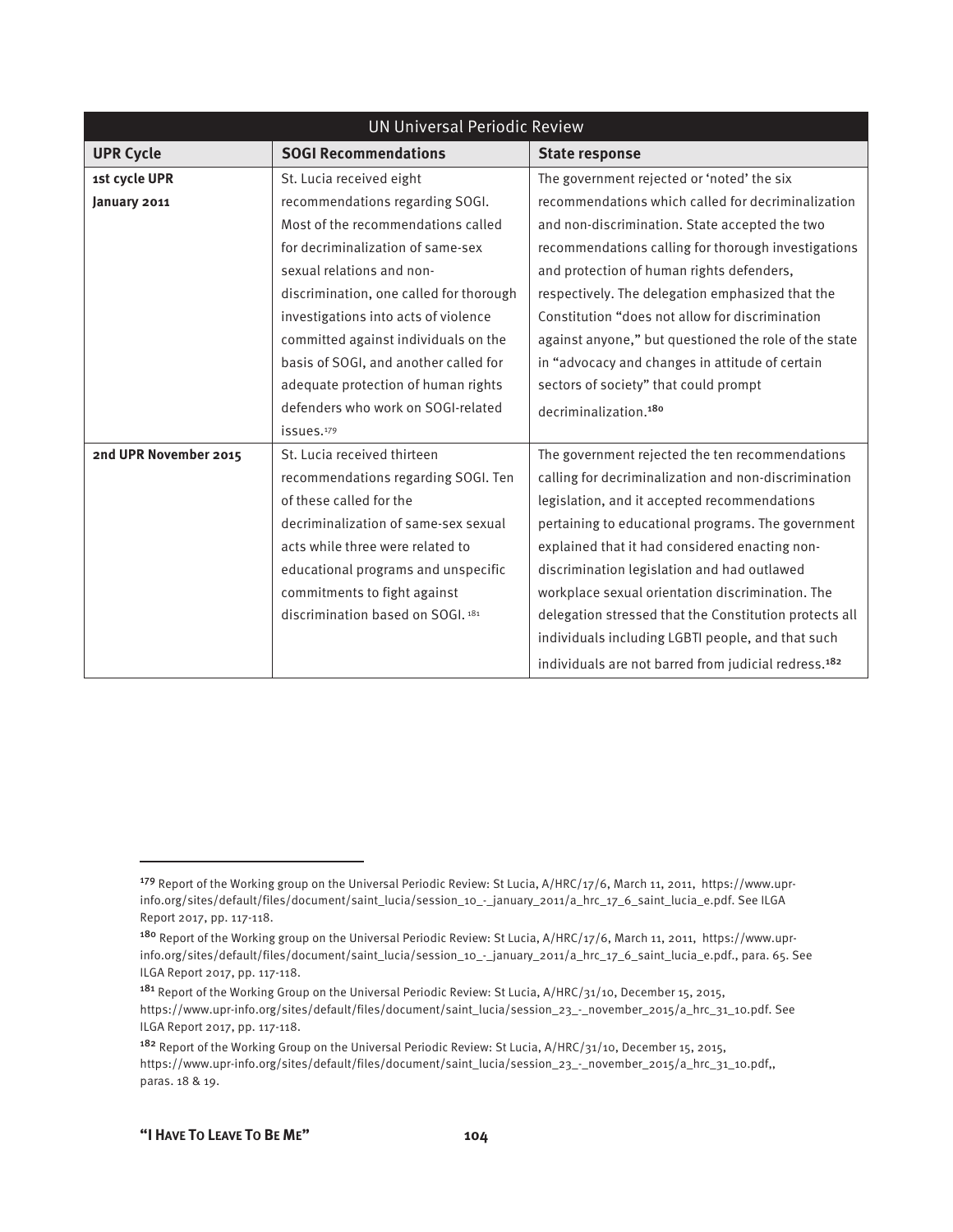# **Appendix VII: St. Vincent and the Grenadines**

| <b>General Country Information</b> |                                                                                                                                      |  |
|------------------------------------|--------------------------------------------------------------------------------------------------------------------------------------|--|
| <b>Population</b>                  | 109,000 (2013)                                                                                                                       |  |
| <b>Gained Independence</b>         | October 27, 1979                                                                                                                     |  |
| <b>International Relations</b>     | Member of the African, Caribbean and Pacific Group of States, Association of Caribbean                                               |  |
|                                    | States, Caribbean Community, Non-Aligned Movement, Organization of Eastern Caribbean                                                 |  |
|                                    | States, Organization of American States, United Nations and World Trade Organization.                                                |  |
| <b>Relevant Legislation</b>        | Criminal Code, 1990 Edition                                                                                                          |  |
|                                    | Section 146 - Buggery<br>"Any person who $-$<br>(a) commits buggery with any other person;<br>(b) commits buggery with an animal; or |  |
|                                    |                                                                                                                                      |  |
|                                    |                                                                                                                                      |  |
|                                    |                                                                                                                                      |  |
|                                    | (c) permits any person to commit buggery with him or her; is guilty of an                                                            |  |
|                                    | offence and liable to imprisonment for ten years."<br>Section 148 - Gross Indecency                                                  |  |
|                                    |                                                                                                                                      |  |
|                                    | "Any person, who in public or private, commits an act of gross indecency with                                                        |  |
|                                    | another person of the same sex, or procures or attempts to procure another person                                                    |  |
|                                    | of the same sex to commit an act of gross indecency with him or her, is guilty of an                                                 |  |
|                                    | offence and liable to imprisonment for five years."                                                                                  |  |

Source: Commonwealth Secretariat and HRW Map of Countries with Anti-LGBT Laws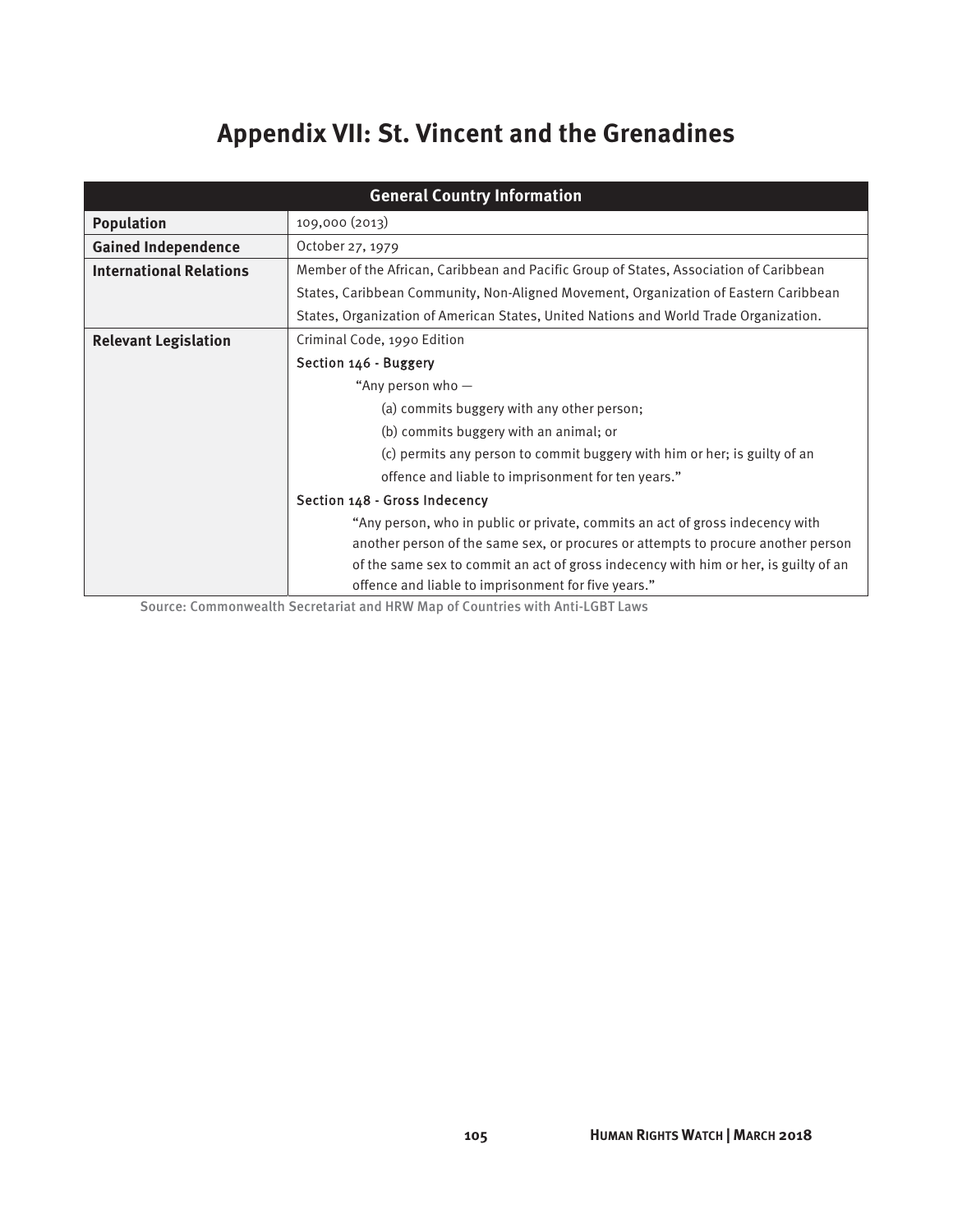| <b>Ratification Status for Saint Vincent and the Grenadines</b>                                                        |                                                               |  |
|------------------------------------------------------------------------------------------------------------------------|---------------------------------------------------------------|--|
| <b>Treaty</b>                                                                                                          | Ratification Date, Accession(a),<br><b>Succession(d) Date</b> |  |
| CAT - Convention against Torture and Other Cruel Inhuman or Degrading<br><b>Treatment or Punishment</b>                | August 1, 2001 (a)                                            |  |
| <b>ICCPR</b> - International Covenant on Civil and Political Rights                                                    | November 9, 1981 (a)                                          |  |
| CEDAW - Convention on the Elimination of All Forms of Discrimination against<br>Women                                  | August 4, 1981 (a)                                            |  |
| CERD - International Convention on the Elimination of All Forms of Racial<br>Discrimination                            | November 9, 1981 (a)                                          |  |
| ICESCR - International Covenant on Economic, Social and Cultural Rights                                                | November 9, 1981 (a)                                          |  |
| CMW - International Convention on the Protection of the Rights of All Migrant<br>Workers and Members of Their Families | October 29, 2010 (a)                                          |  |
| CRC - Convention on the Rights of the Child                                                                            | October 26, 1993                                              |  |
| CRPD - Convention on the Rights of Persons with Disabilities                                                           | October 29, 2010 (a)                                          |  |
| ACHR - American Convention on Human Rights                                                                             | Not ratified                                                  |  |

Source: UNOHCR Treaty Body Database by Country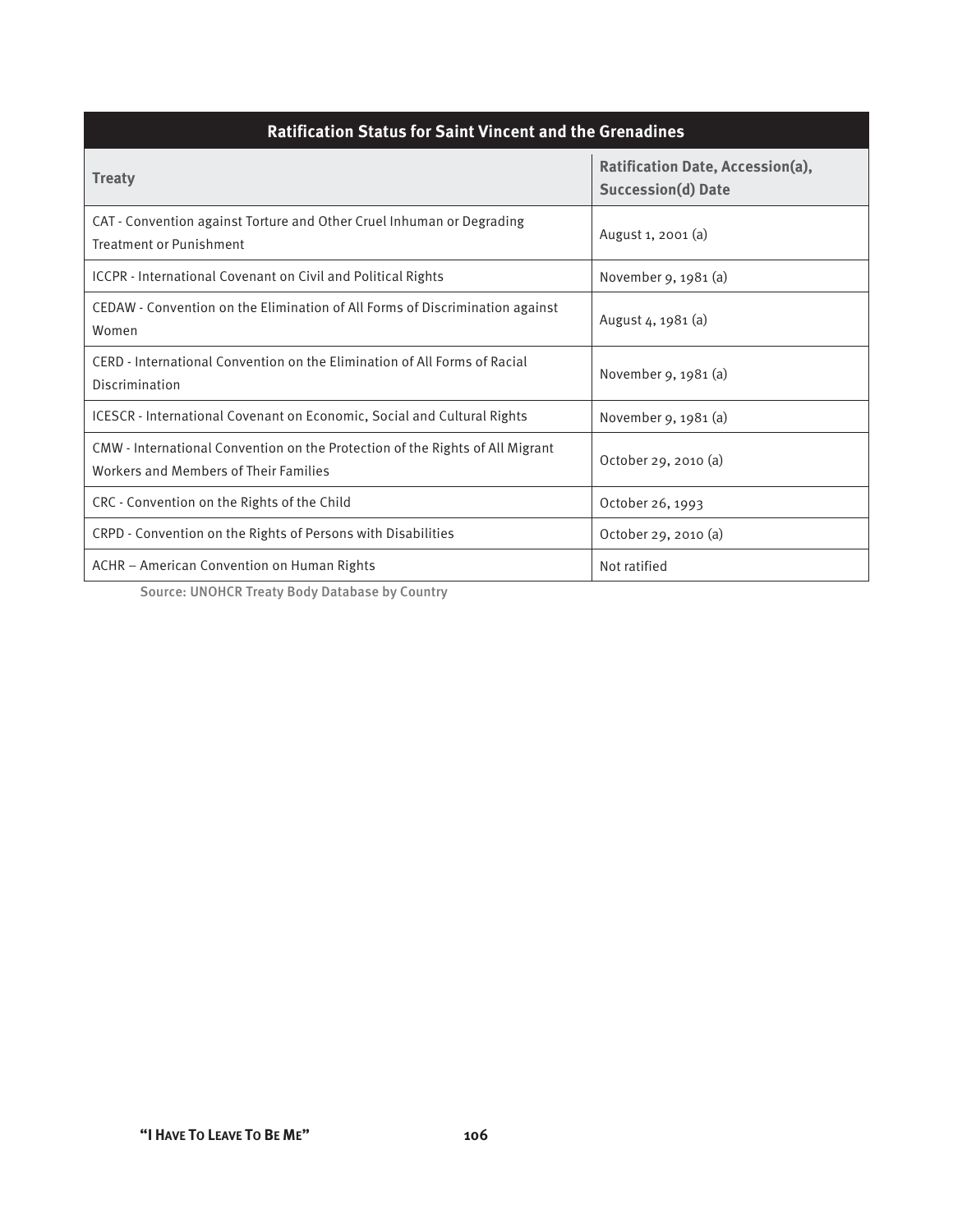| <b>UN Universal Periodic Review</b> |                                              |                                                           |
|-------------------------------------|----------------------------------------------|-----------------------------------------------------------|
| <b>UPR Cycle</b>                    | <b>SOGI Recommendations</b>                  | <b>State response</b>                                     |
| 1st cycle UPR                       | St. Vincent and the Grenadines received      | The government rejected all 11 recommendations,           |
| May 2011                            | eleven recommendations related to SOGI,      | arguing that "in the context of the moral, societal       |
|                                     | all of which called for decriminalization of | and cultural make-up of the State," there was no          |
|                                     | same-sex sexual relations and non-           | impetus to repeal the discriminatory laws. <sup>184</sup> |
|                                     | discrimination. <sup>183</sup>               |                                                           |
|                                     |                                              |                                                           |
| 2nd cycle UPR                       | St. Vincent and the Grenadines received      | Again, the government rejected all of the                 |
| May 2016                            | eight recommendations related to SOGI        | recommendations and argued that the                       |
|                                     | calling for decriminalization and non-       | discriminatory laws had public support within the         |
|                                     | discrimination. <sup>185</sup>               | country's "Christian society," although some              |
|                                     |                                              | social change was acknowledged particularly               |
|                                     |                                              | among youth. The delegation claimed that no               |
|                                     |                                              | imprisonments had been made under the                     |
|                                     |                                              | discriminatory laws. <sup>186</sup>                       |

 $\overline{a}$ 

<sup>&</sup>lt;sup>183</sup> Report of the Working Group on the Universal Periodic Review: St. Vincent and the Grenadines, A/HRC/WG.6/11/L13, May 13, 2011, Unedited Version,

https://www.uprinfo.org/sites/default/files/document/saint\_vincent\_and\_the\_grenadines/session\_11\_- \_may\_2011/a\_hrc\_wg.6\_11\_l.13\_saint\_vincent.pdf . See ILGA Report 2017, pp. 118-119.

<sup>184</sup> Report of the Working Group on the Universal Periodic Review: St. Vincent and the Grenadines, A/HRC/WG.6/11/L13, May 13, 2011, Unedited Version,

https://www.uprinfo.org/sites/default/files/document/saint\_vincent\_and\_the\_grenadines/session\_11\_-

\_may\_2011/a\_hrc\_wg.6\_11\_l.13\_saint\_vincent.pdf, para. 29. See ILGA Report 2017, pp. 118-119.

<sup>&</sup>lt;sup>185</sup> Report of the Working Group on the Universal Periodic Review: St. Vincent and the Grenadines, A/HRC/WG.6/25/L.2, May 18, 2016, Unedited Version,

https://www.uprinfo.org/sites/default/files/document/saint\_vincent\_and\_the\_grenadines/session\_25\_-\_may\_2016/a-hrcwg.6-25-l.2.pdf. See ILGA Report 2017, pp. 118-119.

<sup>186</sup> Report of the Working Group on the Universal Periodic Review: St. Vincent and the Grenadines, A/HRC/WG.6/25/L.2, May 18, 2016, Unedited Version,

https://www.uprinfo.org/sites/default/files/document/saint\_vincent\_and\_the\_grenadines/session\_25\_-\_may\_2016/a-hrcwg.6-25-l.2.pdf , para. 44. See ILGA Report 2017, pp. 118-119.